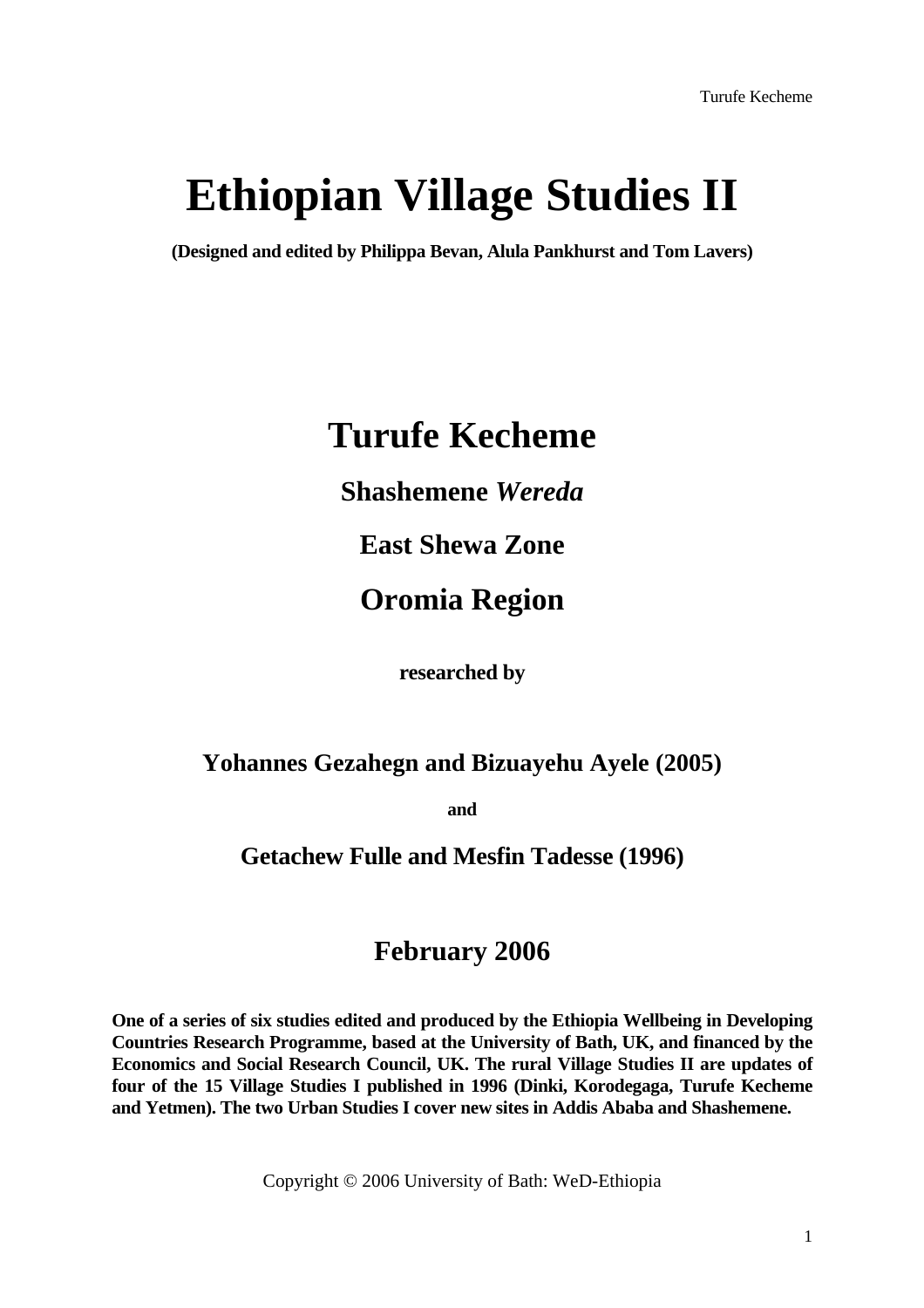**This village study is dedicated to the memory of the late Getachew Fulle who researched and wrote most of the 1996 profile.**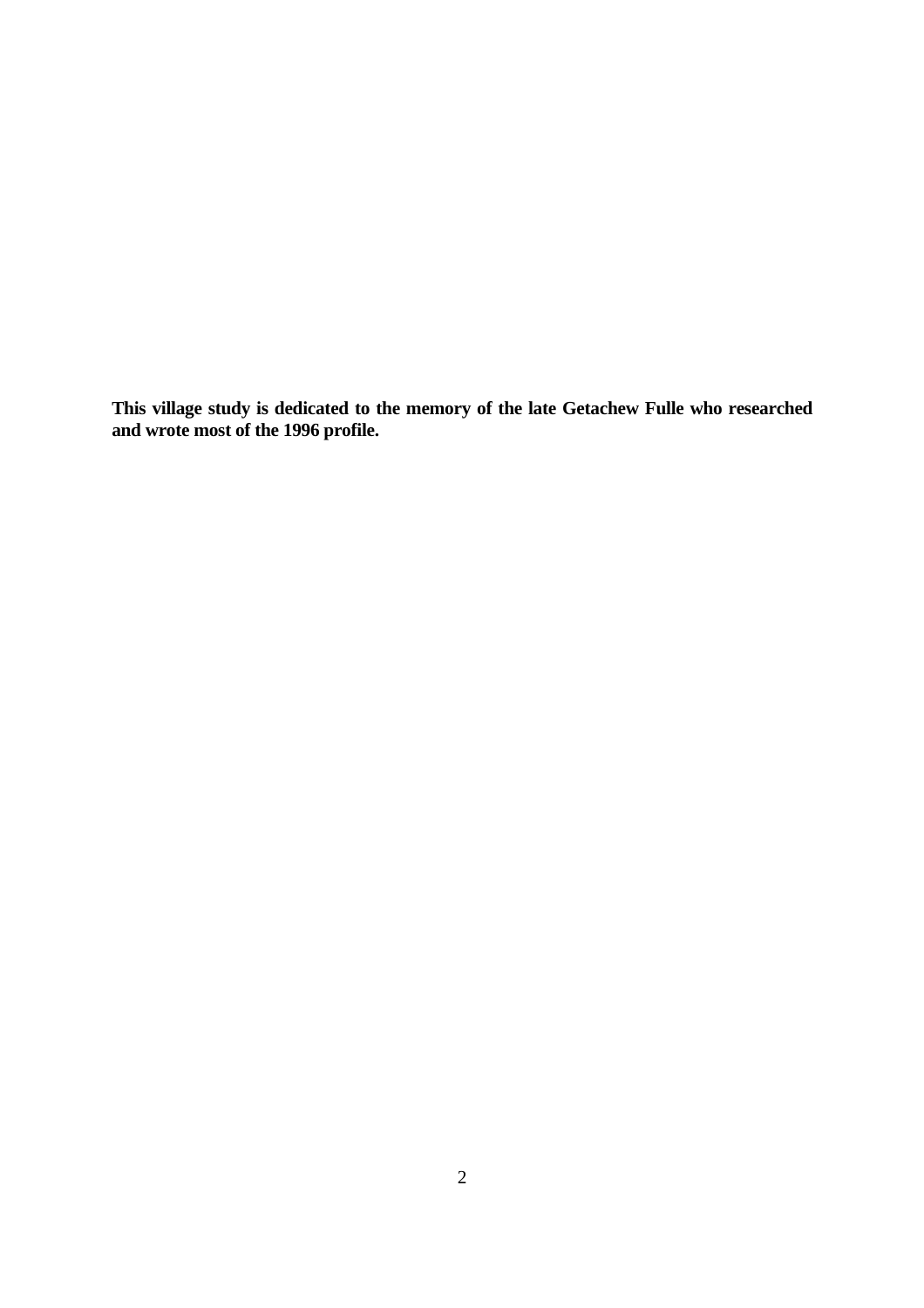#### *Foreword*

The reports in this series are outputs from the Wellbeing in Developing Countries (WeD) research programme organized and coordinated by the University of Bath, UK and financed by the Economic and Social Research Council, UK, between 2002 and 2007. Ethiopia is one of the four countries selected for the research<sup>[1](#page-2-0)</sup>. The aim of the programme is to develop a conceptual and methodological framework for studying the social and cultural construction of wellbeing in developing country contexts, and thereby investigate linkages between quality of life, power and poverty in order to contribute to improving policy and practice.

WeD Ethiopia selected twenty rural and two urban sites for its  $WIDE<sup>2</sup>$  $WIDE<sup>2</sup>$  $WIDE<sup>2</sup>$  research. Community profiles for fifteen of the rural sites had been produced in 1995 and 1996 (WIDE1)<sup>3</sup> and five new sites were added in 2003, when further community level research was undertaken in the twenty sites (WIDE2), involving exploratory protocol-guided research during one month in July and August 2003 by teams composed of one female and one male researcher in each site.

Six sites were selected for the DEEP<sup>[4](#page-2-3)</sup> research, including four of the rural sites and both urban sites.<sup>[5](#page-2-4)</sup> Indepth fieldwork was carried out between July 2004 and November 2005 by teams composed of one female and one male researcher spending about three weeks of each month in their respective sites. The four rural sites were chosen from the two largest regions: Oromia and Amhara. In each Region one of the selected sites was more remote (Korodegaga in Oromia and Dinki in Amhara), and the other closer to market and state influences (Turufe Kecheme in Oromia and Yetmen in Amhara). The urban sites, Kolfe in the capital city, Addis Ababa, and Arada in Kebele 08/09 of Shashemene, a business city in the south, were selected on the basis of the research team's interests in market areas, community-based organisations and urban-rural linkages. One of the rural sites, Turufe Kecheme, is close to Shashemene town.

Profiles are available for the following six sites:

#### *Rural sites:*

**Dinki**, Ankober *Wereda,* North Shewa Zone, Amhara Region

**Korodegaga**, Dodota-Sire *Wereda,* Arssi Zone, Oromia Region

**Turufe Kecheme**, Shashemene *Wereda,* East Shewa Zone, Oromia Region

**Yetmen**, Enemay *Wereda,* East Gojjam Zone, Amhara Region

*Urban sites:* 

i

**Arada**, *Kebele* 08/09, Shashemene, East Shewa Zone, Oromia Region.

**Kolfe**, *Kebele* 10/11, Kolfe-Keranio *Kifle Ketema,* Addis Ababa City Administration.

<span id="page-2-0"></span> $1$  The other three countries are Bangladesh, Peru and Thailand.

<span id="page-2-1"></span> $2$  Wellbeing and Illbeing Dynamics in Ethiopia.

<span id="page-2-2"></span><sup>&</sup>lt;sup>3</sup> The 15 Village Studies were produced by the Centre for the Study of African Economies, Oxford, UK and the Department of Sociology, Addis Ababa University and financed by the UK Overseas Development Administration and can be obtained from the web-site (www.csae.ox.ac.uk) 4

<span id="page-2-3"></span> $4$  In-Depth Exploration of Ethiopian Poverty.

<span id="page-2-4"></span><sup>&</sup>lt;sup>5</sup> Likewise the other countries in the WeD project selected a similar number of urban and rural sites.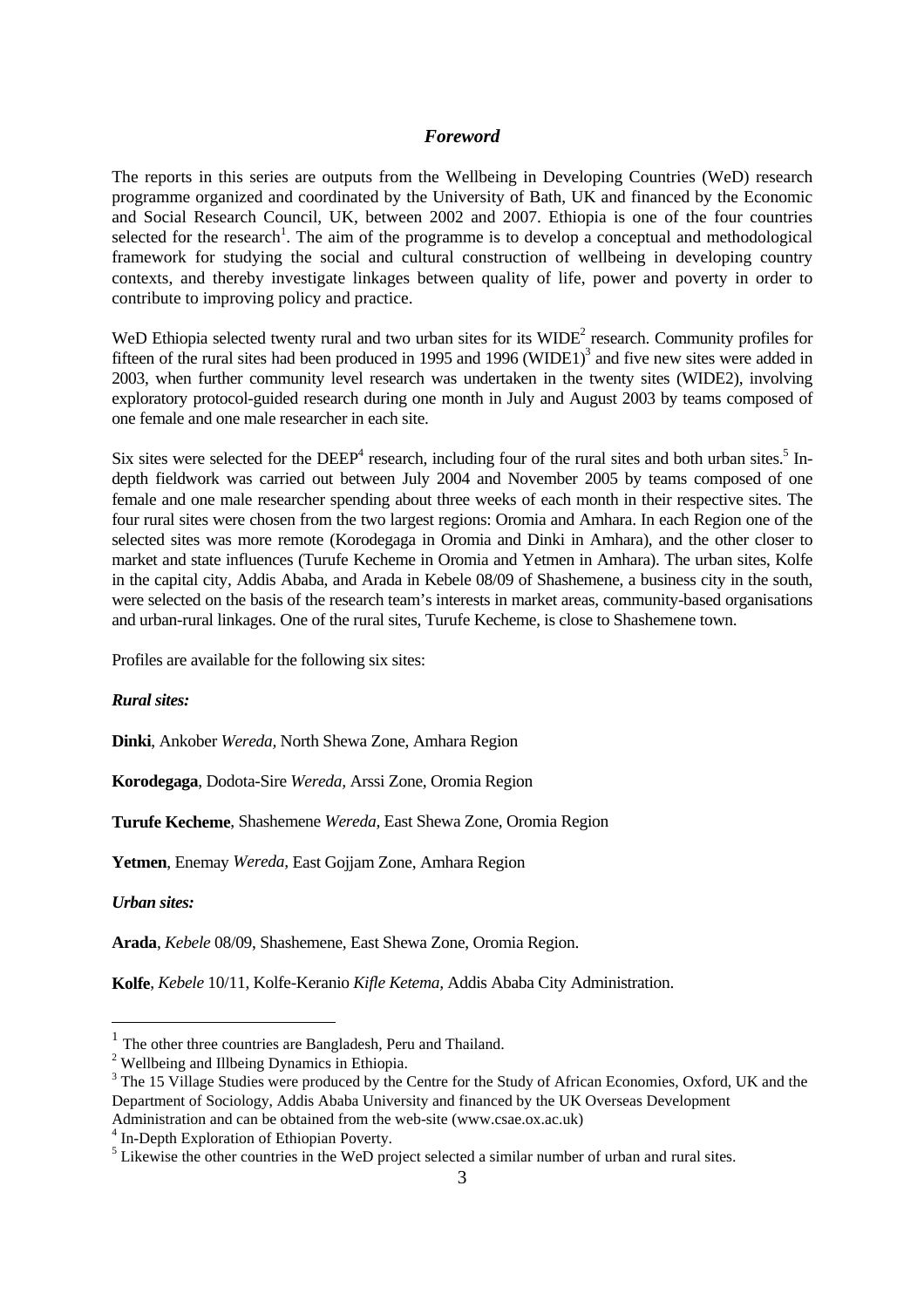The (DEEP) research involved a Resource and Needs survey with 250 households followed by in-depth process research involving monthly community and household diaries with households differentiated by gender, wealth and size, life histories of children, adults and old people, and modules exploring thematic research topics including community institutions, elites and destitution, poverty dynamics, migration, intergeneration relations, collective action, and a quality of life survey. A research database has been produced including data at individual, household and community levels which is being used to produce a book and research papers.

The rural village studies were produced starting with the 1996 community profiles, which were constructed from a background paper based on secondary sources, rapid assessment material collected by site managers and enumerators involved in the three rounds of a household economic survey (the  $ERHS<sup>6</sup>$  $ERHS<sup>6</sup>$  $ERHS<sup>6</sup>$ ), a field visit during one month by an anthropology student, a questionnaire completed by the enumerators at the end of the household survey and a community economic survey administered by the site managers.

The 1996 profiles were updated, and revised with a focus on the major research interests and approaches of the WeD programme. The new versions are largely the product of insights from the researchers who carried out intensive fieldwork in the sites over 16 months from mid 2004 to late 2005.

Many people participated in the construction of the profiles, the most important being the people in the villages who answered questions, raised issues we had not thought of and provided hospitality to our fieldworkers. The site managers, enumerators, and anthropologists involved in 1995 played a vital role. First drafts of the 1996 profiles were constructed by Etalem Melaku-Tjirongo and Joanne Moores, and backup in terms of translating, editing, word processing and map-making and was provided by Tina Barnard, Ziggy Bevan, Girma Getahun, Haile Redai, Sarah Smith, and Ruth Tadesse. Economist colleagues at Oxford (Shukri Ahmed, Stefan Dercon and Pramila Krishnan) and Addis Ababa (particularly Bereket Kebede, Getinet Astatke, and Mekonnen Tadesse) were influential in shaping our ideas, and the administration in the Economics Department at Addis Ababa University was extremely supportive.

The 2004-2006 research design benefited from the inter-disciplinary discussions and debates of the WeD research group in Bath, including anthropologists, economists, psychologists, and sociologists, and the research teams from Bangladesh, Thailand and Peru. A number of the core Bath team provided intellectual stimulus, advice and support, and several members collaborated in various aspects of the research design and/or visited Ethiopia including Allister McGregor, the Director of the Project, Ian Gough, Sarah White, Suzy Skevington, Bereket Kebede, Laura Camfield, Susan Johnson, Julie Newton, Andy McKay, Catherine Dom, Virginia Williamson, and Anne Yates. Logistical support was provided by Becky Lockley, Jane French, Diana Duckling, Emer Brangan, Teresa King, Mark Ellison and Jun Zhang.

The Project benefited from discussions and collaborations with John Hoddinott, from the International Food Policy Research Institute, Marleen Dekker from the Free University in Amsterdam*,* Luc Christiaensen and Caterina Ruggeri-Laderch from the World Bank, Pramila Krishnan from Cambridge University, Stefan Dercon from Oxford University, Charles Schaefer from Valparaiso University, Nuala O'Brien and Kevin Kelly from Development Cooperation Ireland, Simon Winetraube from the British

i

<span id="page-3-0"></span><sup>6</sup> The Ethiopian Rural Household Survey involves a panel survey carried out by the Economics Department of Addis Ababa University in collaboration with the Oxford Centre for the Study of African Economies in 1994 and the International Food Policy Institute in 2004.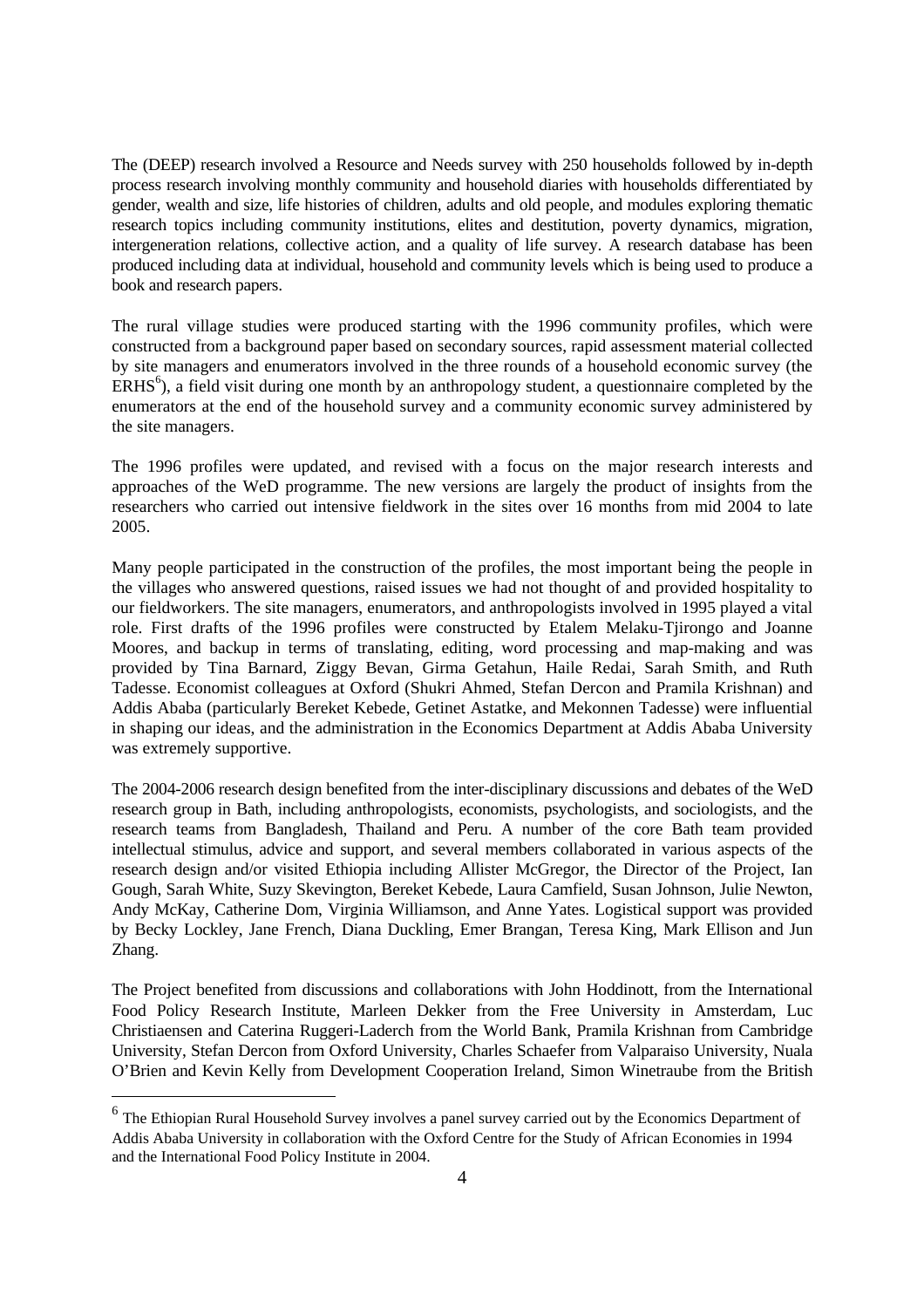Council and Claudia Fumo and Laure Beaufils from the UK Department for International Development. A local NGO, PADET, and the Learning Centre provided office space for the project.

In Ethiopia the main members involved in the research design and management were Feleke Tadele, Yisak Tafere, Bethlehem Tekola, Solomon Tesfay, Ashebir Desalegn, and Theodros Wolde Giorgis. Members of Addis Ababa University Department of Sociology who took part in the project at various stages included Ayalew Gebre, Melese Getu, Derese Getachew and Asrat Ayalew (the last two of whom went for graduate studies to Bath).The project benefited from support from the Economics Department of Addis Ababa University particularly in carrying out the Resource and Needs Survey. The project also benefited from advice from a network of advisors from various disciplines who are too numerous to mention.

The following researchers took part in the 2004-2006 research in the six sites, although most of the drafting of the rural profiles was carried out by one female and one male researcher, generally those who spent longest in the site, whose names are on the front of the profiles and are italicised in the list below. The urban profiles involved more researchers, with greater input from the field coordinator and editors.

**Arada**: Abebech Belayneh, Abraham Asha, Bethlehem Tekola, Demissie Gudisa, Habtamu Demille, Mahder Tesfu and Rahwa Mussie

**Dinki**: *Damtew Yirgu*, Kiros Berhanu and *Tsega Melesse*

**Kolfe**: Bethlehem Tekola, Demiye Tefalet, Eyob Tiumelisan, Rahwa Mussie, Tigist Tefera and Yisak Tafere

**Korodegaga**: *Aster Shibeshi*, Tsega Melesse and *Workneh Abebe*

**Turufe Kecheme**: *Bizuayehu Ayele*, Demissie Gudisa, Tsega Melesse and *Yohannes Gezahegn*

**Yetmen**: *Agazi Tiumelisan*, Asham Asazenew, Hiwot Atfraw, *Kiros Berhanu*, Leleena Aklilu and Lewoyehu Ayele.

Most of the editing, standardisation, formatting, improvement of the maps, photographs, seasonal calendars etc was carried out by Tom Lavers.

Further information about the Wed-Ethiopia project can be obtained from the web-site: [www.wed](http://www.wed-ethiopia.org/)[ethiopia.org.](http://www.wed-ethiopia.org/) The Bath University WeD website [www.welldev.org.uk](http://www.welldev.org.uk/) provides overall information about the project worldwide.

Further information can also be obtained from:

Dr Philippa Bevan Dr Alula Pankhurst Ethiopia country coordinator WeD Ethiopia team leader ([pbevan@bath.ac.uk\)](mailto:pbevan@bath.ac.uk) [alulapankhurst@ethionet.et](mailto:alulapankhurst@ethionet.et); Wellbeing in Developing Countries P.O.Box 1896, ESRC Research Group Addis Ababa, 3 East 2.10, University of Bath, BA2 7AY, UK Ethiopia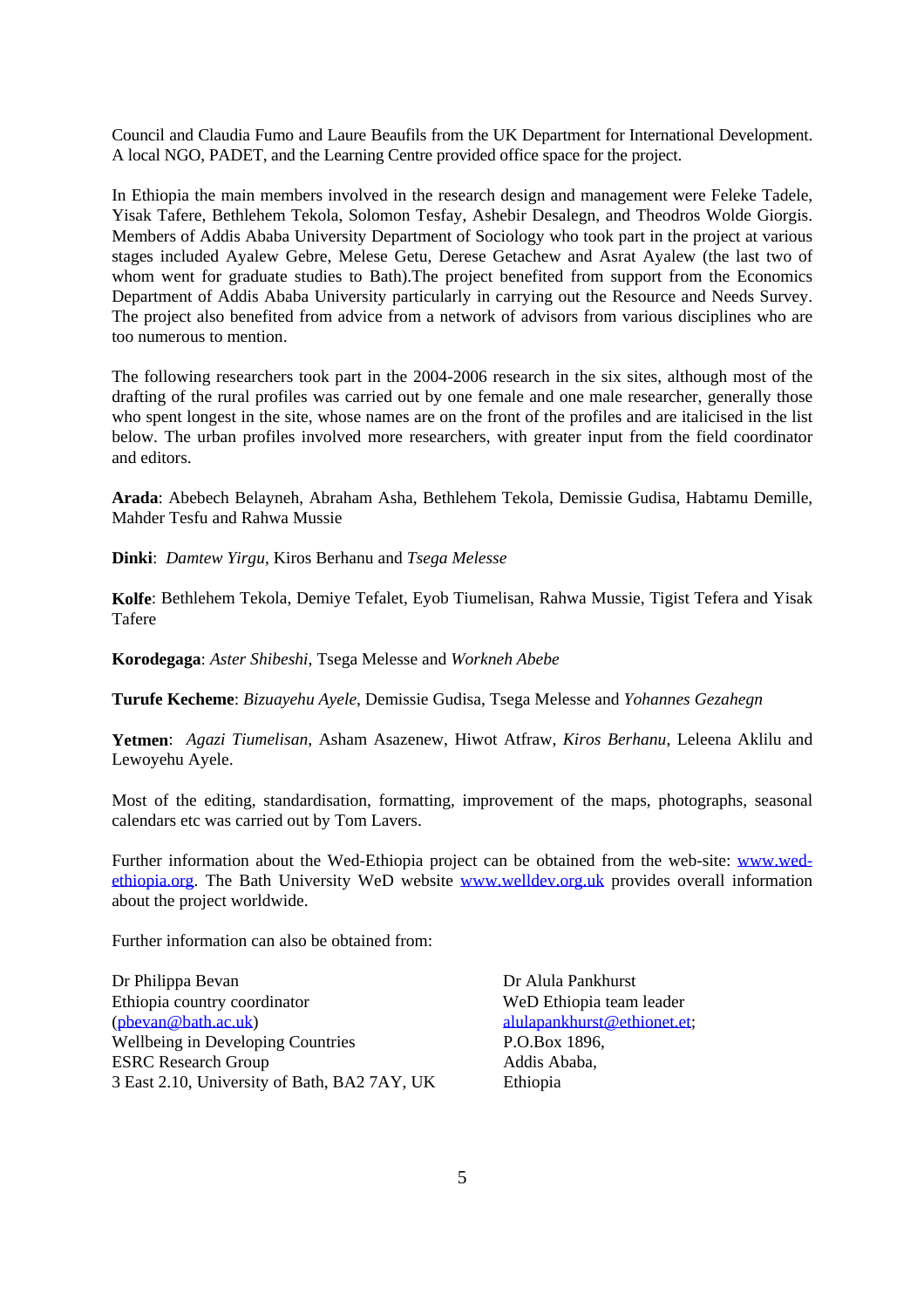## **Contents**

| Fertility. | . 32 |
|------------|------|
|            |      |
|            |      |
|            |      |
|            |      |
|            |      |
|            |      |
|            |      |
|            |      |
|            |      |
|            |      |
|            |      |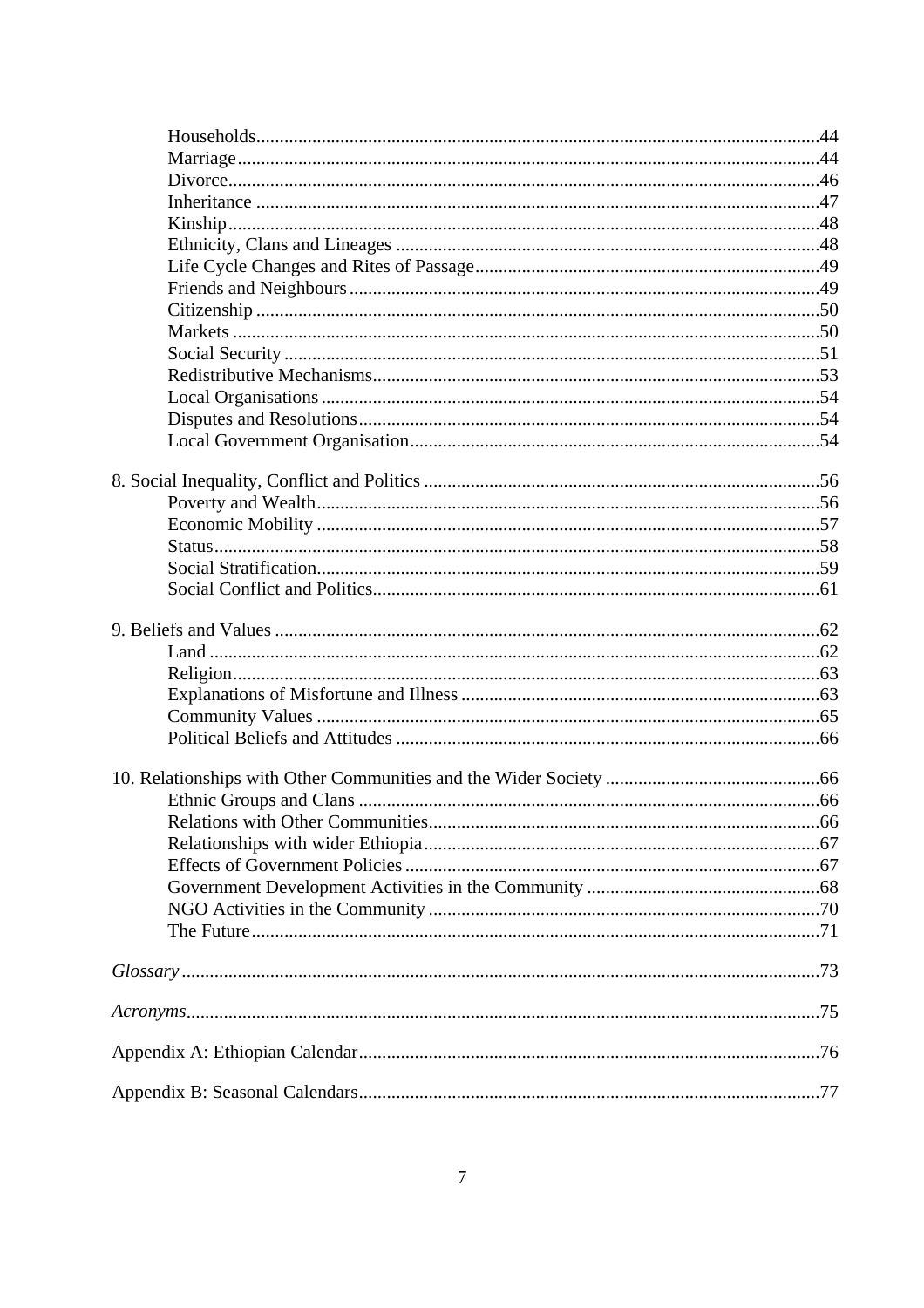### 1. Locating the Site in Time and Place

#### *Geography and Population*

<span id="page-7-0"></span>Turufe-Wetera-Elemo is a *kebele[7](#page-7-1)* located in Shashemene *wereda* in the Eastern Shewa Zone of Oromia Region. Before 2002, it included two villages, Turufe and Wetera, but according to the rearrangement of 2002, the *kebele* now consists of three villages, which have been renamed as Turufe Kecheme, Wetera Sake and Abyu Elemo. Different ethnic groups live in the three villages. The centre of the *kebele* is at Turufe, although sometimes the *kebele* court (*fird shengo*) is held at Wetera.

The division of the village administration into *cell*, *gere* and *gott* is a recent development. *Cell*: has 10 members with one representative *Gere*: holds 3 *cell*. That means *Gere* has 30 members, with 5 representatives *Gott*: holds 10 *gere*. That means Got has 300 members, with 5 representatives

With regard to settlement, there is a mix of different ethnic groups. But most Tigrayans live to the southern part of the village. Other people sometimes call that area 'Tigrayan's village'.

The *kebele* is about 12.5 km north-east of the town of Shashemene (Alelu) in the area of the Rift Valley Lakes of Zwai, Langano, Abiyata and Shala. It is situated at about 2,000m and is in a plain area with fertile soil suitable for agriculture. In the vicinity there are large forests under the protection of the government and three rivers, one of which passes through the *kebele*.

In 1996, there were 449 households in Turufe Kecheme, 410 of whom were male-headed and 39 femaleheaded. The total population was estimated to be 2,674. Now, there are about 500 households. Around 80 are female-headed and the rest are male-headed. The number of landless is not known, though it is approximated to be around 30.

Many community members prefer to live at the village Turufe, which is nearer to the town, especially those who have children attending school. There are some middle and rich persons from Wetera who rent rooms or buy a residence at the village Turufe. On the other hand about 30 persons left the village Turufe in order to reside near their farm, believing that they can supervise their farm better.

#### *Climate and Weather*

The *meher* rains fall between June and the middle of September. This rain irrigates the *meher* crops which are produced in December and January. The *belg* rains fall from March to the end of April and irrigate the *belg* crop which is produced in June, July and sometimes August. The coldest time in the *kebele* is in July and August and sometimes in October. The hottest time is from January (29° C) to May (31° C). During the rainy season the *kebele* is not cut off from the nearest towns (Kuyera and Shashemene). There are no problems caused by heat but some respondents remember crops, especially wheat, being destroyed by cold which reduced the quantity of the harvest.

Many community members agreed that there has been a gradual decline in the amount of rain in the last 10-15 years. However, most respondents stated that sometimes there is unexpectedly strong rain and lack

i

<span id="page-7-1"></span><sup>7</sup> The term *kebele* during the Derg period referred to the lowest administrative unit and was translated as "Peasants Association". On average three former *kebele* were regrouped into one unit under the EPRDF. The new larger *kebele mestedader* with salaried leadership is translated as "*kebele* administration". Since these studies relate to both periods for simplicity we have used the term *kebele* to refer to the study community.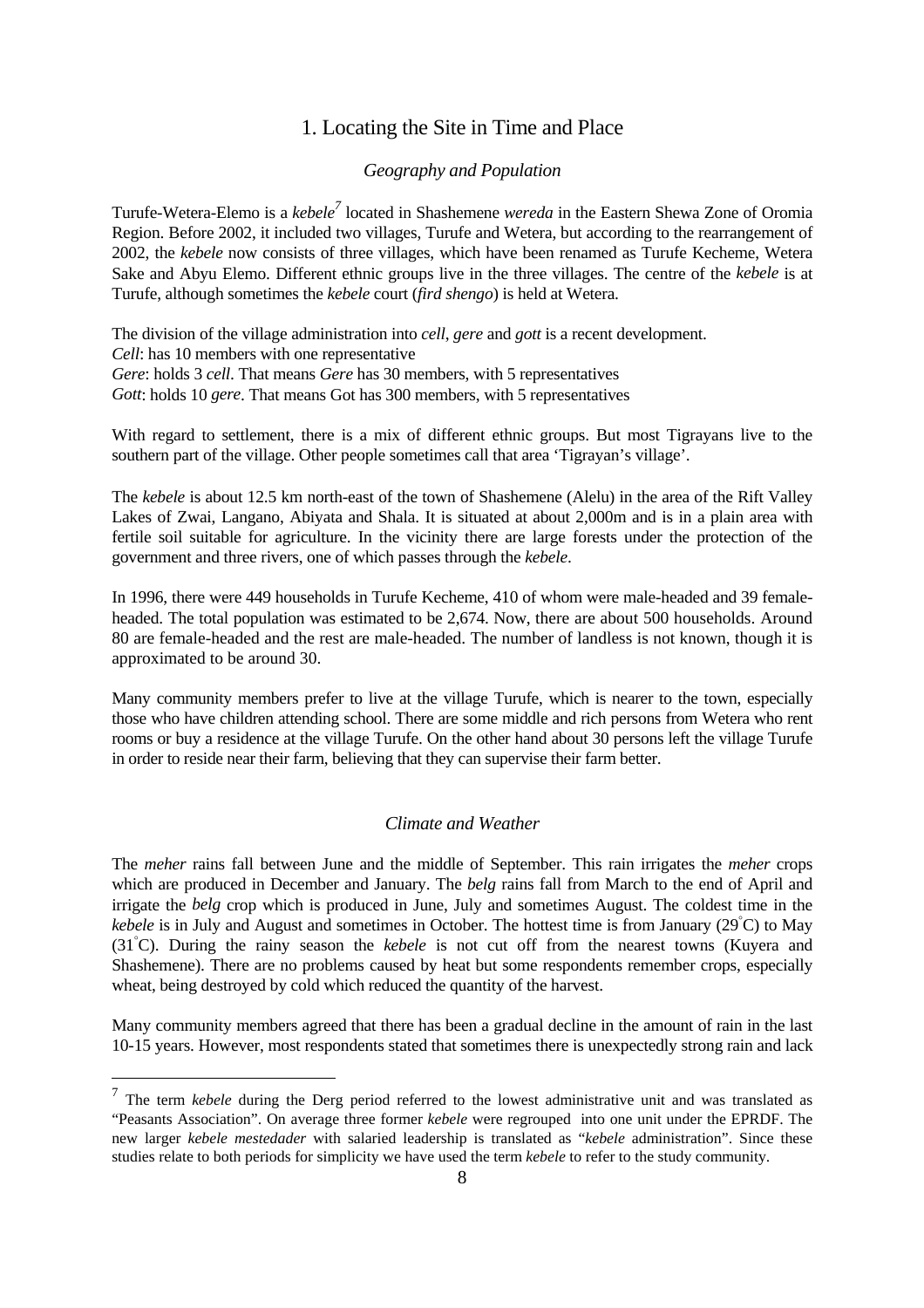<span id="page-8-0"></span>of rain which destroys their crop or reduces the quantity of the harvest. For example most respondents mentioned the crop failure in 1997 due to strong rain. The crop, which was ready for threshing, was destroyed due to unexpected strong rain. Sometimes there is also a shortage of rain when the seeds have been planted and farmers need to plant seeds again (at extra cost) because the seeds they planted have dried out.

Until the year 2005, there was no major change in the seasonality of the rain. But in the year 2005, the rain was strange. Unlike the previous years, there was strong rain in *Ginbot* (May), causing *wag* (pests) on the potatoes, reducing the harvest quantity. In *Sen[e8](#page-8-1)* and *Hamle* of 2005, there was less rain, as compared to the previous years. This caused pests on the maize farm.

#### *Farm Production*

The people are primarily subsistence level agriculturalists; in 1996 they produced cereals (wheat, barley, *tef*, maize, *dagusa*, millet), pulses (horse beans), oil seeds (linseed), and vegetables (potatoes, onions). They also grew *enset*, *chat* and coffee. The main crops they produced for consumption and cash are potatoes, maize, wheat, barley and *tef*. The *kebele* supplies potatoes and maize to Addis Ababa through merchants both from Addis Ababa and around Kuyera.

In the last 10 years, the community has ceased to produce beans and peas because there was a problem of theft. Thus they are condemned to buy beans to prepare *shiro* (the staple food for most community members). *Enset* is mainly grown by those who came from the southern part of Ethiopia (Kambata, Wolayita etc) and Oromos. Locally they call it *worke*. There are only a few people who grow *chat* and coffee in their gardens. No farmers produce *dagusa* currently, this is because it takes a long time to cultivate and it needs more labour. In earlier times there were some people who produced honey. But presently there are very few (about three or four) people who produce it, and make the local drink, *tej*, or mead from it. In addition to income from sales the sediment of the mead is used as food for cattle. Off-farm activities in the *kebele* include honey production and transporting crops to markets. The villagers also go to the markets to buy or sell crops, cattle and livestock.

The youth also involve themselves in brokering, mostly in the *kiremt* season, when potatoes from the *kebele* are ready for sale. Many youths collect up to 2,000 *birr* by working as a broker between the farmers in Turufe and Wetera and the traders who transport potatoes to Addis. Many students buy clothes and educational materials from the income they generate from brokering.

Increasing numbers of housewife prepare *areke* (a local spirit) and sell it in the markets of Kuyera and Negele. There are also more than 10 drinking houses, chiefly of female-headed households. The numbers of shops in Turufe village are about six. A few young females are also involved in hair-styling (*shuruba*) to get income.

#### *Infrastructure*

In Turufe there is a good road system that links Turufe to the town (Kuyera) and in the east to Kofele, and Gonde. But the road has deteriorated in the past four-five years. In 1977 and 2005 there was a widening of roads at a community level. They stopped it because of farmers' work load.

In Turufe there was a communal tap for water in the past, but it broke down and the community and

i

<span id="page-8-1"></span> $8\,$  For details of the Ethiopian calendar see Appendix A.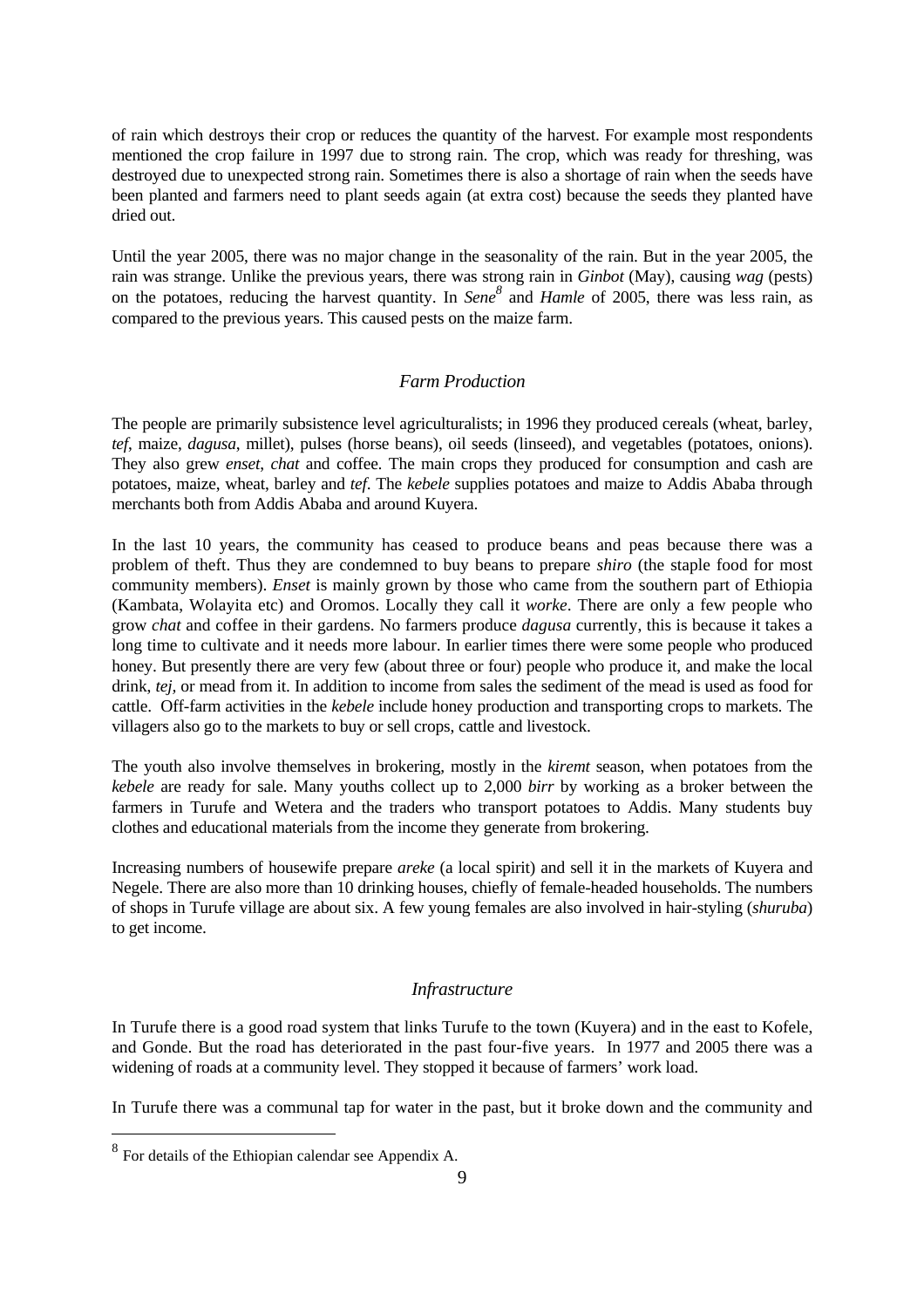<span id="page-9-0"></span>most of the dwellers were forced to use river and spring water. However, there was a construction of a water pipeline for the local hospital, through the cooperation of people from Turufe under the *Iddir*. Though the pipeline is for the hospital, the administrators promised to leave the water pipe which the hospital had been using (which comes through Turufe) for the use of the village. In September 2005 the hospital started to use water from the new pipeline and left the water which comes from Wetera for Turufe. However, the former pipeline of the hospital was broken at Turufe by those whose land it passed through but who could not benefit from it. Two rich households, a former *kebele* leader (Ato Bushura Hamyu), and an agricultural office employee (Ato Bayu Bitimo) have constructed a pipeline. Other households are on the way to an agreement with the neighbourhood to contribute money in order to construct a pipeline.

There is a shortage of tap water. The pipeline is found around the mosque, which is far from most people. Most of the time they use river water for cooking, washing etc. But all of them try to get clean (tap) water for drinking.

There is no electricity or grain mill in the site. Previously there was a water mill around the *kebele* office. But in 1991 the mill was damaged, and now it is not functioning. In 2005 a man called Tamrat came and agreed with the community to cover half the cost of a new electric mill (25,000 *birr*) and the other half would be covered by the community. The community would get electric light. It was estimated that each household head (who volunteered to contribute to get light) has to contribute 250 *birr*. The construction of the house (for the mill) began during the month of *Hamle*. Some people contributed 125 *birr* during the month of *Nehase*, when they got good income from sale of potatoes. The other 125 *birr* will be contributed in the forthcoming harvesting time, (in *Tir*/*Tahsas*). The committee tried to get financial support from *Iddir*, in order to speed up the process. Some members agreed but others did not. The members who did not agree are those whose house is found around mosque. This is because they already got permission from the Ethiopian Electric Power Corporation (EEPC) get light from Kuyera *kebele 01*; very few of them get light by connecting from other house. They complain that the objective of *Iddir* is to help each other when members face a crisis, mainly death. So the committee did not get financial support from the *Iddir*. The electric line is to be drawn from Gigesa. The community in Turufe attends markets at Kuyera, Negele and Alelu (Shashemene).

#### *Social Structure*

In the area where Turufe Kecheme is, particularly Shashemene town, there are numerous migrants. According to farmers' estimates in 1996, the main ethnic groups in Turufe Kecheme included Oromo, represeting about 80 %, Tigrayans about 10%, Amhara about 4%, Wolayita about 6%. The Kambatas also were among the important ethnic groups in the site, until they were forcefully evacuated from the area. The major religions are Islam, Orthodox Christianity, Catholicism and Protestantism. The Oromos are dominant in the area. They are also the only ethnic group with different clans. Weyrera, is the dominant clan in the area, though there are some Oromos from Seemanu and Gomora. The clans (*Gosa*) have lineages (*belbela*).

There were ethnic conflicts after the overthrow of Mengistu (May 1991) and many of the Kambatas were forced to leave the area by the local Oromos. Of a total of 413 households who were then members of the *kebele* 117 were Kambata before they left. Of the 87 households who were living in Turufe 53 were left and of 30 living in Wetera 27 were left. Of those who left some went back to Kambata and some were in a relief camp near Shashemene. The aid stopped last year and the Kambatas left the camp either to work as daily labourers around Shashemene, or they went back to their region. The land they left behind was occupied by landless peasants, ex-soldiers, and some peasants who needed extra land. All of these were Oromo farmers, except for one Eritrean elder; the remaining ethnic groups had no opportunity to get the Kambata's land because it was the Oromo who drove the Kambata out in order to get land.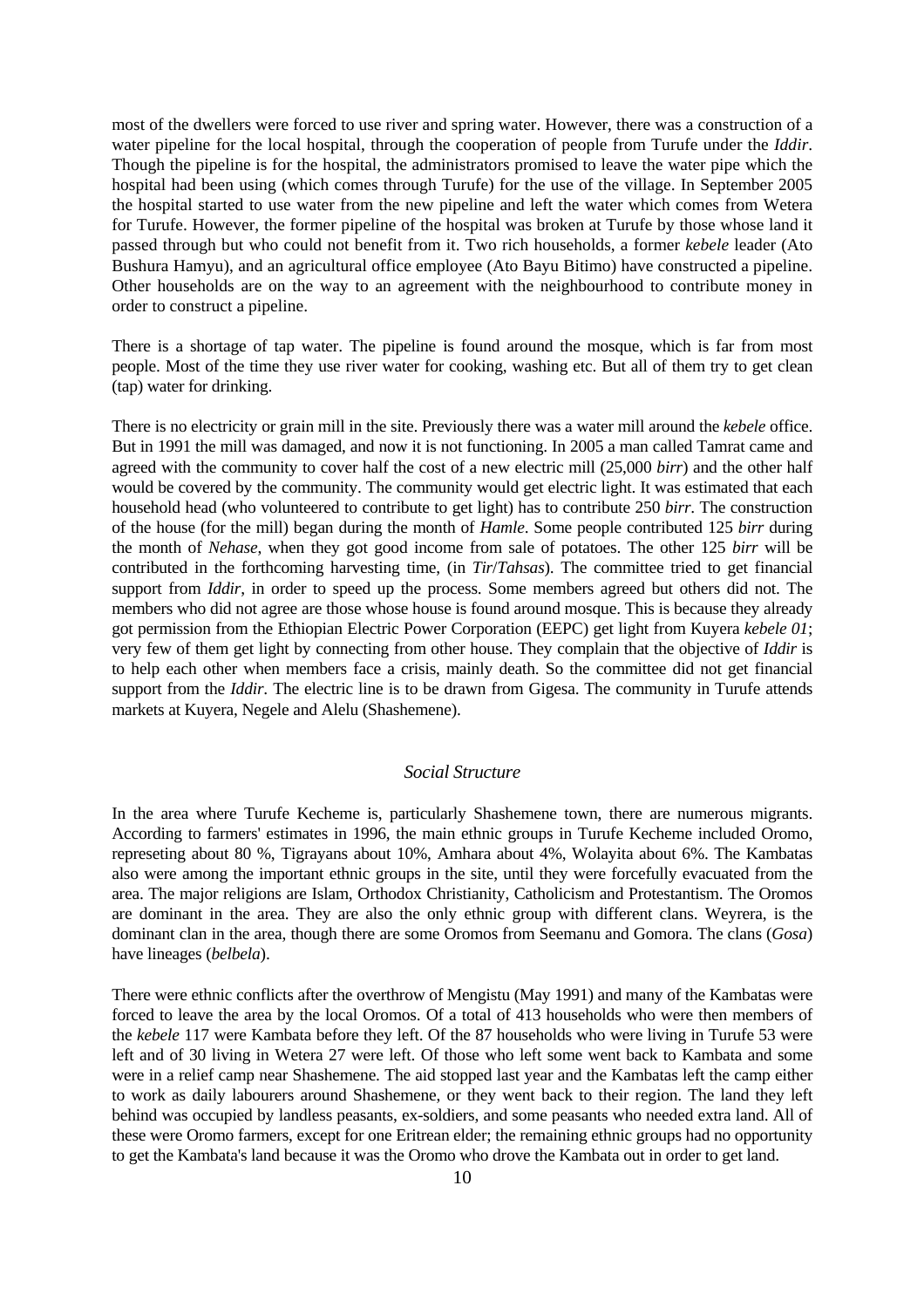In 1991, not only the Kambatas, but also other migrant ethnic groups, chiefly Amharas and Tigrayans were victims. A few Amharas from Turufe and a handful at Wetera had their houses burned. Many also lost part of their land at Wetera when a certain area of the village was chosen to be grazing land. When they asked for compensation, the officials of the time "advised" them to keep quiet, otherwise they would lose the land they had. They also told them that the decision was to evacuate all the non-Oromos.

Some Tigrayan informants pointed out that they survived the crisis of 1991, because they were armed. The Oromos from as far as Kofele came to overrun and rob all the non-Oromos. But the Tigrayans claimed that they live together at a certain area which enabled them to unite. But all are in a great fear that one day the Oromos will force them out of the area. The Tigrayans and Amharas seem to identify themselves together, as both fear the Oromos. Tigrayan informants fear that now they cannot defend themselves from the Oromos, as the Ethiopian People's Revolutionary Democratic Front (EPRDF) government disarmed them. They said they gave up their arms because then they trusted the government. But now they consider the government betrayed them and they are at the mercy of the local people. The Oromos consider the Amharas and Tigrayans as groups who come to rob their resources. The tension was high when the time for the election of May 2005 was approaching. The non-Oromos were in great fear that the Oromos will forcefully expel them on the day after the election. However, the tension has decreased after they heard the result of election.

Oromiffa is the main language spoken. Other languages include Tigrigna, Amharic and Wolayita. Most of the people in the *kebele* also speak Amharic, there are very few who do not, mostly Oromos in Wetera.

According to local informants there are a few intermarriages between the different ethnic groups. Oromos intermarry with Amharas and Wolayitas but not with Tigrayans. Tigrayans intermarry with Amharas but not with Wolayitas; and Amharas do not intermarry with Wolayitas. The inter-marriage practice among different ethnic groups depends on religion. For example most of Amharas and Tigrayans are Orthodox Christian, whereas Wolayitas and Kambatas are Protestant. Thus there is no marriage link between these ethnic groups. The cultural marriage gift may have some impact on intermarriage. For example *Gebera* is the known gift among Oromo society but Tigrayans do not practice it.

The major religions are Islam (about 80%), Orthodox Christianity (about 15%), and Protestantism (about 5%), but there have been no religious conflicts. There is a religious freedom in the area. Everybody can follow whatever religion s/he wants. Even within one household, different members follow different religions. But older people are not happy when their children/grandchildren change their original religion, and their relationship begins to deteriorate.

The native Arssi Oromo and the settlers from different ethnic groups in the *kebele* mix with each other socially. It is only the Tigrayans' cattle *Iddir* that has members exclusively from one ethnic group. But other cattle *iddir* have members from two to three ethnic groups. There is one *Iddir* which only allows the followers of Orthodox Christianity to join it, it is the Baleweld *Iddir*. There was a problem in Senbete when one informant was thrown out of the *iddir* because her grandsons converted to Protestantism and the other members refused to attend the feast in her house.

All Christian members of the *kebele* celebrate the Ethiopian New Year (*Meskerem* 1st) and *Meskel* (*Meskerem* 17) festivals irrespective of ethnic differentiation and the same is true for the Muslims during *Mewlid* (the birth of Prophet Mohammed) and *Id Al Fatir* (end of Ramadan fast) festivals. The Christians are predominantly Amharas and Tigrayans while the Muslims are predominantly Arssi Oromos. The community greet each other during the festivals of the respective groups in accordance with their kinship relationship. In addition, Christians celebrate Christmas and Easter. They also greet each other during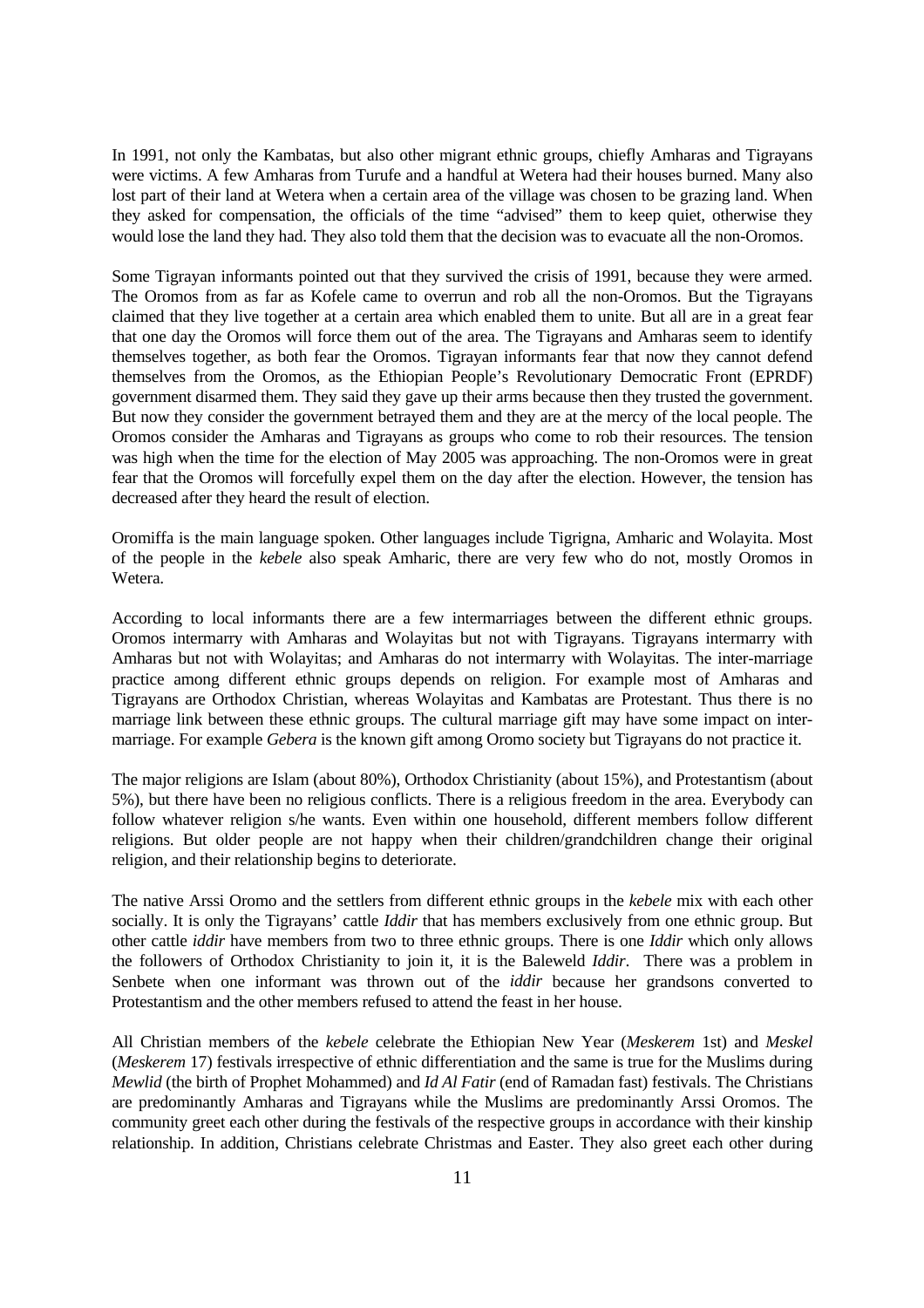<span id="page-11-0"></span>festivals at neighbourhood irrespective of ethnic variation.

It is common among the community members to visit their relatives in times of holidays. Many married persons visit their parents and attend the feast in the house of their parents. But greeting and good wishes are delivered to all community members, chiefly the followers of the same religion.

*Ginbot Lideta* is celebrated by almost every ethnic group, as well as followers of different religions. Some households celebrate *Ginbot Lideta* (on *Ginbot* 1) at neighbourhood level (several households together) irrespective of ethnic variation.

The Tigrayans and the Amharas in the community claim that they are closer together in their customs, values and beliefs than other ethnic groups in the community. Festivals are held at different times by different religious groups. Almost all of the Oromos are Muslims, Wolayitas and Kambatas are Protestants, Tigrayans and Amharas are Orthodox Christians. Even though they celebrate festivals separately, they call each other (at neighbourhood) to eat and drink what they prepared for the festivals.

Even Tigrayans and Amharas do not celebrate festivals and *mahiber* together. It is not only religion that leads different ethnic groups not to celebrate festivals together, but also the present political conditions have an impact. Tigrayans feel superior to other ethnic groups, while the Oromos want the other groups to leave the area so they can own all the farmland. Wolayitas and Amharas consider themselves to be hardworking people and feel that it is only since they came to the area that the Oromos learned how to plough land and make themselves wealthy. Such conflicts cause the groups to dislike each other and not celebrate festivals together.

There is a stereotype that Tigrayans feel superior to other ethnic groups in economic status. From among migrants they are very successful and they are hard workers. They obtain land from the local people as sharecropping. It is thought by some that the Oromos do not work hard. They are stereotyped as wanting to wander around the village, granting their farmland to share-croppers. They want the other groups, mainly the Tigrayans, to leave the area so that they can own all farmlands. They feel that it is only since they came to the area that the other groups have been able to lead a good life.

The other ethnic groups do not like the local people. All the administrative personnel are from local ethnic group and they give priority to natives. The other groups know that the local people call them *Anasa* (minorities). They consider them as alien to the community. There is some kind of discrimination even though it is not official/open.

#### *History*

The people in Turufe Kecheme are part of the Southern Oromo group of Arssi who live on both sides of the Wabishebale River, particularly in the Arssi, Bale, and Eastern Shewa zones of the Oromia region. It is believed that the Arssi Oromo may number more than 2.5 million people. They suffered from the protracted struggle between the Christian kingdom and the Oromo which climaxed in the conquest of the Emperor Menelik at the end of the nineteenth century. Between the sixteenth and nineteenth centuries the Oromo migrated over most of Ethiopia conquering various groups already living in the areas. The Oromo have experienced inter-tribal fighting within the Arssi group and with other Oromo groups such as the Jille, Borana, and Karayu, particularly over competition for grazing lands.

After the conquest of Menelik and the intrusion of the agriculturalist Amharas in the area, the mostly pastoralist Oromos became mixed farmers and sedentary agriculturalists using ploughs. Three quarters of their fertile land was appropriated by Ethiopian Government employees, soldiers, nobles, and ecclesiastics who were settlers. The Arssi Oromo became *gebar* (tenants) who were obliged to pay a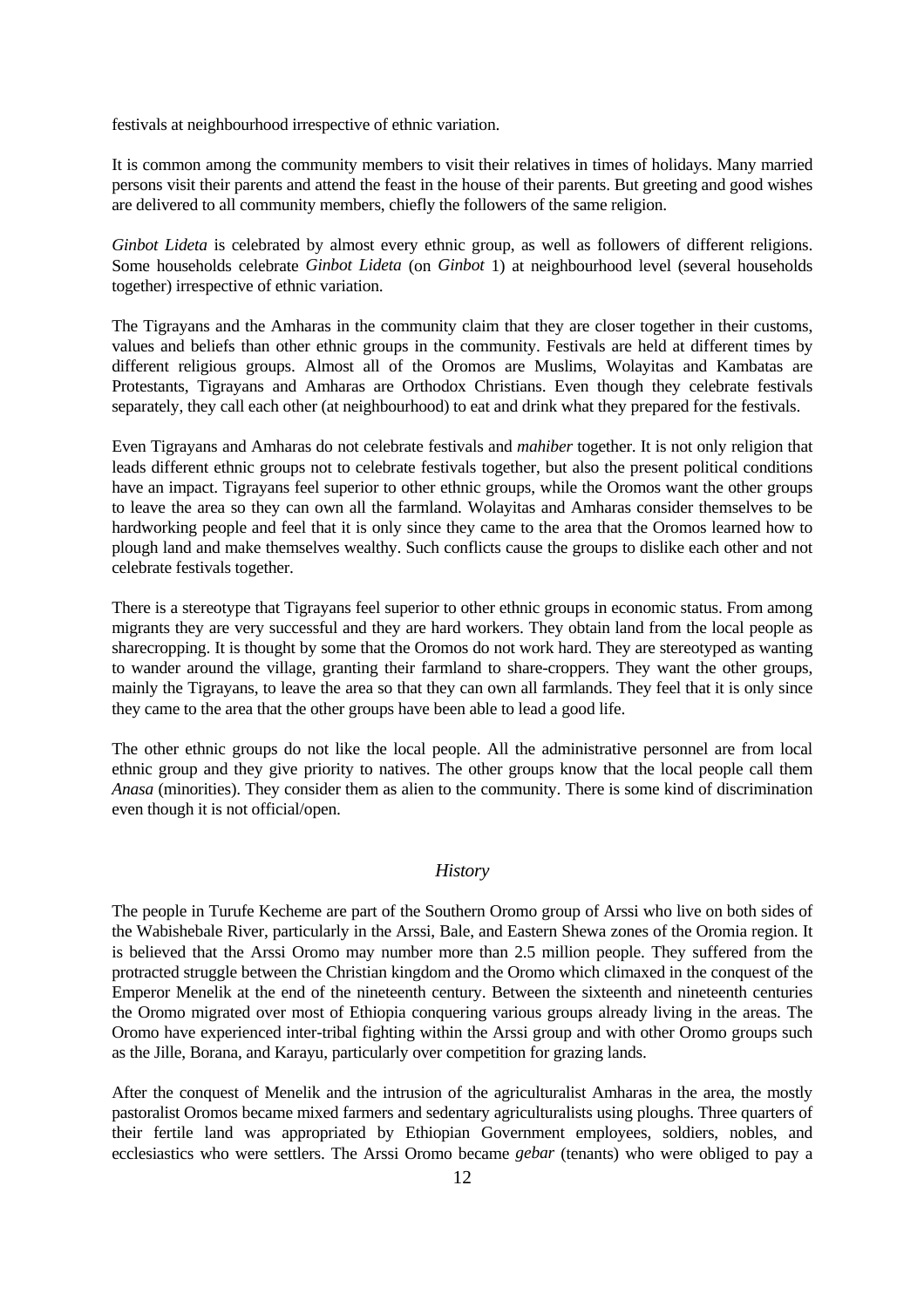portion of their produce to the settlers. Their communal form of landownership was replaced by a feudal type. The incorporation into Menelik's empire also ended their egalitarian *gada* political and administrative structure based on age grades. This was led by a council (*Abba Bokus*) whose membership was changed every 8 years. *Gada* religious ceremonies were allowed up to the 1930s. Traditional Oromo *gada* political institutions and occasions do not take place now in the *kebele* in the same way as they used to.

During the period of the *Derg*, however, a secret organisation was formed representing the different clans and lineages of Arssi Oromo in the area. After the EPRDF came to power this secret local organisation named "Local Leaders for Arbitration" was officially encouraged by representatives of government and the political party, the Oromo Peoples Democratic Organisation (OPDO) even though it had not yet been recognised as a legal entity.

In the period after the overthrow of the *Derg* regime, the *Gada* political institution began to develop in importance. But it seems that their importance is limited to conflict resolution, of problems related to murder. They are respected and NGOs invite them in meetings related to harmful traditions, believing that their presence has importance in implementing their plans. Sometimes cases are even returned to these elders from the *kebele* court or even from the *wereda* court for contribution. They have good acceptance among the community.

A group of elders in the community remembered the following important events:

- *Rukisa* (c 1857): a period when the Oromo in the area ate horse and donkey meat as a result of famine. *Rukisa* means hunger in Oromiffa among the Arssi. The elders claim the famine took place owing to the loss of cattle due to a disease which caused diarrhoea. During that period the Arssi Oromo were pastoralists.
- In 1888 the area was generally inhabited by lions. They still exist in the places called Chabi, Agge, and Jame.
- 1935 The elders remembered the Italian occupation. The Amharas and local Arssi *balabat* (landlords) in the area fought against them.
- 1943 Haile Selassie returned.
- 1950 Completion of Addis Ababa to Shashemene tarred road.
- 1957 Shenqute's Famine, locally known as *Rukissa Qallo* (the thin famine); took place as a result of food shortage. During this time the Arssi Oromo were predominantly pastoralists but not now.
- 1960 The time of the "earthquake." This was an incident that took place around Langano: there was a massive landslide and falling down of stones from the tops of mountains in the area as a result of the earthquake.
- 1961 When the day was dark. The elders remembered that this took place on Friday around 5 P.M in the afternoon and that it lasted for about 30 minutes. The elders could not remember the month in which this incident took place.
- 1962 Smallpox vaccination. They mentioned that everybody was vaccinated.
- 1970 Cholera vaccination. They mentioned that everybody was vaccinated.
- 1971 Ethiopian Student Movement. They remembered it and the subsequent Ethiopian Student Movements and mentioned that the 1974 Ethiopian Revolution took place as a result of it.
- 1974 The revolution started. The elders remember the downfall of Haile Selassie's regime and the policy of "land to the tiller", the formation of *kebele*, the Literacy Campaign, etc.
- 1974 Haile Selassie was detained.
- 1976 The United Development Campaign the call for the Motherland.
- 1978 The Red Terror. They remembered that at a place called Sole, near Shashemene General Hospital, 8 people were shot at one time and were buried in the same hole.
- 1979 The Ethiopian Green Revolution. The elders remembered that it was one of the integral policies during the Revolution.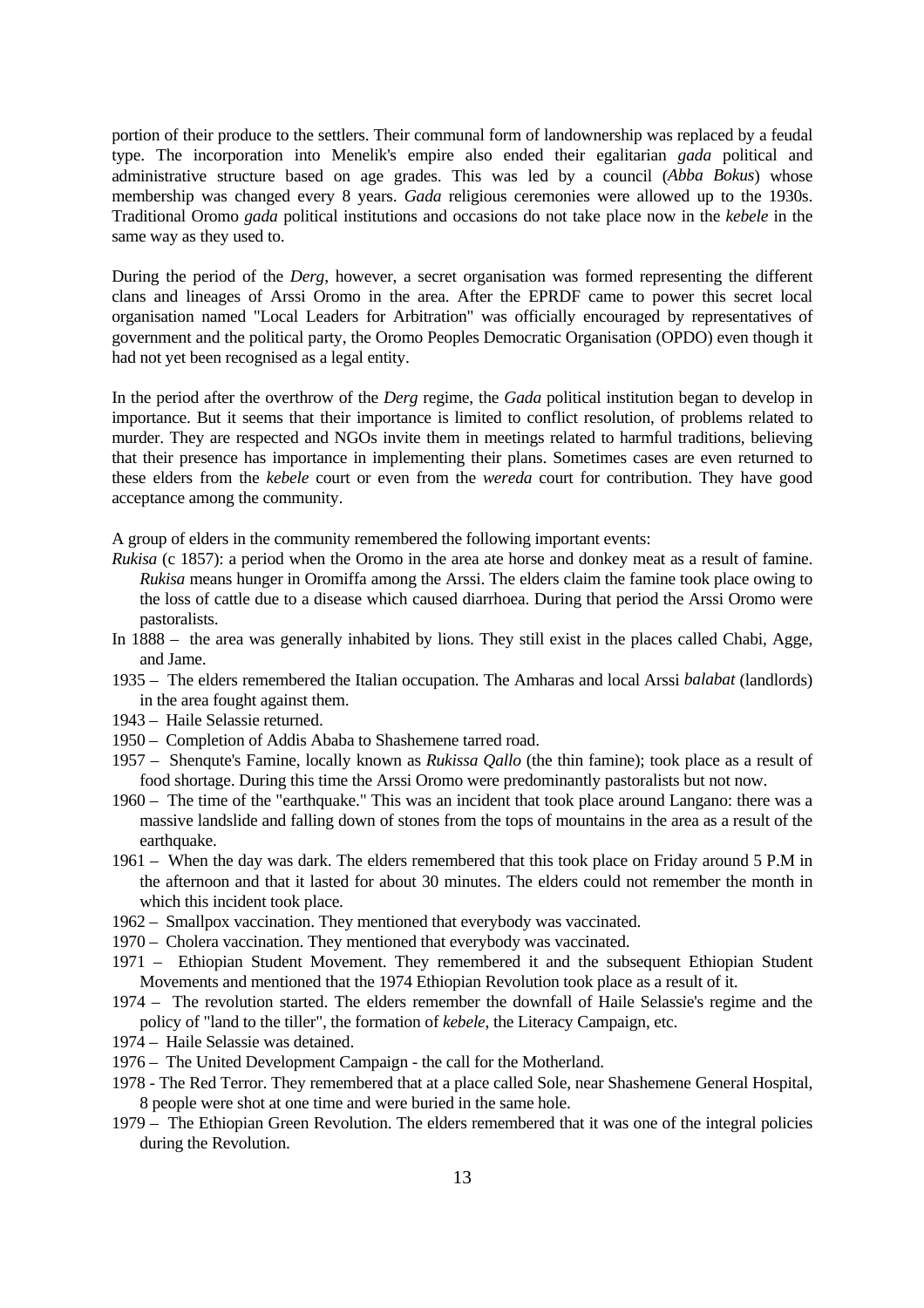- 1981 Red Star call for the Eritrean war. The elders remembered that their children were recruited for this and the other wars against Somalia's aggression in the East.
- 1982 National Military Service declared. They remembered that many of the youths in the *kebele* participated. The elders counted 22 of the youth who were officially declared by the *Derg* to have died on the battlefield. They mentioned that 40 of them returned alive. There are still a considerable number of their sons who went for the service and have not returned without them knowing whether they are dead or alive.
- 1983 Population and Housing Census.
- 1984 Drought. The elders remembered this and argued that there were no human casualties in the *kebele* as a result of it but that they had lost some of their cattle. At this time they were already settled agriculturalists and those who had *Qocho* could survive the hunger.
- 1985 Villagisation. The community in the *kebele* was reorganised into two compact villages. The area of the site on which the houses of the peasants in these two villages were built was 40x25 km. The peasants were allotted a piece of land to be ploughed far from the new villages. They were promised electricity, piped water, a clinic, etc. around the newly built villages but none of the promises was fulfilled. Now, after the overthrow of the *Derg*, many peasants have returned to their original sites and there are some who would like to.
- 1988 Shashemene was declared an *awraja*. This was during the formation of PDRE of the *Derg*.
- 1991 the EPRDF overthrew *Derg*. Under the present government, Shashemene was declared a *Wereda* in the Eastern Shewa Zone of Oromia Region.
- 1992 Kambatas were evacuated from their land due to ethnic conflict
- 1991 Formation of Protestant church ('Edo-lincho' church) in the area
- 1991 the water mill stopped functioning due to damage
- 1993 change of *kebele* leader
- 1995 elections

1997 – crop failure due to strong rain. The crops which were ready for threshing were damaged. Rise in fertiliser prices with removal of subsidies.

- 1999 construction of mosque
- 2000 elections
- 2001 the government began to give credit to farmers
- 2002 rain shortage
- 2003 Very few people got electric light from the mosque
- 2004 Sudden rise in fertiliser prices
- 2005 change of *kebele* leader
- 2005 land measurement to identify landowners. July-January land measured; conflicts over informal contractual land-buying. When the buyer paid the land tax the seller had to pay compensation and as most could not do so the land remained with the buyer. Mostly migrants (Tigrayans, Amhara) were buying land.

The activities of the *Derg* (1974-1991) which the community claim affected their lives to a great extent are: the National Military Service, the formation of Communal Farming and Producers' Cooperatives, Villagisation and also the *Kota* System according to which they were obliged to sell a certain amount of their produce at low prices to the government. On the other hand they pointed out that the *Derg* had ended the "feudal mode of production," allotted to the peasants equal size of land on the basis of the sizes of their respective families, and established a Service Cooperative, which benefited and is still benefiting the community. The Communal Farming and the Producers' Cooperatives were disbanded by the *Derg* during its Mixed Economy declared during its final years. Since the coming of the EPRDF there has been peace and stability in the *kebele*. Currently the service cooperative buys crops from farmers and some farmers buy selected seeds and fertilisers from the cooperative (it is found at Hamus Gebeya). Before 1991 the community used to buy consumption goods like salt, sugar, coffee, soap or oil at a lower price.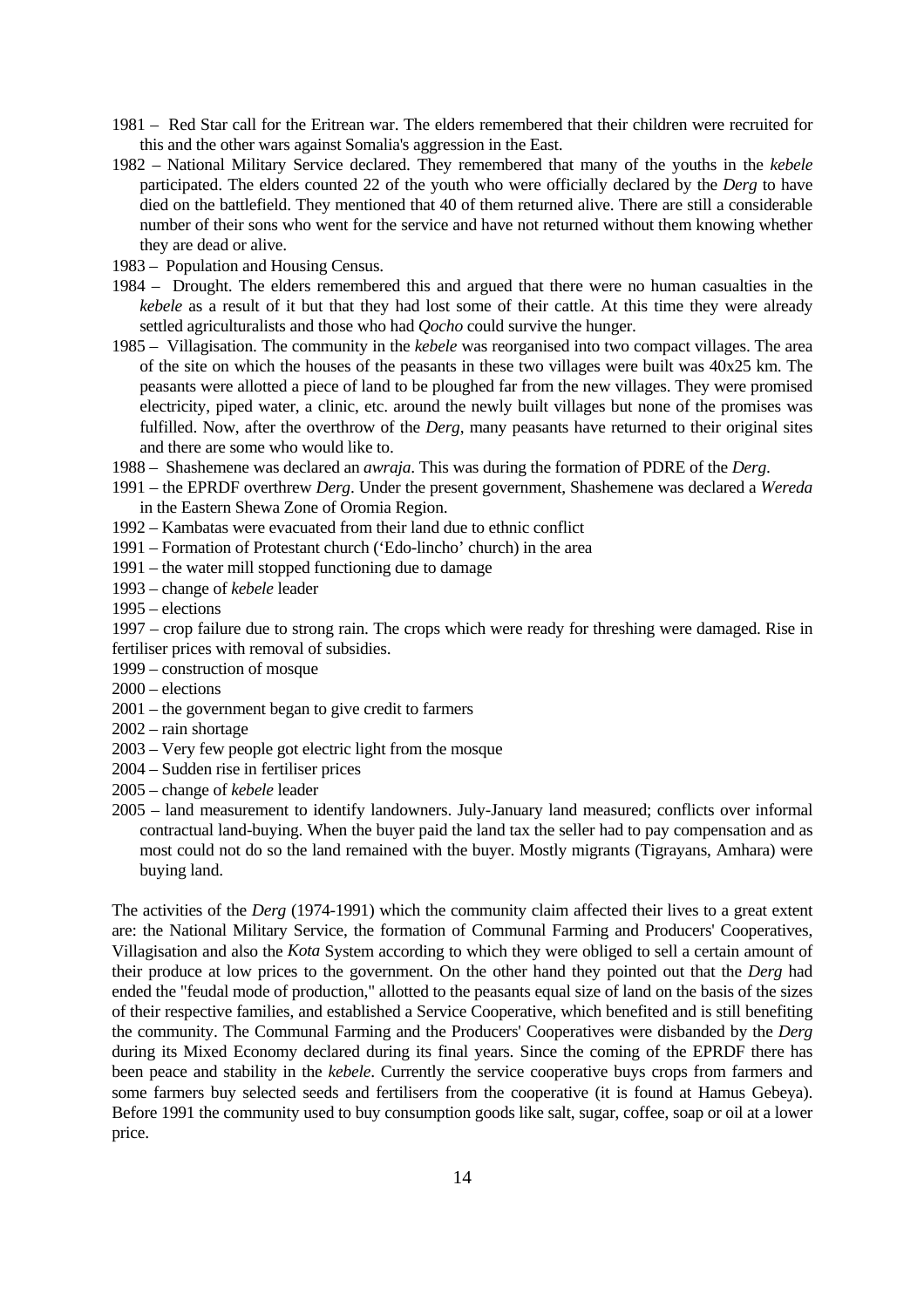<span id="page-14-0"></span>After the end of the *Derg* regime *kebele* officials lost power to the elders. Then the elders gave way to a "Peace and Stability Committee" which was later replaced by the *kebele*. All these bodies have obtained office through elections. Now the *kebele* officials once again have greater power than the elders. It is these officials who can arrest, decide penalties, and fix the amount of tax for each farmer (which differs according to standard of living). The only difference from the *Derg* regime is that all officials now have to be able to speak Oromiffa. Cases of different conflicts are taken to the *kebele* court only if it is difficult to solve through the help of elders.

The only period when the people suffered from considerable hardship was during the 1984 drought which brought about famine in the *kebele*. Because they could not practice rain-fed agriculture as a result of lack of rain they suffered from a shortage of food. They lost most of their cattle during the drought due to lack of pasture and water in the fields. They did not receive relief during those periods. The people were able to survive the famine thanks to the resumption of rains beginning on the  $17<sup>th</sup>$  of May 1984. The *kebele* experienced shortage of rainfall again in 2002. Within the last ten years, it was only in 1997 that almost all farmers lost their crop due to unexpected strong rain. This crop failure occurred after the farmers had collected crops from the fields and made them ready for threshing.

In 2000/01 during the Ethio-Eritrean war some men voluntarily joined the national army. Some of them returned back after the end of war as demobilised soldiers. Some Eritreans, maybe 10 to15, were displaced from the area and deported to Eritrea during the war, and 3 or 4 still remain. One was a diary informant – the son left while the mother stayed and she got his land. There are a few women still living in the *kebele*, whose husbands and children were deported to Eritrea.

#### 2. Seasonal Activities and Events

The calendars are contained in Appendix B.

In 1994:

1. Men worked, within a day, not more than two hours in *Meskerem* and *Tikimt;* 8 hours in *Hidar* and *Tahsas*; 4 hour in *Tir*; 8 hours from *Megabit* to *Hamle*, and 3 hours in *Nehase*.

2. Women worked, within a day, 3 hours in *Meskerem* and *Tikimt*; 12 hours from *Hidar* up to *Hamle*; and 6 hours in *Nehase*.

3. Other than crafts and brewing, women also prepared food for the household, milked cows in the morning and in the evening, went to markets to buy consumer goods, and took care of children at home. 4. The fox is another enemy of the crops on the farm in the *kebele* particularly in *Meskerem* and *Nehase*.

The calendars show that the life of the people is dominated by the agricultural tasks of soil preparation, planting, weeding, harvesting and processing. People grow a range of crops in two seasons and there does not seem to be a "slack" period.

The busiest time for men and boys is between December and February. Women are busier between November and February because they spend more time on brewing and craftwork. May is the most important month for men's off-farm activities.

During the rainy season, people who have a respiratory problem (asthma) are sick and they take treatment in Shashemene General Hospital at Kuyera. The consulting fee is two *birr* at the hospital, and ten *birr* at a private clinic. Some people get sick from malaria between September and November. During the hot season, when there is strong sun, a few people get sick from *Moyn bagen*. Its symptom is headaches and they are able to recover by traditional treatment; by bleeding on their hands, arms and little cuts on the joint of the elbow.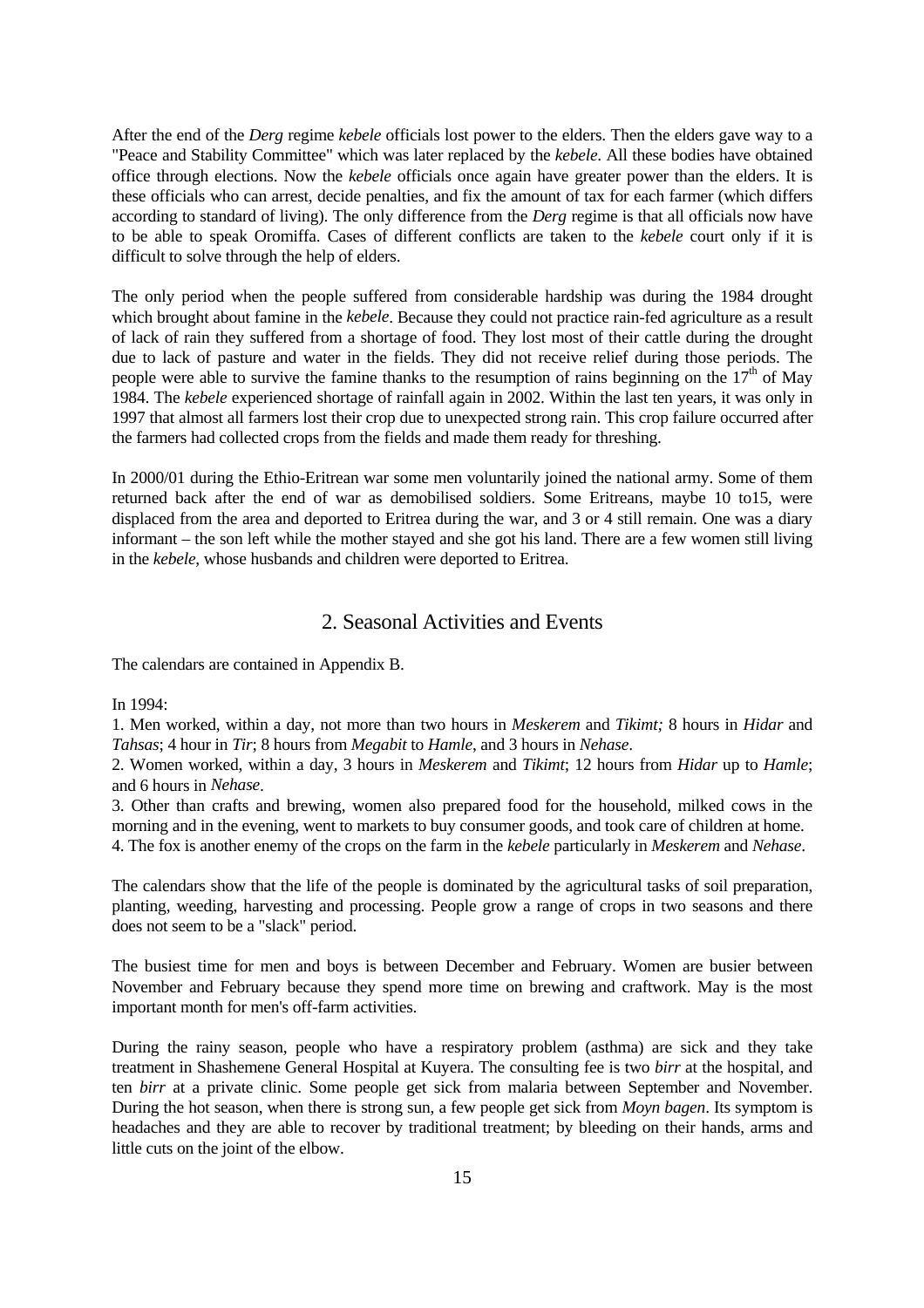<span id="page-15-0"></span>Some people use piped water for drinking (it is found around mosque). Two rivers surround the village; both rivers reach a maximum level during summer season. The people use water from this river for many activities (washing cloth, cooking etc) and some people even for drinking.

From November to December, some poor people come to the area (from Kofele area) for harvesting of crops, and during the time when potato is hoed, from April to June, some people came from Wolayita.

There are six shops in the village. The owners sell soap, salt, sugar, coffee, oil, kerosene, soft drinks, etc in their shops. Some women sell *areke* and *tella* in their home. They sell these items throughout the year. But some women do not prepare *tella* during the rainy season because the weather condition is colder. So people prefer to drink *areke*. Some woman prepare *areke* in large quantities and they sell it at Negele town. They also sell crops/grain at Kuyera and use the money to buy consumption goods.

Christians celebrate '*Ginbot – lideta*' (on *Ginbot* 1) in the neighbourhood. Three-four households cook grain / *Nifro,* boil coffee and some slaughter sheep or goats, contributing money and eating together. Other festivals are celebrated at household level, but they call each other to eat food and drink together.

#### 3. The Farm Economy

#### *Crops*

The crops and their seasons are shown in the crop calendar and a history of crops grown in the area is shown in the crop history. There are two agricultural seasons *belg* and *meher*.

Almost all farmers use fertiliser which used to be distributed through the Service Cooperative. Now it is sold by private traders. In 1993 the Ministry of Agriculture (MoA) sold the fertiliser to private traders at 69 *birr*/50kg and the retailers sell it at 96 *birr*/50kg. Households earn additional income from the sale of hops.

The price of fertiliser saw a rapid rise after 1997, declaration of the cease in government aid. By then it reached 150 *birr* per 50 kg. Many farmers complained that the government left the farmers at the mercy of greedy traders. The price rose again in 1997 when the government lifted subidies and again in 2004, when it reached 250 *birr*. Many associated their decline in their wellbeing to the rise in the price of fertiliser and selected seeds.

The major crop disease in the *kebele* is what the peasants call *wag*, which is a potato disease which affects the crop when there is strong rain. In *Ginbot* there was unexpected rain and the potato was affected, and it results a decline in the quantity the farmers got from the harvest. *Wag* attacks potatoes and wheat in April. Peasants in the *kebele* control it by using a modern pesticide supplied by the local MoA They also buy the pesticide from private traders when there is a shortage at the MoA. This year (2005), many farmers complained that their maize was affected by pests (flit worms), because of the scarcity of rain and strong sun in *Sene* and *Hamle*.

The peasants in the *kebele* use the same land for both harvests. For example they cultivate maize from March up to June and on the same farmland they can cultivate potatoes immediately from August/September up to October/November. They can also immediately plant potatoes, wheat, or barley on the farmland on which they harvested *tef* or maize.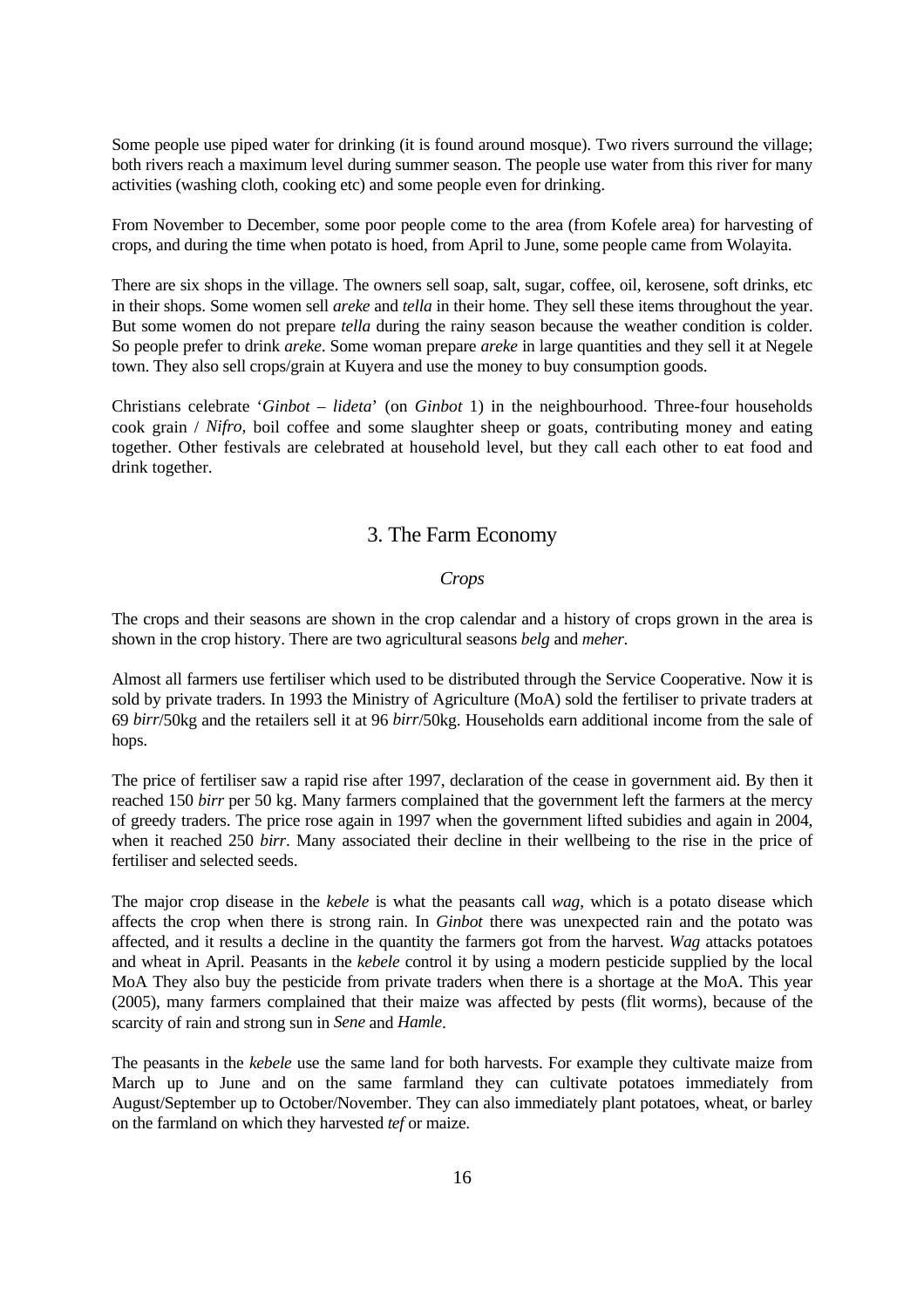<span id="page-16-0"></span>There is no difference in the type of crop they grow by wealth status. But some farmers to do not want to grow *Dagusa*. This is because it takes longer time, and requires intensive labour to grow.

The *belg* harvest in the *kebele* is greater in Turufe than in Wetera. In Wetera, the 1994 *belg* harvest was average. In Turufe, however, the *belg* harvest was greater than average. For example, the *belg* harvest in this village for *tef* from one *timad* of land (0.25 ha.) was about 300 to 400 kg and the previous year's harvest of the same crop over the same size of land was about 250 to 300 kg. The *belg* harvest of wheat and barley in 1994 on the same amount of land was about 1,200 to 1,300 kg which is greater than the average harvest.

#### *Livestock*

The people are adept cattle keepers (oxen, cows, calves) and their livestock include goats, sheep, chickens, and pack animals such as donkeys, horses and mules. Unlike other rural areas, in Turufe horses and mules are not common. This may be due to the fact that the area is near to a town (Kuyera), and they can walk or take a carriage/cart. But in Wetera, the people have horses and mules as a means of transport. Several years ago people kept bees, but presently there are very few people who produce honey.

The main livestock diseases include *Aba Gorba (Furtu*) and *Aba Sanga* (*Shembe*). These livestock diseases are commonly known also as *china* by Arssi Oromo in the *kebele*. There have been epidemics of livestock disease which the MoA helped to stop. Epidemics mainly occur in December and January because the cattle get less and dry feed which makes them less resistant to disease. It is also the time during which cattle are expected to work hard at threshing and land preparation for the *belg* season which makes them weak. However, only a very small proportion of cattle are usually lost to disease (less than 1%). The last major epidemic was about 25 years ago and about 85% of livestock were lost.

There was a vaccination programme in the *kebele* during the *Derg* period. The programme was carried out once a year and the service was provided by the MoA coming to the *kebele*. In 1994, the MoA was not obliged to provide vaccination by visiting the *kebele*. Peasants had to take their livestock to the MoA office. However in 2005, agricultural officers did visit the *kebele* and vaccinated all the cattle at the cost of 0.60 *birr* per animal.

There is a poisonous grass called *yesar til* (grass–worm) which kills cattle. This grass is obtained from weeding *tef.* They believe that if this grass is dried well, the worm will die.

The farmers have access to cross-bred cattle if they pay 10 *birr* to the MoA for artificial insemination. But the farmers do not want to have cross-breeds because they need too much feed, scarcity of which is a major problem in the area. Such cattle have no resistance to disease and are also expensive to buy in the market.

Cows are mostly kept in people's houses. If kept in enclosures they may be stolen, so someone has to sleep there to guard them.

During the 1984/85 major drought in Ethiopia the price of livestock was low in the area and many farmers sold many of their cattle to buy grain for food which was scarce during those times. People normally do not sell livestock even if this is profitable. For example, in 1994, the price of an ox had increased recently from 300 *birr* to 800 *birr* and there was a case where an ox was sold for 1,500 *birr*; the price of a milking cow with its calf had increased from 250 *birr* to about 700 *birr*; but people will not sell their cattle or livestock. There has since been a little increment in the price of cattle.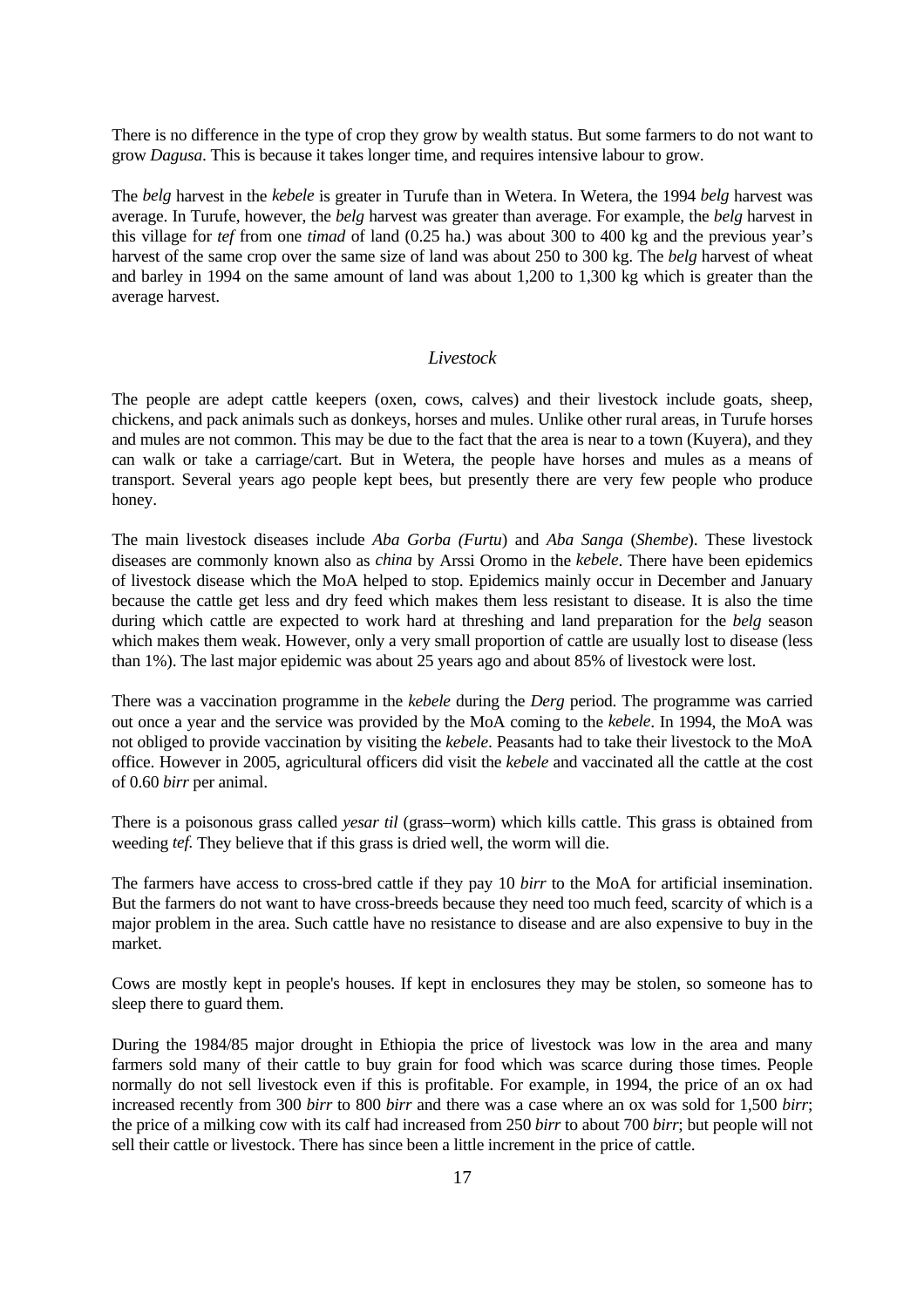<span id="page-17-0"></span>Cattle are mostly fed at home. Recently many farmers fed straw or *segtura* (waste product of food yield processing) mixed with *atela* (sediments from making *areke* or *tella*). The farmers who fatten cattle are the major users of *atela* and *segatura* (left overs from mills). Almost all farmers fed straw and stems of maize or sorghum. In the past there was enough grazing land but through time these lands have become farmland due to population growth. As a result, there is a shortage of grazing land. So most people began to limit themselves from having many cattle except a pair of oxen, one or two donkeys for agricultural work, and one cow for milk.

In Turufe there are four cattle *iddir*, all are named after ethnic groups, *yetigrewoch*, *yamaroch*, *yewolaytawoch*, *Yeoromowoch* (Tigrayan, Amhara, Wolayita and Oromo respectively). It is only the Tigrayan *iddir* that has members only from one ethnic group. Others have members from more than two ethnic groups. The members of the *iddir* keep the cattle of co-members turn by turn. In addition to this the Tigrayan cattle *iddir* gives support for a member whose cattle has died. But the others are exclusively cattle herding *iddir*.

#### *Land Land*

Before 1935 land was free and anyone could take any amount. Up to 1974 land was given by *bale rist*  and around 95% of farmers were tenants. Between 1936 and 1974 the largest landholding was eight *gasha* and there was a highly unequal distribution of land. After 1976 the smallest size of land was around one hectare and the largest around three hectares. Subsequently, due to villagisation and population growth, landholdings have become even smaller. There was continuous land redistribution in the *kebele* depending on the number of new households from 1977 to 1983. The 1990 mixed economy policy ended redistribution of land. A new development after 1991 was the selling of land, although it remained illegal. Those who sold their land began to reclaim it in the summer of 2004, when the measurement of land began. Therefore cases of dispute over land were high in the year 2004-05.

By the year 1991, more than 150 Kambatas were evacuated from the area and their landholdings (both resident and farmland) were taken over by the local people. The then officials (peace and stability committee) decided to distribute the land to the ex-soldiers. But many solders in the area complained that the land was distributed among the officials and other Oromo farmers. There were some former soldiers who got land at this time. The researcher came across one Tigrayan, who bought land from an Oromo who invaded the land of the Kambata. Many Oromos increased the size of their land by occupying land left by Kambatas and near to their respective position. No other ethnic groups occupied additional areas of land, even adjacent to them. Even some lost part of their holdings in 1991, when certain areas of land were allocated to be left for grazing. They did not get compensation.

In the years before June 2005, every farmer was expected got pay 20 *birr* regardless of the size of their land, but after the end of the recent measurement of land, a new taxation system was imposed, which considers both the size of their land holdings and the quality of their land. At the time of land measurement (2004) the land was classified in to three categories. A, B and C. The lands classified under A, B and C are these who yield good, average and low harvest respectively.

Individuals and households who have no land or face a shortage of land, cultivate the land owned by other farmers. They either rent or are involved in sharecropping arrangements. A few youngsters also have the right to cultivate the land owned by widows or old persons, in exchange for the labour service they deliver. Some rich households also rent land to their labourers. The price for renting land is increasing, and by the year 2004-5 it reached 300 – 400 *birr* per *timad*.

Owners of land prefer share cropping to renting out their land. But most of them rent their land when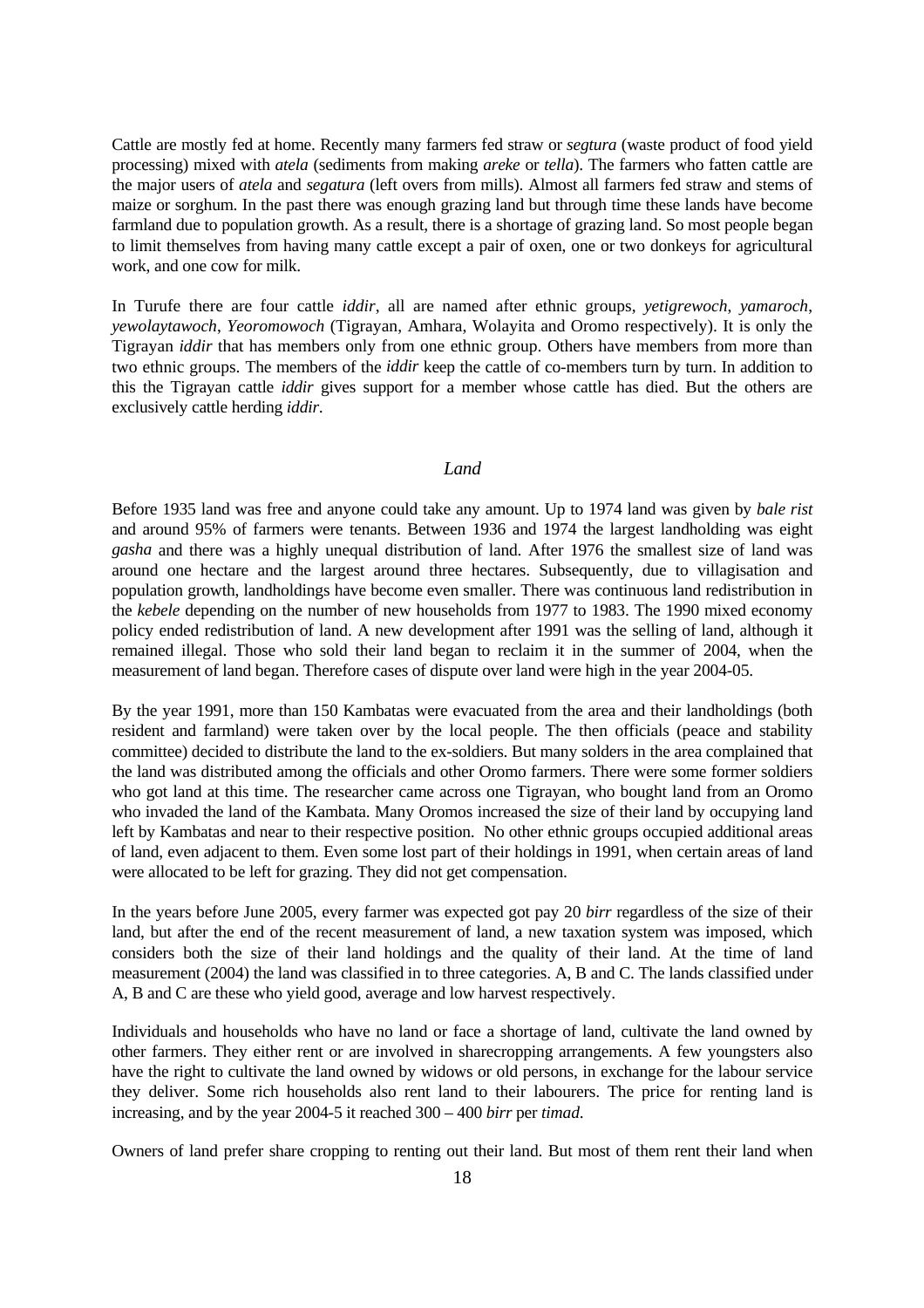they face a shock and need money to avoid this sudden shock. e.g. when they want money to take a sick member of the family to the hospital or when they face a shortage of money to buy a fertiliser.

Youngsters with no land work with landowners and they get their compensation either in cash or grain. This is most common at the season when potato is collected. For one day they can harvest up to 80 kg of potato. Those households whose children migrated to other areas for work have large plots of land. But those who have married sons do not have large plots since they divided their land between married children (sons) to help the new couples to establish a stable life.

There was a villagisation programme in the *kebele* in 1986 which was not voluntary. Around 15 households have gone back to their former places since 1991. Although most people want to go back to be closer to their farmland, they have stayed since it is very costly to build a new house and their current home is near to the town (Kuyera) where there is a market, school and hospital.

Last year (2004) there was land measurement to identify landowners. There are some owners who sold their land secretly, but at the time of measurement both the seller (original owner) and the buyer claim the land is his/hers. At that time land disputes increased. They took the case to the *kebele* court (*fird shengo*). The *kebele* committee testified the land to be the property of the seller since they know only the original owner. However, the *kebele* officials found it difficult to solve such conflicts. In most cases they decided on the payment of compensation to the individual who bought and cultivated the land. The compensation included the price for the plants (tree, coffee, *enset*). Most of the time the owners of the land declined to pay, considering the fact that the land was bought by a farmer who is a dweller of the community (not a trader or investor), they decided to let the land be kept in the hands of the one who bought the land.

Some people rent their land for cash if they face a financial problem, though this practice is not widespread.

No people have been resettled in the *kebele* from other areas. There has been no land reallocation since the EPRDF's takeover, but there are some immigrants who come to the area, and they are dependent on their relatives for shelter. Their relatives arrange some means to feed him/herself. And through time they take others' land as a share-cropper or they rent land.

Generally now the smallest land holding is around 1 *timad* and the largest 2 hectares.

While the land proclamation abolished feudal relations of production a land problem still exists today. According to the proclamation a peasant household is allowed to possess farmland not exceeding 10 hectares (a quarter of a *gasha*) However, repeated redistribution of land within the *kebele* due to the increase of numbers who are landless as a result of the development cycle, means that the amount of land a peasant possesses is now far less than that. According to the Central Statistical Office Report of 1993 the average cropland per household in South Shewa was 0.83 hectares, while the figure for the whole of Ethiopia (excluding Tigray and Ogaden) was 0.80 hectares.

As in other parts of Ethiopia after the revolution women in Turufe Kecheme *kebele* are entitled to own land for agriculture. After the 1975 Land Reform married women and their husbands were allocated a definite amount of land and the women have the right to take their share of the land after divorce. A divorced woman (other than Oromo) can take her share of property, including land from her husband to take care of herself. But in the Oromo ethnic group, divorced women have no right to divide and take a share of land after divorce. This is because her husband paid more to her parents to marry her (as a gift of Gebera) However, she can take household equipments and anything that she got as a gift from her parents/relatives Women who share/take land either give it to other farmers as sharecropping,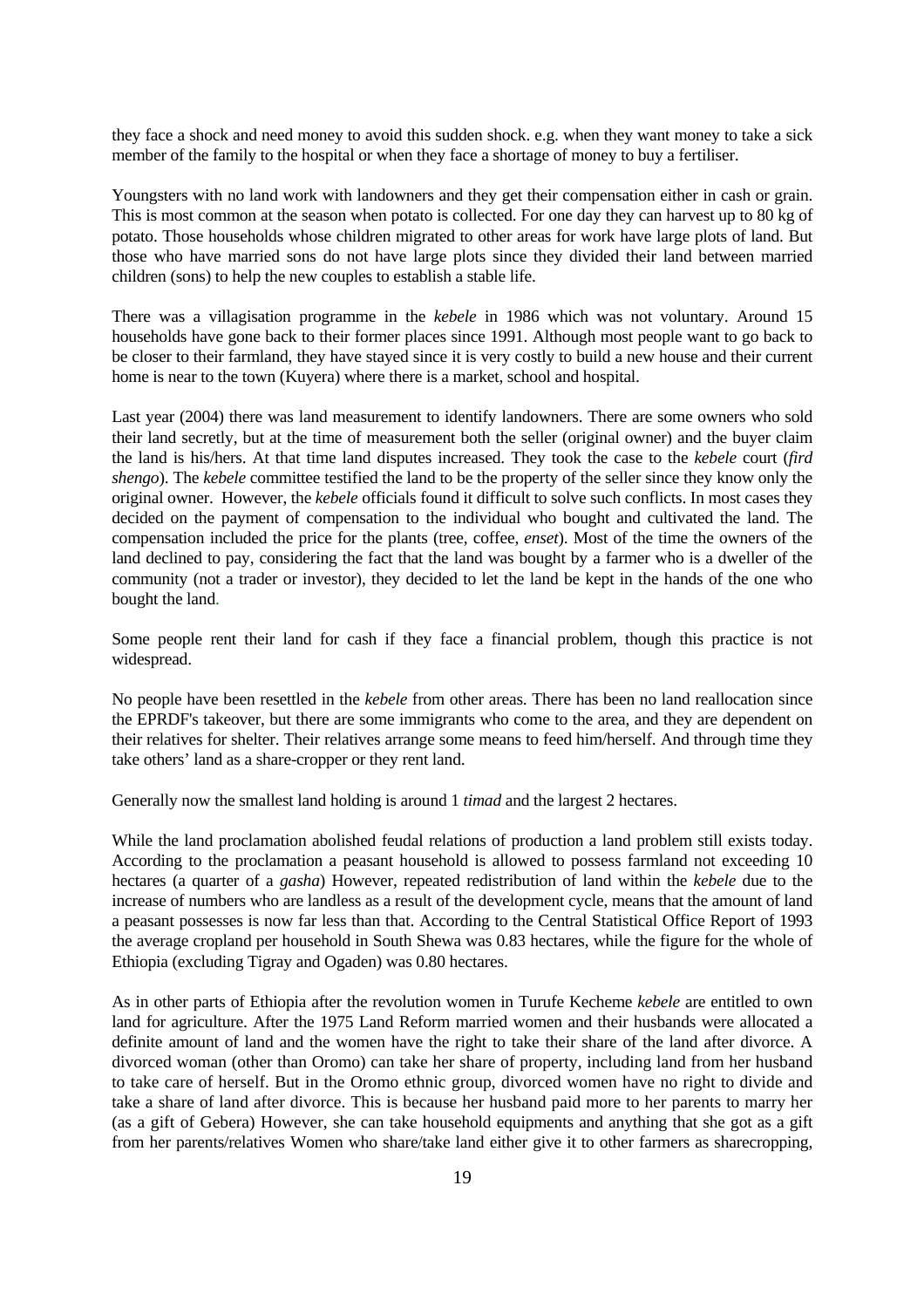or rent it (if they face a financial problem), or they can hire a farmer on an annual basis (if they have a capacity to provide shelter and food for the farmer).

Widowed and divorced women who are entitled to own land privately are allowed by the *kebele* to hire the labour of landless peasants. Most female owners of land are widows. After the death of the husband it is the widow's responsibility to lead the family as their husband did. Muslim Oromos, who are permitted to marry more than one wife, give a piece of land as *guluma* to their first wife so she can take care of her children and herself while he marries another younger woman. Some women have inherited land from their parents or relatives. If a man dies with no one to keep his property and/or family he gives his land to his elder daughter.

In Oromo culture, widowed women, are inherited by their husband's brother, who will be her second husband. If the deceased has no brother, his close relative will inherit the widow. If she married another man, he would inherit the property of the deceased, thus the purpose of inheritance is to avoid loss of land from the family, and for the good care of children.

Through these different ways there are between 25 and 70 women owners of land in the *kebele*.

The size of land that one household owns decreases from year to year due to population growth. The fertility of the land is also decreasing rapidly. There are at least 50 households in the *kebele* which are landless at present but all these are those not registered in the *kebele* as members. Every household registered in the *kebele* as a member has been allotted a plot of land by the *kebele* even though the size varies. There are members who have only one or two *timad* of land while there are also a few who have up to three *timad*. This variation arose because the land allocation was based on the number of household members. Moreover some households gave land to their married children (sons), while others did not.

Those who had a household with many members could get more land than those households whose family size was smaller because initially the land was allotted at a rate of one *timad* for each member of a household irrespective of differences in age, sex or ethnicity.

Those who are landless make a living by exchanging land for their labour, or labour for crops. They give half of the harvest to the owner or a fixed rent either in cash or in kind. If they have two oxen they can exchange land for oxen and ploughing. In 1994, they also might have obtained land from their parents and/or relatives without any arrangement. The parent or relative gives a piece of land (not more than half a hectare) which is said to be *guluma*. The landless who receive this land can use all of the output because the land itself is not his property. He returns it to the owner as soon as requested to do so. However, giving *Guluma* for landless is no longer practiced since the size of land that a household owns decreases with time due to population growth.

Sons who want to get married are expected to have a plot of farmland and a certain amount of money and cattle to use for the payment of bride wealth. They are given by their family about one *timad* of land which was allotted to the household in their name. They have to accumulate money, buy cattle, and build a house from the income they earn by ploughing the land. If the sons are strong and active, they can gain additional money through trade or agricultural wage labour. There is also a customary practice among the Arssi Oromo that the lineage group of a son contributes to the payment of bride wealth when he is ready to get married. After they are married the couple can request a piece of land from the *kebele* but this is rarely obtained because there is no unoccupied arable land today in the *kebele*.

In Oromo culture the married son has to pay a cultural gift (*Gebera*) to the bride's parent. *Gebera*  includes money and cattle, it does not include land. This gift is contributed by his relatives and parents. In the past the payment was before the wedding ceremony. Nowadays it is also possible to pay after the wedding. If the groom is poor and cannot pay *gebera*, the problem will be settled through elders. He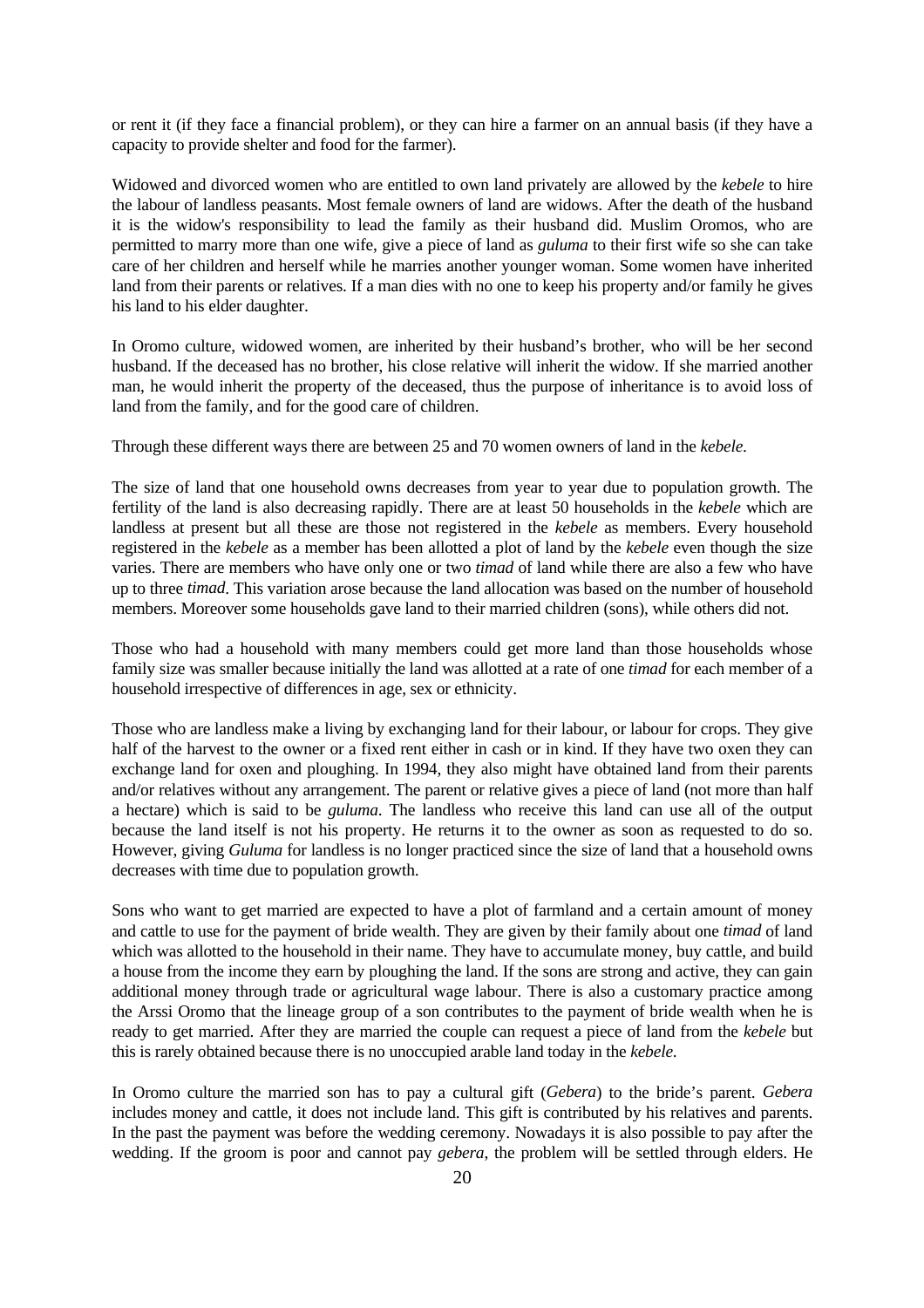<span id="page-20-0"></span>sends 100 *birr* and *tej* (local drink), and this money is distributed among relatives from the wife's clan as a *sebete busa* (in Oromiffa), *Afe mezgiya* (in Amharic), which means something used to open one's mouth to talk. After that he will have a good relationship with her relatives.

One cannot tell the price of an average holding of land because land sales were legally prohibited during the *Derg* and continue to be so. Informants maintained that nobody wants to sell land because it is their life. It is only when an individual decides to leave the area and the *kebele* that he or she secretly sells his/her allotment to another person by bribing the leaders of the *kebele*. There is no regular price for such exchange of land. There are a very few people who want to sell their land when they face a severe shortage of money. This is done secretly and there are men who even do not tell to their wife.

What is common in the *kebele* is renting land on the basis of a contractual agreement. A person who cannot plough his land can rent it out for 300-400 *birr* (100 *birr* in 1994) to another person for the whole year (2 harvests) or for half a year. However, it is not usual to rent land for six months because the fertiliser used during *belg* is also used for *meher*. Also, most of the people who rent land need to produce *belg* potatoes to sell for cash and then wheat at *meher* which enables them to get a lot of money. The owner has to wait until the end of the contract for payment.

In 1994, land disputes were not of much concern. However, disputes over land are increasing. During the year 2004-5 disputes were high, because of the measurement of land holdings. The major causes of dispute are conflicts between husband and wife in selling or renting their land. Husbands sell or rent their land without consulting their wives and when the wives learn that the land is rented they come to the court. In land disputes, people first go to the *kebele*. The executive members of the *kebele* first direct the disputes to elders for arbitration. The disputes are transferred to the *kebele* court tribune (*Fird Shengo*) if the elders cannot resolve them. A person who feels that the *kebele* court did not give a correct judgement can request that the dispute be reconsidered at a higher court - the *Wereda* court - whose decision is final. The decisions of courts at *kebele* or *wereda* levels are more influential than those of traditional elders in land disputes. In land disputes, the role of the elders is only to arbitrate; they cannot pass decisions that can be enforced by a law. Land disputes were seen by *Fird Shengo* at local (*kebele*) and *Wereda* levels during the *Derg* and there has not yet been any change under the new government.

There is also exchange of land within the *kebele*. A person who has a plot of farmland very far from his house in a remote village can exchange both his land and house with a person in the village who faces the same problem. For example, a person who lives in Turufe but who has a farmland in Wetera can go to a person that has a house in Wetera but whose farmland is in Turufe and exchange house for house and land for land if the houses and the land are of the same quality and size. This and other kinds of exchange are undertaken as convenient. The partners can be of the same kin group, neighbours, people of a similar age group, and of any economic group.

#### *Farm Labour*

Before 1943 people worked together. Between 1935 and 1974 the landlord could collect *debo* as he wanted. Between 1974 and 1989 the *kebele* could make people work in groups by force. There was wage labour and there was still *wenfel* and *debo*. Since 1989 anyone can hire labour as he needs though this is rare.

Labour sharing systems such as *debo* (*dego* in Oromiffa) and *wenfel* are still practiced in the area. For *debo* the person who needs help begs all his/her friends and relations to help for ploughing, sowing, weeding, harvesting, or house building etc and prepares food and drinks. The amount and type depends on his/her capacity. Usually *tella* (local beer), *injera* (thinly baked circular bread), and *areke,* (local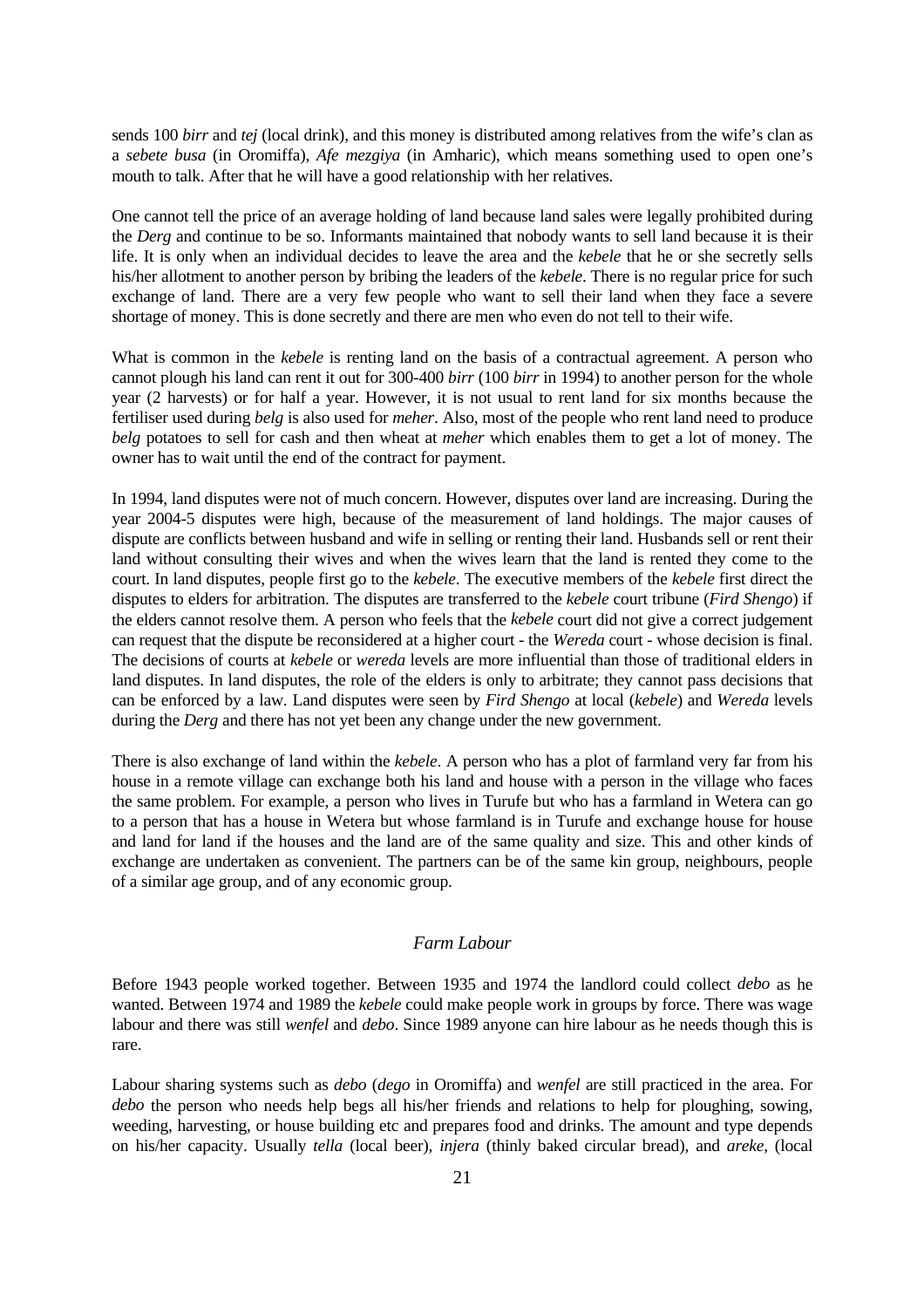distilled liquor) are offered to the participants of the *debo*. The food and drinks for the participants also depend on whether the person is satisfied with what was done or not. The work usually starts at 8 am and the participants get their first refreshments (*shome*) between 10 and 11. They are allowed to eat a small quantity of *injera* with *wot* (sauce) and *tella* or bread and *tella*. Drinking *areke* is prohibited in case they get drunk and waste time eating *kolo* (roasted cereals). Eating *shome* takes not more than half an hour and then the work continues until the caller tells the participants to stop. It is usual in this area to work until 3 when the participants are invited to go to the caller's house to eat and drink. Here *areke* and *kolo* are allowed as well as *injera*, bread and *tella*. The quality and quantity of food depends on the wealth of the caller. The person who called the work party has no obligation to go and work for those who came to work for him. In *debo* there is no obligation for the requested person to come. But labour will not be reciprocated another time by the person from whose *debo* he was absent.

In contrast to *debo*, which might not be reciprocal, *wenfel (*the *Oromiffa* name is *gessa*) is an arrangement in which two or more farmers have a contractual agreement to help each other in certain kinds of tasks. The amount of time taken for work and the type of food prepared for participants are always similar for all members of the work party. For instance 5 people may work for 3 hours and be provided with bread and *tella* and this will be the same for each person. The time to be taken is decided by the participants in discussion. The quality and quantity of the food is usually less than *debo*; sometimes only coffee and *kolo* are prepared. However, the type of work can be different for each party: one can call for ploughing, another for weeding, the third for harvesting, etc. The members of this labour sharing arrangement are usually relatives or best friends. After making a *gessa* agreement it is unethical and prohibited for a person to be absent after using others' labour. Such a person will be socially ostracised with all his family and nobody will enter such labour exchange agreements in future.

*Gessa* and *debo* are usually practiced in the *kebele* during weeding and harvesting periods, when there is a need for extra labour. The members of *gessa* or *debo* work groups come to work with their oxen and farm equipment if they have them. Informants claimed that there are no other group labour activities in the *kebele*.

Recently, the *kebele* attempted to use the *gere* and *gott* arrangement to make people work in groups to harvest crops. But many farmers prefer to employ the *debo* arrangement. The *kebele* officials claim that *debo* is costly, as there is a need for the preparation of food for the participants of *debo*. But community members refused the *gere* arrangement because it would cause for delays in the harvest and their crop would be spoiled by the coming rain. The individuals assigned would also not collect the crop properly, because they are doing it under orders of the *kebele*. Some people do not accept working through *cell*, *gere* and *gott*. They expect it may have political influence.

Some households employ casual agricultural labourers and pay them cash. Now most labour on the farm is done by the household but there are still traditional work-sharing practices. Some farmers get temporary employment as carpenters, masons, etc, outside the *kebele*. Traditional labour-sharing practices (*debo* or *wenfel*) are still practiced in the area. But there are a few farmers who want to employ labourers for cash rather than calling *debo* or *wenfel*. They suspect that some *debo* or *wenfel* participants do not work effectively.

Employing workers both as daily labourers or on an annual basis is common. The daily labourers mostly come to the site in time of harvest. When the harvest of wheat, barley and maize approaches labourers came from Kofele. But in the time of the harvest of potatoes during the *kiremt* most of the labourers are from Wolayita, as they are popular in the area for their strength in hoeing.

The price for the labour also varies. In the harvest of maize, the labourers get 40 *birr* per *timad*. The other labourers are employed on annual basis. They are paid 400- 600 *birr* per annum. In addition they are given shelter and food. They are involved in farm work and domestically fetching water (by donkey),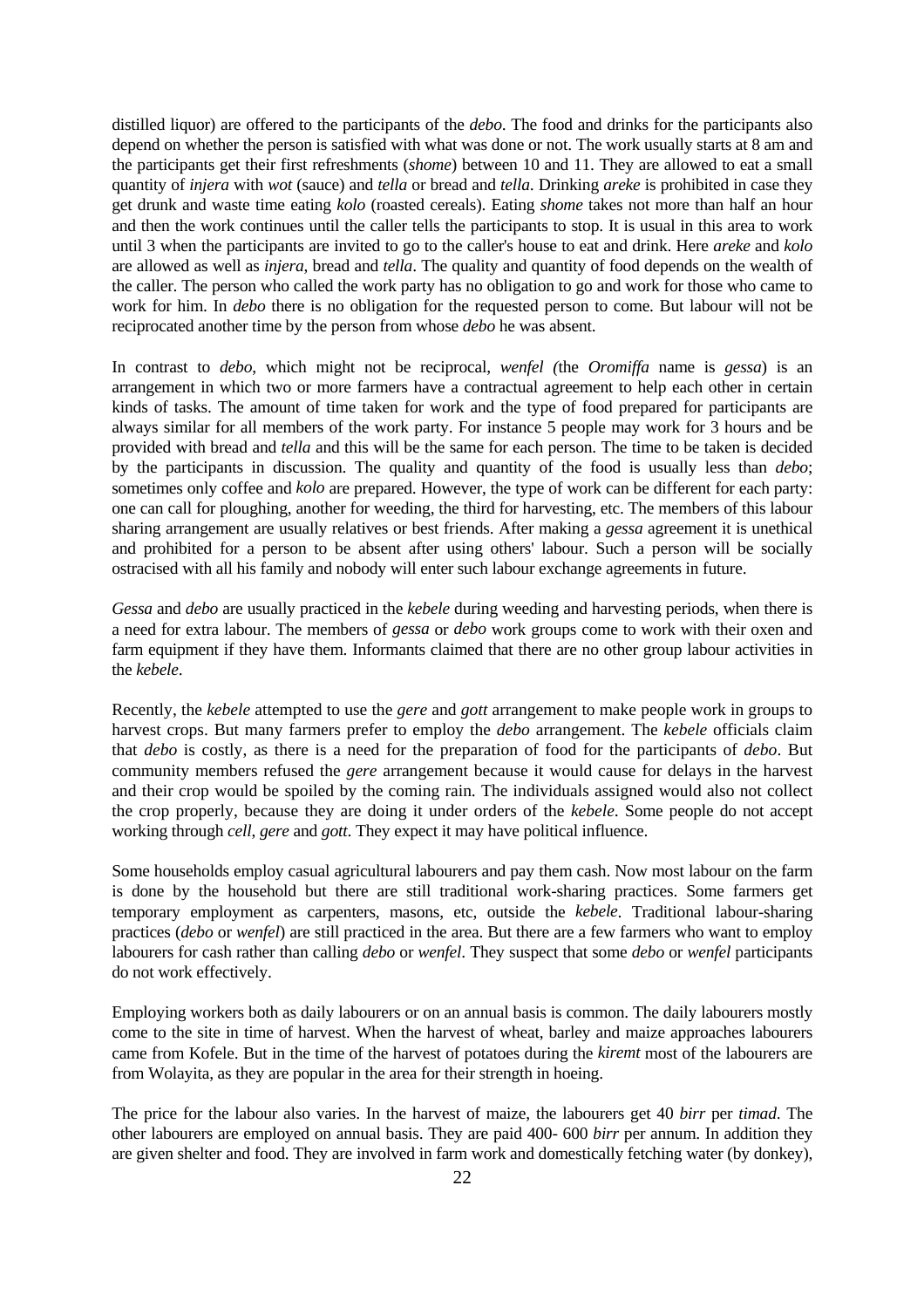<span id="page-22-0"></span>chopping wood, herding cattle, going to mill to grind flour, going to market to buy some goods and to sell grains etc. There are labourers who work up to eight years in the same house. The *kebele* officials attempted to prohibit the labourers from Kofele in September 2004. They claimed that the local people's work ethic is declining because there are labourers to be employed. Thus they believed that they can make the people work hard by prohibiting potential labour to the area. Many community members agree that the rise in the wage of labourers from 25 *birr* in the year 2003 to 40 *birr* in the year 2004 is because of the decline of the number of labourers to Turufe.

Farmers have no farm work when the rain stops; for example in September and February and some times in March and April. They use this time to construct or renew houses and fences, keep cattle, and make new farm implements, stores, etc. January to March is a good time to build houses for a number of other reasons:

- they can prepare thatch from the *meher* crop wheat residue
- farms are empty and there are no crops so they can cut trees and carry the wood easily
- the next season is *belg* when it rains and mud can easily be obtained to finish the construction

In February there is planting of potatoes to be done whether there is rain or not. March and April are months when the farmers dig around the potatoes and during this time that wage labour is strongly needed. In September they are occupied with work such as fencing and cutting grass for cattle to feed on at night. There are also some farmers who are engaged in trade when they are not busy with agricultural work.

Wage labour is practiced on individual farms. Most households employ weeders and harvesters at rates. The wage labourers come from inside or outside the *kebele*. Those from inside the *kebele* are landless or peasants who only have small pieces of land. Migrant labourers usually come from Wolayita. There are also individuals from Wello, Gonder, Gojjam and other Oromo groups from Kofele and Shewa who are working as wage labourers, but they did not come specifically to be wage labourers as the Wolayita did. Previously the Kambatas used to come but now no longer do so.

For employees that come from outside the *kebele*, employers provide 180 or 200 *birr* annually if they are given shelter and food, but 5 *birr* per day if they do not demand shelter and food. For seasonal migrants harvesting one *timad* of farmland, the employers pay 35 *birr* if they do not demand shelter but 30 *birr* if they do. If it is weeding and digging during cultivation they are paid from 25 to 30 *birr* if there are few weeds and from 30 to 40 *birr* if the weeds are thick. One person can finish weeding one *timad* of farmland in two and half days and the maximum period it takes is three to four days for one person. The payment for weeding decreases if the labourer demands shelter from the employer. No one in the *kebele* wants to work ploughing at a daily rate since this will make them inferior to others. *kebele* residents will plough for piece rates. In this case they must bring their own oxen which few can afford. There are a few poorer households in the *kebele* who work weeding, collecting potatoes and harvesting at a daily rate.

#### *Interlinkages*

In 1994 it was reported that there was an arrangement for temporary exchanges of land for labour for one harvest period; this is locally expressed as "giving land for contract" but there is no Oromiffa name for it. The owner of the land marks off a portion of his land and temporarily leases it to a person who needs land in exchange for annual labour service on his farmland. Both the giver of the land and the receiver cover their respective expenses for seed. It was usual to give 0.25 hectares (1 *timad*) of land and 200 *birr* per year to hire labour for farm work. The labourer was considered to be a servant and lived with the landowner. He did all the agricultural activities such as ploughing, weeding, harvesting etc, rearing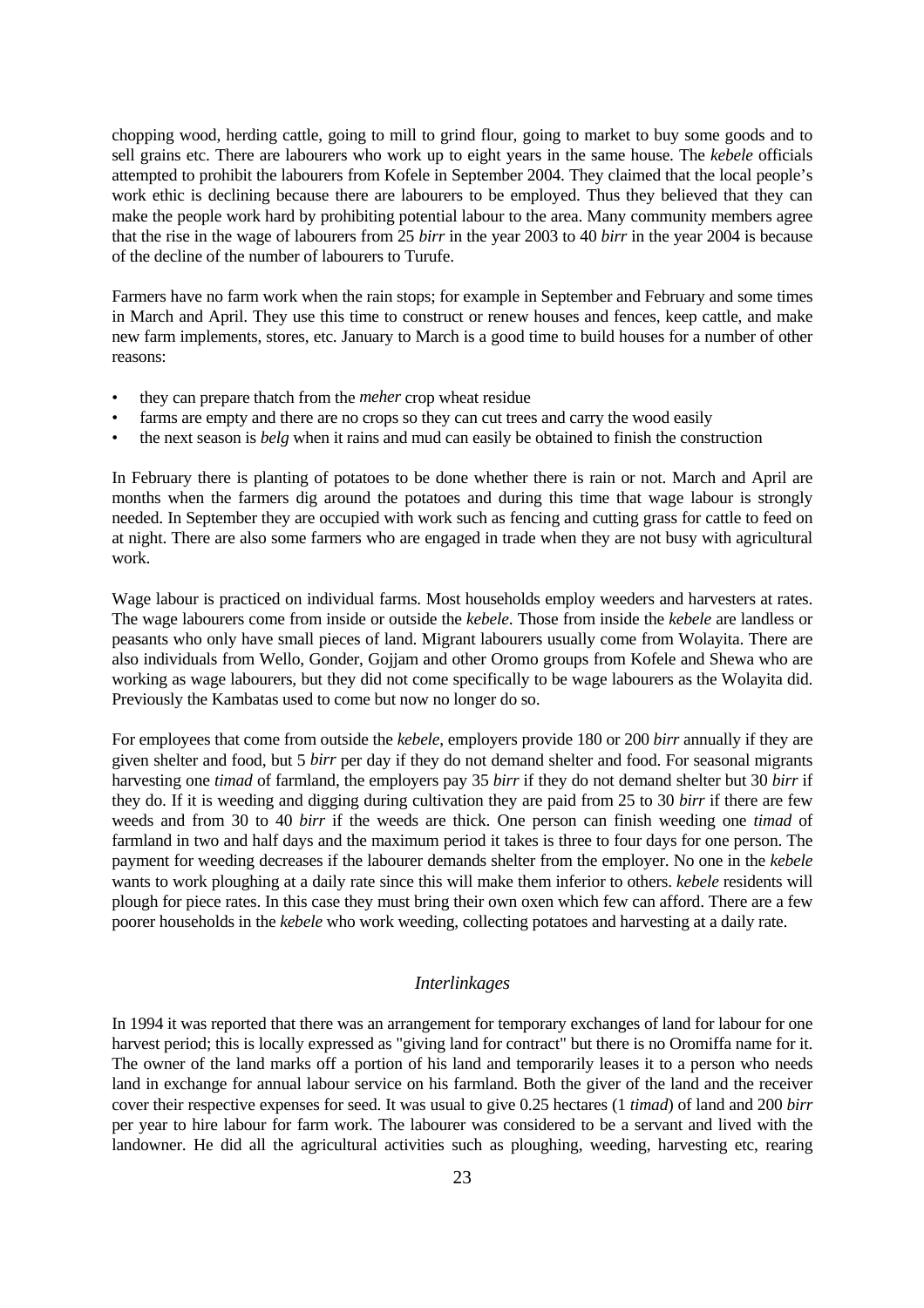<span id="page-23-0"></span>cattle, selling and buying goods, etc. The amount of produce he obtained from the land and the 200 *birr* made up his annual salary. If he wanted to leave before the end of the year the owner estimated the amount of produce and paid in cash. Nowadays, exchanging of land for labour is not practised, however, old individuals may give their land either for sharecropping or rented out.

A piece of land can also be exchanged for oxen and ploughing in an arrangement according to which a man who has no land but has oxen makes an arrangement with a person who has land but no oxen. The one who has oxen not only provides the service of his oxen but his own labour as well for the whole farming period. This is known as "*lafa duda gurguracha*", literally meaning offering land for compensation, and it is frequently practiced in the *kebele*. There is also an arrangement for exchanging labour for oxen (no Oromiffa name) in which a person who has oxen and a piece of land enters into an agreement with a person who has no oxen to give two days labour service with the oxen on his own land in exchange for one day service of the oxen for himself. The labourer has no obligation to do any other farm work apart from ploughing. Another arrangement is what is known as *qite* or *kota* in which a man who has oxen, seeds and the money necessary to buy fertiliser enters into an agreement with a person who has land but not seeds and money to provide the service of his oxen and human labour on the land in exchange for an equal share of the produce. The person who gives the service of his land in exchange for labour, oxen, seed, and money for fertiliser has no obligation to help with labour. There is also what is called *sello* in which two persons who have only one ox each bring together their oxen to plough one day for the one and another day for the other on their respective farmland.

Labour can be obtained by payment in cash: for one *timad* ploughed the landowner has to pay 20 *birr*  (15 *birr* in 1994) a day for both labour and oxen. For harvesting the payment is 45-50 birr (30-40 *birr* in 1994) regardless of how long it takes.

Exchanging labour for crops started in the *kebele* in 1992/93. In 1994, the arrangement included paying five *birr* for one day's labour service on the farmland but the labourers prefer taking the payment in kind (particularly potatoes) rather than in cash. During the time when they were pastoralists, a poor individual would come to the house of wealthy person to work in his house in exchange for money or food, an arrangement which was known as *fansho*. If the poor person developed a good relationship with the wealthy one, he might receive a bull or heifer from the latter; but this practice does not exist today. Currently there is exchanging oxen for crops practiced on an annual basis. The individual who uses the ox has to feed the ox and pays up to three quintal crop (one quintal maize, one quintal wheat, and one quintal sorghum). The payment depends on the strength of the ox. In the harvest of potatoes, youngsters and boys work in collecting potatoes after the plough. They get up to 50 kg of potatoes for two to three days of work

#### *Farming Technology*

Before 1928 people used sticks; then the hoe was introduced. The plough and the saw were well known after 1928. The tractor was introduced in the 1960s by the missionaries but it was taken away by *Derg.*  All farmers know the advantage of using tractors but they are not able to use it because it is too expensive.

Food crops are stored in granaries. Where there is no granary, the crops are stored in sacks in the home. Informants argued that no food crops are lost during storage. The food crops are transported to the stores using a cart pulled by a donkey. About 30 farmers have such a cart which is estimated to cost about 700 *birr*. If the food crop is small, and when their home is near the harvest, the peasants put the crops in sacks and carry them to their granaries. Informants said that between 1/8 and 1/4 kilo of food crops are lost while transporting and threshing on the ground (*awdma*) respectively. A greater amount of loss or spoiling of the crops happens when the rain falls suddenly while the peasants are harvesting, transporting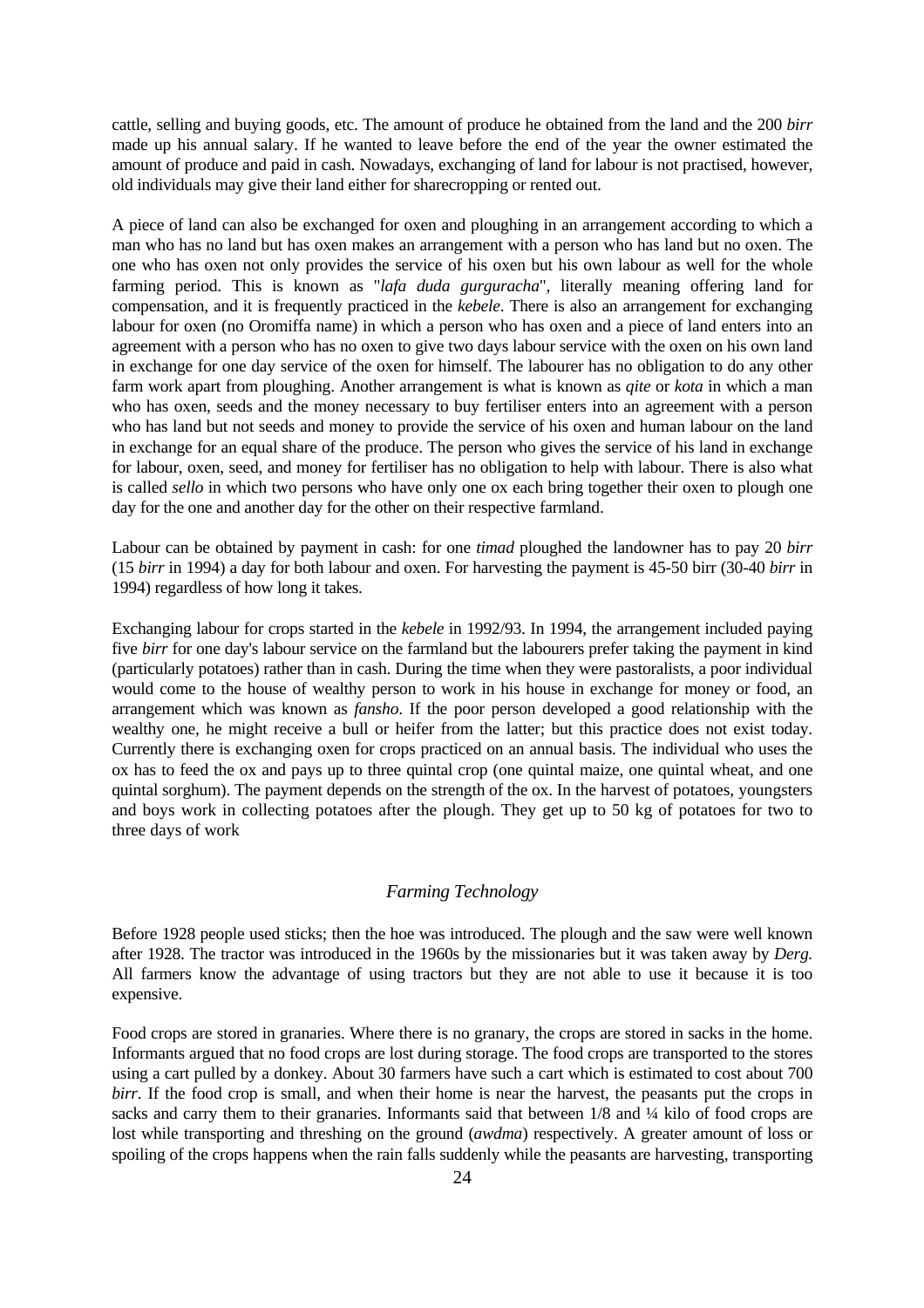<span id="page-24-0"></span>and threshing. One farmer who produced 180 quintals of potatoes in August 1994 estimated his loss at about 1 quintal, while from 20 quintals of wheat in December 1994 he estimated he lost 2 quintals between the field and storage. Loss of food crops in storage was estimated as follows: from 50 quintals of potatoes produced during *belg* about 8 quintals can become useless when stored for a month. This is because the *belg* harvest is during a wet time (August). The loss of *meher* harvest in store is half that of the *belg* loss. Wheat loss during storage is less than 1%. Since 1994, an NGO has constructed a granary made from a wire sieve/strainer, to store maize for about 30 individuals. Later on the MoA planned to construct for farmers one for cash, around 2,000 *birr*, but the farmers refused to pay and so the MoA did not construct it.

There has been no water mill since the land reform in 1975 because the landlords used to maintain it and after the land reform, no one took responsibility for it. However, there are plans to construct a water mill in the village. Two men, a Tigrayan and a Gurage, have agreed to cover half of the 50,000 *birr* estimated cost of setting up the mill and bringing electricity to Turufe, both for the mill itself and to supply the village. The remaining 25,000 *birr* is to be contributed by the local people, and 6,000 *birr* has already been collected. The *kebele* has given the investors land in the threshing area, for the construction of the mill

#### *Farming Innovations*

The increase in the price of fertiliser is the major problem of all farmers in the area. Now it reaches about 250 *birr* per 50 kg.

In 1994, a group from the community identified the following 6 innovations as being most useful (1) new crops (introduced in 1945); (2) ditch digging (1946); (3) planting to conserve soil (1983); (4) tractors (1962); (5) water mills (1956); and (6) villagisation (1985).

- (1) The new crops were finger miller (*dagusa*), *tef*, wheat and coffee. They were introduced by the Tigrayans. Before that only maize was common in the area. The Tigrayans brought these crops from the area in which they lived before. It was successful and almost everyone in the area copied its use especially Oromo and Amhara. The long-run effects have been good.
- (2) Ditch digging was first introduced by the missionaries in the area in 1946. It was not very successful because people lacked the finances to do it. About a quarter of people did it and it and the long-run effects have been good.
- (3) Before the *Derg* people did not know much about conserving soil. Conservation was introduced by professionals who taught local people. It was very successful and everyone in the area copied. The long run effects have been good.
- (4) The missionaries brought tractors to the area in 1962. The use of tractors saved time and improved the quantity and quality of production. They were taken over by the *Derg*. Ordinary people do not use tractors because they are so expensive.
- (5) The water mill is well known in this area; there is no electricity so there is no electrical mill. It was introduced in 1956 by Girazimach Ture. 99% of people could not copy since only those who were owners of *rist* could do so. The long run effects were good.
- (6) Villagisation was introduced in 1985 in response to the drought which happened in 1984. The *Derg* proposed it and farmers did it. Not everyone moved to a village if they were very far from their farms and could not control the thieves. It was good for schooling, marketing and milling but it was bad for farming since the village was far from home and the produce was taken by thieves.

Two different people asked for the names of ten people in the *kebele* who are always willing to experiment with new things. Only two of them are common to both lists: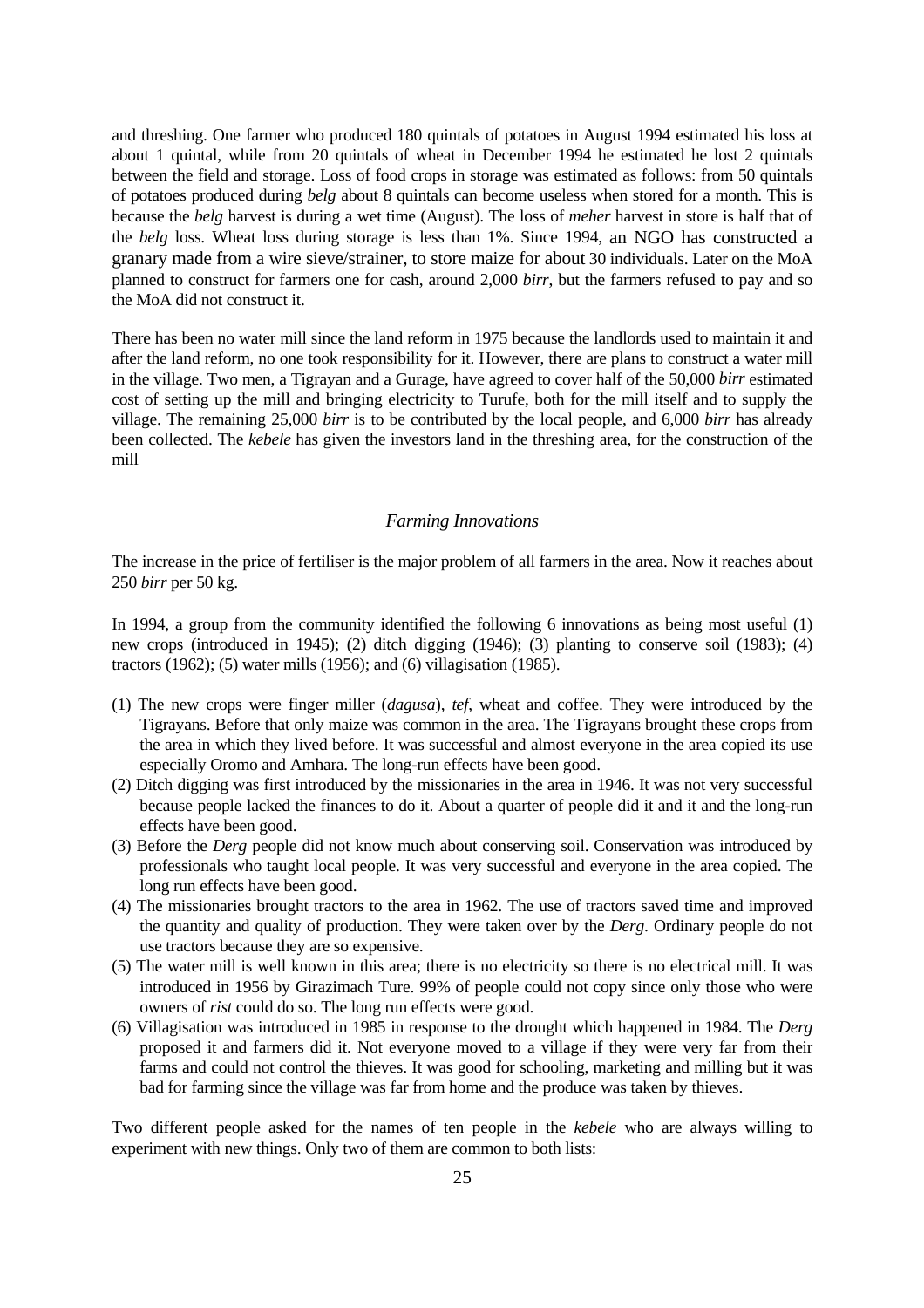<span id="page-25-0"></span>

|                         | 1st list   |     |
|-------------------------|------------|-----|
| <b>Name</b>             | <b>sex</b> | age |
| Kedir Tuntamo           | Male       | 35  |
| Mammo Desta             | Male       | 40  |
| Kebele Shanko           | Female     | 50  |
| Dube Amiyu              | Female     | 35  |
| Mehari Getachew         | Male       | 25  |
| Demissie Sessega        | Male       | 35  |
| Ahdem Haji Gada (Sheik) | Male       | 43  |
| Mohammed Kedir          | Male       | 30  |
| Behabtwa Getachew       | Female     | 18  |
| Medina Sheko            | Female     | 28  |
|                         | 2nd list   |     |
| <b>Name</b>             | <b>sex</b> |     |
| Kedir Tuntamo           | Male       |     |
| Mammo Desta             | Male       |     |
| Kebede Kassa            | Male       |     |
| Zeritu Alebachew        | Female     |     |
| <b>Fetene Belew</b>     | Male       |     |
| Anegagrign Glyes        | Female     |     |
| <b>Bizunesh Tedla</b>   | Female     |     |
| Yeshitla Zemedkun       | Male       |     |
| Hamiyo Gelcha           | Male       |     |
| Hailu Zewde             | Male       |     |
|                         |            |     |

Hamiyo Gelcha is an old man of about 70 years old, he has a good memory in remembering what has happened in the past. He is one of the two main elders of the area. The other elder is Tubulu Gergera. Both of them play a great role in solving disputes. Mammo Desta is a knowledgeable person. He has a good knowledge about villagisation, and other events specific to that area plus others through out the country. When he was strong he was an intelligent farmer; he got a prize from the MoA to be a model for other farmers.

#### *Common Property Resources*

The following communal properties are used by every member of the community: grazing land; forest (natural and afforested); water (river and pipe); service co-operative; seedlings (raised by the extension agent). The forest and grazing land is semi-regulated by the *Kebele*. In 1994, the rule regulating forest usage was that any member of the *kebele* had the right to request permission from the *kebele* to cut and use trees from the commonly owned forest. A member could appeal to the *kebele* in written form when he or she needed wood to build a house, when his wife or she is in childbirth, and when he or she had a feast for the dead (*teskar*) in the house. The laws were enforced by the leaders of the *kebele*. The *kebele* also hired a *zebegna* (guard) who looked after the communal forest. People usually requested permission from the *kebele* to use the communal forest but there were occasional thefts and people bribed the guard to cut trees from the forest. If thieves were caught they were liable to be punished by the *kebele*.

Three or four times a year, the *kebele* officials fixed a day when they sold the trees from the communal forest to the residents. The price varied according to the thickness of the tree. In 1994, a tree might have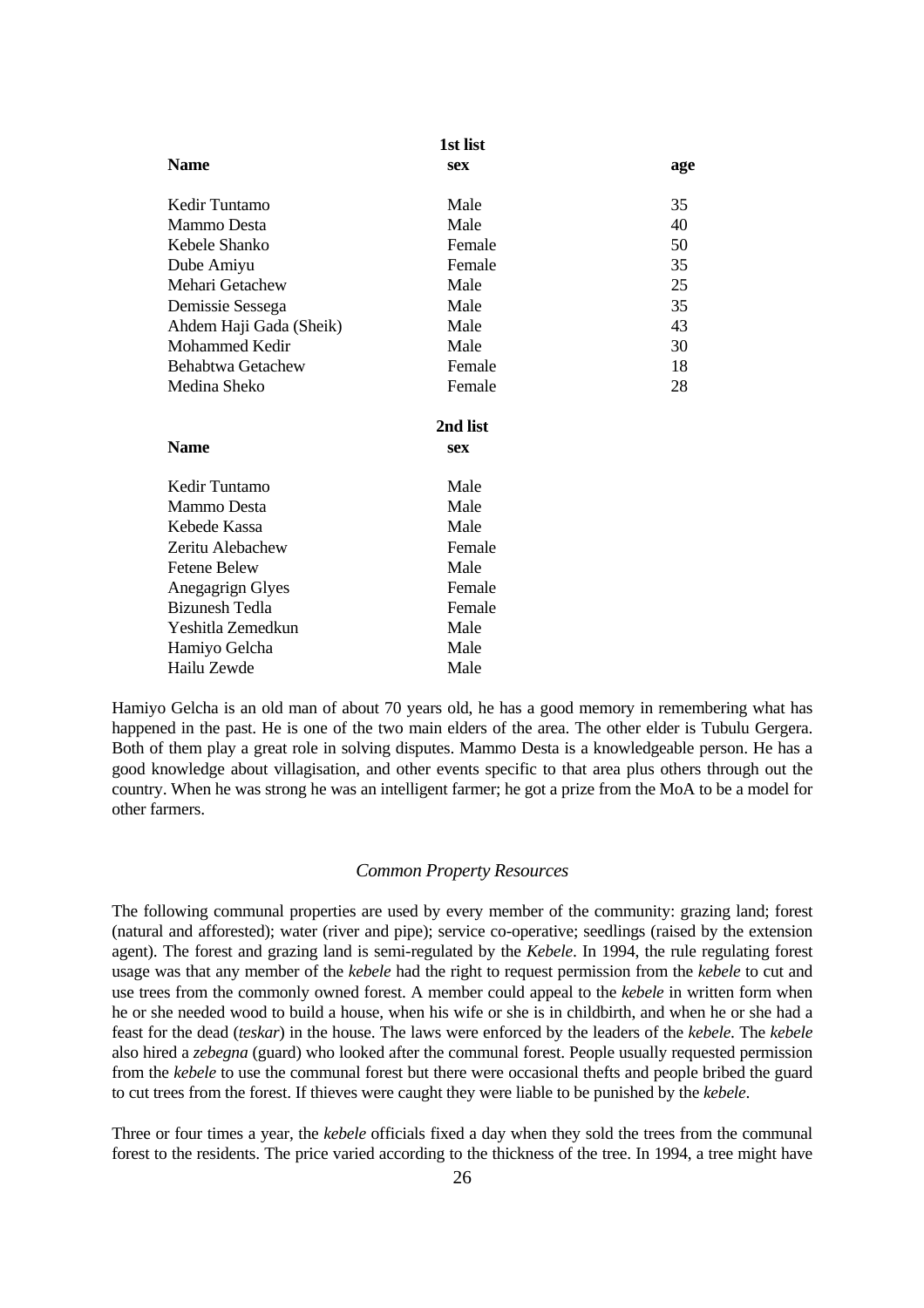<span id="page-26-0"></span>cost between 2.50 and 10 *birr*.

In earlier times, the area was full of forest, and the guard kept it seriously. But for the last few years these methods of access have not been practiced. The forest has been cut down. The *kebele* security personnel (*tataqi*) do not guard forests properly. In 2005 the *kebele* officials were not watching the forests since the government exclusively concentrated on election issues. It is because of deforestation that the amount of rain they get has been declining, which reduces the quantity and quality of their crop.

With regard to the people's right to use communal properties, there is a water pipe at the mosque. Any Muslim can use that water without any payment. But non-Muslims have to pay one *birr* per month to use that water regardless of the amount they take.

In 1994, grazing lands were found in the two villages formed during the villagisation programme. These grazing lands were meant only for common grazing. Any *kebele* member could graze his cattle on these areas. The land was mainly used when there was no feed on the farm, between February and October. The number of cattle in the *kebele* was beyond the carrying capacity of the grazing land. The owners of cattle ware grouped according to their membership in blocks of villages and each member of the group had a fixed turn to send a herder. The cattle herders could be little boys or elders but not females. The family that sent a herder later than the exact time agreed upon is punished by having to provide a herder for two additional days. If a family in the group failed to send the herder for his turn without a reason such as a wedding or mourning, he would be dismissed from the group.

In 2005, the owners of cattle were grouped based on their ethnic group. Most of the lands which have been used for grazing in the past, have become farmland due to population growth. There is little pasture area left and herders take out the cattle mainly to water them and feed them with hay and crop and alcohol production residues.

#### *Environment*

The soil was fertile until 1962 and dung was used to fertilise. Today, farmers put manure on the land after harvest and before sowing. Fertilisers were introduced in 1962. Without fertiliser yields are very low. Around 1974 crop rotation was adopted to increase fertility. At present about 1/20 of the land is out of cultivation due to loss of fertility.

Tree cover reduced alarmingly up to the time of the *Derg*. This is because people did not have much knowledge about the use of trees. Tree planting was started after 1963 by the foreigners in the area but the technique did not become well known until after 1974. The state taught the people. There is a programme of afforestation by the MoA and people are accustomed to planting trees around their dwellings. However, since 1994, tree cover has been decreasing rapidly. This is because the local *kebele*/security personnel do not keep the forests properly

There is no serious problem of soil erosion or flooding since terraces were constructed with the help of the MoA. In earlier times, the lands yielded a good crop. But through time its fertility has been declining, and it is difficult to get a good crop without using fertilisers. Most informants mentioned that the quantity of crop they get has been declining due to these problems.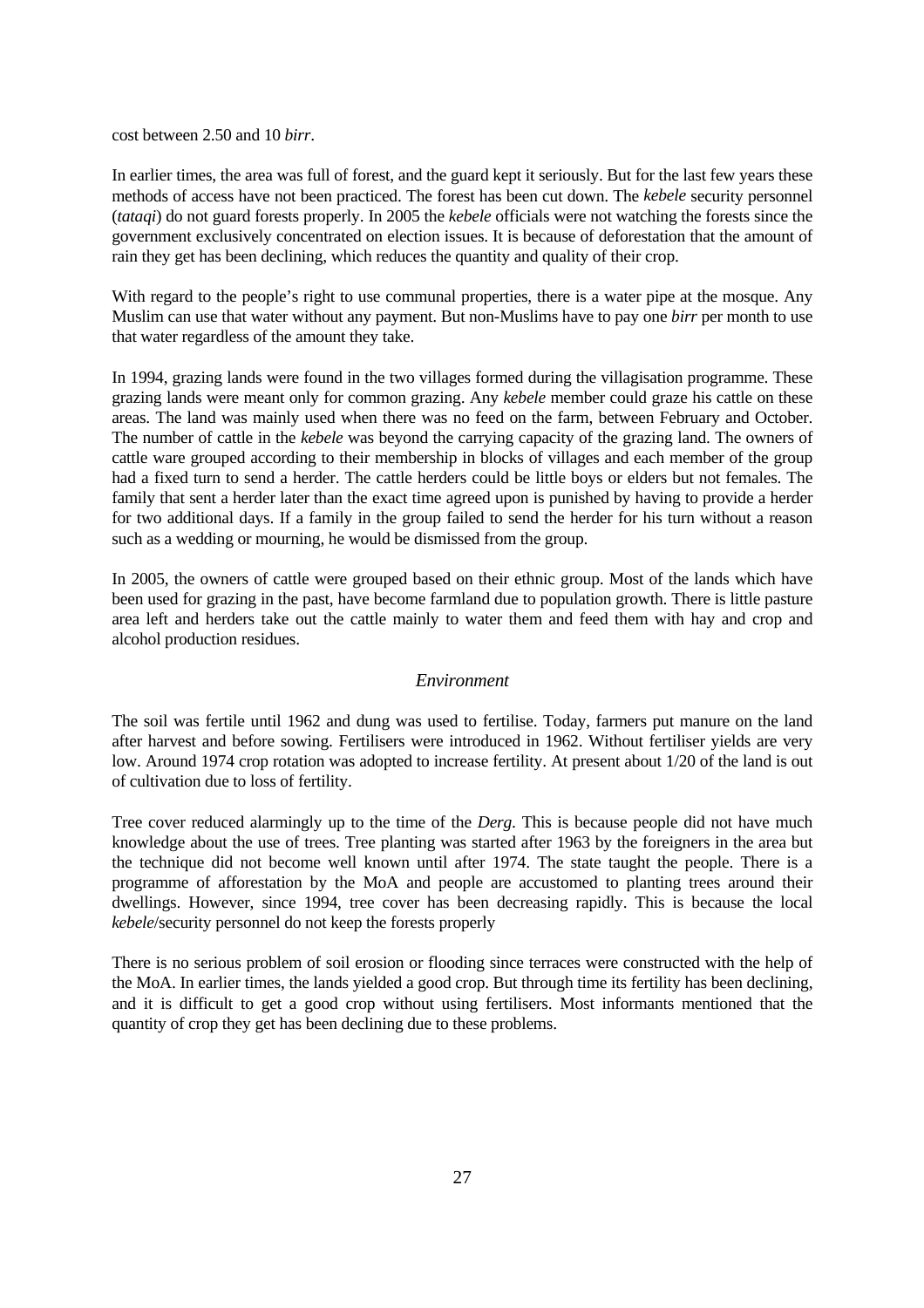#### 4. Off-farm Activities

#### *Communal Work*

<span id="page-27-0"></span>For community projects in 1994, labour was recruited within the *kebele* in the form of *zemecha*  (campaign) in which every member of the *kebele* was expected to participate in the form of food for work. In 2005, however, there is no food for work. Last year there was a work of widening roads organised by *kebele* officials and for construction of a water pipe the members of the *kebele* cooperate through the organisation of local institutions (*Iddir*) at a community level. In addition, the members of *kebele* contributed 20 *birr* per each head, for the construction of a school at Wetera. It was organised by *kebele* administrators, since Wetera is incorporated to Turufe at *Kebele* level.

#### *Household Off-farm Activities*

Weaving was introduced in this area in 1928 when people with weaving skills settled in the area. Pottery was known after 1881; before that people used calabashes. However, craft workers are highly stigmatised, an Oromo is not allowed to marry someone involved in handicrafts and pottery.

The preparing of wood was introduced in 1936 but carpentry did not come to the area until 1943 when it was brought by other people who settled in the area. Building was adopted in the area after 1954 but it was well-known elsewhere before 1954.

For women beer-brewing was introduced to the area after 1955 by Amharas and Tigrayans. Food selling was adopted in 1936. Spinning was brought to the area by migrant women in 1943.

Apart from specific occupations such as weaving, carpentry, and house construction, male trading supplements the farm income. A few females make basket products from straw, either for income or for their own home, and traditional hairdressing (*shuruba*) is a source of income for a few young females. Informants said that there is no pottery or tanning practiced in the *kebele*. In 2005 preparing *Areke* is the major source of income for some women and those who work effectively can get up to 60 *birr* per week. Some women also earn money by preparing *tella.* In addition they use the sediment as a food for cattle.

Renting out a donkey and cart is a business activity. In 1995 on average the owner of a donkey and cart can rent them out for 3-4 *birr*/quintal/3km and gets between 100 and 200 *birr* a month during the harvest season (July and August for *belg* and December and January for *meher*).

Women who earn money themselves through off-farm activities in the household can spend it themselves rather than giving it to their husbands.

#### *Occupational Structure*

Men and women used to practice pastoralism until it was replaced by agriculture. The people are still adept at keeping livestock and cattle but they are predominantly agriculturalists. Herding cattle, hunting and house construction were, and (with the exception of hunting) still are, the responsibility of men while women were and still are responsible for food preparation and keeping children at home. In addition to farming, men are occupied in house construction, trade, weaving, thatching, and carpentry. Women can be occupied in beer-brewing, preparing local liquor (*areke*), spinning, first aid during child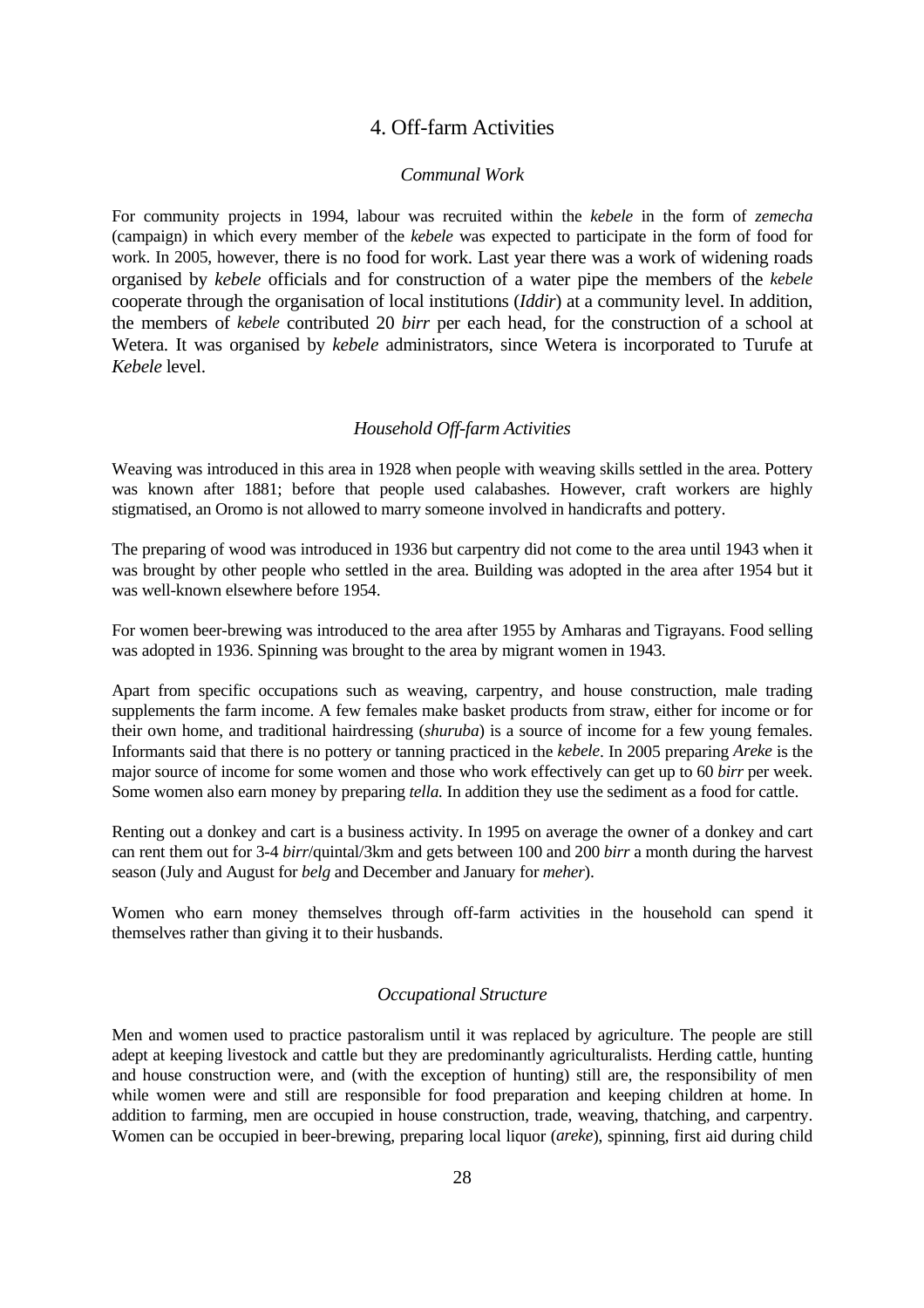<span id="page-28-0"></span>birth, hair styling (*shuruba*), and making home utensils from straw in addition to preparation of food and looking after children.

Blacksmiths, weavers, thatchers, and carpenters are assumed to be experts. Women who the previous government trained to give First Aid during childbirth are major experts. A person who knows traditionally how to treat sick cattle is another expert.

Men or women who know traditionally how to treat a sick person is also another expert. In the area there is a disease what the people call locally '*mogn bagegn'*, the symptoms of which are similar to malaria. They recover from this illness by traditional treatment; by bleeding their hands.

Some women take their infants (above a year and a half) to a traditional healer when they cry a lot and their body weight decreases. The women believe that their child will be healthy after the healer has rubbed (lightly) their body. The rubbing continues for one week with a gap of one day. For example if one child is rubbed on Monday the other rubbings will be on Wednesday, Friday and Sunday.

The traditional healer also gives a traditional medicine for *yelelit wef* (bat), *shararit* (spider) etc.

#### *Migration*

Men or women in the *kebele* rarely migrate to other areas for seasonal wage labour or trade. A few leave the *kebele* for education, marriage or employment in government service and there is a slight increase between March and September to rear cattle, because some disease problems are exacerbated by the weather, and for schooling. Twenty men went to Bale, Jimma and Wollega to cut and prepare wood for construction and furniture in the Government forests. The rate is 15 *birr* for 1³ metre of wood.

There is a great scarcity of grazing land and feed in the *kebele*. It is mainly crop residues (straw) that is used to feed cattle but many farmers have run out after two or three months and, in 1994, were forced to take their cattle to neighbouring *kebele* or *wereda*. One or two members of the family took the cattle to the areas where their relatives were living. The relatives helped by providing food and shelter. After September grass can grow and after November the cattle are required for threshing. The oxen (unless they are in excess) were not allowed to go to other places since they are always needed for ploughing. In 2005, taking the cattle to feed around the areas where relatives are living is not common, rather they try to feed sediments of *Areke* and *tella* plus *fagullo* (oil residue) in addition to straw (crop residue). But there are a few people in the village who take their cattle to Wetera to feed them.

During the summer disease is a serious problem. Mainly people who have asthma want to leave in July and August and go to better areas where their relatives are living.

Most of the rich farmers allow their children to live near schools many of which are in Addis Ababa. They live in the house of relatives but get food (not cooked) and all other expenses from their parents. Students come back to the *kebele* during vacations.

There is both long and short-term migration in the area. The migrants from Gondar, Gojjam and Tigray are long term. First they come to settle with a relative or work as a labourer. Through time they rent land and began to lead a good life. Migrants from Kofele area and Wolayita are short-term. Those who come from Kofele area are engaged in harvesting crops around November and they stay about a month. Those who come from Wolayita are engaged in hoeing (potato), unlike immigrants from other ethnic groups. People know that there are immigrants who come to that area for work and the members of the *kebele* accept them.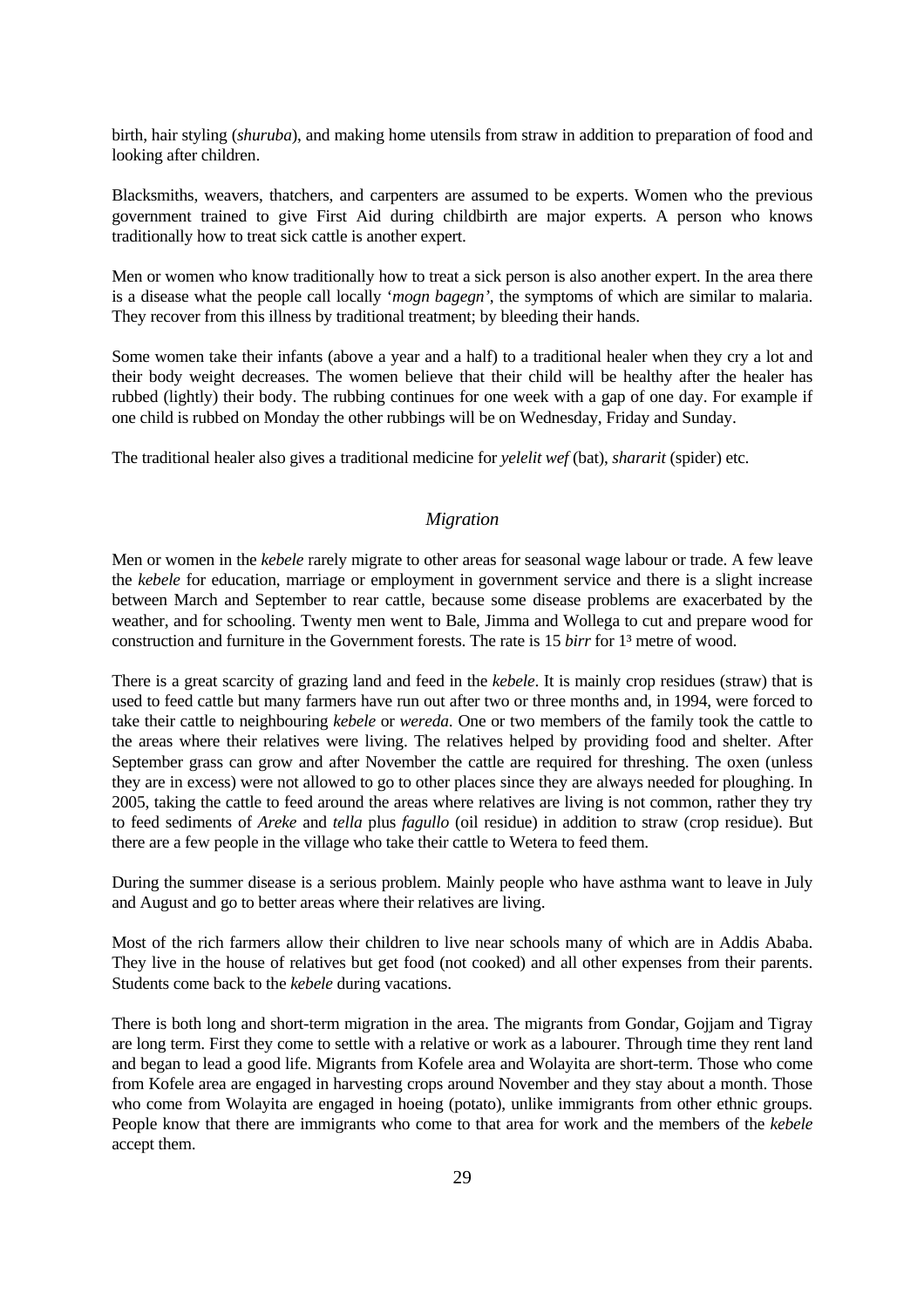<span id="page-29-0"></span>Some individuals keep their cattle at Wetera, on the basis of the arrangement that the individual who look after the cattle share the offspring.

#### *Rural-Urban Linkages*

Major towns to which Turufe is linked are Kuyera, Shashemene and Negele. The people of Turufe attend markets in Kuyera and Shashemene for purchasing consumption goods, agricultural inputs and clothes. From the markets of Negele they get cattle and seeds for grains and potatoes. The community of Turufe take potatoes, maize, wheat, sheep, chicken etc to these markets. Females also take local drink (*areke*), in big containers to Negele market.

Since there is no church (Orthodox) at Turufe, the Christians attend the church at Kuyera. Some also go to Shashemene to attend church prayers on the  $12<sup>th</sup>$  day of the month. There is a church named after St. Michael in Shashemene (the  $12<sup>th</sup>$  day of the month is dedicated to St. Michael).

There are a few professionals (about three), who work as carpenters or plumbers in Kuyera and Negele, going to work on a daily basis. About 60 youngsters also work as supporters of mini-bus drivers and brokers. In the *kiremt* season the number of brokers working at Kuyera could exceed to 10-15, because of the potato market.

Most of the students from Turufe attend their primary education at Kuyera (Primary school), and all secondary school students from Turufe and Wetera village attend at Kuyera. A few children from rich households attend Lucy kindergarten at Kuyera. Most members of the *kebele* get medical treatment from Shashemene General Hospital, which is found at Kuyera.

In addition, administrative issues which go beyond the *kebele* are taken to Kuyera. If they also prove unsolvable there, they are taken to Shashemene. There is a big market in Shashemene called Alelu, which is held every Saturday. People from Turufe come to that market to buy and sell cattle, to sell grain in large quantities, and to buy some consumption goods, and seeds (of potato, wheat etc). Members of the *kebele* also get durable goods like radios and clothes from Shashemene. Some rich people go to Shashemene to attend private medical clinics since the hospital at Kuyera is poor in facilities.

Wetera is one of the most important neighbouring areas with which Turufe has contact. In the last three years at *Kebele* level Wetera was incorporated with Turufe. Turufe is the centre for Wetera for administrative issues. Sometimes the *kebele* court (*Fird Shengo*) is held at Wetera. There is a primary school at Wetera. Last year some classrooms were constructed, and the *kebele* officials forced people of Turufe to contribute for the construction and every household head paid 20 *birr*. From Wetera individuals take grain, firewood, egg, hens etc to sell at Kuyera. Individuals at Turufe buy these items from them when they pass through Turufe to reach Kuyera. For medical treatment and secondary education, the people from Wetera pass through Turufe to attend medical service and secondary school at Kuyera respectively. There is no marriage link between Turufe and Wetera because the people's clan is Weyrera in both cases.

A few rich households send their children to Addis to attend school. Some community member of Turufe sends a child to Awassa to attend college education, covering the expense for college education, house rent and consumptions.

Abyu Elemo is one of the three rural areas which was merged together and formed the *kebele* called 'Turufe – Wetera – Elemo', of which the central area is at Turufe. The people from Abyu Elemo come to Turufe for administrative issues. Within Abyu Elemo there is a specific area called 'Gigessa', where the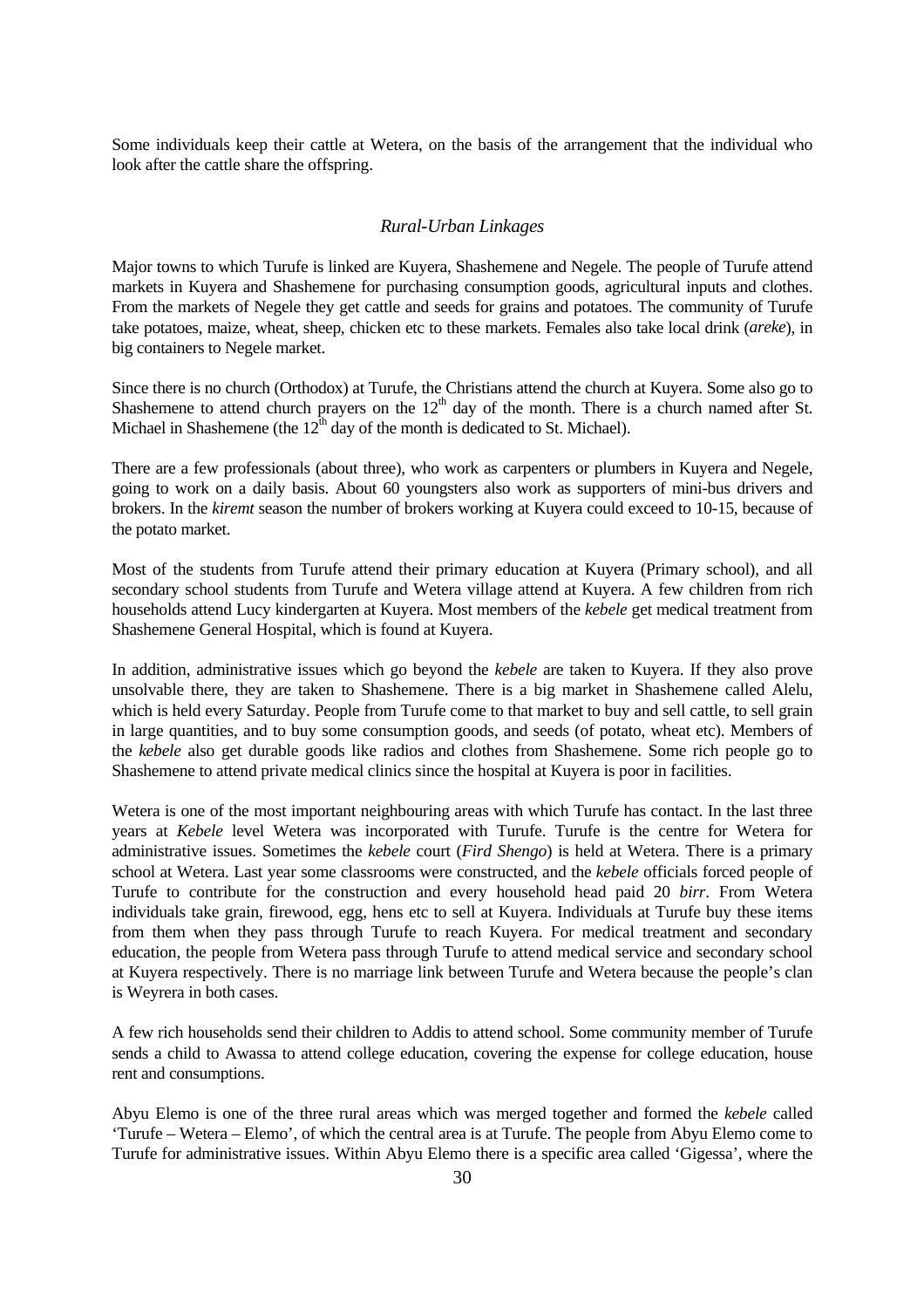<span id="page-30-0"></span>Catholic mission established their centre. There is a health centre which gives food and shelter for handicapped children who suffer from polio and other bone related problems. The centre delivers treatment for eye infections either annually or twice a year. At this time the *kebele* makes an announcement for the people to attend the service. The payment is small but people prefer to go Kuyera hospital except for bone–related problems and eye infections. Some merchants go to Elemo market centre and by grains for resale. Relatives from Turufe and Elemo exchange oxen and help each other through labour.

The main church for Orthodox followers is St. Mary's church which is found at Hamus Gebeya. All Orthodox Christians attend religious activities there since there is no Orthodox church in the area. The area has got the name Hamus Gebeya after the market is held on *Hamus* (Thursday in Amharic).

There is a marriage link between Turufe and Kensha; the in-laws help each other by exchanging oxen as well as through labour. While some informants stated that Kenshe is included under Kuyera town, others consider it as a separate place. There are also their areas like the rural part of Arssi-Negele, Gonde and Kofele to which members of the *kebele* have linkages through marriage and other aspects. Some Oromo farmers send their cattle to Gonde for grazing. The cattle stay with their relatives or in-laws.

Horses are mostly used for pulling carts that transport goods and human beings particularly in Shashemene and Kuyera towns; but sometimes they also provide services between Kuyera town and Turufe Kecheme, mainly on market days at Kuyera (every Sunday and Tuesday). Mules and some horses are used for long journeys. There are no carts pulled by humans; but trolleys are made with a big iron wheel and are pushed to transport crops and goods. Some young and adult men use bicycles to go from Turufe to Kuyera, and *vice versa*.

#### 5. Reproductive Activity

#### *Housing*

The largest houses in the community have three rooms: the main room, bedroom and store-room. The houses in the *kebele* are similar in size but there is a difference in type of roof. Most of the wealthy people have tin roof houses. The houses of some people from the medium wealth category are also made from tin, but their quality differs from wealthy households. Moreover the furniture differs. The destitute have only one small house (which is old), and this exposes them to cold weather. Moreover its roof is made from grass (straw) and if it is old it leaks rainwater inside. This in turn exposes the household members to suffer from cough. Young people (male) build their houses inside their parents compound.

The main source of lighting is *kuraz* (kerosene) while wood is the most important source of fuel for cooking. The wood comes from individually owned trees such as eucalyptus from the garden or other trees including *mekanissa* (*Croton macrostacchys*), *birbirssa* (*Podocarpus gracilior*), and *sigeda* (*Oleo hochstelleri*) in the forest or bought from individuals or in the market. People use crop residue, particularly from maize, for fuel. A few households around the mosque have installed light to their home by connecting to neighbours households which are included under *kebele* 01/Kuyera. They have got permission from thhe EEPC to get light within a short period of time although this is only for few people whose house is near to those households who are under Kuyera 01 *kebele* administration. These households did not contribute to the planned electric mill and light unlike most others. The others began to pay contributions and they hope to get the service within three-four months.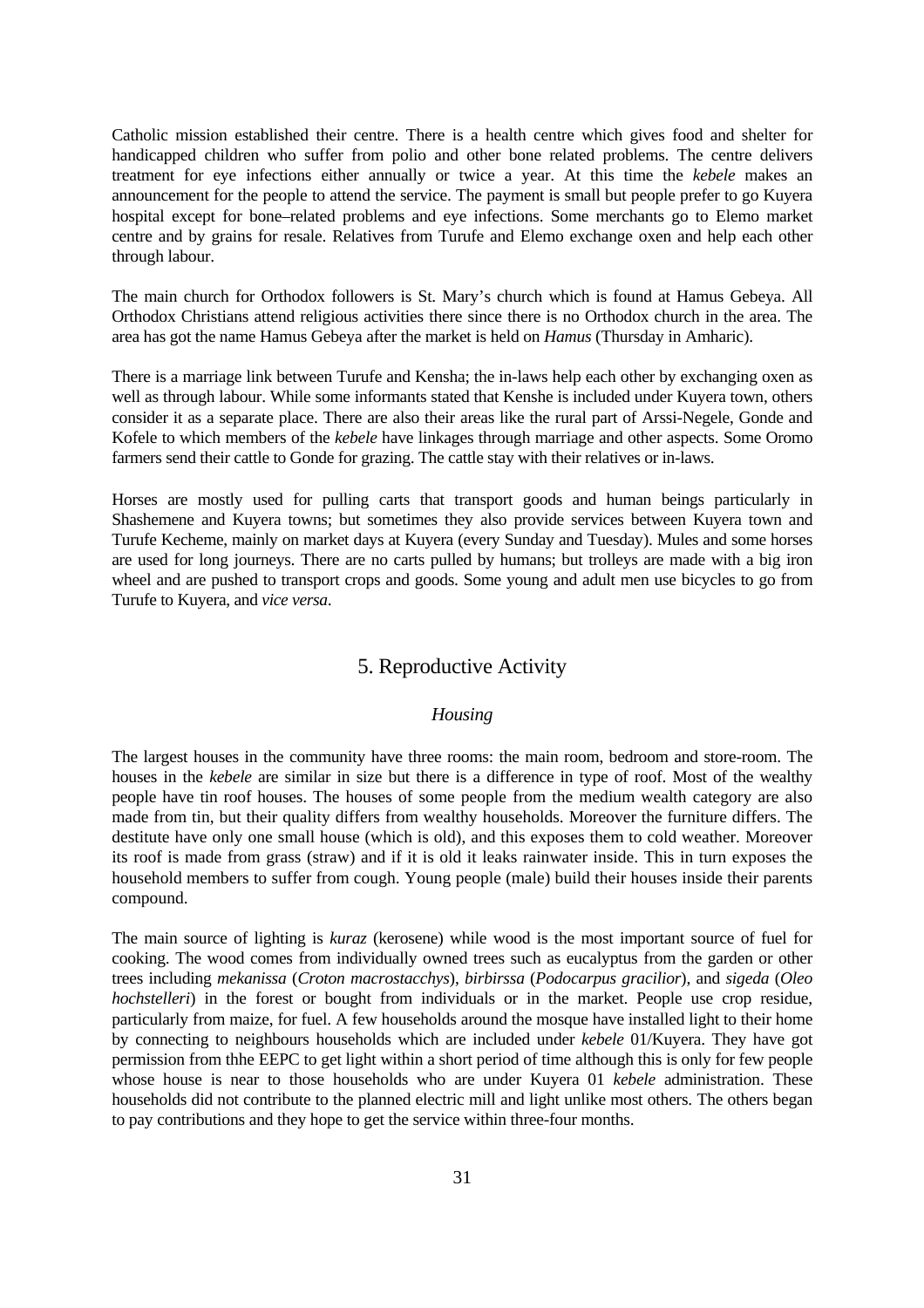<span id="page-31-0"></span>In 1994, water was not a problem in the *kebele*. Streams and taps provided sufficient water for the people in Turufe Kecheme. Water came from a river and streams located only five to ten minutes walk from the village *kebele* office. Kale Hiwot church dammed the stream and brought the water to the village by pipe in 1990. But the pipe was damaged five years ago, and in 2005, the people can get clear water only from the pipe around the mosque. They also can get piped water from the pipe which is found inside the mosque compound by paying 1.00 *birr* (for non-Muslims) per month irrespective of the amount they take. Muslims can benefit from the pipe without any fee. Most of the time the people use river water for home activities, and some households use it even for drinking.

When the community houses were reorganised under the Villagisation programme (1985) there were 285 latrines in Turufe and more than 330 in Wetera. These were introduced during the *Derg*; people were forced to dig latrines near their new houses. None of these latrines are being used at present. Some are already full and others were closed by the owners because they did not feel comfortable using them. Some people use a toilet by digging the ground behind to their house (garden area), some people use bushes and farm area as toilet.

#### *Domestic Technology*

Women in the household use *ele sibilla* (iron pan) or a mud pan to prepare bread (*dabbo*) or *injera.*  When it is to be eaten they put the bread or *injera* on a metal plate or *gebete* (wooden plate) or *lemat*  (grass plate). They use *ele fara* (a big pan made by potters) and *gombissa* (a cover of *ele fara* made from bamboo plastered with mud) to make *injera.* They also use *foso* (pieces of torn cloth with linseed (*dankalle*) to make the *ele fara* smooth so that the *injera* will not stick on it when it is prepared. To make *afella* (boiled maize, wheat, beans, or peas) they use *okote* (a big jar) made of clay. To cook *wot* they use a *kere* (a small clay dish). Some people (youngsters and small children) drink tea, and they use pitcher (manqorqoria) to make tea. They drink the tea by small glass; for coffee they use *jabana* (a small jar), *rekebot* (a wooden tray for coffee cups). When they want to cook any kind of food they put the cooking pot on *gaffissa* (3 stones) which are placed on the fire. The material they use for cooking is wood. The people in Turufe Kecheme do not use cow dung because it is eaten by termites in the soil. Some people use charcoal to boil coffee and tea, sometimes for cooking *wot.* A few rich households sometimes use kerosene cooking stoves (Buta-Gaz).

#### *Household Management*

The main tasks involved in house management are organising, cleaning, washing, cooking, fetching water, preparing food, making clothes, and controlling the activities of children. In the average household, in a day, cleaning may take about 15 minutes, fetching water about 30 minutes, collecting and preparing wood 2 hours, preparing food 4 hours and eating food 25 minutes. Women play a great role in household management. It is her responsibility to use consumption goods economically, and to care for children.

#### *Fertility*

In most cases a married woman gives birth two years after the previous delivery. The average fertility rate in the *kebele* seems to be between 6 and 7 children. Infertile women usually go to ritual specialists (*kaleecha*) to become fertile. There is no way to handle the infertility of men. Their wives cannot marry another husband just to have offspring. There are also no traditional or modern treatments for infertility of women. Husbands do not divorce them; but they usually marry another wife to have children. There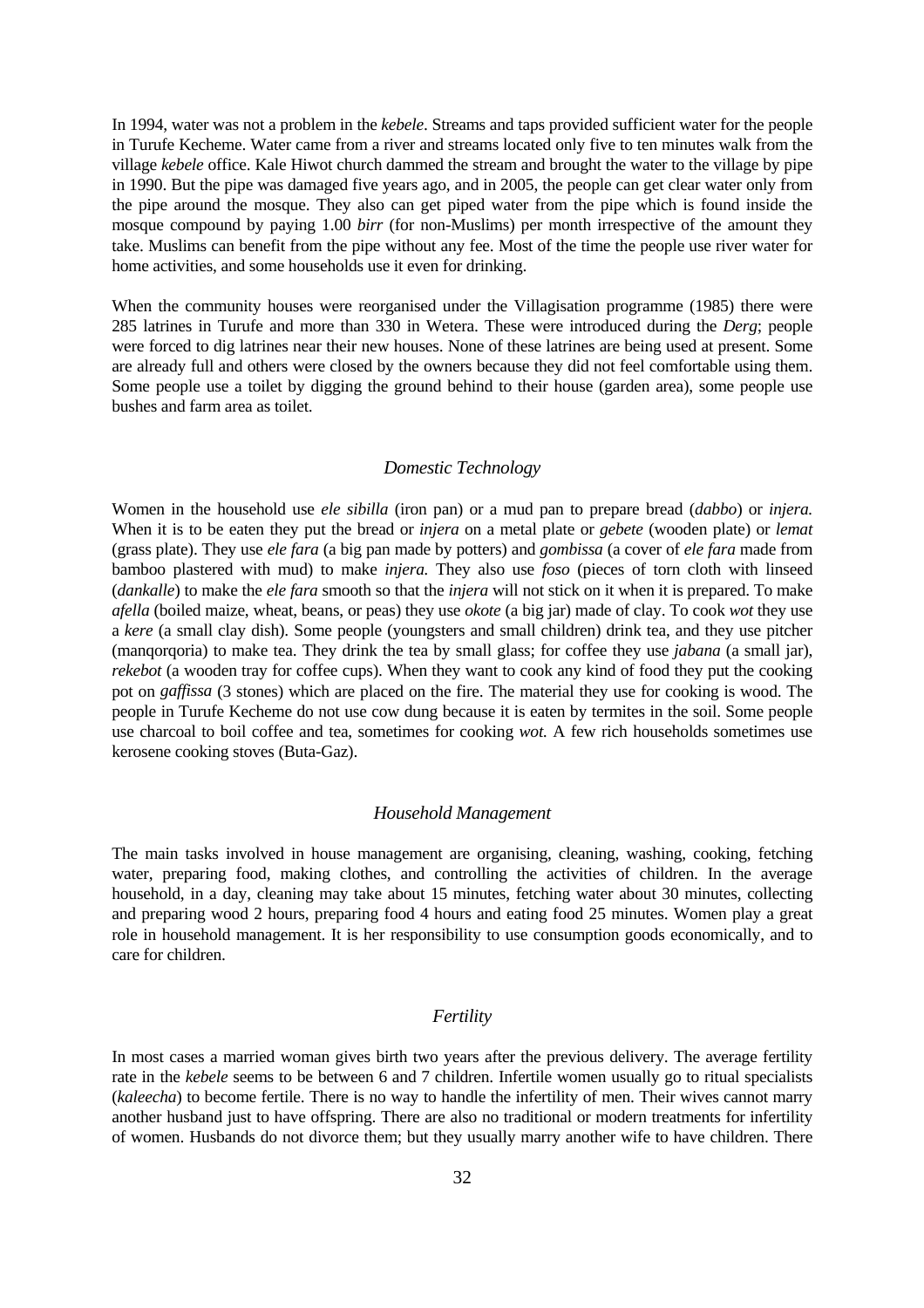<span id="page-32-0"></span>are some Muslim men who have more than one wife. This is not necessarily due to the infertility of the woman, but it is a part of their culture

During the *Derg*, there were continuous campaigns by the government to familiarise people with family planning. This has not continued under the present government.

In 2005 most women do not want to have many children. Informants mentioned that having many children leads to poverty and it also has a negative side effect on the health of mothers. And they limit themselves from having many children by using contraceptives. According to *Weyzero* Alemitu Safao, (female representative of Turufe) there are three individuals, including herself, who distribute condoms. These individuals get the condoms from NGOs (Catholic, Compassion and Adventist Development and Relief Assistance) and they also have been getting training on different issues. Also, Muslims who follow their religion seriously are prohibited from using contraceptives. The need for male labour on the farms also makes husbands disagree with the use of contraceptives by their wives.

The hospital reports that there are about 50 HIV positive people in Turufe and Wetera Sake.

#### *Childbirth and Childcare*

Pregnant women and women in childbirth used to be given vaccinations during the *Derg* regime. The workers of the Ministry of Health (MoH) in the Shashemene General Hospital used to come to the *kebele* to provide the vaccinations to help the mother and their babies to become healthy. This service has been stopped since the coming to power of the new government. Now, the workers in the Ministry of Health (MoH) prefer going to Shashemene where they can obtain per diems.

Pregnancy out of marriage is discouraged in the community. Youngsters who get pregnant and give birth before marriage are excluded. Many drop out of school and migrate to other areas, leaving their child behind. No one will want to marry them; thus they remain dependent on their parents or migrate to other areas.

Pregnant women receive nothing although they may change their consumption habits, especially those who are wealthy enough. Women in childbirth receive milk, butter, grain flour and sometimes sheep and goats from their parents, relatives and friends, and *Atmit* (gruel) and *Genfo* (porridge) are common foods. The mother of a pregnant woman is meant to look after her daughter during childbirth. If she lives in another area she comes to her daughter's house 15-30 days before the baby is due. In an Orthodox Christian family she stays until the baby is baptised (40 days for boys and 80 days for girls) so long as there are enough females at her home to take responsibility.

In Orthodox Christian families (mostly Amharas and Tigrayans in the *kebele*), women in childbirth are not expected to resume housework, wood and water fetching, and agricultural activities until their babies are baptised. In these families, if a baby is a male, he is baptised on the  $40<sup>th</sup>$  day; but if she is female she is baptised on the  $80<sup>th</sup>$  day. Although if there is no assistant in the house, the woman may carry out simple jobs like cooking and cleaning the home, boiling coffee and the like after the  $15<sup>th</sup>$  day after delivery. In an Arssi Oromo (Muslim) family in the *kebele*, a woman in childbirth will resume work on the  $16<sup>th</sup>$  day after the delivery if there is no other person in the house who can work in her place or after the  $60<sup>th</sup>$  day if she has an assistant in the house. In between these days, however, she can perform simple jobs such as cooking food and cleaning the house, but she will not go to a river to fetch water or wash clothes.

There is a belief, particularly among the Orthodox Christians, that it is better to give birth to male than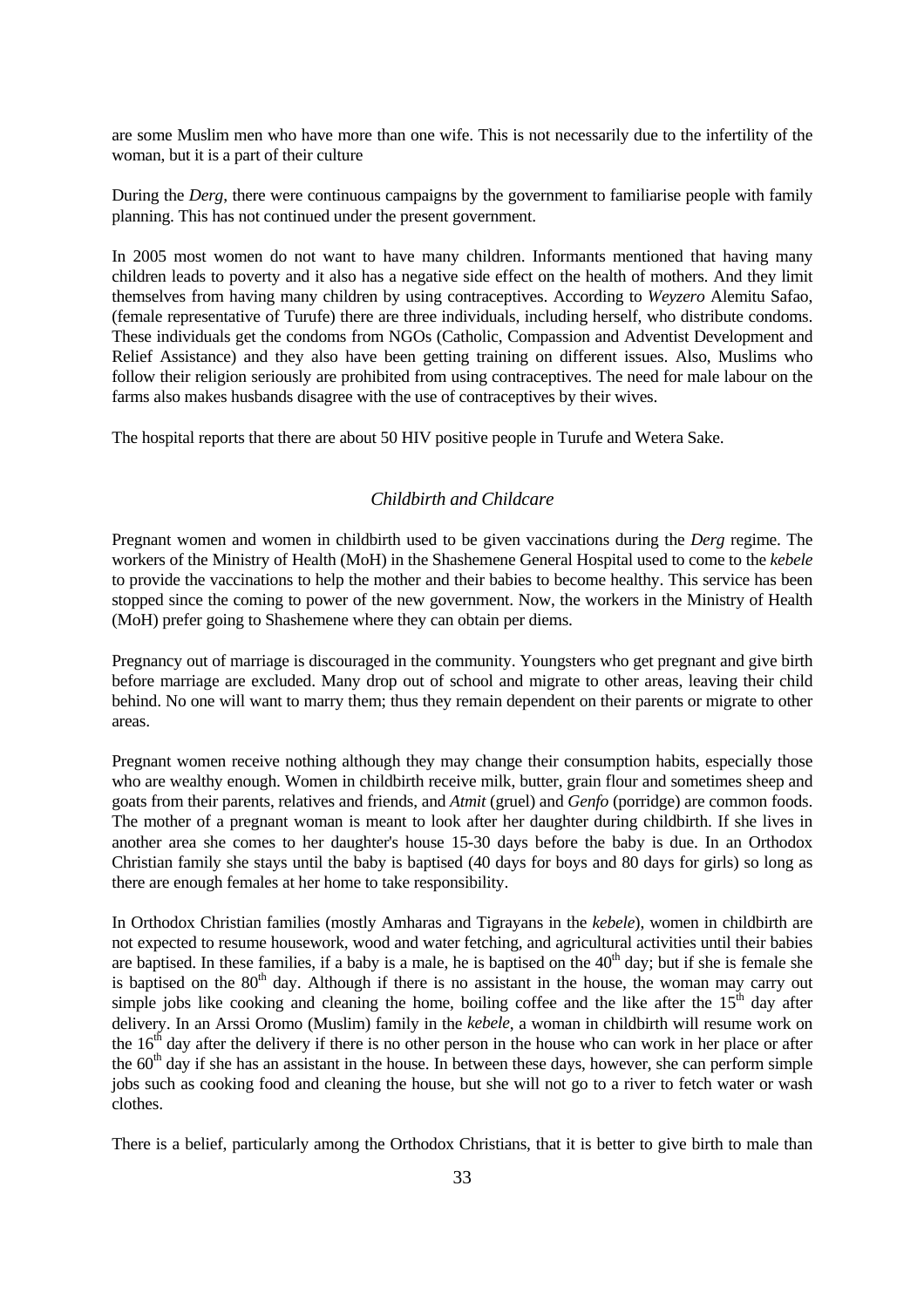<span id="page-33-0"></span>female children. They believe that males can defend themselves and their family from any danger while females are easy victims for enemies. A husband feels happiness when his wife gives birth to a son and the wife also feels proud. The husband may kill a sheep or a goat for the wife who gave birth to a son. When a son is born, women who gather in the house of the woman giving birth make a thin loud clamour called *ililta* seven times, but only three times if the child is female. Male and female babies are circumcised seven days after the birth. A man is forbidden to circumcise a female baby but a woman can circumcise both male and female babies. Through time the community has understood the side effects of female circumcision. The role of NGOs has been important in teaching the people regarding issues like HIV/AIDS, circumcision, family planning etc. In addition the people hear about circumcision and other gender issues from the media, mainly the radio. Female circumcision is no longer practiced in the area.

#### *Socialisation*

Parents are responsible for socialisation and non-school education. Children are expected to behave well and are taught all methods of farming. They are expected to help their parents in all the necessities of life such as housing, food, clothing etc.

The local conception of intelligence involves clever performance in regular schools, persistence and effectiveness at work, curiosity, inquisitiveness, creativity, language ability, the ability to resolve disputes, and social awareness. These measures of intelligence in the *kebele* refer to both males and females.

A male group of the community agreed that the following traits are very desirable in men: intelligence, leadership, hard work, a sense of humour, being good at arguing, bravery, independence, cleverness, and strength. A female group listed intelligence, being good with their hands and a hard worker, courtesy, obedience, humility, cleverness, dexterity, kindness and honesty. Men believed people could be born with these qualities or they could learn them, or both were involved.

Older people regard the behaviour of some young men as undesirable. These includes, chewing *chat*, drinking local drinks, and smoking, which waste their time and affect their economy. These in turn may have a major impact on their work. An undesirable trait for a young man is to have interest in sexual intercourse. It is because of such interest that they get married and begin to lead a new life before becoming self-sufficient economically.

Boys learn by observing the behaviour of parents and elders and by getting advice and practical training. Undesirable traits in men are cheating, stealing, drinking alcohol, laziness, lack of respect, and adultery. A successful farmer is one who has all the necessary farm implements and tools and who knows when and what should be done at particular times, who uses his land efficiently and improves his activities by learning from his mistakes and by getting knowledge of best practice from other farmers. The skills a good farmer has include being able to treat his animals when they get sick, and to invent a system of water utilisation for his farm, for example, by mulching tree crops, making ditches, and even water harvesting to produce fish of his own. Ability as a carpenter, blacksmith, painting etc are also useful skills. Technical skills that are most respected include the ability to prepare good farm tools, construct special living houses, the practice of traditional medicine, healing, blacksmithing, the ability to repair mills, and to divide the garden into different types of vegetables and permanent tree plots.

A good farmer has good products every season, can feed his family satisfactorily throughout, has milking cows, attractive garden crops and enough pack animals.

It is useful to be able to read, write and do sums as it helps one to exchange messages and gain information and knowledge. Also one can keep track of one's income and expenses and other useful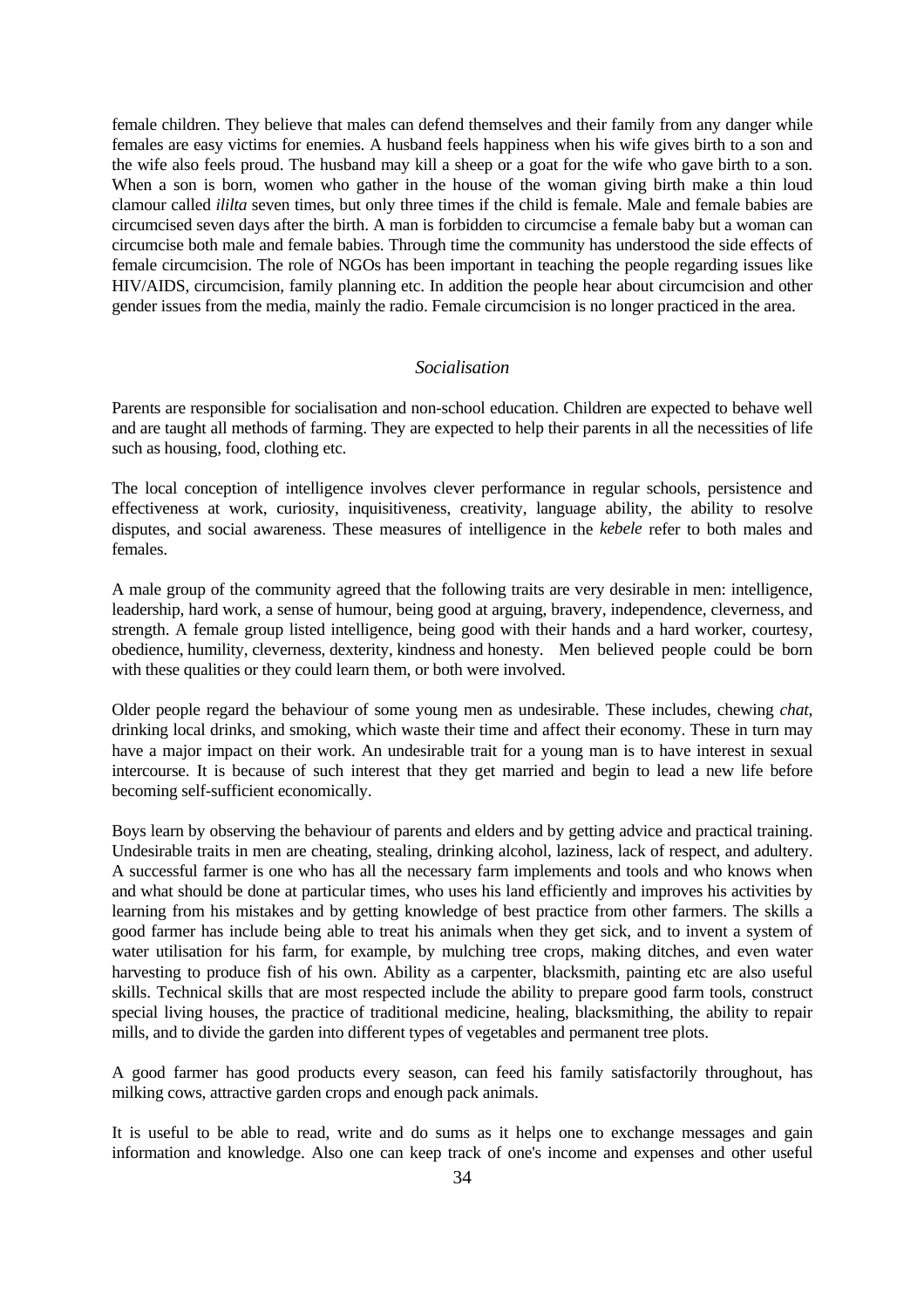information. The social skills most respected include kindness and politeness, being respectful, the ability to produce convincing ideas in case of arguments, to reconcile people, and to give advice, tolerance, and the ability to cope with stress. Education is useful for being a better farmer, and for women to keep her children and home clean, to run off-farm businesses and to easily participate in various local as well as governmental institutions.

At primary school children learn about good manners, respecting elders, parents and teachers, and how to write, read and listen to ideas, physical exercises and gymnastics, music, pictures and art, their environment (plants and animals), the Lord Jesus, good deeds, church disciplines, how to pray and in general how to be good children. It is easier to earn off-farm income if one has been to school.

Women believe that people can be born with these qualities, that some are inherited, and some can be taught. They teach them according to the child's age. If they are not behaving as they should for their age there are penalties. They also give them good advice and comments and expect them to learn skills and manners from others in the neighbourhood and community. Undesirable characteristics in women and girls included for wives: adultery, not respecting their husbands, and not doing what he commands, not having good households, not finishing domestic work on time (e.g. food preparation) and for girls to have many friends, mainly boys, and joking with boys are undesirable traits. This is because through time she may develop sexual relations with him and be exposes to unnecessary pregnancy, which in turn forces her to drop out of school. Generally it will affect her future life/career. Recently it has become common for girls to run away with a young man with whom she has had an affair. Drinking *Areke* is also an undesirable trait for women. There are a few women who buy *Areke* by sending their children to the drinking house and they drink it at home. Sometimes they go to the drinking house and drink when nobody else is found there.

A successful farmer's wife respects what her husbands says, is morally brave enough to withstand any life problems with her lovable husband, is satisfied with what they have rather than living a dreaming life, and volunteers to help out and do farm activities when she has time. She should be able to manage and handle the household and furniture, be good at receiving and accommodating guests, be able to make home made furniture such as *sifet* and *fetil*, and be good at home decorating and able to spin. She should be good at home economics and at managing and economising on consumption goods.

It is useful if women can read, write and do sums since it helps them to send and receive messages which may be secret, to make notes of things to be remembered, and to calculate income and expenses. Being able to read widens and improves the perceptive powers of the readers about the world, life, nature and the like.

Social skills most respected include engaging in off-farm activities to support the household economically, preparing for the ceremonies of death (including *iddir*), weddings, and the different feasts. The housewives responsible are evaluated by the community.

At primary school children learn good manners (respecting elders, punctuality etc), the art of making simple handmade goods, and about their country in general and their environment in particular. At church school they learn about the greatness of the creator, to respect parents and elders, and not to do anything evil.

Learning is useful for farmer's wives since it helps them to manage their lives and produce good families. Weather and soil conditions make the life of farmers difficult which leads them to get older faster. The respondents suggest that any off-farm activities are better. It is easier to enter such activities if you have been to school because you learn about opportunities, you can record income and expenses, and you can get better by reading and learning about the particular activity.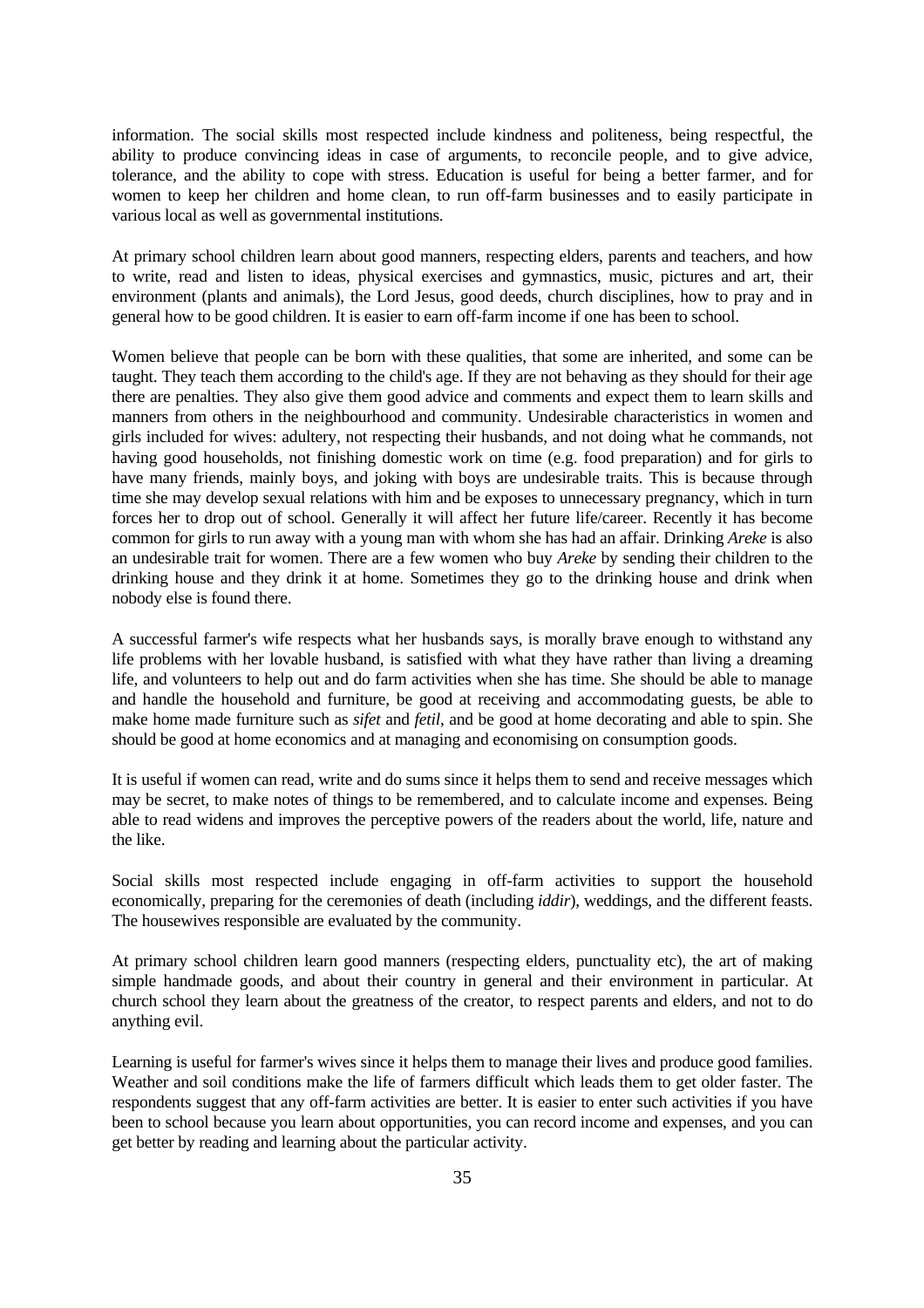#### *Education*

<span id="page-35-0"></span>In 1984, 20.4% of children attended school in the rural areas of the Shewa region in which Turufe Kecheme is grouped. 22.6% of males and 18.1% of females attended. The percentage of children who attend school has been increasing. One of the causes of the increment is the financial and material support of NGOs. Previously the nearest secondary school was found at Shashemene, which is about 10 km away and some students dropped out due to financial problems to pay for transport. But this problem is solved, and most students attend secondary school at Kuyera, which is two km away from the *kebele*, and all students walk on foot.

There is a primary school teaching grades 1 to 6 and a junior school within two km. Any farmer who can buy stationery, clothes and pay school fees sends all his children. There is a shift system so some can go in the morning and some in the afternoon. Some community members are worried about the proposed move to full day schooling but this may not be implemented until the construction of further classrooms is completed.

The school fee for Kuyera Junior School is 20 *birr*. This fee is irrespective of the number of students from one household (i.e. whether one or two or many children learn at Kuyera School the payment is only 20*birr*). The same rule also works for Kuyera Secondary School, its fee is 30 *birr*. In both schools there are additional payments of two *birr* per student for sport.

The community pays 20 *birr* per year per household for Wetera primary school whether they have a child who attends school or not. The money is used to pay the salary for the teachers employed by the community. If their children attend Wetera primary school there is no fee paid. But almost all of the community prefer to send their children to Kuyera School.

The community pays both this school payment and land tax together. This is the rule of the *kebele*. Someone cannot pay only tax without paying the school payment.

|          | grade 1 grade 2 grade 3 |        |        |    |          | grade 4 grade 5 grade 6 total |        |
|----------|-------------------------|--------|--------|----|----------|-------------------------------|--------|
| pupils   | 60                      | 55     | 35     | 21 | 21       | 14                            | 206    |
| teachers | 5                       | $\tau$ | $\tau$ |    | $\tau$   | $\tau$                        | $\tau$ |
| classes  |                         |        |        |    | $\sim$ 1 |                               |        |

*Wetera-Turufe Primary School Attendance 1994*

Source: visit to school

There is also a *kebele* school at the *kebele* office. Small children learn the *fidel* (alphabet). The payment is 0.50 *birr* per child. In addition the teacher gets his salary from a Catholic NGO. A few children from rich households learn at 'Lucy' kindergarten at Kuyera. The monthly fee is 100 *birr.* 

Three teachers are paid by the community. There is a shortage of classrooms, tables and chairs, blackboards, books, and chalk, pens and paper. The fee is 10 *birr*: three *birr* are paid in September, December and January, and one *birr* in May. The average costs is 20 *birr* for pens, stationery, etc, and one *birr* for books.

Kuyera Junior High School is two km from Turufe, and 6 km from Wetera. In 1994, it had 1,111 pupils and worked on two shifts. Eighteen pupils did not have to pay because they were poor. Shashemene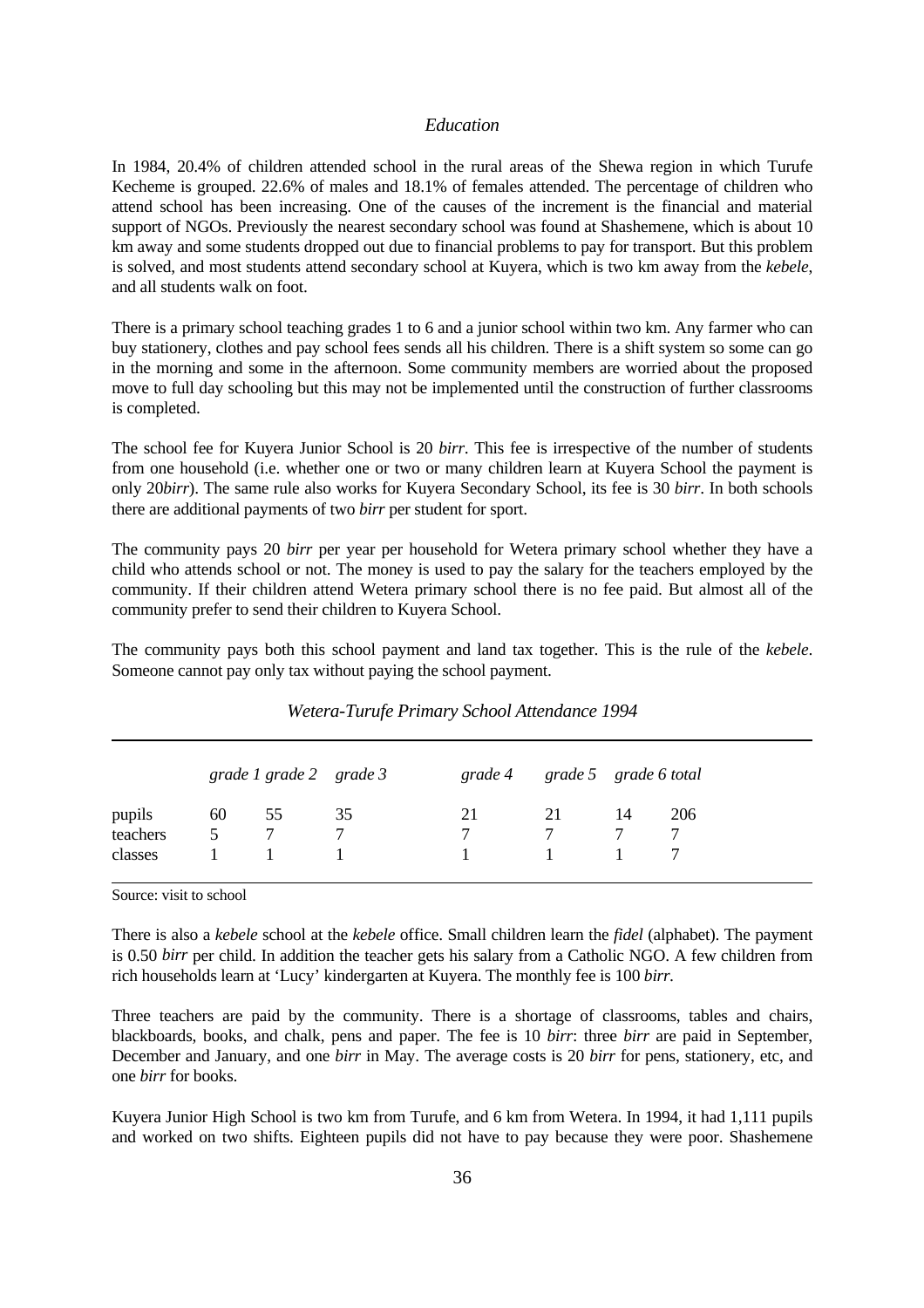Comprehensive School had 2,869 pupils. The fees were 10 *birr* for the children of teachers and former soldiers, 25 *birr* for former students and 30 *birr* for repeaters and new students. Pupils from the *kebele* had to pay two *birr* a day for transport or walk 12 km. Some female students were kidnapped when walking on foot.

In 2005 there is a shortage of teachers in Wetera school, and one to two teachers are paid by the community. This year some classes were constructed to avoid a shortage of classroom. All students attend secondary school at Kuyera and, as of the last few years, abduction is not practiced in the area when female students go to and from school, unless she runs away with a man with whom she has an affair.

In 1994, a group of men claimed that 87.5% of boys in the community go to primary school and 12.5% to high school. A group of women said about 75% of girls go to primary school and 25% to secondary school.

Parents discuss and decide which children should go to school and which should stay at home and work on the farm or in the house. Older boys and girls in the household are preferred by the parents to help their fathers on the farm and their mothers in the house, but his does not necessarily prevent them from learning. If they are good students they can help their parents on the half-day after school time. Junior sons and daughters in the household are relatively free to attend school.

In 1994, there were about 60 unemployed school leavers in the *kebele*. In 2005 most unemployed school leavers are dependent on families, some are married and have got land from their family but, according to the local people, they are not hard workers, they waste their money by chewing *chat* and drinking local drinks. Some do not plough their land, instead they give it for sharecropping and they like wandering around the village and recreation in Kuyera. At the time when most farmers sell potatoes (in August) they work as brokers and get commissions.

In 1994, there was one person who had attended university and about six who have been to colleges. The one who has been to university (Mulatu Gebre) completed his BA in history from Addis Ababa University in 1983 and now is a teacher in Shashemene High School in Shashemene town. Two have graduated with diplomas: Alemu Bichamo from Jimma Agricultural Institute in 1983 and Mulugeta Fitam from Alemaya Agricultural College (now University) in 1986. The former left a government job and is assisting his father who has a public pharmacy. The latter is working in the Agriculture Bureau of Arssi Zone in Oromia Region. Both are Kambatas by ethnic origin and their parents were expelled from the *kebele*. The remaining four graduates from colleges are graduates of Nazret Teachers' Training Institute in 1986 (Negeso Tubulo, Edris Usman, Marta Jibo, and Tseganesh Chamieso) and all of them are government employees working in different places in the country. In 2005, there are a few individuals who attend universities and colleges (both private and government). For example Mamo Anota has been attending 'Ciro' agricultural college (at Harar) since 2003 and at the end of 2006 he will graduate with a Diploma.

### *Training*

There are people in the *kebele* who have been on training programmes. In 1979/80 one Health Assistant (Guye Anguse) was trained under the MoH but he is not using the knowledge now. In 1980 five Agriculture and Community Assistants were trained by the MoA but they have stopped giving service to the *kebele*. In 1983 seven members of the *kebele* were trained in handicrafts by the Crafts Training Centre under the Ministry of Education (MoE). Equipment was bought and given to them. Earlier they produced chairs and tables from bamboo but they are not working at present. In 1980 five Traditional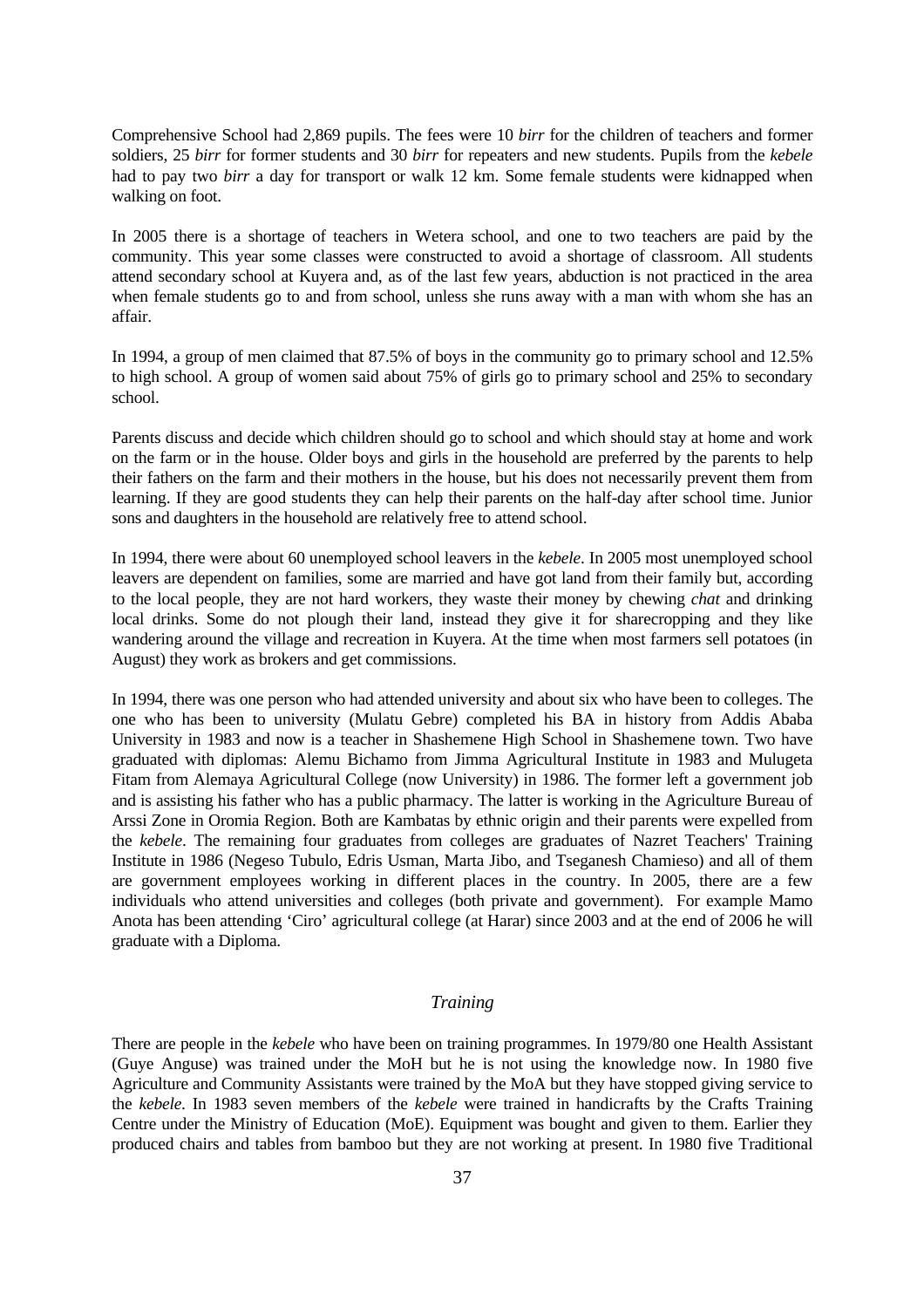Birth Attendants were trained with the assistance of UNICEF; only two of them are assisting the community using the knowledge they gained. In the first training at Agarfa (1976) for Agriculture and Community Development, one person was trained for six months but he has since died. In 1984 one person (Hirpo Bitimo) was trained for eight days at Ziway in forestry and animal health; he is using the knowledge for himself and the community. Finally, one person (Desta Wachalo) was trained in 1988 at Bako for a month in forestry and animal health and he is also assisting the people using the knowledge he gained.

In 1994, a respondent reported that there were farmers who were trained at the Adult Training Centre before 1989. Among other things they learned:

- how improved seeds are important and how to use them
- modern methods of cattle breeding and preparation of fodder
- about the side effects of deforestation and the importance of afforestation
- how to use modern ploughs and how terracing is useful
- how to give first aid to women during childbirth (for women)
- how to save fuel by preparing modern cooking places (for women)

However, since 1989 they have not used their training because there has been no one responsible for organising and inciting them to use their knowledge.

Two youngsters (one male and one female) attended a training of one month, organised by Pathfinder International in May 2005. They were trained on community-based family planning at Negele town. They began teaching the community on family planning and sexually transmitted diseases.

Three NGOs (African Human Action, Catholic and Compassion) have been giving training for different *kebele*, including Turufe. About six people attended the trainings, which focused on HIV/AIDS, childcare, side effects of harmful customs such as circumcision, and importance of using contraceptives, etc. They gave condoms for anyone who needed them. Previously they taught the community using the knowledge they gained, at meetings and even from door to door. But presently they do not teach, instead writing a monthly report to get their monthly salary (70 *birr*) because the NGOs do not supervise them.

## *Health*

There was a leprosy clinic in Wetera which was established by the Germans. The clinic was closed in 1992 when most of the patients left the *kebele*. Most of the patients were Kambatas, who were expelled from the *kebele*. Kuyera hospital, now called Shashemene General Hospital is about 2.5 km from the *kebele*. The hospital provides general health services and there is a Leprosy Centre and a clinic for eye patients connected to it. The initial consulting fee in 1994 was one *birr*. To be an inpatient cost 150 *birr* (surgical) and 80 *birr* (medical). There is an Adventist health clinic 6km from the site. In 1994 it cost one *birr* to travel to it and the initial consulting fee was 1 *birr*. A full course of antibiotic treatment cost 23 *birr*, while malaria treatment cost 1.50 *birr*. There is a doctor two km away whose initial consulting fee was one *birr* in 1994. There was a traditional healer 10km away; it cost one *birr* to travel there. He did not charge an initial consulting fee but did charge for medicine. The cost depended on the type of illness, and varied between 150 - 200 *birr* for adults and 60 - 120 *birr* for children.

In 2005, some rich or medium people prefer to go private clinics at Shashemene and Awassa (if the disease is serious) because the Kuyera hospital is poor in facilities and there is also a shortage of medicine. To get Shashemene costs two *birr* whereas to Awassa it costs six *birr* for a single trip. Some rich people go to Wondo Genet to get customary treatment holy/spring water to prevent cough. To get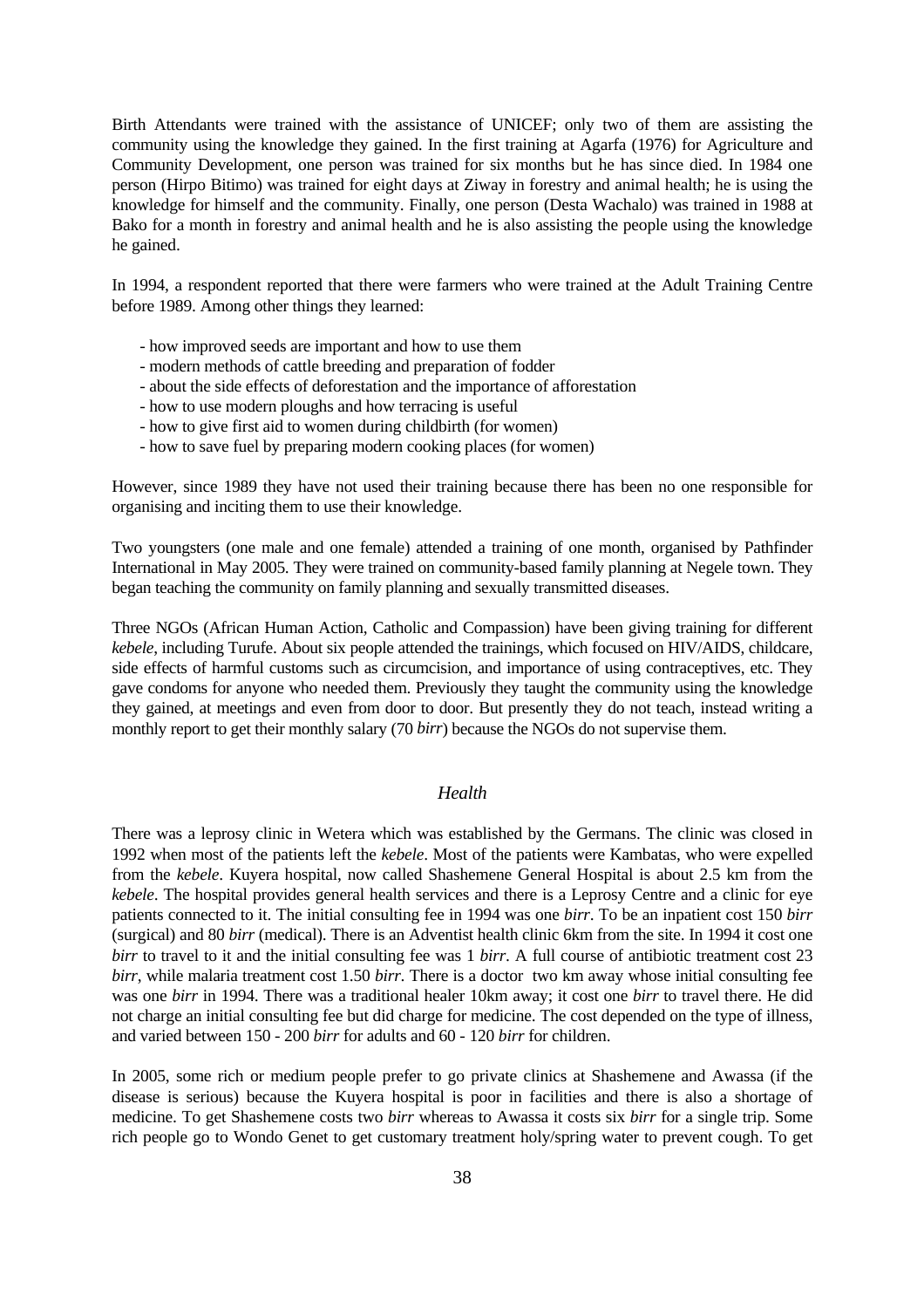there it costs five *birr*.

The most common diseases in the area include yellow fever and diarrhoea among children. Traditional drugs exist for *mich, ebach*, *nekersa*, *gamtoke*, and *tenecha*.

*Mich* is a disease believed to be caused by a sudden change of the weather, and particularly by strong sun. Its symptoms are cold, headache, loss of appetite, wounds, and swellings on the skin. Traditional medicines are a herb known as *damakasse* and the leaves of the white eucalyptus tree. *Damakasse* is drunk squeezed in water, and can be rubbed over the affected skin. The white eucalyptus tree is boiled in water and the patient inhales the evaporation that comes out of the boiled leaf by bowing down and putting his face over it. Both these traditional treatments and modern medicine can cure *mich*. It is also believed that *mich* can be prevented by eating a special food called *fetto* with *injera*, or by drinking it by mixing with water.

*Ebach* and *nekersa* are wounds on the skin. *Ebach* appears on either side of the ribs, around the testicles, and on the buttocks, while *nekersa* appears all over the body. Both exist in hot areas and the cause might be the heat, but the people do not know.

*Gamtoke* is a disease that occurs on the soft parts of human body. It results in swellings which burst and create wounds on the joints of hands and legs as well as on the stomach. There is a leaf which cures *gamtoke* but informants could not remember its name. The community also burn the wound with the heated handle of an umbrella. Modern medical treatment can also cure *gamtoke*.

*Tanacha* is a swelling over the gland around a neck, stomach, and also other soft parts of human body. Traditional cures for this disease is to burn the innermost part of the swelling using heated iron material. There is also a herb that can cure *tanacha* but informants could not mention its name. Modern medicine can also cure it.

The traditional treatment for gynaecological problems is hand massage. The modern health assistants suggested that this does not have effective results except that it makes the placenta flow.

Persistent itching is scabies and is caused by poor hygiene.

*Kwashiorkor* swells the body (face and legs) and is caused by insufficient protein. It attacks poor children; and also sometimes their parents.

*Mogn bagegn* is a disease with symptoms similar to malaria, such as headaches, increase in body temperature etc. To cure this illness they bleed the joints of the arm by slightly pricking the blood vessel with a blade.

Asthma (respiratory problem) affects the individuals who have had it before, mainly in the summer because it is wet, and at a time when there is a fast change of weather condition (from hot to cold, and vice versa).

Typhoid is a water-born disease caused by dirty water and unclean food. It can be prevented by drinking clean water and by preparing food carefully, or by taking medical treatment.

Informants mentioned that diseases that increase in December and January when the peasants drink alcohol and increase sexual intercourse are probably gonorrhoea and syphilis. The wives get these diseases after sexual intercourse with their infected husbands.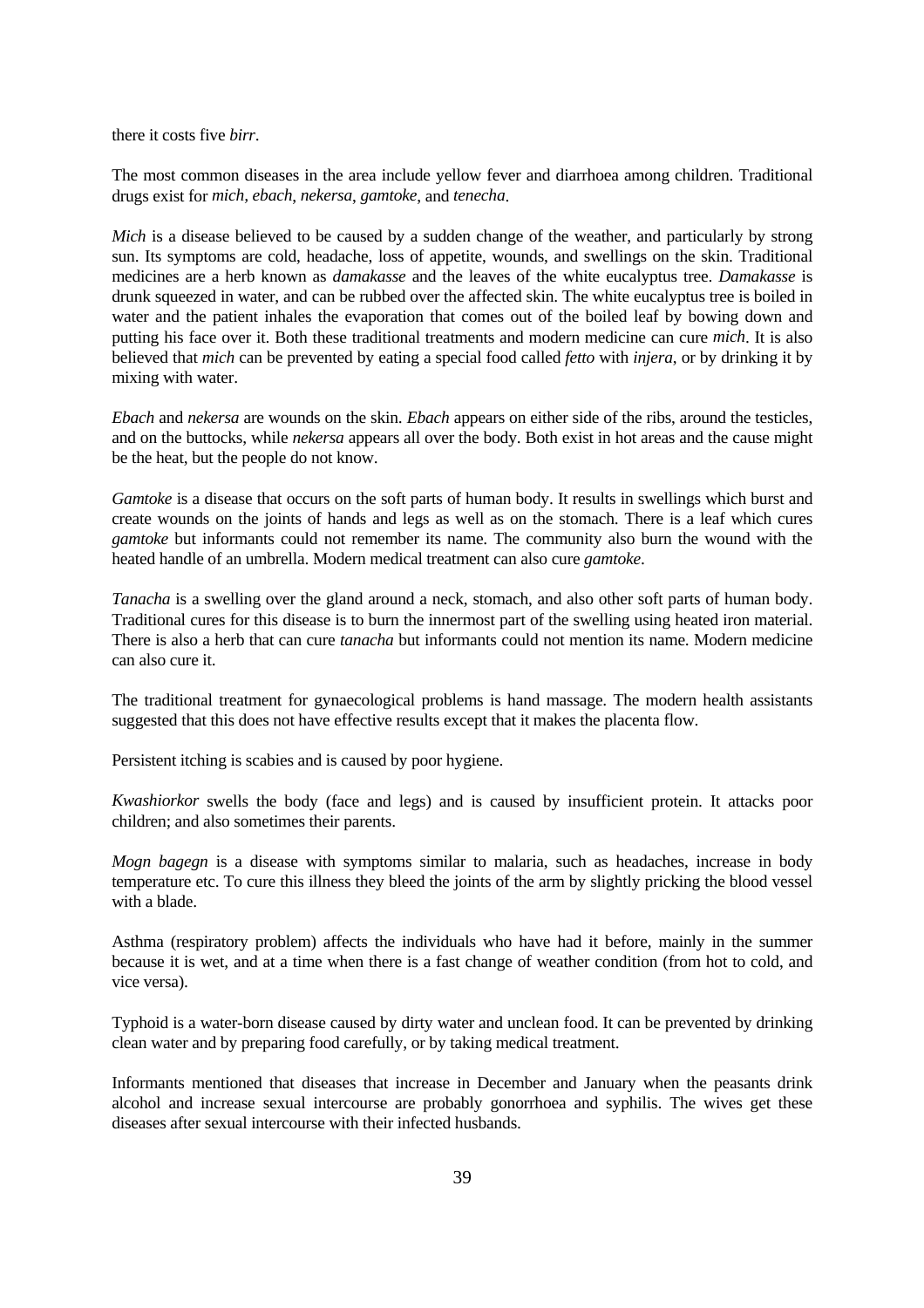People try to treat their illnesses themselves. They bleed the joints of their arm by slightly pricking the blood vessel with a blade. The bleeding temporarily cures the disease. But repeated practice of this method can cause the loss of a great deal of blood from their body and can bring about more serious diseases. People also try to prevent illnesses by cleaning their bodies, compounds, clothes, food and the water they drink.

The people experienced epidemics in 1984 during the country-wide drought but informants said that people did not die as a result. The drought brought about diarrhoea first in Bute Malka Oda *kebele* from where it was transmitted to all the *kebele* in Shashemene *Wereda* in which Turufe Kecheme is found and to the neighbouring *wereda* of Arssi Negele and Ajje.

The major dry season (*bega*) diseases are TB, eye diseases, and kidney problems. The major rainy season diseases are malaria and colds. The chronic diseases which affect old people are TB, eye diseases and colds. The most common epidemic diseases are cholera, leprosy, and TB.

In 1994, a group of men ranked diseases in terms of the problems they cause as follows:

- 1. Liver disease (*infectious hepatitis*): They don't know what causes this or how to prevent it. If they get it they use traditional medicine or go to hospital (about 10% of the time)
- 2. TB: They think this is caused by dust, bad smells, smoking and drinking. They can prevent it by cleaning their surroundings and not smoking or drinking. If they get it they go to the hospital for modern medical treatment.
- 3. Kidney disease: This is caused by hard work and carrying heavy things. Prevention involves not working too hard and they seek treatment at the hospital.
- 4. Gastric illness: This is caused by drinking a lot of coffee, being angry, and drinking and not eating balanced food. It can be prevented by avoiding the causes. Home treatment (a bit less than a quarter of the time) involves eating enough food like milk, butter etc. Otherwise they go to the hospital.
- 5. Leprosy: They believe that leprosy cannot be transmitted as children do not inherit it from their parents; it should be treated in hospital with modern methods.
- 6. Eye problems
- 7. Malaria
- 8. Colds
- 9. Headaches
- 10. Gonorrhoea

In 1994, a group of women ranked diseases in order of the problem they cause as follows:

- 1. Gastric illness: The group believes this is caused by eating sour foods and drinking a lot of coffee. It can be prevented by eating soft food and reducing the amount of coffee drunk. Home treatment involves drinking milk and eating butter (about a quarter of the time) and they follow this up if necessary with modern medicine ordered by physicians at the hospital.
- 2. Kidney disease: This is caused by too much work. It can be prevented by drinking a lot of water. Treatment involves reducing the workload and then going to hospital.
- 3. Leprosy: They don't know the cause or prevention of leprosy and treatment requires modern medicine.
- 4. Asthma (bronchial): This is caused by bad smells, like dung, and dust at harvest time. It can be prevented by keeping the compound clean and it can be treated by drinking water obtained around or at the church (about a quarter of the time), or taking modern medicines.
- 5. Gynaecological problems: These are caused by birth and infection. Prevention involves not doing intensive work and eating a balanced diet. A quarter of the time they go to the home of people who traditionally know the treatment otherwise they use modern medicine ordered by physicians.
- 6. TB
- 7. Colds
- 8. Malaria
- 9. Headaches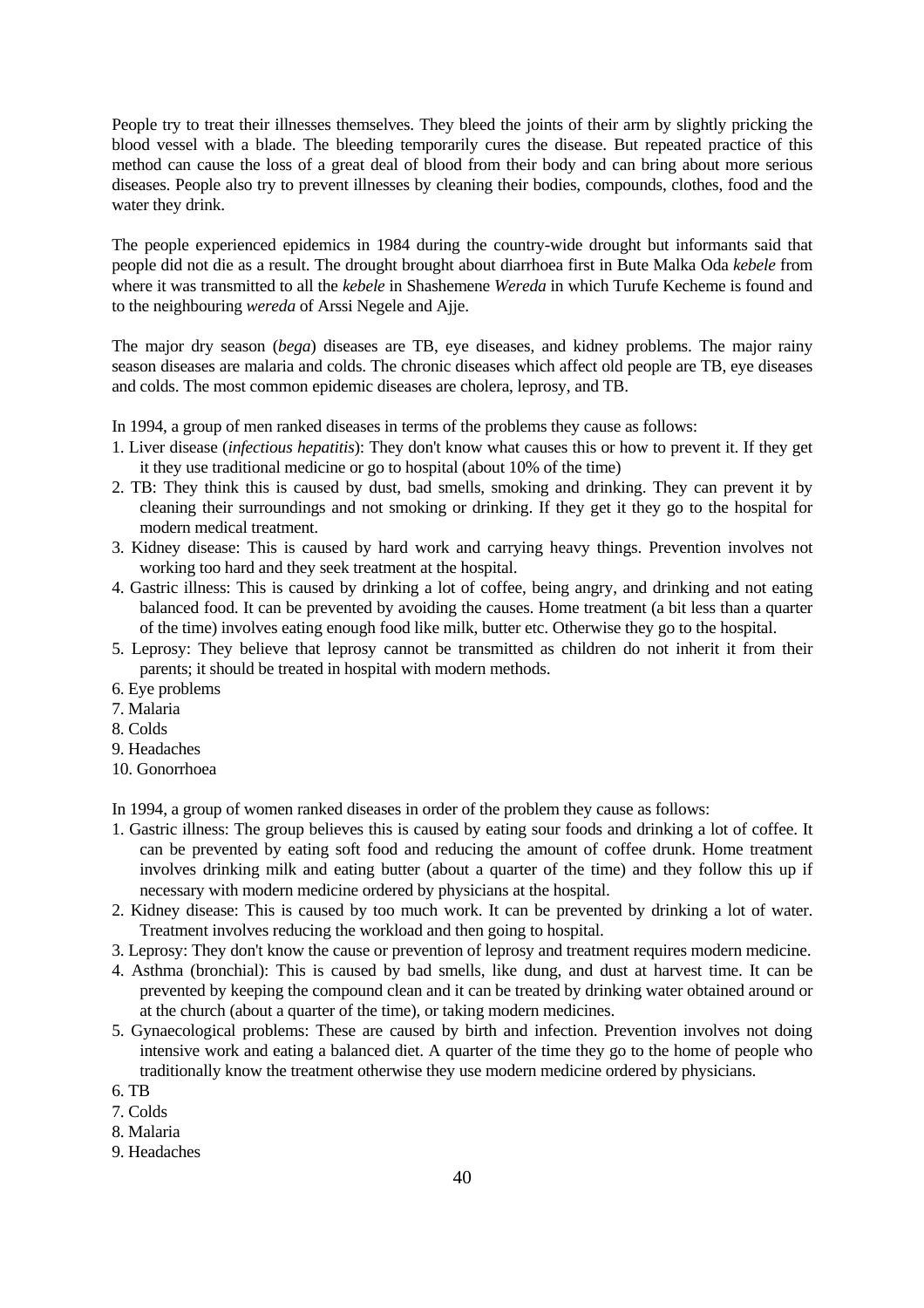### 10. Eye problems

In 1994, the women's group ranked children's diseases as follows:

- 1. Measles are caused by hot weather and wind. The illness can be prevented by vaccination and treated by traditional care - i.e. not allowing other people to see the patient (a quarter of the time), or modern medicine.
- 2. Throat infections are caused by sanitation problems and can be prevented by keeping children clean. Traditional treatment (50% of time) involves an operation to remove part of the dangly bit at the back of the mouth, otherwise modern medical treatment.
- 3. Coughing is caused by bad smells and sanitation problems. Prevention involves keeping the compound and house clean. Treatment involves eating hot foods (about a third of the time), traditional medicine (about a third) and going to the hospital.
- 4. Diarrhoea results from eating bad food and can be avoided by eating good food. Modern medical treatment is required.
- 5. Persistent itching is caused by a sanitation problem and eating unbalanced food. Prevention involves keeping clothes, body etc clean and eating enough quality food. It can be cured by traditional medicine (rather more than half the time), washing in the water at the church (*tsebel*) (about 12% of the time), or going to the hospital for modern treatment.
- 6. swells the body

7. fever

- 8. bronchitis/pneumonia
- 9. meningitis
- 10. dry cough
- 11. eye problems

Some other information we have:

Dry cough is caused by cold air and can be prevented by keeping children properly

- Tonsillitis is caused by wind, the sun's heat and cold and this can be prevented through traditional treatment or by keeping children property.
- Stomach-ache is caused by unclean food and water and it can be prevented by providing clean water and food.
- TB increases during the harvest because of the dust (November, December, January) and stays high up to June which is ploughing time. It decreases from July to September because it rains and there is mud instead of dust.
- Kidney diseases increase especially at weeding time in *belg* and *meher*. They plant *tef* and potato at both seasons and this involves really hard work. It is also high in December and January because the farmers sell their harvest and drink a lot of *areke*.
- Gastric illnesses are common between October to January because of intensive work and then up to June because they cannot get food like milk, butter etc. But in summer there is enough fodder (grass) so the cows can give milk which the farmers use to treat the disease.

From September to November it is cold and most of the patients are uncomfortable.

Eye problems increase at harvest time because of the dust and at ploughing time because the land is dry. Malaria occurs between September and November because it is marshy and the flies increase in number. Most people are affected by the disease. The time is also cold which makes people who have had malaria before, sick.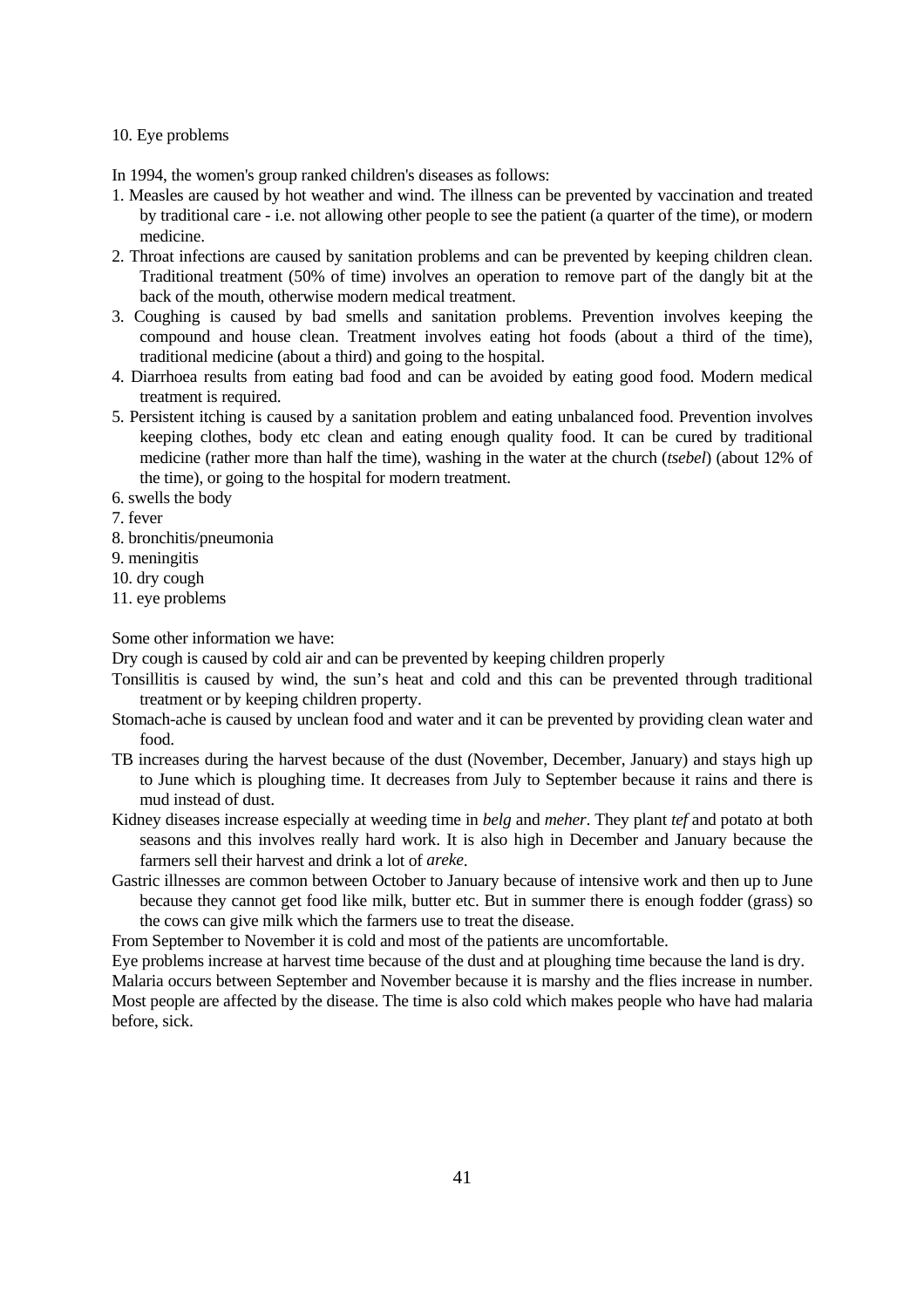# 6. Consumption

### *Food*

There is a type of *tef* called *buniyu* with a red and white colour, that can be harvested within shorter periods than other crops. Red *tef* can be harvested two and a half months after planting and white *tef* three months. These varieties of *tef* and potatoes which can be harvested two and a half months after planting are emergency crops in the area.

In 1994, the people ate wild food such as *badessa* (*Syzygium guineense*), *gora* (*Rubus apetalus*), *agamssa* (*Carissa edulis*), *olati* (*Mimusops kummel*), and *k'ammon* (*Tracyspermun copiticum*). These were usually eaten by cattle herders and hunters as supplementary food to their usual diet but presently, these foods are not consumed.

The only famines which people remember are the big *Rukisa* and *Rukisa Qalo'o* (little *rukisa*) which took place about one hundred and fifty and forty years ago respectively. Particularly during the first *Rukisa* it was remembered by the group of informants that people ate horses and donkeys as a result of the famine. They say that the *Chawa* group of people (*Faqi* - tanners and *Fuga* - potters) within Arssi Oromo refused to eat horse and donkey meat during this famine. In 1985 there were a major drought in Ethiopia. During this time some people migrated to Gambella (refuge camp) from Tigray through the help of the government. And within a short time they came to Turufe to visit relatives and work as a daily labourers. They were able to get land to build a house in the villagisation program (1986) and they were also able to get farmland during land distribution in the late 1980s.

*Injera*, bread, potatoes and *shiro* (beans) are common foods among the community members. But the rich consume *tef* (in the form of *injera*) and others use a mixture of *tef*, wheat, maize and barley. Many middle status and poor households consume *enset* (false banana) in the months when they face food scarcity (mostly in May, June, July). It is on holidays that most community members consume meat. But the rich and some middle-income houses could consume milk, whenever there is a cow that delivers it. However, they can choose between maize, *tef,* wheat, barley, potatoes, and sorghum according to availability. During meals, if every member of the household is present at home, everyone eats at the same time. But usually the grown up children eat food from the same plate with the parents while small children are offered food separately on another plate. During school time, however, students in the household are given priority in eating food and go to school as soon as possible. There are not separate plates for each member of the household.

### *Saving, Investment and Credit*

There are peasants in the *kebele* who have saving accounts in government banks but the majority of them hoard their money in their home. Investment of money is practiced by a few rich peasants who lend their money for profit to those who need money to practice agriculture, particularly during the rainy seasons. There are a few peasants who also invest money in trade in cattle, potatoes and anything else they think will be profitable.

Most of the community members borrow money from their *Iddir* or from relatives. The *Iddir* expects the return of money after the following harvest, but the money from a relative or friend might not be returned if the two agree. The *Iddir* lend money with interest rates but this is lower than that of the money lenders. People want to borrow from the *Iddir* since the interest they pay supports its budget; however relatives and friends do not expect interest. In addition to money, the members of *Iddir* can borrow grain, and they will replace it at harvesting season. This also has an interest in terms of grain.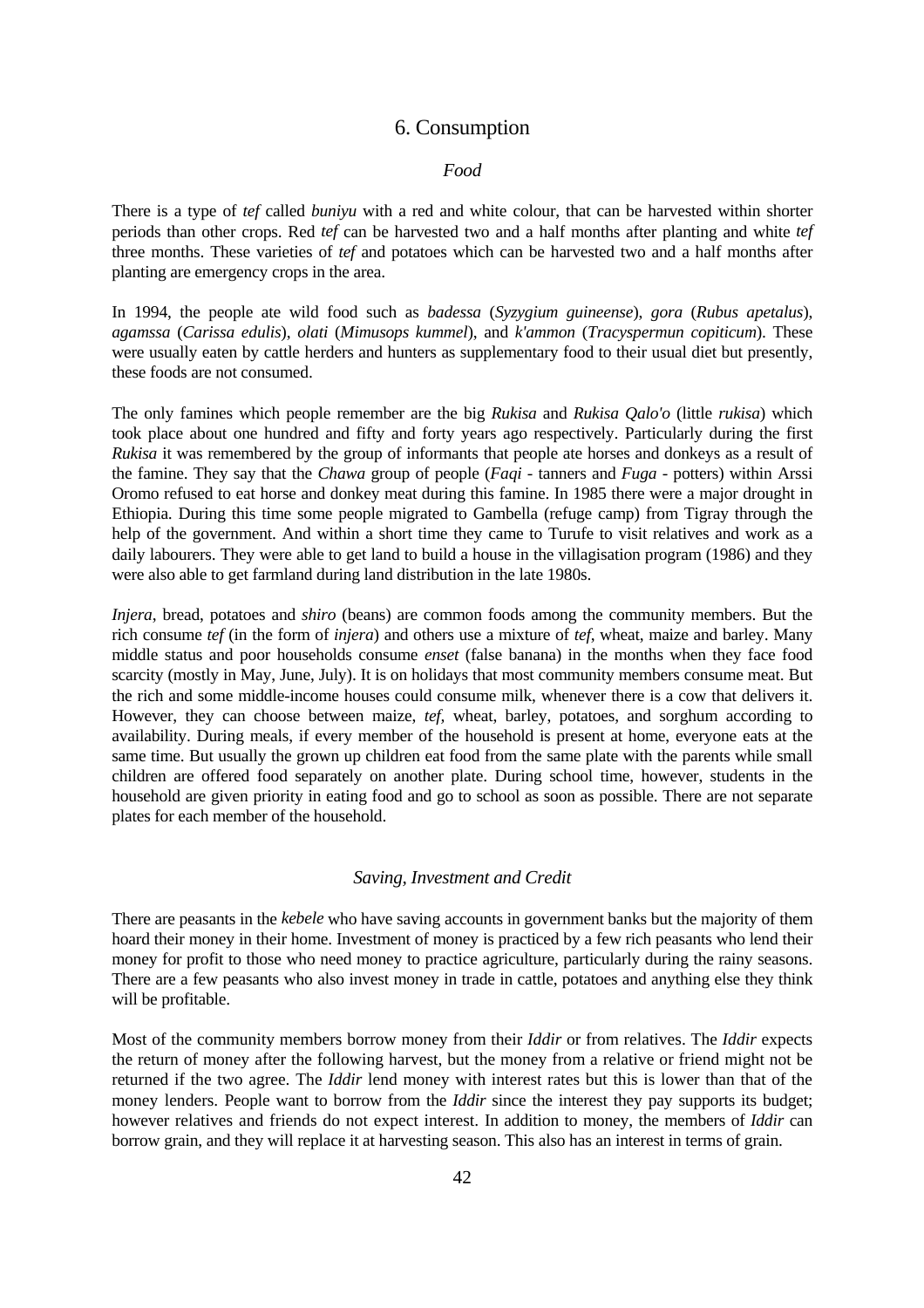Farmers do not invest in livestock since there is a shortage of grazing land in the area. Some send their children to Shashemene, Awassa, Addis Ababa for education.

Some households became poorer because the household head died and the wife became head of household, or because they grew too old for farm work and have not enough labour, or developed health problems and spent all their wealth on medical treatment. The houses of wealthy people are not bigger, but some of them have more than two houses which is not usual in the *kebele*.

In 1994, to build a new house cost more than 5,000 *birr* with a tin roof but between 1,000-2,000 *birr* with a straw roof. This price is slightly higher in 2005, due to deforestation and resulting scarcity of wood. A house can last for about 15-20 years if the roof is made of thatch and 30-40 years if the roof is tin.

# *Household Assets*

Assets in a wealthy home might include wooden beds, a clock, a cupboard, table, chairs, bench, mattresses, sheets, carpets, glasses, plates, cups, a tray, all types of kitchen equipment, a tape recorder with radio cassette, bicycle and a lantern. The middle wealth households have a radio, wooden beds, cart (pulled by donkey), and different agricultural and kitchen equipment, and a bicycle. In a poor home the assets you can find are prepared skins used as a mattress, home-made stools, cooking materials like a coffee pot and cups, and *wot* and *injera* preparing materials and maybe a *kuraz* (kerosene lamp). The destitute have only few kitchen implements which are not enough for them.

Youngsters listen to a radio when they are working (threshing, harvesting etc) and most people listen radio in the evening, and at night time when they have rest time. They use the radio to find out about the general condition of the country, and in 2005 mainly to know what was going on in relation to the elections.

### *Local Services*

There are six shops in the *kebele*. These shops normally stock items such as coffee, sugar, oil, kerosene, soap, salt, matches, blades, pens, pencils, exercise books, soft drinks, biscuits, white bread, *sambusa*  (samosas) and cigarettes. The nearest drug shop is found in Kuyera town, 4 km from Turufe and 8 km from Wetera and is privately owned. The government drug shop is at Shashemene town; there is also a shop at the hospital (2km).

During the *Derg* the agricultural extension agents used to visit the *kebele* frequently and one agent lived in the *kebele,* but they seldom visit at present. During the *Derg* the agent had an office in the *kebele* so he could have close contact with the *kebele* members. He appointed 20 peasants as models whom he always visited but he also visited other peasants frequently. Anyone with a problem could approach him.

There is no *Kaleecha* (ritual healer) or equivalent in the *kebele*; but informants mentioned that the closest *Kaleecha* around Turufe Kecheme is in Hamulo *kebele* which is about two hours walk away. There are three traditional doctors for bone-setting and herbs in the *kebele*: Awano Bateso, Legiso Tesiso, and Zeray Haile Selassie. There are two Traditional Birth Attendants in the *kebele*: Dehab Gebremariam and Asres Haile. There are three others who are not trained but assist using their traditional knowledge: Asres Wondemagegn, Rade Bech, and Anote Shanqute. There are also Traditional Birth Attendants for cattle and livestock: *Sheik* Mohammed Lugo (who was chairman of the *kebele*) and Hadha Kashamo (mother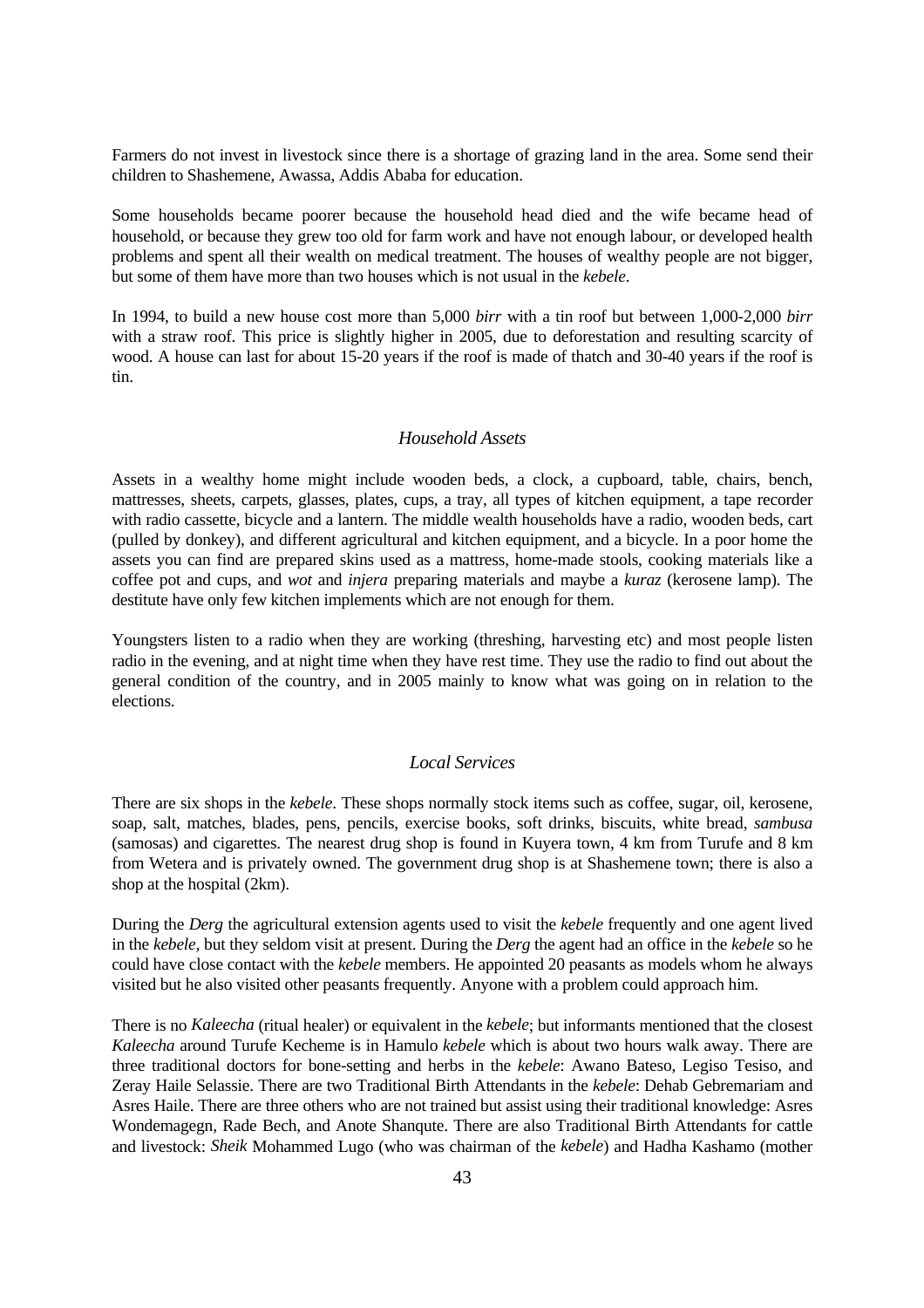of Kashamo). Another person with similar training but who is not providing service to the *kebele* is Bushura Lafam.

Habtamu Mamo, Alemitu Fatao (female representative of the village), Turye Bekele (health representative of the village), and other three people have been taking training given by NGOs (Catholic, Compassion, and Africa human action). Anyone can get condoms from them. Guye Hangusie is also a health representative of the *kebele*. He was trained by the MoH, and he vaccinates children when there is a polio vaccination.

# 7. Local Institutions and Organisations

### *Households*

A household is a group of people living under one roof, eating and working together, sharing income and governed under the authority of a head. In Turufe Kecheme, as in *kebele* all over Ethiopia, control over the operation of agricultural holdings and major decisions regarding the use of resources, is predominantly the right of the household head, usually the husband. Women participate in weeding, harvesting, *enset* scraping, cooking and going to the market to buy food items and cloth. Men are responsible for the remainder of the agricultural productive activities and buy cattle, donkeys and clothes. Men sell grain and cattle and women food items. Children help the father (if males) or mother (if females) in the field and around the homestead or herding cattle in the pasture areas.

The husband is responsible for providing food for the household, building the house, school fees, clothing, investment in goods, such as farm equipment, health expenditure, furniture, fuel etc and he also controls the income from the household. Fetching water, collecting wood and buying necessary food materials to be cooked for the household is the woman's responsibility.

Arssi Oromo practice adoption (from distant relatives or war captives). Adoption of war captives was practiced in the past when the *gada* system was operational. People practice adoption now, but only of relatives.

The term for a house in the community for local people (Oromo) is *warra*. In general *warra* include the whole family (that means including a married son/daughter, and their wife/husband and their children). Specifically it refers to a group of people living under one roof. There is an obligation to help and respect each other in every aspect of life among members of a household.

### *Marriage*

Among the Arssi Oromo of Turufe Kecheme, as among the surrounding Oromo of Arssi, marriage is always exogamous - between lineages and not within. *Weyrera* is not an ethnic group by itself. It is a clan within the numerous clans of Arssi Oromo in the area. It has its own group of *belbela* (lineages) which are listed by informants as: *Togona*, *Algalo*, *Alfare*, *Sira*, *Bari*, *Molole*, *Wallashe*, *Umana*, *Meshera*, *Hasano*, *Dalle*, *Oditu*, *Boritu*, *Dandolle*, *Rulitu*, *Darimu*, and *Jatane*. Each *belbela* is named by its own founders who are the patrilineal heads of the clans.

Regarding marriage, there are different beliefs and practices between the native Oromo and the settler Amharas and Tigrayans. Bride wealth (*musteyas* or *metaya*) among the Amhara and Tigrayans in the *kebele* is less than 100-200 *birr* while the *gabera* (bride wealth) of the Oromo reaches up to 3,000 *birr*. The Oromo place a stronger emphasis on bride wealth (*gabera*) than the non-Oromo people in the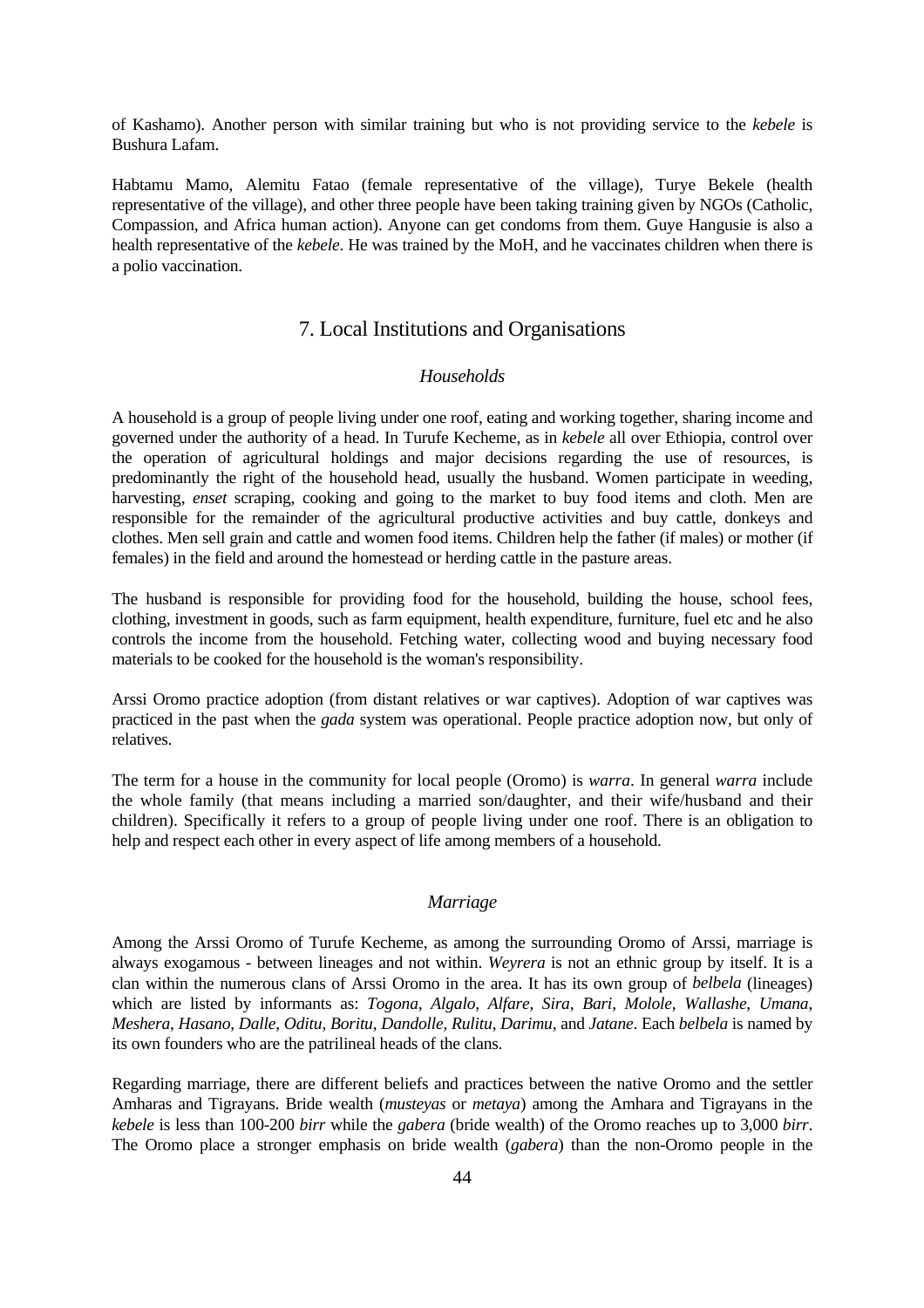*kebele*. The payment of the *gabera* is the guarantee for the couple to achieve a peaceful and successful marriage. Previously, it was only after paying bride wealth that the husband claims *murti* (decision) from the parents of his wife after which there is less probability of divorce. If she divorces and marries another husband, her children by the second husband are believed to be children of the first husband because he obtained *murti* over her. The wife that a husband married according to *murti* has to be buried close to his house when she dies even if she divorced him and married another husband. A husband cannot be forced to pay blood compensation (*guma*) if he kills his wife for whom he has paid all the necessary forms of bride wealth to her family. On the other hand, he may be accused of murder and be forced to pay the blood compensation if he kills her without the payment of the bride wealth, whether the marriage was conducted with the permission and willingness of the wife or not. After her death due to any reason, her family can also forbid her burial until the *shanacha* meet and decide upon the matter. It is only if the husband completes the payment of the bride wealth that she can be buried. Recently the gift of *gabera*  (bride wealth) can be paid after the wedding ceremony has been conducted. This is to provide additional time for the groom to save money for the payment. The amount of *gabera* has also been decreasing, though some people continue to pay more, considering it as a source of proud. If the groom is poor and cannot pay *gabera*, he sends elders to convince her parents. The problem can be solved by sending 100.00 *birr* and *tej* as a *sebete busa* (in Oromiffa) or *Afe-mezgiya* (in Amharic), which means something used to open one's mouth to talk. This 100.00 *birr* is distributed to her relatives (from her clan) and he will have a good relation with the in-laws.

The Muslim Oromo may be polygamous depending on their economic capacity. They may have up to 4 wives at a time. The maximum, minimum and average marriage payments for Oromo girls is 3,000, 100, and 1,000 *birr* respectively. For the non-Oromo girls, the maximum amount of payment for the marriage is 300, and the minimum and the average payments are 50 and 100 *birr* respectively. The payments are made by the groom or his parents to the bride's family. If the marriage is *welgara* (exchange of girls between lineages) the bride wealth payment may be between lineages of the groom and the bride.

*Welgara* is a type of marriage when a man's sister marries his wife's brother. The objective of *welgera* is to avoid the payment of *gabera*. Parents who want a wife for their son, search out a girl who has a brother who can marry their daughter. This will not involve the payment of *gabera* (bridewealth). The exchange of girls is considered to be a *gabera*. Most of the time this type of marriage is practiced among people who have no capacity to pay *gabera*.

The Arssi can trace their genealogy going back up to 16 generations and reject marriage with relatives at a distance of less than 7 generations.

There are 6 types of marriage, all of which are still practiced in the *kebele*:

 (1) *gebara* - the bridegroom used to pay from 50 to 120 cattle to the parents of the bride or provide labour service, honey, butter etc if he was poor; this kind of marriage still exists in Turufe Kecheme. Now the bridegroom has to buy clothes for the father, mother and paternal uncles of the bride in addition to bride wealth that can reach up to 3,000 *birr* and more than 10 cattle. The groom also has to buy cloth and gold rings for the bride. His relatives contribute cattle and send them to the parents of the wife (*gebera*). The bride's relatives also contribute cattle to send to the parents of the groom. The groom's relatives send the cattle when the couple tie the ring and the bride's relatives send them on the wedding day. After the groom's parents receive the cattle they take some for themselves and give the rest to their son (*kerta*). The groom's relatives receive nothing but the bride's relatives who contribute cattle receive clothes (*bulluko*) from the groom. The parents of the bride decides who is to receive *bulluko* and tell the son to send it. This is indirectly an indication to those who receive it that they have been chosen to help the bride. It is only these relatives who must contribute cattle. The parents should provide their son with a machine gun and, before the revolution, land, a horse, spear and clothes, in addition to cattle. Some informants mentioned that the parent of the bride may give the bridegroom a gun if they like him.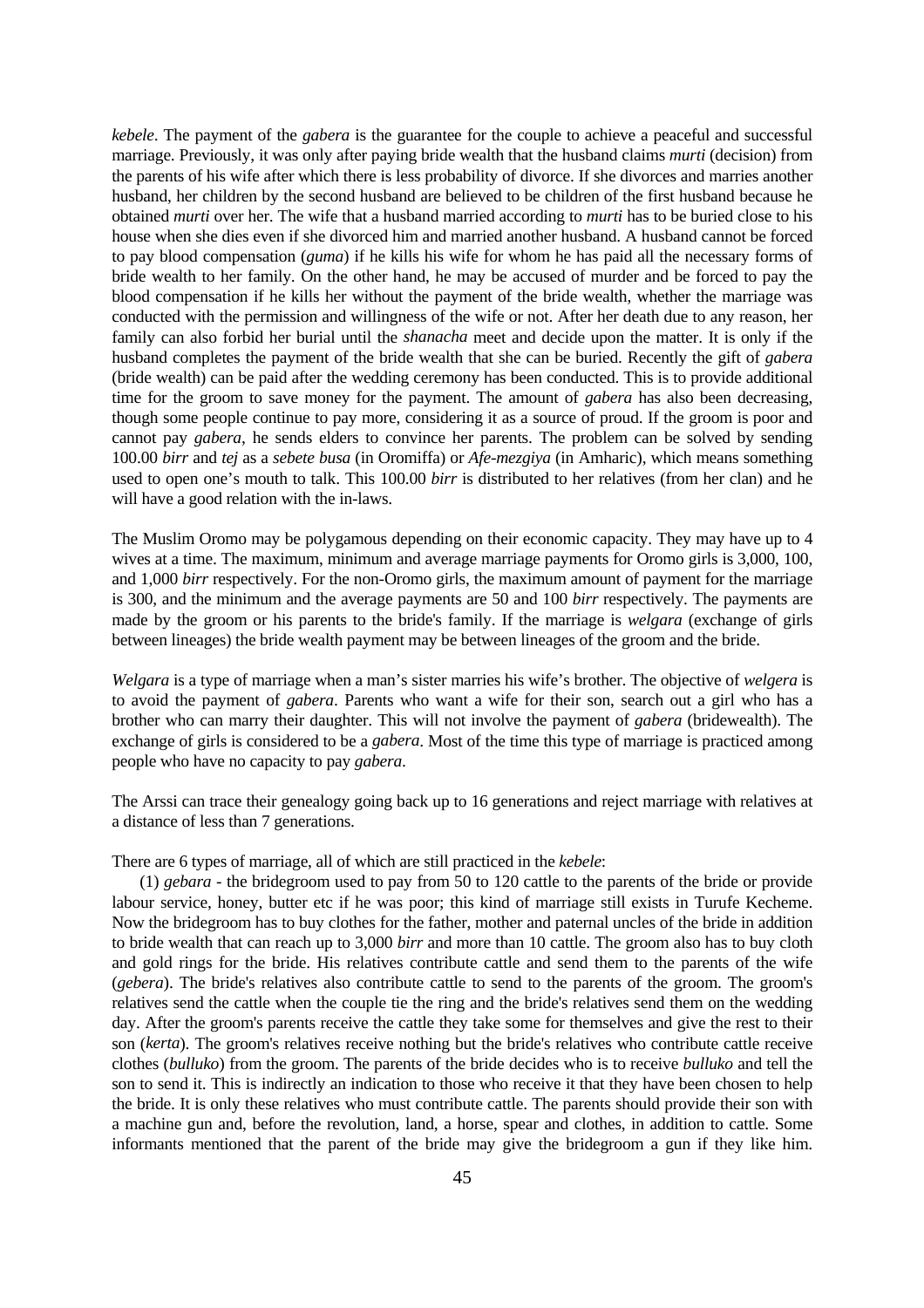However this is not an obligation. The groom uses it as a means of protection from enemies. The provision of a machine gun used to be practical but has not been in the last 3 - 4 years. Until the reformation (1991) anyone could buy and sell machine guns but since then guns have come under the government's control and it is difficult to get hold of them. Most of the farmers have also became poor and could not afford one anyway. When a daughter gets married parents should provide her with clothes, furniture, one or 2 big pots, butter, flour and cows (*gegayo*). The *gabera* type of marriage is arranged by parents and elders. If there are disputes the *shanach* (elders among lineages) are expected to negotiate a compromise so that the marriage will continue.

After the groom has paid all these, the father of the bride can also demand for him to bring two big jars of honey to give him the bride with a ceremonial feast. During the feast, the father of the bride kills an ox or a cow which the companions of the groom eat. Her mother prepares *chuko* (grain mixed with much butter) which is sufficient to feed about 20 persons who will come accompanying the groom. *Injera* and *marqa* (porridge) will also be prepared by the bride's parent to be eaten during the feast. According to the older tradition, the groom, the bride, the father and the best man will be seated on a hide and one big jar of melted butter and half the jar of *dadhi* will be poured over their heads during the feast at the bride's parents house. However this is no longer practiced in the *kebele*. After the feast is finished, the groom and his bride may be given two big jars of butter, complete house furniture, and more than eight cattle (*gegayo*), as a dowry from the parents of the bride.

 (2) *wolgera* - exchange of girls between different lineages. (3) *buta* (kidnapping). (4) *hewata* (marriage agreed on by the couple). (5) *dalla* - inheritance of a widow. (6) *benbeto* (marriage to dead wife's sister). For subsequent marriages there are no contributions from parents and relatives. The couple bring together the wealth they have acquired during earlier marriages. When a daughter is kidnapped for the first time and if her parents are not willing for such a marriage the man must return her to them with 5 cattle. Then she can marry again as the culture allows and these 5 cattle are used as a payment to the 2nd husband to consider her as a girl. When a woman becomes a widow her husband's brother becomes her second husband. She has no right to marry anyone else unless he allows it. If he marries her he keeps the brother's property and children in the family. He is then an uncle to some of her children and father to the rest. In 2005, abduction is not practiced, unless the girl wants to run away with the man with whom she has had an affair. Recently some young people want to marry through *hewata* (a marriage which takes place by the agreement of the two young people without the consent of their parents).

For one or 2 years after marriage the couple live in the compound of the groom's family. After that they build a new house anywhere they like but not far from the groom's family. Generally the bride does not live near her family because marriage is always between lineages and not within; however, there are a few cases in which the new couple build a house in the compound of the bride's parent, mainly if they are poor. In this case, the groom's family help them in all aspects. Most of the Oromo people belong to the Weyrara clan group and they marry people from outside the area where this group is living.

-

### *Divorce*

Divorce is rare and households are stable. In the event of divorce among the Arssi Oromo, children who still suckle the breast of the mother go with her while older ones stay with the father. If she is pregnant and/or breastfeeding the husband has an obligation to give something in cash or kind at a fixed time as decided by the elders. The babies go back to the father from the divorced wife once breastfeeding has stopped.

The divorce in which a wife gets half the assets including land applies only to marriages among the Tigrayans and the Amharas in the *kebele*. In cases where the husband and the wife are going to take a different number of children, the amount of land each gets depends on the size of the family they are going to have. Among the Arssi Oromo in the *kebele* a divorced wife do not obtain any assets. She has no right to divide and take any property which she and her husband get after marriage. She can only take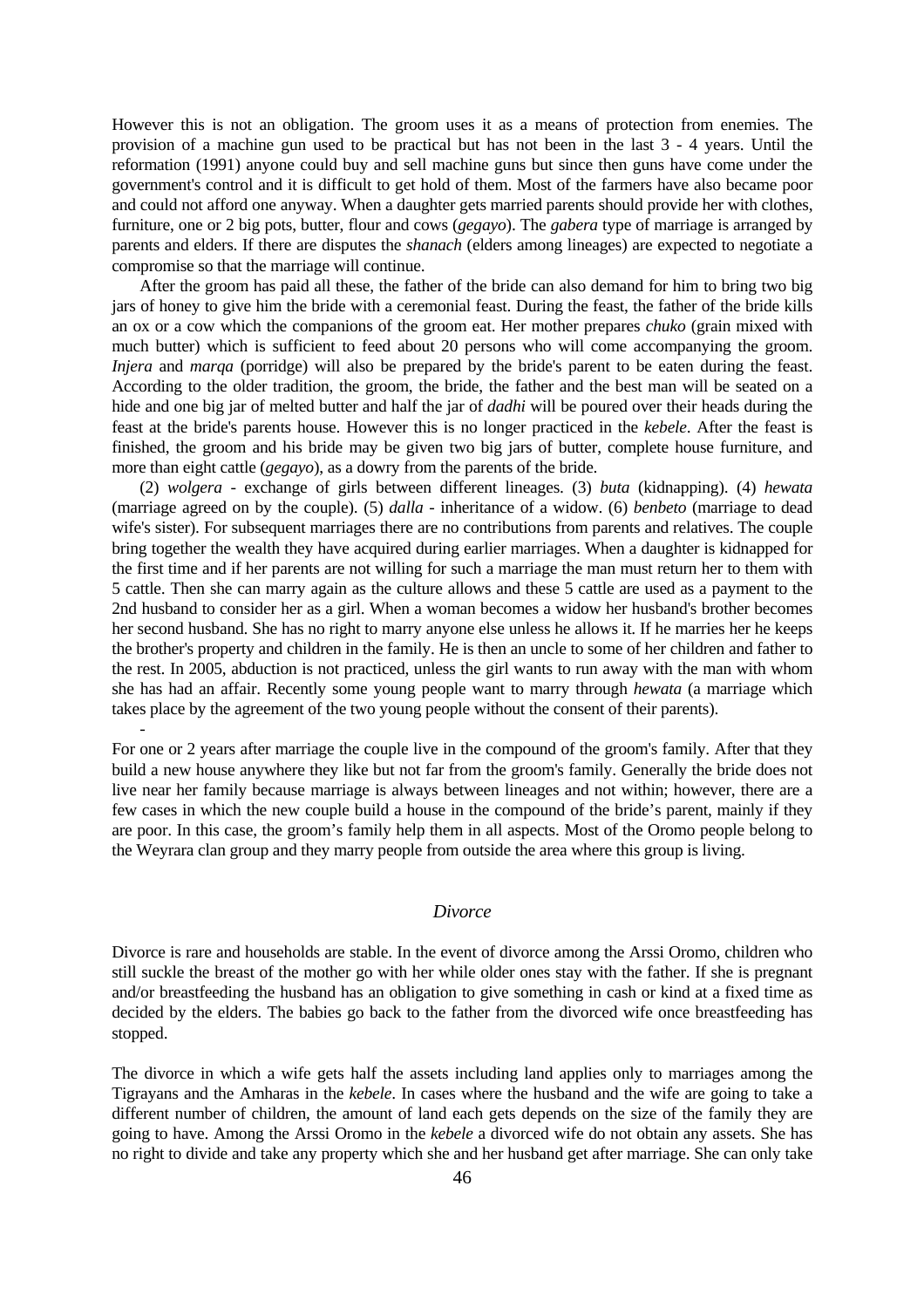her clothes and the things she received as gifts from her parents during the marriage, which may include furniture and cows.

If a woman is married under *gabera*, some people believe that she has no right to share all the properties. This is because her husband paid more (as *gabera*) to her parent to marry her. But she can take her clothes, house equipment and other properties that she got from her relatives as a gift during the marriage. If there are children, especially sons, who live with the woman, he shares land for bringing up the children. Later on the land belongs to the children. Both the widows and the widowers have a right to remarry if they can.

### *Inheritance*

During the pre-Islamic period only elder children inherited their father's wealth among the Arssi Oromo in the *kebele*. After conversion to Islam the rule of inheritance was influenced by Islamic *sharia* law which allows every child to inherit a portion of their parents' wealth. However the traditional rule of inheritance is still predominant. The community believe that an unmarried male son is a legitimate heir. Daughters can inherit only when there is no son. The son who inherited can provide a portion of the property to his patrilineal sister even if she is married. The property is not shared with already-married sons because the society believes they have already taken their share from the father while he was alive. However, sometimes inheritance depends on the will/testament of the deceased, and there are some children who control all properties when their parents become old. Even though they control the property they do not make decision about the sale of it. But after their parents' death they will have a larger share of the inheritance, this can be supported by a will.

The eldest son can inherit everything if both father and mother have died. The other children's portion depends on the eldest's will. There was no inheritance of land after the revolution and the *kebele* officials could redistribute either to the family itself or to other households. There has been no land redistribution in the *kebele* since 1991 but now the family can use the land after the death of the head of household. If the father and mother die, the one who inherits their property is the oldest son (*Angefa* in Amharic). But if the older sons are married and there is a younger son who did not get married and is living with his parents, he will inherit the property.

Inheritance of land was legally prohibited during the *Derg* but people used to practice it according to local tradition. After the coming to power of the *Derg*, it was and still is, the youngest son who remains at home with his mother, without being married, that could/can inherit his father's land. Elder brothers who are already married and provided land by the *kebele* cannot inherit their fathers' land. But according to the customary Arssi Oromo practice in the area only the eldest son inherits his father's horse, spear, shield, and *korma* (bull).

A younger brother can inherit the wife and property of a deceased older brother and bring up the latter's children if the wife has not reached the menopause. This is to prevent the transfer of property to a nonkin group and bad treatment of the children by another husband. If the first younger brother of the dead husband is not willing to inherit the wife he goes to the *shanacha*, tells his problem, and the next younger brother can inherit the wife and property of the elder brother. If the dead husband has no brothers one of the sons of the dead husband's paternal uncle can inherit. However, the law supports a widow if she refuses to marry her brother-in-law. But the women in the community rarely defend their rights, partly because of the influence of the community and the culture.

.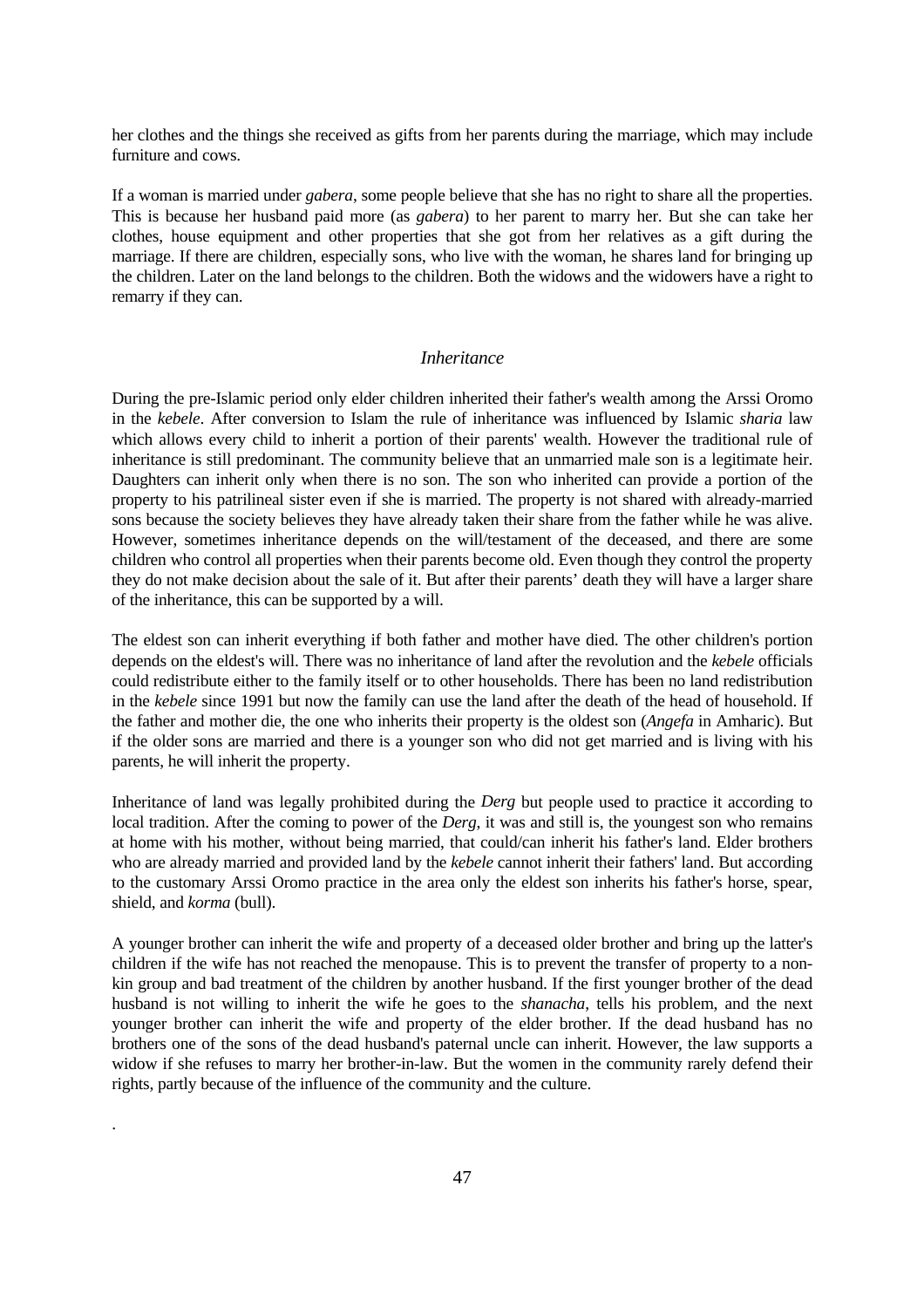#### *Kinship*

Kinship ties involve economic and social obligations both to mother's and father's kin. Kin groups have to help each other and cooperate for example during marriage, quarrels with other ethnic or kin groups, mourning, and have to practice the same religious beliefs (Islam). Members of kinship groups are also responsible for contributing and paying blood compensation for murder (*guma*), which is usually a hundred or more cattle, for any member of the group. If a member of a kin group is not willing to contribute cattle for the payment of *guma* for a kin member, the other members of the group forcefully take his cattle to add to their contribution. This traditional law is applicable to every member of the kin group irrespective of differences in status, sex, or wealth. Kin members are also expected to make contributions of money when their members are punished by a court or are unable to pay the money borrowed from another person.

Among the Orthodox Christians, god parentage is common. The biological parents allow a close friend to be a godparent to their child. A godparent visits the family of his / her godchild on holy days. They also buy clothes on holy days, in particular Easter. For Easter the parents of the child bring *injera* with *doro wot* (chicken stew)*,* traditionally this gift is known as *Akfay*. On *Buhe* holiday, which is celebrated on *Nehase* 13 the godparent provides bread to their godchild. Some godparents cover the expense for educational materials of their godchild. The relationship between households will also be strong if tied with god parentage. They also help each other in times of crisis.

Some households have children who migrate to urban areas for work, and get financial and material support from them. They also give them grain at harvest time. The children visit the parents at some annual holidays. It is common to help one's parent or children. Those members of the *kebele* who are better off in economic status, help their kin by lending money, and they can also help them materially (giving oxen for ploughing). The poor also help them in labour.

# *Ethnicity, Clans and Lineages*

As in all Oromo societies lineage is important among the Arssi Oromo in the *kebele*. The Oromo groups in Turufe Kecheme are members of the *Weyrera*, *Se'emana*, and *Gomora* clans which are patrilineal. The land belongs to the *Weyrera* group. Members of the *Se'emana* and *Gomora* groups live in the *kebele* mixed with the *Weyrera* without having territorial claims.

The members of the *Weyrera* clan are divided into the different *belbela* which are described below. Each *belbela* has its respective leaders. The senior *belbela* within the group is *Bariso* and it is the leader of this *belbela* who is also the respected head of the *Weyrera* clan. Marriage within a clan is forbidden. There are a few couples, who have married within a clan without the permission or consent of their parents/families. The members of the *kebele* neglect these couples and they do not accept them to be a member of *Iddir*. The couples have no relationship with their relatives.

There are Arssi Oromo groups in Arssi Negele *Wereda* and other *kebele* in Shashemene *Wereda* who have lineage relations with the three Arssi Oromo groups in Turufe Kecheme. These are: *Hebanu*, *Eka*, *Siye*, *Kanshe*, *Woyo*, *Seko*, *Qomma*, *Hambetu*, *Wajji*, *Ajamo*, *Farachu*, *Alujana*, *Fajj*i and *Madarch*. Among these the first nine are known as the *Liba-Shan* and they have a common ancestor. Elders claimed that it is heads of these nine clans who could/can be chosen as *Aba Gada* for eight years in turn within the five *gada* periods (*Birmaji*, *Bultuma*, *Horatta*, *Bahara*, and *Robele)*. However, the last five clans and the *Weyrera*, the *Se'emana*, and the *Gomora* in Turufe Kecheme *kebele* are not eligible to be elected as *Aba Gada* in the five years cycle of *gada* system. The senior of all these clans is the *Hebanu*, which exist around Arssi Negele and Siraro, and it is the head of this clan who is also the leader of all the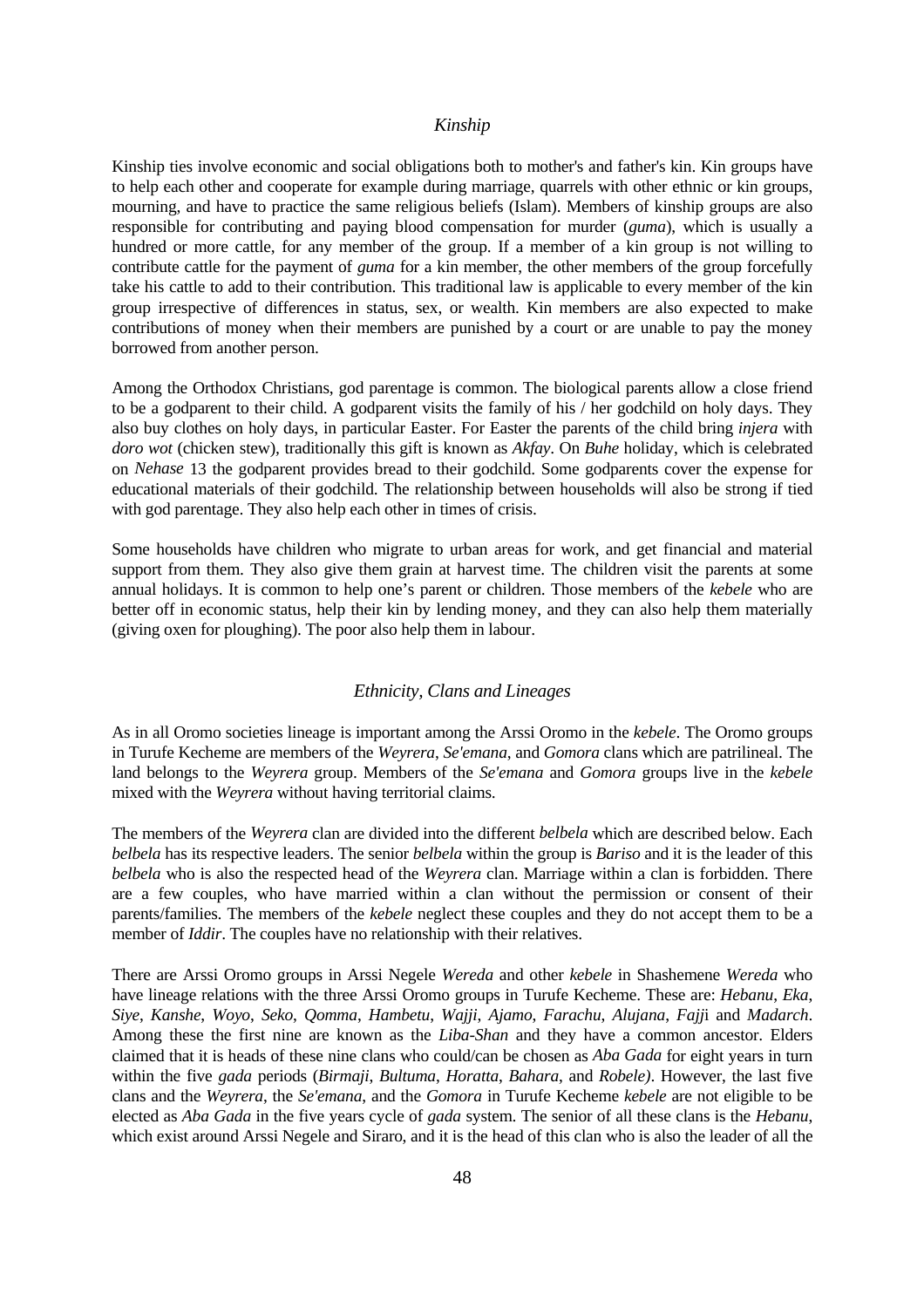group of clans in the area.

Economic obligations associated with lineages include contributing money or cattle during blood compensation for murder, payment of bride wealth, and debt. The obligations are to the corporate group. Marriage among lineages is exogamous and they practice levirate. The *gada* system is not practiced today as it used to be before the conquest of Emperor Menelik; and ritual obligations attached to it are not prevalent at present in the *kebele*.

If a dispute/conflict arises between different groups, the cases are brought to the elders by one of the disputants or their relatives. The elders are known or the disputants can select elders. There is no discrimination in decision between the dominant group (Oromos) and other ethnic groups (minority). The elders treat both equally.

The non-Oromo groups believe that the *kebele* officials, the majority of whom are Oromo, give priority for their own group. If non–Oromos lose property they mentioned that it is not possible to get cooperation from the *kebele* since the *kebele* officials are from the Oromo group and they do want to expose the thief.

Lineages are linked together in clans which act as corporate groups. Each clan has its respective *belbela* (lineages). For example, the *belbela* of *Woyo* clan are *Gonshe*, *Dida*, *Jaro*, *Bocho*, and *Ukulashe*. The *belbela* of *Madarccho* are *Habibo*, *Lemantu*, *Bushasha*, *Bora*, *Tamama*, *Dagache*, *Daye*, *Abaftu*, *Hurbega*, and *Gamamo*. The *belbela* of *Wajji* are *Jarso*, *Kura*, *Hasano*, *Bushaminu*, *Fanjaju*, *Chaka*, and *Mekona*. The *belbela* of *Kanshe* are *Kabir*, *Digalu*, *Buko*, *Waqo*, *Belaka*, *Boreche*, *Bamado*, *Birbo'a*, *Arabo* and *Kibo'a*. The *belbela* of each clan have their respective elders who are recognised by the society as heads of the clans. For example, the elder within the *belbela* of *Wajji* is *Mekona* whose members are predominantly found in the Arssi Zone of Oromia in Chilalo *Wereda*.

#### *Life Cycle Changes and Rites of Passage*

In 1994, Informants said that the *gada* leaders elected by the society in the area in 1983 were still in power. However, this traditional Oromo organisation is not officially legalised at the local level. The fact that the *gada* leaders remained in power (more than 10 years) is against the traditional rule which allows *Aba Gada* to be in office only for 8 years. The really important political organisation in the community today is the *kebele*. *Atete,* which was practiced by women who gather near a river, a tree, or on a plain area to pray to God when the community was affected by drought, famine, disease, and other calamities which are out of their control, was reported as important in 1994, but is no longer functioning today. Other traditional important rites for men and women are no longer functioning within the *kebele*. The relationship between old and younger generations has begun to decline. This is because the younger generation consider the advice of the older as backward, and they do not respect them like in earlier times.

#### *Friends and Neighbours*

*Sarab* is a local name for friendship contracts among the Arssi Oromo in the area. *Sarab* is a group of individuals who come together as friends on the basis of their closeness in character and work tendencies. Members of a *sarab* create an unwritten contract according to which they help each other with money, goods, and cattle or livestock during difficult situations such as marriage and mourning.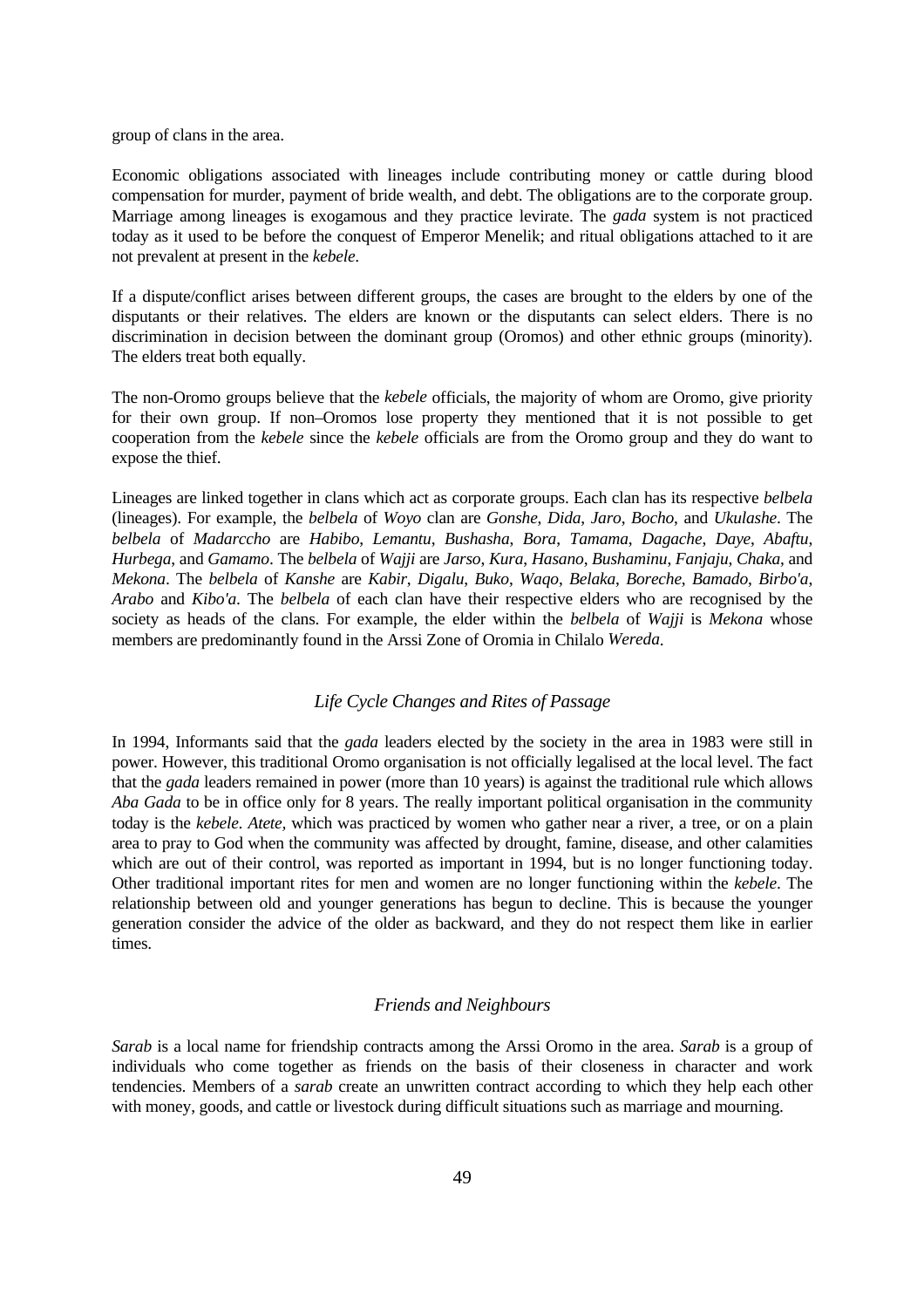#### *Citizenship*

The Arssi Oromo in Turufe Kecheme, as in all other Arssi Oromo groups in the country, have the concept of citizenship known as *Arssuma* literally meaning "being Arssi Oromo." *Arssuma* means having a character of independence, purity, and identity. It carries citizenship rights which include the right to marry an Arssi girl, the right to have a piece of land and become prosperous, and a feeling of being a recognised member of the community sharing all the values, customs, and traditions existing within Arssi Oromo. He has a right and capacity, for example, to be chosen as a member of *shanacha*  whose role is to arbitrate and resolve disputes. *Arssuma*, in its strict sense prohibits members from marrying slaves, craftsmen (potters, tanners and smiths), and anybody with leprosy even though these rules are not strictly followed today in the area. The Arssi Oromo try to make themselves superior to other ethnic groups and even to other branches of Oromo like the Shewa. They consider the Shewa Oromo as Amhara, and some uneducated people call them *Shewa Galla*, which is a discriminatory term. Today the term *Galla* is being condemned officially by Oromo educators and political leaders. They said that it is a discriminatory word given to the Oromo by others.

# *Markets*

There is no market in the village but there are markets in the surrounding areas. The nearest markets are in Shashemene and Kuyera. The market days at Shashemene are Saturday and Tuesday; at Kuyera, Sunday and Tuesday; at Arssi-Negele on Monday; and at Hamus Gebeya on Thursday.

People buy consumption goods such as sugar, salt, soap, coffee kerosene mainly from Kuyera, and sometimes from Arssi-Negele and Shashemene. They also buy and sell cattle from the big market called Alelu at Shashemene. They also buy seeds of different grain from Alelu. The price is fixed by taking into consideration the total supply and demand since the market is free market. If there is excess supply, for example at harvesting time the price of grain is cheaper as compared to other times. The reverse is true if there is excess demand. They buy from both producers as well as merchants and they also sell to final consumers as well as merchants. The market is competitive in a sense that price varies based on the quality of output/grain or product.

They sell potato through brokers. First the brokers fix the price with farmer/kg and the brokers agree with the buyer/merchant on an amount, which is greater than the price they fixed with farmers, and they take this additional money as a commission.

The *kebele* was a member of a Service Cooperative which closed because of budget constraints. At the end of 1994 the *wereda* MoA office distributed fertiliser to the farmers through the Service Co-operative. However, the probability that the service to the farmers will continue is low at present because the government organisation Ethiopian Domestic Distribution Corporation (EDDC), which supplies materials to the Service Cooperatives throughout the country, cannot cope with the free market system and the government does not provide any assistance as the *Derg* did. Before 1995 the people from Turufe used to buy some consumption goods such as sugar, salt, soap from the office of service cooperation, which is found at 'Hamus Gebeya' with cheaper price. After 1991 they used to buy only fertilisers, selected seeds and other agricultural tools from the office and the cooperative also bought crops from farmers

There is a problem of collusion among traders to lower the price of goods sold by the farmers and to raise the prices of those goods the traders sell. The farmers know that the traders cheat them by using a wrong weighting scale. There are weights and measures laws around towns. In the Shashemene and Kuyera markets, some traders buy crops and cereals from peasants using weights. There is no one who polices the markets except that, in Shashemene, the government levies taxes on livestock sales. For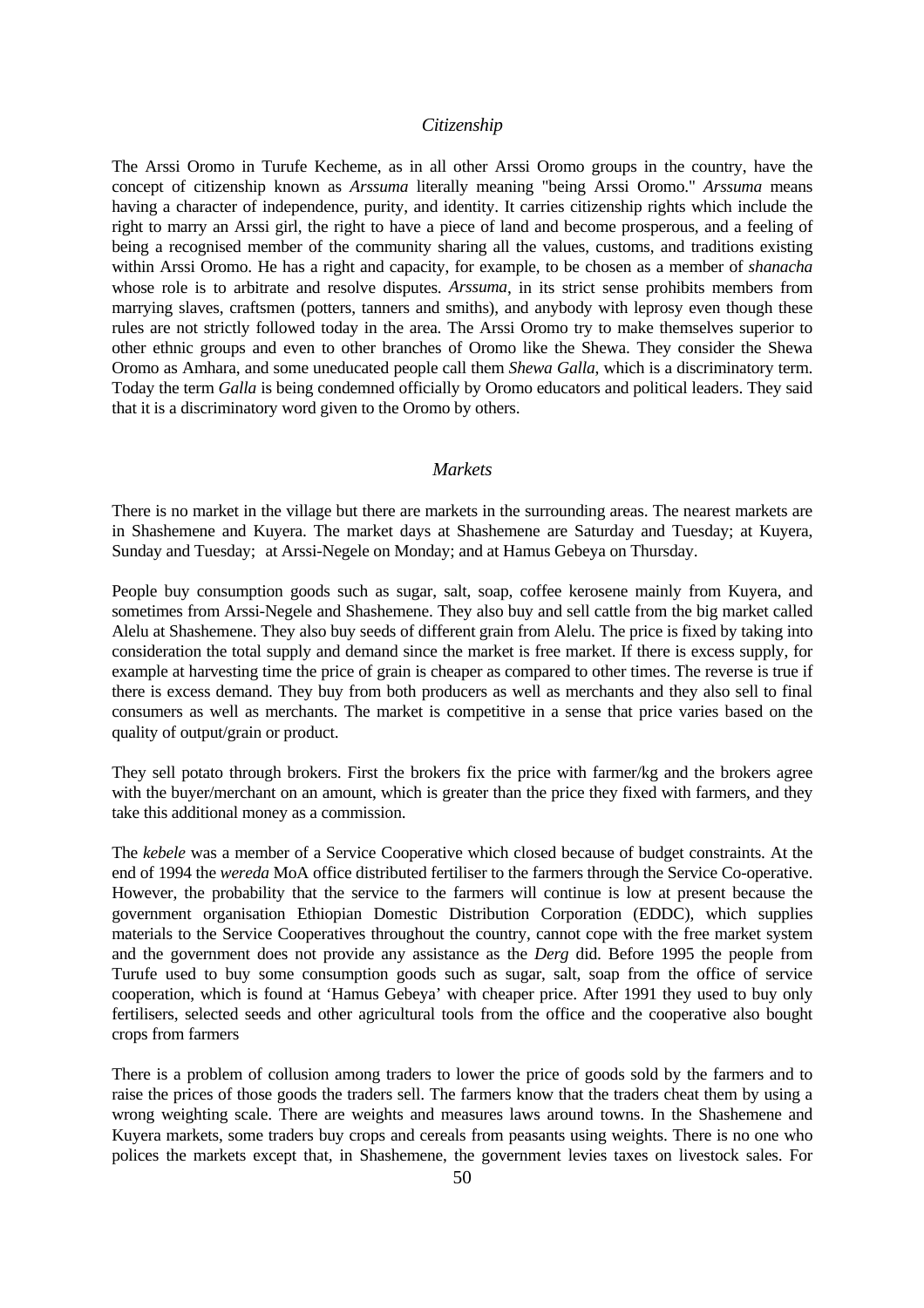example, if a person sells a sheep he has to pay 2 *birr* to the government. It is only 1 *birr* for selling a goat. The traders sell fertiliser and selected seeds at high prices. They also want to lower the price of goods sold by farmers, mainly at harvesting time.

### *Social Security*

There are various forms of local voluntary organisation which people use for insurance. There are 12 *iddir* in the *kebele*, 6 of which are for men and 6 for women. They have *iddir* which organise people to help each other during crucial periods such as death and weddings. Women's *iddir* collect butter for weddings. *Iddir* also make it is easy to cope if there are accidents or other misfortunes. If a house burns down, all *iddir* members have an obligation to build a new one; if cattle get sick or have accidents, the members slaughter and divide the meat and then they pay money to the owner at a fixed time. The usual amount for an ox is 200 *birr*, for a cow 180 *birr*, and for a young bull or heifer 80 *birr*. Most people belong to *iddir*; membership may range from 45 to 140 and the average contribution is 2 *birr* per month. *Iddir* money will be paid when someone dies. If a husband or a wife of a member dies, 300 *birr* will be paid to the widower. On the death of a son or a daughter, the member is paid 150 *birr*. If the member is told of the passing of a close relative (*merdo*) the rate varies between 30 to 50 *birr*. *Merdo* is the sudden information about the death of a close relative who lived far away. *Merdo* information is told by a third person to the responsible relative of the dead person, early in the morning before the sun rises, but not at any other time. At this time relatives and friends gather to comfort the bereaved. Food and drink are prepared. Utensils for the mourning feast are also provided by the *iddir*. In addition to money the female *iddir* give 50 kg *tef*, red pepper, *kikk* (split-peas) and *shiro* used for making *wot*. There is also a loan access to members when they are in need. Later they will pay the amount they took plus interest. The interest collected from members helps to subsidise the *iddir*. There are also cattle *iddir* (*ye kebtoch iddir*), whose purpose is to keep the cattle of the members of the *Iddir*. Any member keeps the cattle of other members when his turn is approaching.

The *iddir* in the *kebele* mentioned by informants are those which are organised under the names *Mikael, Gebriel, Setoch Baltina,* and *Mekiya*. Besides these four there are *iddir* for each *belbela* of the Arssi Oromo in the *kebele* both for men and women. The *iddir* of the Arssi Oromo women is traditionally known as *Wijjo.* Except for the *iddir* of the *belbela* of male Arssi Oromo and the *Wijjo,* every member in the *kebele* can join the other *iddir.* The four *iddir* to which every person in the *kebele* can belong are said to have written rules and regulations which require every member to pay a certain amount of money every month, including labour assistance in turn, for mourning in the house of a member. Every member is given a definite amount from the money contributed, and also materials such as tents and utensils bought with the collected money, during difficult conditions such as marriage and mourning. There are elected members who administer and control the performance of these and other objectives of the association.

The *iddir* of each *belbela* of the Arssi Oromo within the *kebele* give services and advantages to lineage members when the members have to pay *guma* (blood compensation), *gabera* (bridewealth) during marriage, and when imprisoned or penalised by a court. The *Wijjo* is organised by the Arssi Oromo women on the same lineage basis for similar objectives. There is also another Iddir called *bale-wold*, whose numbers are exclusively the followers orthodox Christianity, and a special kind of *Iddir*, in which all members contribute butter when one member prepares a wedding ceremony for her children. The members of this *iddir* are Oromos.

Beliefs and practices related to death and mourning are regulated and formalised by *iddir.* Besides the fixed amount of money paid by the *iddir* to the member whose close relative is dead, any interested person can bring *injera* and coffee with two or three *birr* for him or her. The member in mourning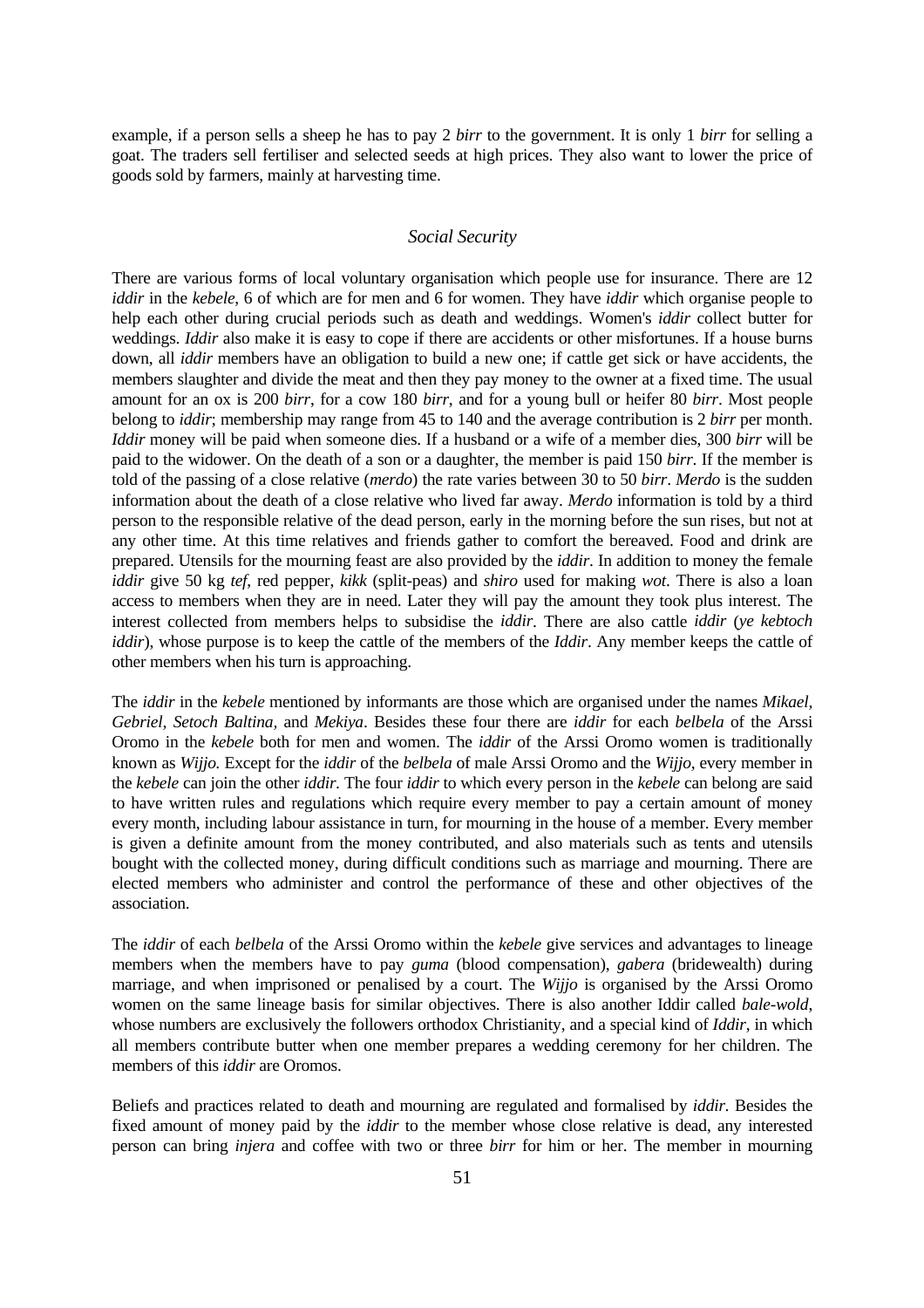records all such donations and reciprocates during similar happenings to the contributors. The formal burial association simplifies all the problems related to death and mourning and the community in the *kebele* highly appreciates it. *Setoch Baltina* is an *iddir* for women only. It means the activity of preparing food. Each member of this *iddir* has an obligation to prepare food in turn when someone in the family of a member dies. The number of women allocated to prepare food in the funeral house depends on the number of members of the *iddir* but in Turufe Kecheme it is customary to allocate 4 or 5 women. Any interested person also brings bread, and tea to the member whose close relative is dead. Three or four members are also allocated to spend the night at mourning house for the first three days. This works only for male *iddir*.

#### *Sadete* is *iddir* for Muslims which is used to organise coffee ceremonies and snacks (*kurse*).

There are credit associations (*equb*) which people use for economic security at times of economic and social crisis. Every member pays a fixed amount of money every week. There is a judge to supervise and administer rules and regulations. The sum of money collected each week goes by chance to one member and the opportunity rotates so that once a member has won he or she cannot be selected again until all the members have won once. For example, in an *equb* with a membership of 30 each member receives the money once in 30 weeks. The number of *equb* is not exactly known but respondents estimated about 10. *Equb* are differentiated among each other because most members have different levels of off-farm income (e.g. shops, grain trade, *tella* or *areke* trade, etc). One of the 4 shopkeepers told the fieldworker that he contributes 30 *birr* a week while the rest contribute 10 *birr* each. The women who sells *tella* contribute 1 *birr* a week. The money paid out is usually used to buy food or clothes, but sometimes it is spent on farm inputs like seeds and implements. Women who get money from *equb* have the right to use it for anything they need. The money is used either for the women's private purposes, such as buying clothes for themselves or as additional income for family necessities in the household. It may be invested in the farm or education if the women want. Their husbands cannot dictate how they use the money. It is their right to use it for anything they need. If the women want, they can discuss with their husbands how to use the *equb* money.

There are religious associations (*mahiber*) in which people prepare feasts in rotation. Members also help each other during serious problems such as crop failure and accidents such as fires burning houses and crops, etc. Members of *mahiber* are mostly Orthodox Christians. There are an average of about 12 members per *mahiber*. St Michael's *mahiber* is usually for men; St Mary's *mahiber* usually for women; and both men and women can belong to Trinity. Feasts are held on fixed days and eaten by all the members. The *mahiber* in the *kebele* mentioned by the informants are the ones which are organised under the names of Medhanialem, Saint Mary, Saint Michael, and Kidanemihret. The St. Michael *mahiber* meets on the 12th of every month while meetings of the Kidanemihret, St. Mary and Mehaniealem *mahiber* are on the 16<sup>th</sup>, 21st and 27<sup>th</sup> days of each month respectively. The members of some *mahiber* contribute money each month, and the collected money is given to the member who prepares the feast. On the feast days the person whose turn it is, prepares *injera,* bread, roasted wheat or barley as well as *tella* (local beer) to be consumed together by all members. The responsibility of preparing the feast rotates to every member in turn. The feast starts at midday and can last until to 7pm. A jar filled with *tella* known as (*tsiwa*), which symbolises the Saint for which the *mahiber* is organised, and a piece of bread in a *mesob* (a coloured container made from straw), both covered with a colourful cloth, are presented to the member whose turn it is to prepare the feast for the next month. Besides eating and drinking together every month, the members of the *mahiber* also help each other during mourning. The *mahiber* associations are organised by Orthodox Christian members who are predominantly Amharas and Tigrayans who came and settled in the *kebele*, though a few from other ethnic groups of the same religion may participate.

People from outside the *kebele* can become members of *iddir* and *mahiber* but not *equb*. Generally members of *equb* are local people. *Iddir* is a crucial association for wedding (marriage) and mourning.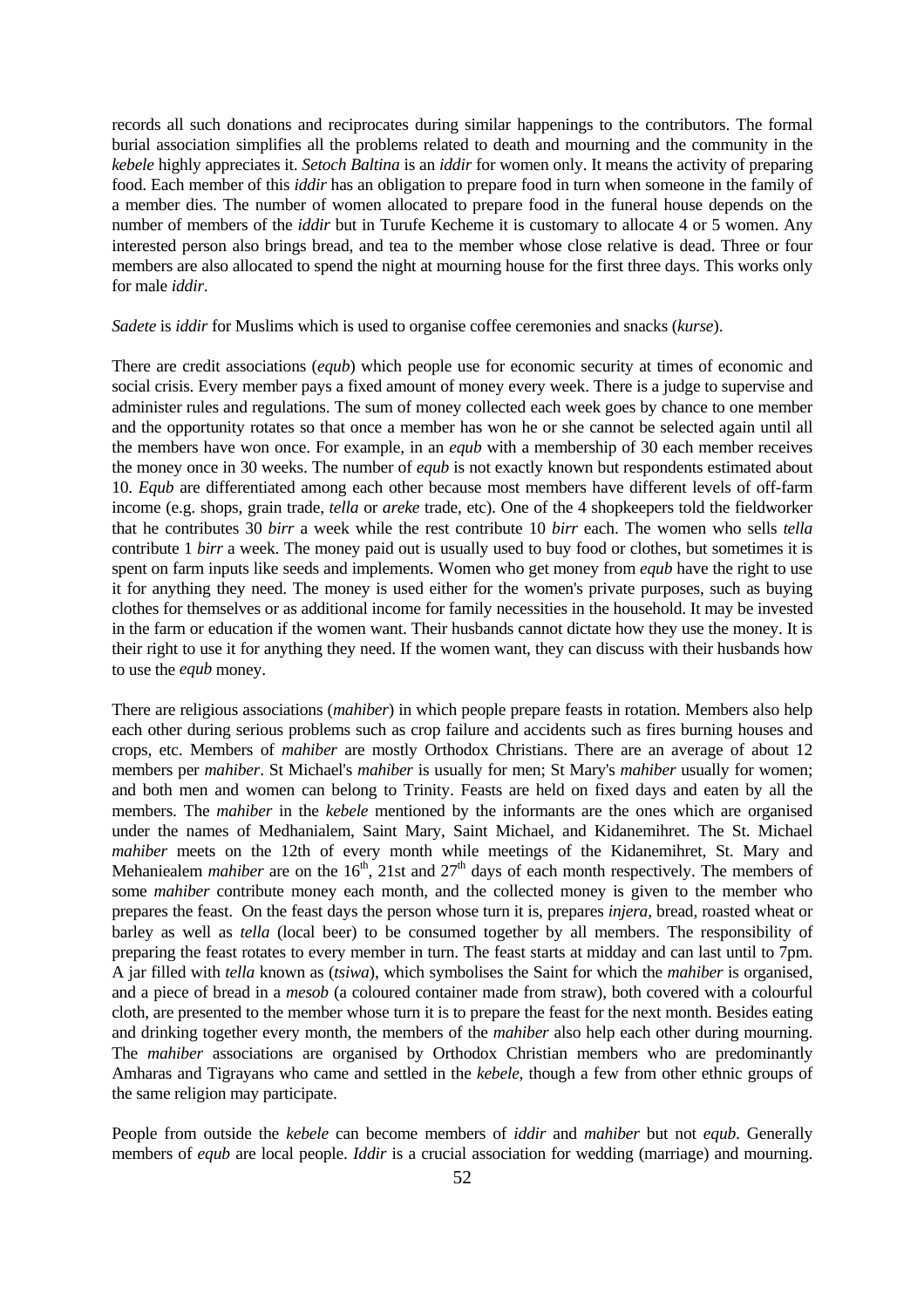As in all other places in Ethiopia, in Turufe Kecheme, any person in the *kebele*, irrespective of age, sex, and ethnic or status difference can be a member of an *iddir*. Any member of a certain *equb* or *mahiber*  can be a member of *iddir*. But not any member of *equb* or *iddir* can be a member of a *mahiber*. One can say that the respective member of *equb*, *iddir* and *mahiber* share their risks in three quite different groups. Each association is distinct from the other with its own discipline and objective.

Previously there was a *bale-wold Iddir* whose members were Orthodox as well as Muslim. At one time there was a mourning at a Muslim house. Utensils from the *Iddir* were used for the mourning feast. Later on the Orthodox said that the utensils are stained/contaminated and need to be blessed to be used at an Orthodox home. Because of this reason the Orthodox Christians discussed and agreed to organise the Iddir in a new way (to form a new Christian group), and they made that *Iddir* to serve the purpose of both *Iddir* and *mahiber*. Thus any person who wants to join this *iddir / mahiber* has to be an Orthodox Christian.

*Equb* and *mahiber* are associations through which the people in the *kebele* practice collective action and reciprocity. *Mahiber* particularly can be considered as a form of redistribution. For the Arssi Oromo who are the great majority in the *kebele*, forms of collective action, reciprocity and redistribution, (without formal disciplines and regularity), are practiced through feasts that can be prepared during *sadaqa* (a feast prepared by a wealthy person for the poor at any time), *Mewlid* (the birth day of Prophet Mohammed), and *Id Al Fatir* (the end of the Ramadan fast).

Muslims contribute maize on holy days and it is distributed among the destitute and orphans. In October 2004, each household contributed 10 kg of maize to the mosque, which the mosque distributed for the destitute.

In the *kebele* people borrow from any person who has money to lend. Usually they do not borrow large sums. The average maximum they borrow is about 500 *birr*. A person can borrow money from someone who is wealthy when he needs money for purposes like medical treatment at a hospital or clinic, or buying seeds and new clothes, particularly in August. The lender gives the money after checking that the borrower has cultivated the field to assure the guarantee that he is going to get his money back. Usually the contract to borrow money is signed on a piece of paper according to which the borrower agrees to return the money, either in cash or in kind, after the harvest in December. If he borrowed, for example, 80 *birr* he agrees to return 130 *birr* in cash or in kind.

### *Redistributive Mechanisms*

There are no frequent feasts involving sacrifices in the *kebele*. *Gada* religious ceremonies are not practiced today because the people have been converted to Islam. There are feasts today in the *kebele* in the form of *Sadaqa* (alms for the poor) and during the celebration of *Id Al Fatir* (end of Ramadan) and *Mewlid* (the birthday of the Prophet Mohammed) by some wealthy Muslim persons in the community, but these do not involve sacrifice. The informants claimed that even these Islamic religious feasts, particularly those involving beating drums, are being abandoned in the *kebele* owing to the influence of the *Wahabi* Movement which claims modernity in Islam as opposed to *Sufism* which was being practiced in the area. Some wealthy Christian members of the *kebele* also make feasts during their holy days such as Christmas (*Tahsas* 29th), Epiphany (*Tir* 11th), and the Ethiopian Easter, but without sacrifices.

According to informants in 1994, however, there was a condition which forced a person to sacrifice an animal. This was related to beliefs associated with a disease called *golfa* (*megagna* in Amharic). People believed this disease was caused when they touch a burnt barley stalk which has been hung in a maize field by a person from *Alujana* clan. They believe that a person who touched the barley stalk is attacked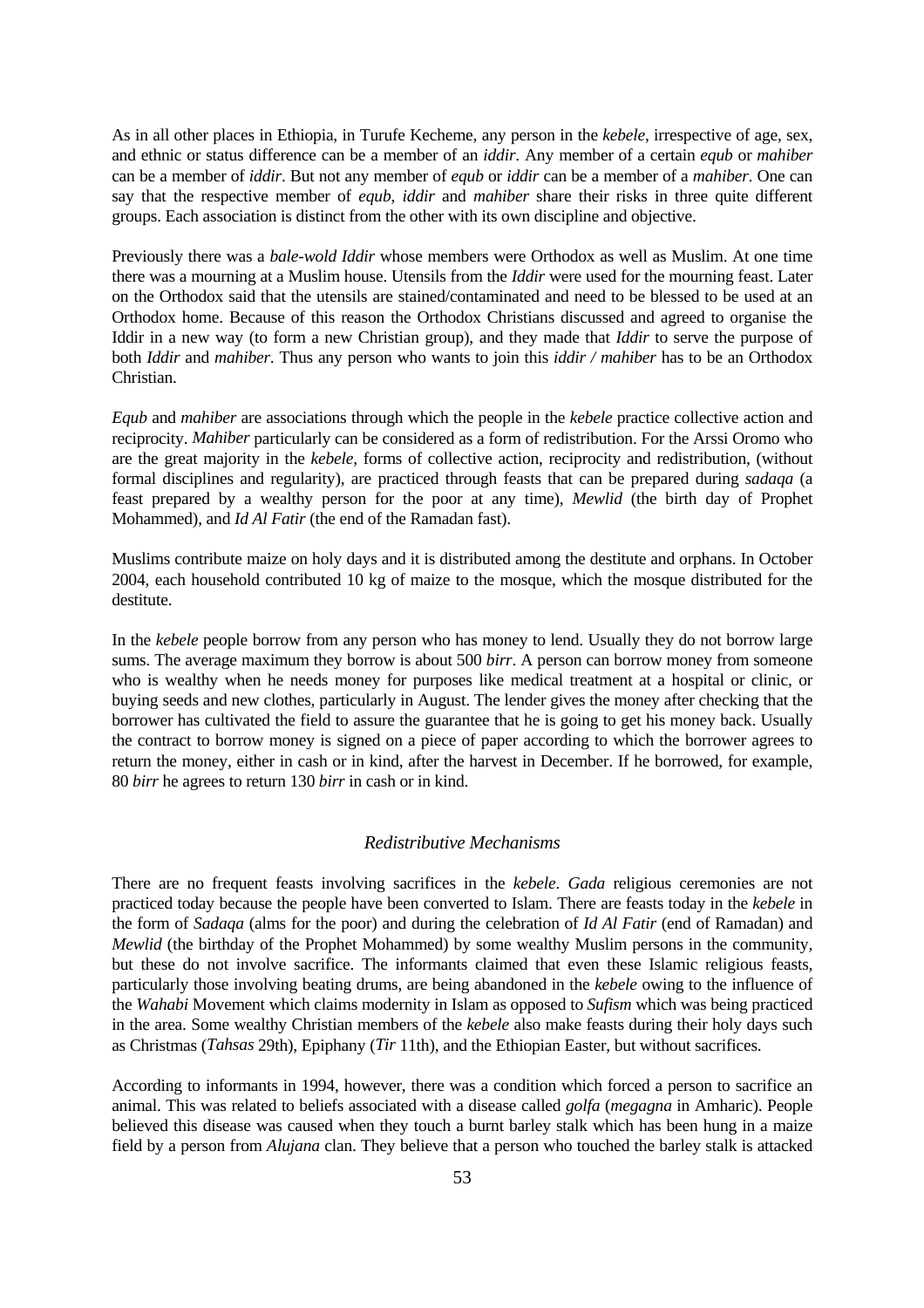by a devil and as a result catches *golfa*. The burnt barley was hung in the maize field by the owner to prevent people from stealing. If a person touched the burnt barley and caught *golfa*, the *Alujana* ordered him or her to sacrifice a sheep of a definite colour (red, black, or *bule* - white and black). The sheep was killed by the sick person in his home and the *Alujana* had to mix barley with the blood of the sacrificed sheep and throw the mixture through the back door. Then the *Alujana* massaged the whole body of the sick person with a thick porridge made from barley and he was cured immediately. The sacrificed sheep could be eaten by anyone but its lungs have to be taken by the *Alujana* to his home. In 2005, the beliefs associated with this disease had declined.

#### *Local Organisations*

The community is tightly-knit and orderly. There is a lot of social interaction in the form of *iddir*, *equb*, *mahiber*, and also in *gessa* and *debo* as well as other forms of labour contracts. The presence of a lot of local organisations makes the people to have good interaction. However, the community is not wide; rather people mix in small circles.

A group in the community in 1995 ranked local organisations which they listed in order of usefulness as follows:

- 1. *Shengo*
- 2. *Kebele*
- 3. *Iddir* and *Setoch Baltina*
- 4. Service co-operative
- 5. *Senbete*
- 6. *Mahiber*
- 7. *Debo, jigi*
- 8. *Equb*
- 9. Women's association
- 10. Youth association

#### *Disputes and Resolutions*

People bring disputes to the executive committee of the *kebele*. The *kebele* directs the disputes to the *shanacha*. If the *shanacha* cannot resolve the dispute it is directed to the *Shengo*. The *kebele shengo* is under a higher body which is the *Wereda Shengo* (now called the *Wereda* Court) under the present government. To make a judgement, the three people must agree, otherwise they have a right to take the case to the wereda court, where the decision is final. Simple kinds of disputes are solved by local organisations (*iddir* and *mahiber*), elders also play an important role in solving disputes.

# *Local Government Organisation*

The *kebele* has two divisions. The first is administrative: it has the responsibility for implementing government regulations, for example tax collection, implementation of political decisions, and organisation of farmers for group work like terracing, afforestation, etc. The second division is the *shengo* which implements laws. The members are elected by the farmers in the *kebele* and are not more than three in number. They are responsible for dealing with crimes and can arrest a criminal for up to three months and decide penalties up to 300 *birr*.

Since 1995 the kebele leader was changed once in 2004/5. He had been serving the *kebele* for about 12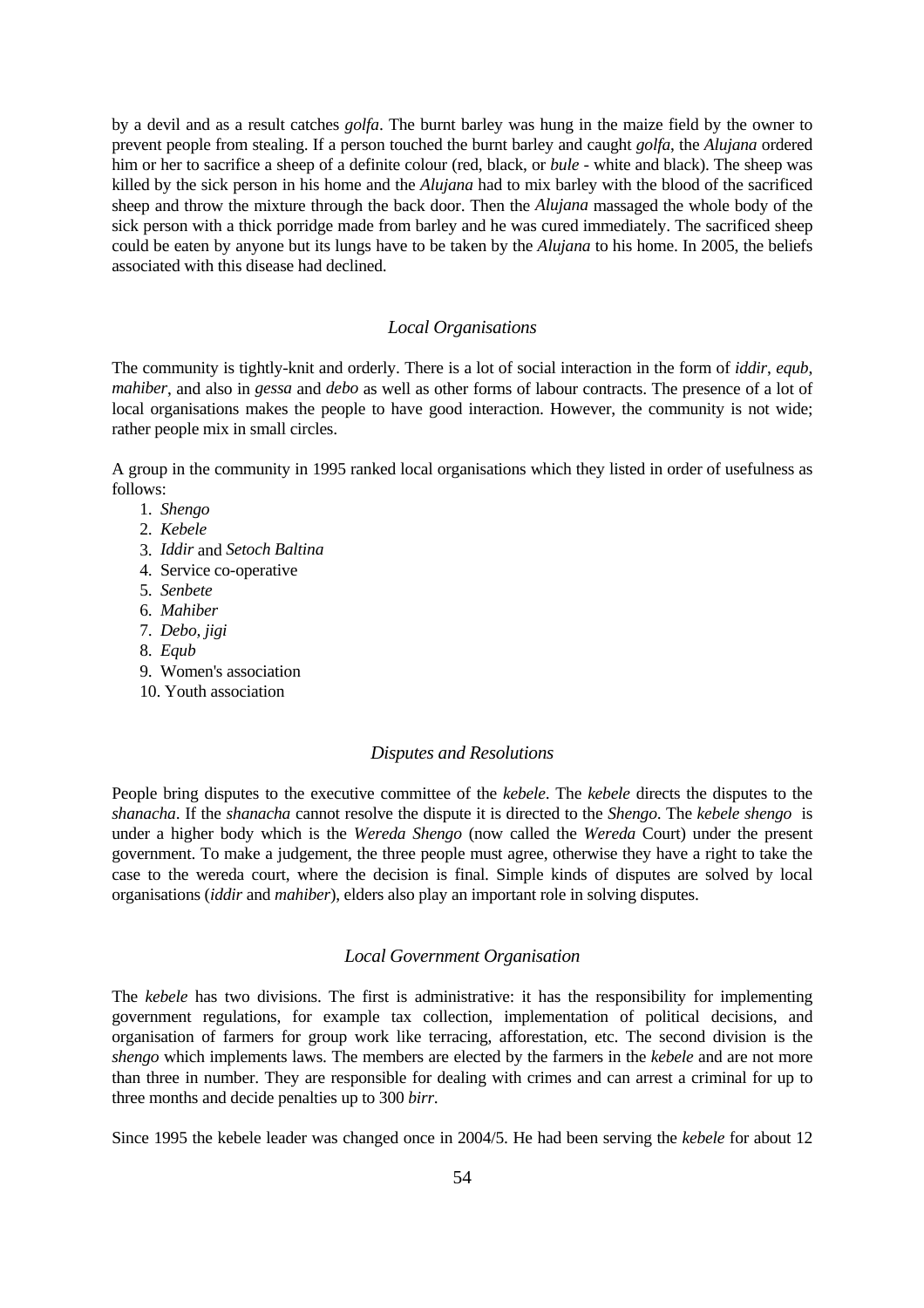years. For the last few years he has been working at the *Kella* (toll station) at Hamus Gebya. As a result, he was not available on time when *kebele* members had administrative issues, and the community wanted to replace him with another person. He also wanted to relinquish his leadership position, and the people selected the assistant as a main leader.

Government institutions include the *kebele* with its executive committee, court tribunals, and service cooperatives. Elected leaders of *kebele* are important for access to land and employment in the local institutions of the association listed above. They are also intermediaries between the state and the society through which government directives, policies and other information are disseminated and implemented. They are also responsible for tax collection. Taxes are decided on the basis of the agricultural wealth of individual peasant households by the local branch of the MoA in collaboration with the leaders of the *kebele*. The taxes are then collected by the *kebele* leaders. No government institution is involved. However, the Ministry of Finance provides the *kebele* with the technique and receipts.

The *gere*, *got* and *cell* are organisations of farmers for work. They also help to control the community at a meeting and under community works. For example, last year the work for widening of roads was based on these groups.

The objective of land measurement was to ensure ownership right. Though after the measurement, the people began to pay tax based on the size of their land. But some people suspect that the rope which they used to measure is shorter, which makes the measurement of the size of land larger, which in turn increases the amount of tax they paid.

During the *Derg*, it used to be the size of the land that a person had that determined the amount of the tax paid. As a result, people used to make futile efforts to convince *kebele* leaders to classify them as poor. After the coming to power of the EPRDF, taxation of *kebele* members was set at 20 *birr* except for those who were exempted because of disability and extreme poverty certified by the people. Not everybody in the *kebele* felt that it was fair that every able-bodied person paid 20 *birr* each, because they knew that there was differentiation in wealth. However, it appears that they prefer it to taxation during the *Derg*, because nobody wants to pay more than 20 *birr* annually.

Since the land measurement in 2004, the amount of tax an individual pays is determined by the size of the land s/he has.

At present, the local political institution is the *kebele* itself. The *shanacha* (elders) are elected by the people by lineage structure to resolve disputes before they reach legal courts, but they do not have political power. The leaders of the *kebele* or government institutions do not come into conflict with these traditional leaders of the community but they try to cooperate with them.

The elders play an important role in dispute resolution. But they enter into reconciliation only if both of the conflicting parties agree. There are cases that are returned to the elders after the conflicting parties have gone to the *kebele* court or even the *wereda* court.

In imperial times the cooperation/relation between the *kebele* court and the elders was very good. But during the *Derg* their relation declined. After EPRDF came to power the elders began to cooperate again.

In 2005, there were many meetings organised by *kebele* officials. The major issues that were discussed included the construction of school at Wetera, land measurement, community-based labour sharing, and the election.

The woman's association is under the women's *Iddir*. They contribute 1-25 *birr* per month for the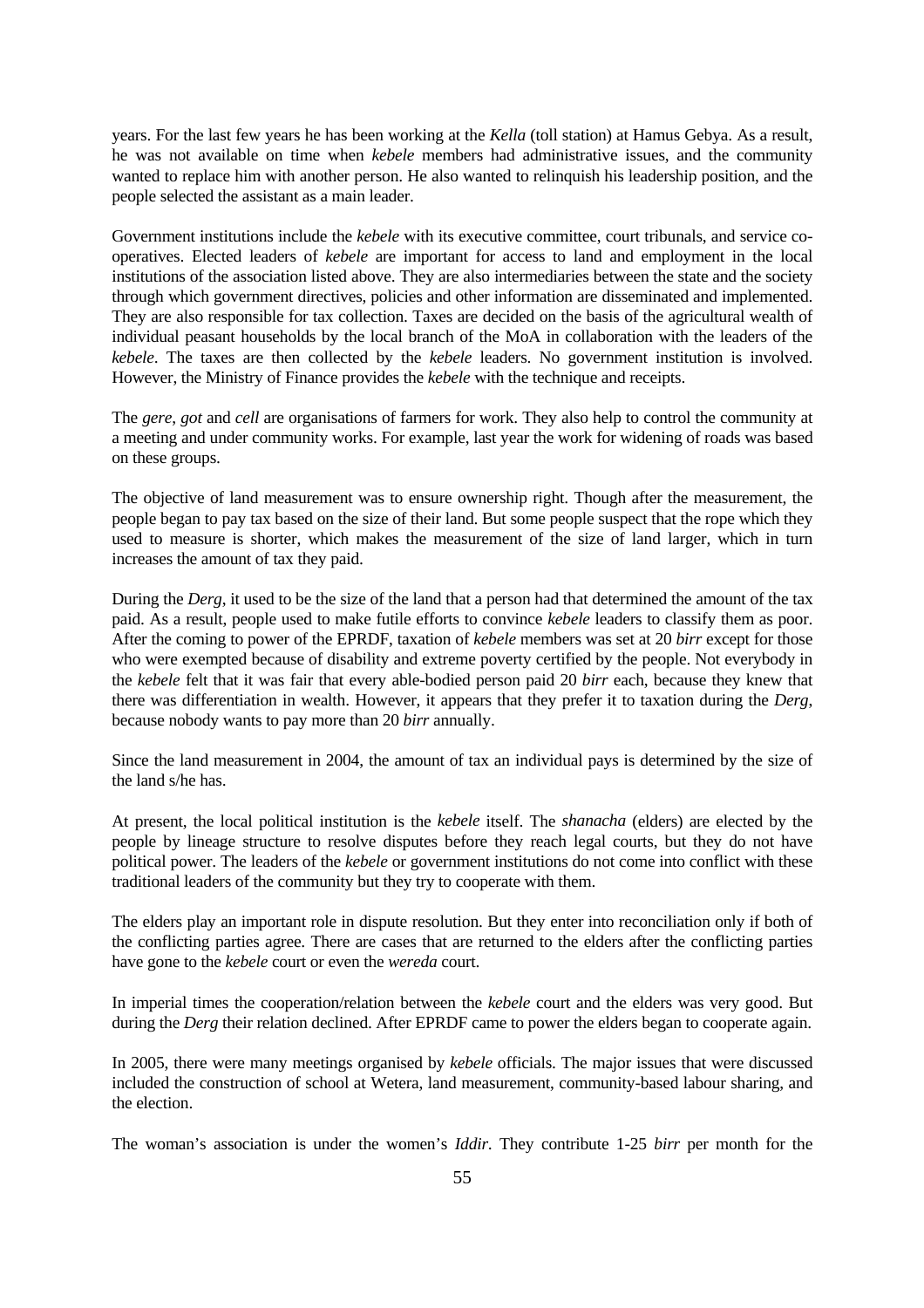association other than for the *Iddir*. The association was formed in late 2004 and some members gave a photograph and got an identification card. There are around 57 members. The association has a plan to open a bank account and to use the account to get financial support from governmental/nongovernmental organisations and to begin developmental activities. The leader of the association (Alemitu Safa'o) who is also the female representative of the village, has attended a meeting about their association at *wereda* level.

There were repeated meetings organised by *kebele* and *wereda* officials during the period of the election in 2005. The objective was to mobilise the people to develop awareness about the election and at the same time to convince them to elect the ruling party (EPRDF). The local security personnel (*Kadre*) went from door to door and asked the people which party they will elect and they registered: 'A' for those who will elect ruling party; 'B' for those who will elect the Oromo National Congress (ONC) under the Union of Ethiopian Democratic Forces (UEDF); and 'C' for those who refuse to tell them. They counted and, as a result expected that most members of the *kebele* will vote for the EPRDF. There was also a mass gathering, a political demonstration of EPRDF, at Shashemene. Transport service was arranged from Turufe Kecheme to Shashemene and some people attended the gathering.

The election process was done peacefully, and the result of the election shows that the majority of the people voted for the ONC which is part of the national collation party the UEDF.

# 8. Social Inequality, Conflict and Politics

### *Poverty and Wealth*

The basis of accumulating wealth in Turufe Kecheme *kebele* is predominantly agriculture, although there are a few individuals who have accumulated wealth through trade. In the past pastoralism was the main source of wealth but today it is not of great importance.

The community of Turufe is about of average wealth compared with other surrounding settlements. All people who overcome poverty believe that the major way to become rich is to work hard. Poor people mentioned that someone cannot be rich if he/she does not have necessary tools (e.g. oxen) or if he/she has no relative who supports him/her financially as well as materially. The poor also believe one can be richer through working hard.

The main constraints on the poor are lack of oxen and agricultural implements. If a farmer has an ox or oxen and implements he can cultivate another household's land. Poor people are those who cannot work on the farm because of health problems, old age and the like. Sometimes it is bad luck which causes poverty. For instance their cattle may die so they are not able to plough or to get milk or butter which are the main sources of income. It is very difficult for their children to become rich.

Some people are wealthy not because others are poor or vice versa. The community believe that the only way to wealth is land and work. Success in agriculture and trade are believed to be as the vital means to wealth. The Tigrayans are regarded as wealthy. They become wealthy through hard work. In addition to their own land, they get access to others' land as sharecropping and they also rent land from local people. It is said that some Oromos do not want to work; they give their land for sharecropping and rent it out, allegedly preferring to wander around the village.

The basis of wealth includes land, agricultural tools, livestock/cattle, home and household equipment. In the past, wealthy people had many cattle, but now this is not the case. The people have begun to limit themselves from having many cattle, this is due to a lack of grazing land in the area.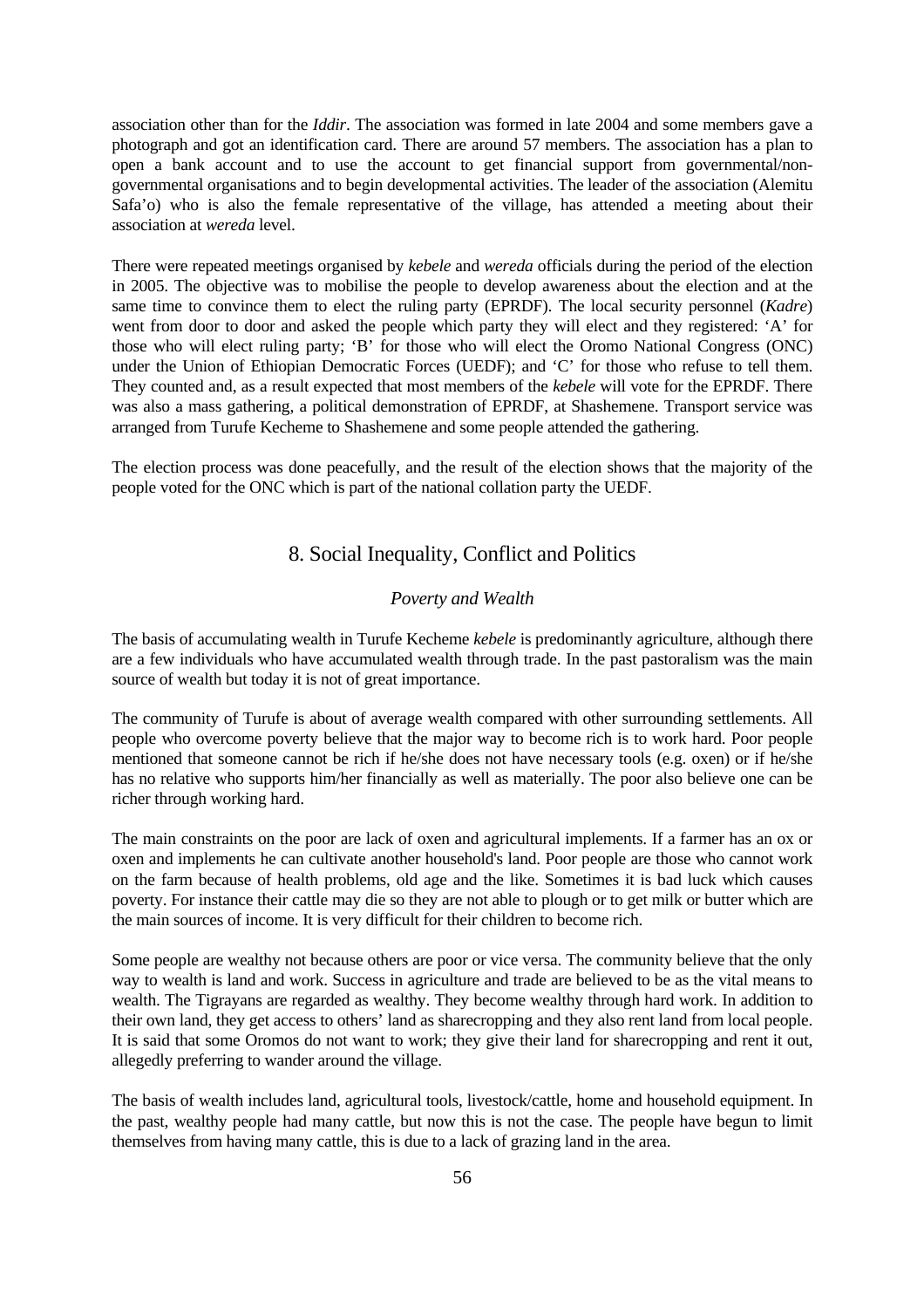Poor people are not poorer than in the past. In the past poor people had no land and cattle, but now there are some poor households who have land, although not other properties like agricultural tools and oxen. This prevents them from getting a good yield. The destitute lead their life by working in domestic activities in rich households, either on a daily basis or based on the type of work they perform.

There are some wealthy people who claim to be poor. This is as a result of comparing their life now with earlier times, when life was better and everything was cheaper. Some people's economic status has been declining. This is highly associated with the health condition and shortage of labour and loss of cattle. Some give their land for sharecropping or they rent it out, which contributes to the deterioration of their wealth status. Decline in economic status can also be due to the sale of cattle to use money for medical treatment, or they become unable to work or if the head of household (male) dies and the widow cannot employ a labourer.

In contrast, some people have accumulated more property, this is either by saving money, or job access (governmental), or other off-farm activities which help them to get additional incomes.

### *Economic Mobility*

Before the 1974 revolution it was not easy for most Ethiopians to become wealthy, but if a person did it was easy to stay wealthy and to pass wealth on to his children. But the majority of the poor could not easily work their way out of poverty. This pattern of life did not change much after 1974 except that at the beginning of the revolution some wealthy people were deprived of their property. During the revolution private property was ideologically denounced and individuals were forbidden to own vast areas of land in rural areas or to have more than one residential house in towns. Nowadays there is almost no one in the *kebele* who can be considered "wealthy" like the previous landlords.

The poverty dynamics from poor to middle or richer status were high in the early and mid periods of the *Derg* regime. This was because many poor farmers got land after 1974. In the post-1991 period there was a graduate decline in the status of most community members. This is because of the rise in the price of agricultural inputs and decline in the fertility of the land. The increase in the population also contributed to the decline.

Parents do not have sufficient land, cattle or money to be shared among their children. Now wealthy farmers do not tend to be children of wealthy farmers and poverty also is not hereditary. There is a considerable change between generations. A child of a poor farmer can be upwardly mobile through success in farming, husbandry or trade if he is lucky. Parents also try to help children who are becoming poor. A person can become poor due to repeated crop failures, loss of cattle due to unexpected calamities, a crisis in trade, as a result of theft or due to health problems.

Unexpected rises in the price of agricultural produce can bring about changes in the distribution of wealth in the *kebele*. For example in January 1994 the price of 100 kg of wheat was 120 *birr*. In August 1994 the price rose to 280 *birr*. There were also increases in the prices of potatoes and maize. People who can wait and take advantage of changes in market prices can benefit a lot.

The price of potatoes on *Sene* 3-8, 2005 was 20-25 *birr* per quintal. There were some individuals who faced shortage of money and sold their potatoes for 20 *birr* per quintal. Others watched the gradual increase of prices and sold their potatoes in the following months. At the end of *Nehase* the price was 100 *birr* per quintal, and everybody expected that it would be 130 *birr* in mid-*Meskerem*. Those who saved money to buy seeds to plant at the end of *Sene*, were able to store their potatoes until the price rise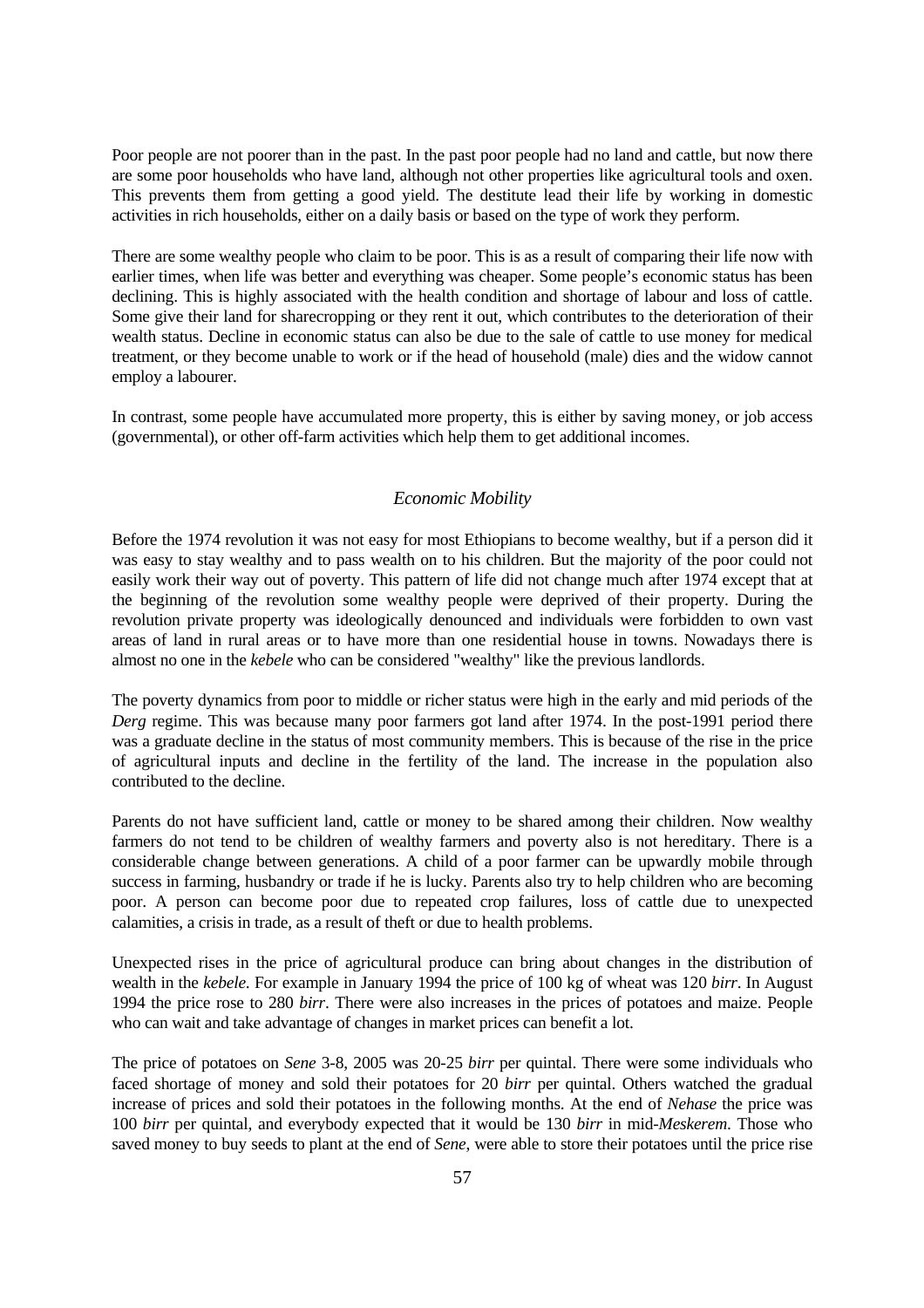up to 100 – 130 *birr* per quintal.

Two members of the community did a wealth-ranking of households in the survey and were asked for the reasons for upward and downward mobility. Both respondents agreed it could take less than 2 years for a wealthy farmer to become a medium or poor farmer. Typical reasons include increasing family size, the death of the male household head, death of oxen, ceremonial expenses especially weddings when most farmers are forced to sell or give away their oxen, and lack of knowledge about how to use income economically. It is harder for a poor farmer to move to higher categories and takes at least 3 years of hard work. Typical reasons for upward mobility include becoming a hard working farmer, especially by renting in farmland, using the output economically, and making a marriage with a wealthier family. There is a lot of movement between the middle categories: people who are good managers (e.g. do not drink too much) and keep the family size normal can move up while people move down due to natural calamities such as death of oxen or illness of a household member involving medical expenses, and shortage of farmland.

People become wealthier by good farm management which includes timely use of inputs such as seed and fertiliser and production of crops for food consumption. People also became rich by saving money and investing in land and cash crops. They sell when the price reaches a high level i.e. they store the crop until most of the farmers sell their crops and there exists a scarcity of the crop. People become poorer by using farm income on unnecessary things, renting out land for cash, by marrying more than 1 wife, selling or losing oxen, having no interest in being hardworking and lack of male labour in the household.

According to the information from one respondent the key things for a farmer are farmland, oxen and labour. For people to overcome poverty or to become wealthier these three things are very useful. If he has labour, he can plough others' land as a sharecropper. Even if he has one ox, he can plough his land by bring his oxen together with another person who has also one ox. This kind of arrangement is known as *mekenajo* in Amharic.

### *Status*

In the past when *gada* practices were observed, status was based on age-grade, gender, military prowess, political position and lineage on the one hand and disrespect to craftsmanship and trade on the other. Today there is officially no status based on these factors except for the leaders of the *kebele* because of their political position. However, the local people (Oromo) still do not want to have marriage relations with craftsmen as they consider the status of craftsmen as lower.

It was declared officially after the 1974 revolution that all men are equal but there is still marked inequality based on sex and wealth. A husband has more decision power than a wife, his rules are respected and he is responsible for the expenditures of most of the expense of the household. He also controls most of the income of the household

Around Turufe Kecheme females are expected to respect males and every junior is expected to respect his senior. Currently, males are also expected to respect females. There is a joking and respectful relationship between intermarried families which is common all over Ethiopia. Political positions in the *kebele* may be a good source of wealth and privilege as was the case in most *kebele* during 1974-91 when the leaders were involved in corruption. The main reliable route to wealth is good farming and husbandry.

Quranic education, formal modern education and knowledge concerning Arssi Oromo traditions, customs and history are the other factors that attract status in the *kebele*. People who have a good memory about past happenings, are able to raise important issues at different types of meetings (for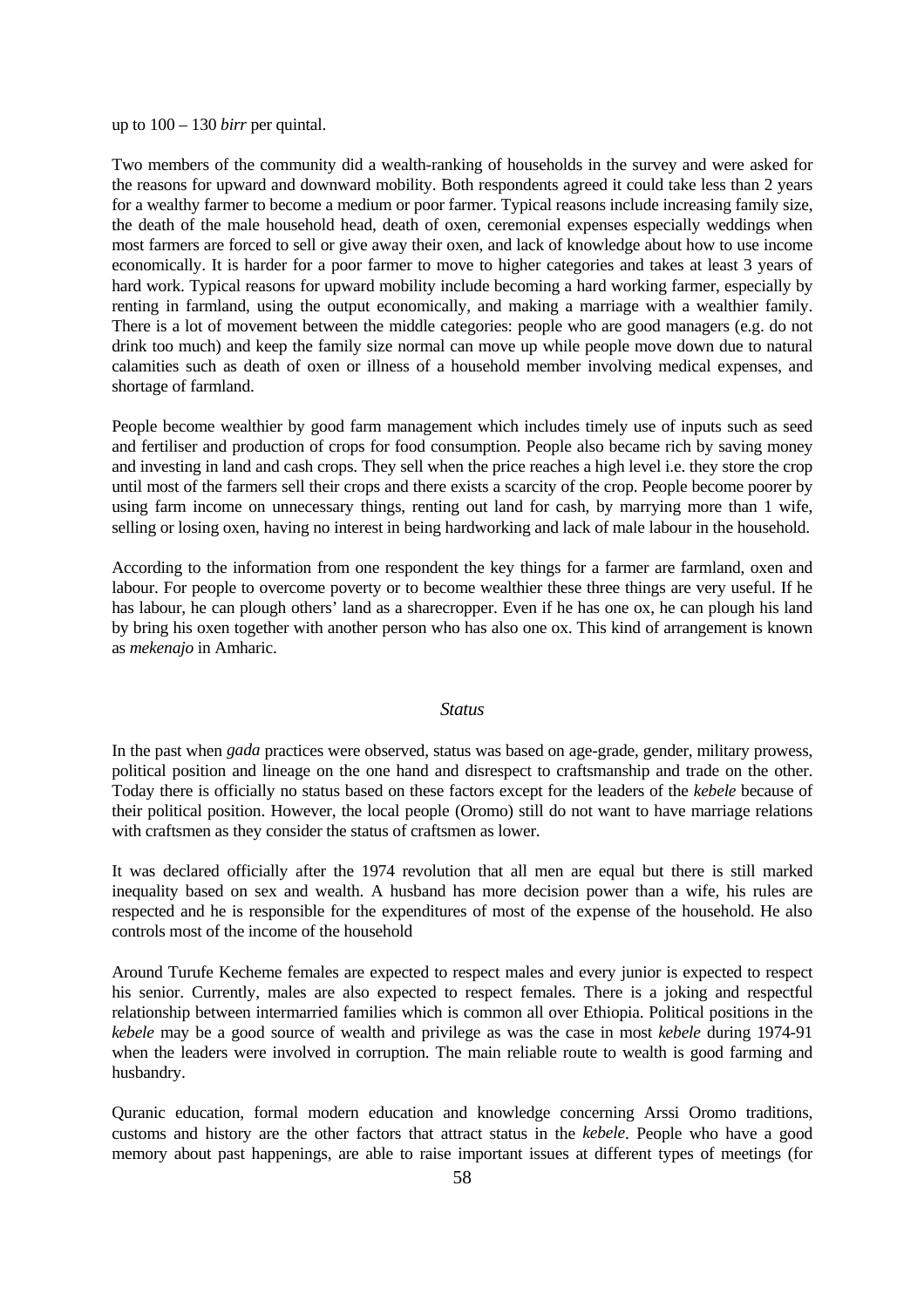*iddir*, *kebele*, etc), and can reconcile people who quarrel each other are most respected people.

Elders who can solve community problems and rich people who lend to those who want to borrow are the most respected people. Other bases of status are honesty, openness, hard work, religious piety, occupation, serving the society as arbitrators, and having enough consumer goods at home.

Apparently, there are no native caste groups in the community as members of the *kebele*; but the profession of tanning and making pottery and the people ( *faqi*, or *fuga*) involved in these activities are particularly despised. The Arssi Oromo claim that these professions are introduced into Arssi society from outside. Caste groups (tanners and smiths) cannot marry other Arssi people.

There are urban status symbols which include having a house with a tin roof, tape recorders and radio cassettes, a bicycle, and photographs. However, since the lives of farmers are predominantly dependent on land and cattle, they place more emphasis on land and cattle.

On the whole, people do not behave in a deferential manner to others as they do not consider anyone their superior except *Rabi* (God). However, there are a few poor/destitute people that behave in a way that reflects their economic poverty.

### *Social Stratification*

There used to be a threefold division among the Arssi Oromo: the original Oromo (*borana*); assimilated people known as *mogasa* (adopted); and assimilated people known as *garba* (conquered). This division was of cultural and political significance up to the middle of this century but is no longer significant among the Arssi Oromo in the *kebele*. What is still significant is the fact that the Arssi Oromo feel *Arssuma* which signifies their peculiar identity within the larger Oromo society.

The relation between wealth, prestige and power was suppressed in Ethiopia during the initial period of the revolution even though it appeared to revive later. Now inequality appears to be decreasing as everyone seems to be poorer due to land shortages as a result of increased population. Landless people can lead their life in a similar manner to landowners, some even live a better life.

Ex-soldiers, unemployed youths who have completed school, and peasants without land are underprivileged groups on the one hand, and farm wage labourers and traders on the other are evidence of incipient class formation in the *kebele*. However, the importance of these people, except traders is low. Traders are a good example for other farmers to get involved in off-farm activities to earn additional income. Many of the destitute are leprosy victims who have no child or relatives to help them. Some of them have little or no farmland.

In order to wield power in the *kebele* one has to be liked and respected within the clan lineage. Being a member of a respected lineage, for example *Amannu* which is the dominant *belbela* (lineage) within the *Weyrera* clan is an important factor in gaining power in the *kebele*. The Oromo community in the *kebele* is firmly knitted as a corporate group through the lineage structure. Within the lineage it is advantageous to gain the support or friendship of important individuals in order to win the support of others. With the support of a strong lineage one can accomplish any objective in the *kebele*.

The dominant *balbala* in the area is the Darimun within the Weyera clan. But the other ethnic groups have no such characteristics of forming corporate groups through their lineage structure. Lineages of larger structure do not exist among other ethic groups. As compared to other non-Oromo ethnic groups, the Tigrayans are relatively better in forming corporate groups. But they support each other only in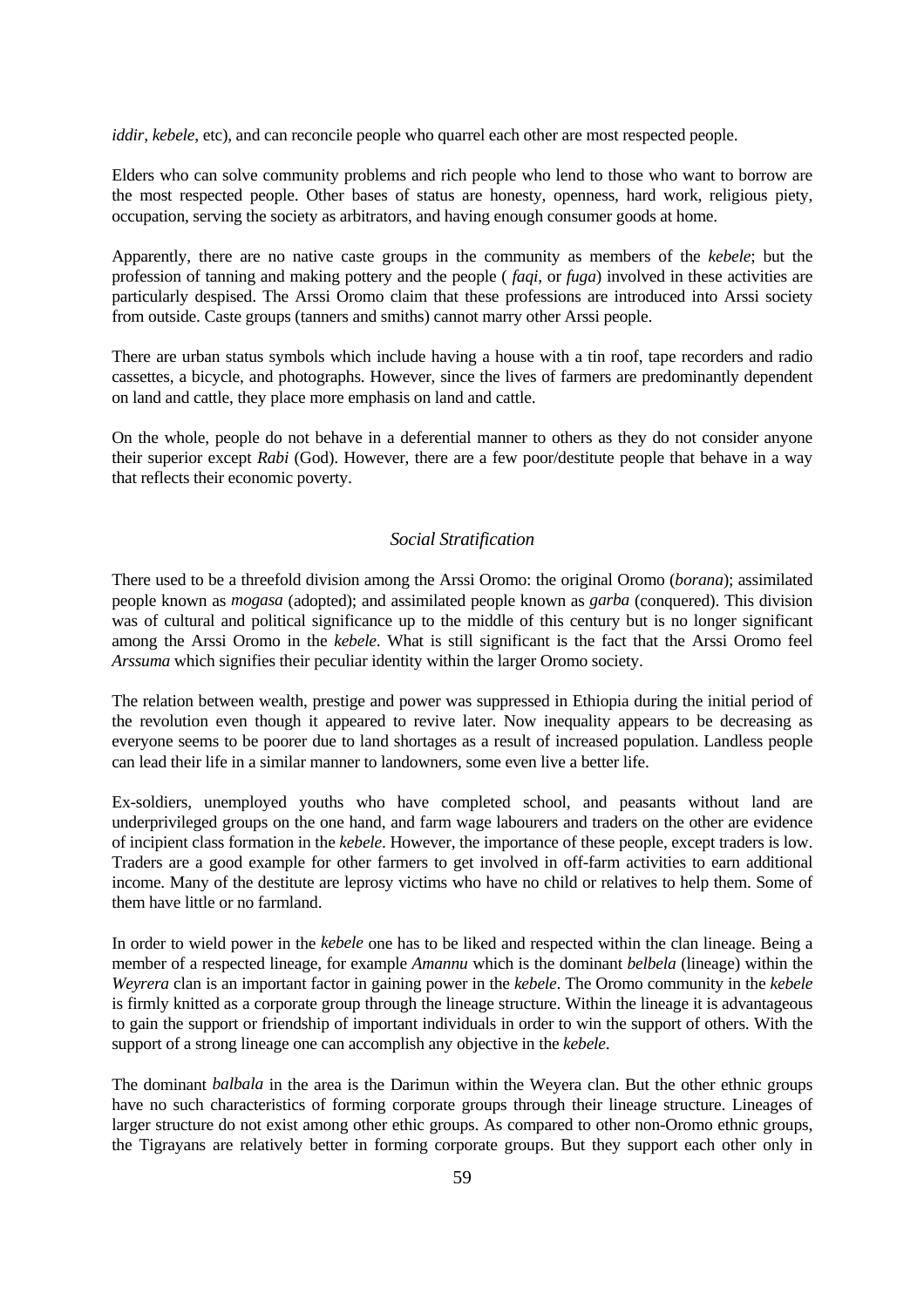labour exchange and in times of crisis. They borrow money or grain from each other in times of scarcity. The cooperation also extends beyond kin to place of origin; Tigrayans from south Tigray and central Tigray have separate groups based on friendship.

The community believes that education can affect status and wealth and that if someone is educated s/he has access to a leadership position, resulting in power. According to informants weapons cannot guarantee status, wealth or power. Religious position can lead to respect and religious leaders are expected to deal in matters of arbitration of disputes but not wealth or power.

Eliteness emanates from different characteristics in the area. The elites in the area are either economic or political. A man can be elite if he is rich, or is famous in conflict resolution activities. Religious leaders can also be elite, as can orators or those with political power in the *kebele*. All are famous among the community. Among the elite, Hemeyo Gelcha played a great role in stopping the chaos in 1991 and saved many non-Oromos from being overrun by the local people. His son also organised a group of youths to keep the nearby hospital safe against robbers. Realising this, the EPRDF allowed him and his son to take over power. Some other non-Oromos also confirm this relation. A totally opposing view is that the leaders are people trusted and known to the community elders and are hard working. They are neutral and give unbiased judgments. There is no conflict among them. A third view, of many non-Oromo, is that the local elected are dictators: they brainwash members, recruit, arm, and detain people who oppose them. In 1991 many Kambatas left the area because of ethnic conflicts. People accused of them of cooperating with the Mengistu regime and being involved in murders. The leaders kept some of their plots of land for themselves and sold some more. Another respondent said that the elites are those who are better educated and can speak in public. They are Oromos, relatively wealthier, and respected by the community. There are some conflicts caused by politics. Another view is that the local elites are people who understand the problems of the community, are far-sighted, capable, active and willing to serve. They are respected by the community and were elected because they could listen to both the poor and the rich. They are relatively wealthier than the majority.

There are conflicts of interest between the leaders in terms of some serving the people and others serving their own interests. In addition there are ethnic conflicts: for example when an Oromo is elected the other nationalities ask why an Amhara has not been elected. In 2005 the assistant leader was elected as a main leader. Some people (mainly non-Oromos) mentioned that "we didn't elect him rather other *kebele*  officials elected him in order to serve the local people". There were even a few people who did not know of the election of the new leader up to one month after the elections. This shows that the election of the leader did not consider the interest/vote of all of the members of the *kebele*. The non- Oromos complain that the *kebele* leaders do not want to solve the problem of the migrant community (*anasa*). Since, the *kebele* leaders are Oromos, they are against the *anasa*.

Another respondent said that the local leaders are mostly wealthier than the community at large. They are Oromo. They are getting wealthier as they chase people from other ethnic groups (Kambata) away from the *kebele*, using different means such as burning their houses, burning their crops, etc. They divide the land left behind amongst the leaders. The community also believes that if the *kebele* gets financial/material support from government or NGOs, the leaders first help their families and relatives. They are self-centred.

Here are some different views on the relationship of local elites to broader economic and political structures. The local elites do not have any relation to broader economic and political structures. Another view is that they try to arrange for the farmers to get fertilisers, improved seeds, herbicide etc. In addition they also respond to some requests from above. Some leaders are self-centred. When there is a need they get backup from above. They relate to the broader structures through the regulations. They collect money for fertiliser and land tax and pass it up. They have meetings and exchange letters with higher up. Their concern is how they can stay longer in power by reporting people who object to the government and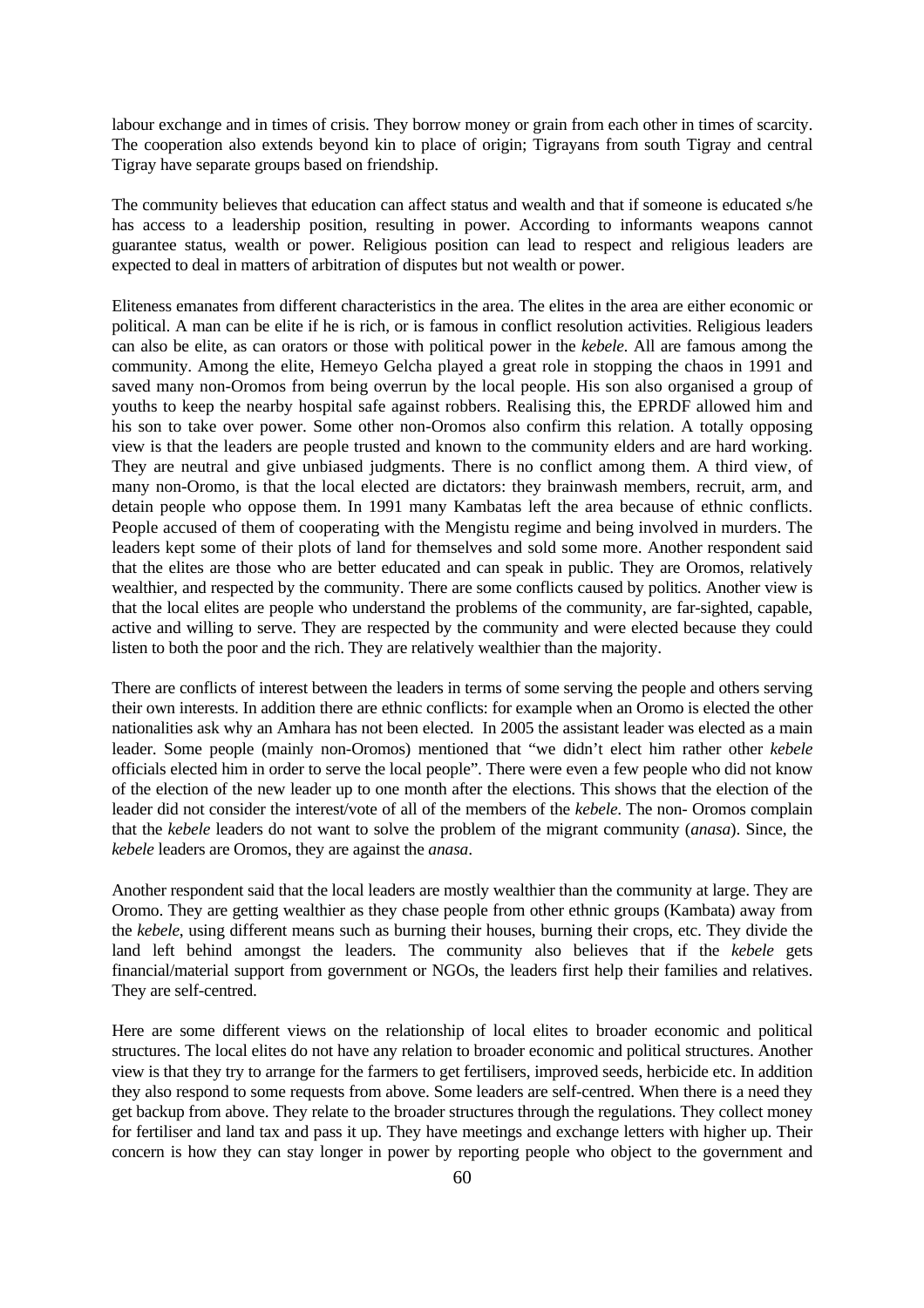detaining people. They do not do anything for the community and are supported from above when they need to oppress the people.

### *Social Conflict and Politics*

Apparently, there are no serious conflicts in the community even though ethnic and religious differences exist and have at times of crisis and unrest erupted in tensions, which even led to the evictions of the Kambata at the time of the change of government.

Under the *gada* system every able-bodied member of society participated in the election of *gada*  representatives. The decisions of the council of representatives (*Abba Bokus*) were accepted. There were traditional rules and punishments covering offences such as murder, theft, etc. The Arssi Oromo created a sense of community and solidarity which has survived in ritual beliefs and practices, historical legends and genealogical connections. The extent to which the Ethiopian national political and legal system has replaced the traditional needs investigation; it seems there is the remnant of the local traditional legal system whereby the council of elders known as *Shanacha* are involved when someone from one lineage kills someone in another. If this council does not intervene all the members of the lineage of the killer have to leave the village to escape revenge killing by members of the offended lineage. After the conquest by Emperor Menelik due to superior machine guns, the Arssi Oromo, like almost all other Ethiopians in rural Ethiopia, tended to recognise that the state has the power to impose its will and so they are afraid to oppose government policy lest it be seen as seditious.

Gradually the Ethiopian national political and legal system has replaced the traditional customary institution. During the *Derg* regime the role of elders in solving conflicts was low. However, during the transition and after EPRDF come to power for a while the role of elders increased. Most of the decisions on community affairs are made by elders rather than the *kebele* officials or government institutions.

No-one can get married unless the elders are involved in the process. For example, a man cannot get a wife by directly contacting the parents himself. The amount of dowry is fixed by the elders. If a man takes a girl by force and the parents are not willing for marriage it is the elders who decide whether the parents should change their minds or the daughter should be given back with 5 cattle. Elders decide whether a couple can divorce and they negotiate between people and groups who have quarrelled with each other. Everything which involves the possibility of disputes involves the elders.

The *kebele* officials make decisions based on law when people do not want the elders involved in their affairs. It is only *kebele* officials and the government police who make decisions about lawbreaking since the elders do not want to interfere in these affairs.

The Tigrayans and Amharas are against the ethnic decentralisation policy of the government. In the *Derg* regime they had the chance to get power. But after 1991, it is only the local community (Oromos) that controls power. Thus they found that the interests of the migrant community are not considered. The Tigrayans believe that the government betrayed them because other ethnic groups say that they are benefiting because the government is Tigrayan, while they are suffering from the dominance of the Oromos.

There has been ethnic tension in the area since 1991. This is in connection to the evacuation of Kambatas from their land. Before the election, the Tigrayans feared that the local people might force them to leave the area if EPRDF lost power. There are a few Tigrayans who sold their cattle and stored their grain at relatives'houses round Kuyera due to their worries. But after election they were relieved since they learned that in most rural parts of Ethiopia the ruling party got a higher vote.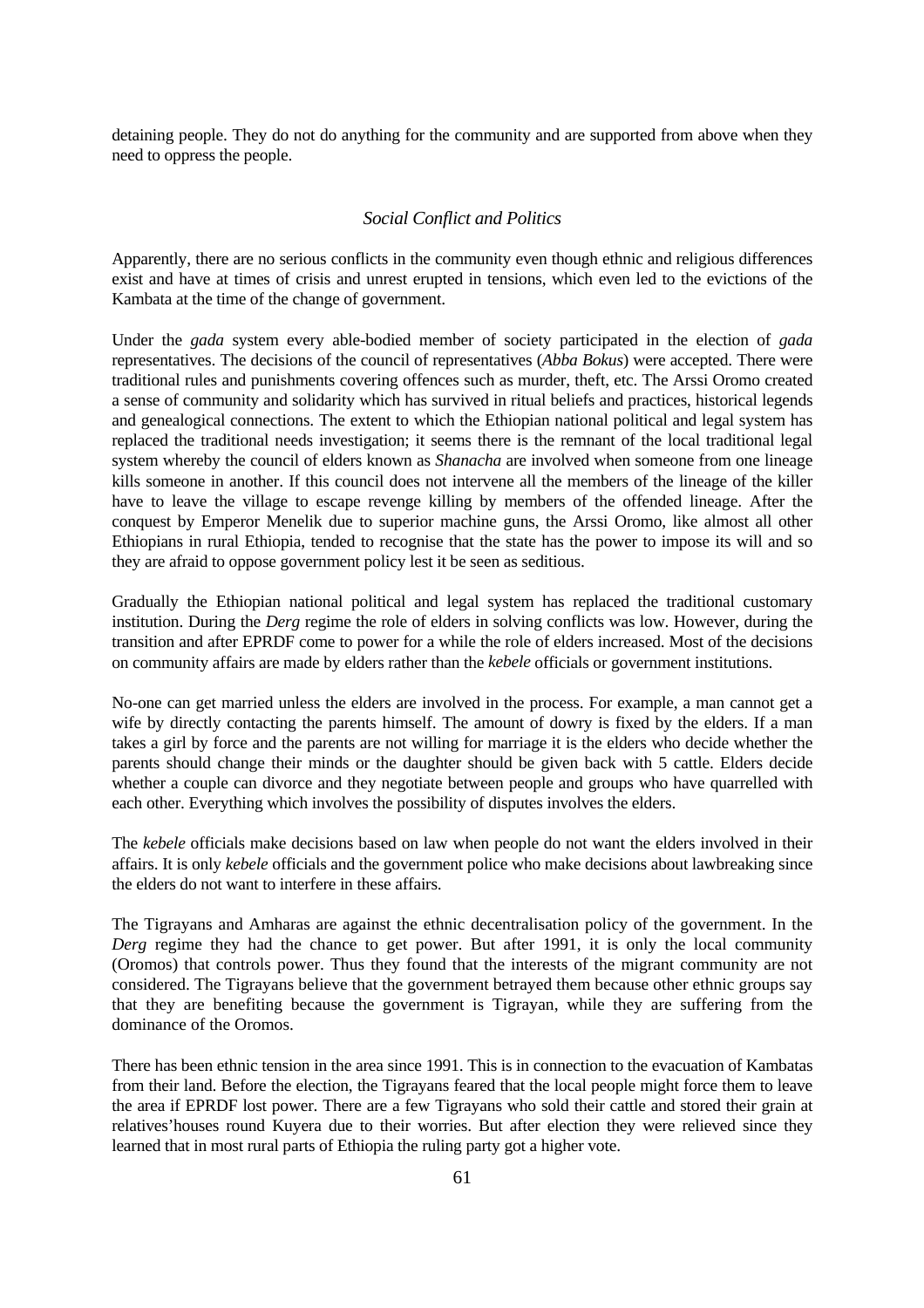In the 2005 elections, the winner at the specific station at Turufe was the Oromo National Congress (ONC), which joined the UEDF coalition at a national level.

# 9. Beliefs and Values

## *Land Land*

Land rights among the Arssi Oromo were communal and everybody, except caste groups, had full rights to use the land freely within his tribe. Each tribe and sub-tribe was organised independently and occupied a certain area which was recognised by neighbouring tribes. It was also possible to use land outside one's tribal area - a man could take his cattle from one area to another to find grazing and water, though he had to get special permission.

Informants said that when the Oromo practiced pastoralism an old man was buried in the kraal of his cattle. A *korma* (bull) was killed as a ritual sacrifice during his burial. This was not eaten by the dead man's relatives but by another person, who slaughtered the *korma* and took all the meat to his own house. After the death, every eighth day after a cow calves, his widow and oldest son took the cow's milk and poured it on the corners of his burial, taking grass (*serdo*) with it and offering a prayer to God in his name. The informants said this practice no longer exists in the area. Muslims used to bury people on their farmland. If they liked them they buried them near their residence. Those they do not like they buried further away. However this form of burial has not been practiced since the revolution (1974) because land distribution and population increase led to a shortage of farmland. Since then people have buried their dead in specific places allocated by the elders and officials of the *kebele*. In the past burial sites were specifically localised at family level but nowadays sites are allocated to each *belbela.* At present, for example, the burial sites of *Oditu* and *Darimu belbela* are at places known as *Edo Lencha*  and *Chaffa* respectively. These are believed to be the burial sites of the ancestors of the *belbela*. Even though respect for ancestors' burial sites is weaker than it was informants said that it is still there. Both men and women go to the burial sites of their ancestors to pray to God, particularly during calamities such as drought and disease. During the rituals, people sacrifice an old cattle (*dulacha*) or a white and black sheep (*bule*) and eat together.

Orthodox Christians are buried around the Orthodox Christian church St. Mary (at Hamus Gebeya), or St. Gabriel (at Kuyera). The burial sites of Protestants are at Edo Lencha (for those who were highly devoted), and others at the back of the Kuyera main road.

People do not regard land as sacred. This is because before land distribution most farmers were tenants, who were serving *balerist* (landlords). At that time their workload to feed themselves was high. After they got land (during land distribution) they have been getting relief, and have not felt inferior.

They claim that it would result in the accumulation of large farming lands in the hands of a few wealthy people inside or outside the *kebele*. They believe that freedom to buy and sell lands would bring back the old servitude of large numbers of poor peasants under a few wealthy people, which would be a return to the "feudo-capitalist" system. Their worry is that peasants may sell their lands as a result of problems and become landless and deprived of any source of income, since they believe that land is the indispensable source of their livelihood.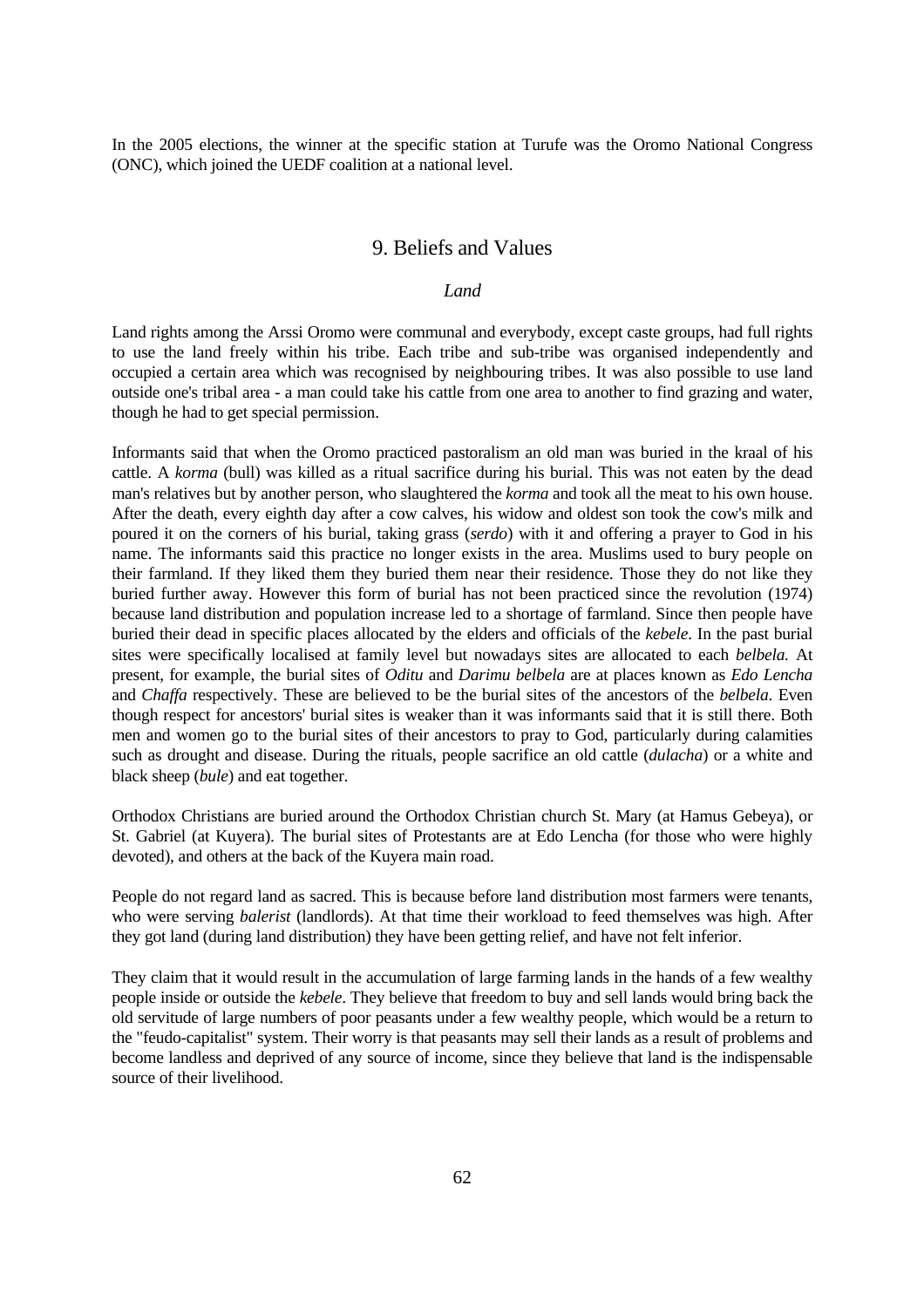#### *Religion*

Muslim, Orthodox Christian, Kalehiwot, and other Protestant sects are the main religions followed by the residents of the *kebele*. Kalehiwot and Protestants have almost similar rules. They have no fixed fasting dates but Sunday is the main day on which followers pray more than they do on other days. The Kalehiwot and Protestant followers are, by and large, young and middle-aged people. Most of the youths are students, jobless, and ex-soldiers. The rest have health problems or are poor. Compared to other religious people most of the followers are hopeful that God will give them all they need. Such hope, however, makes them lazy and does not encourage them to be hardworking.

One Muslim Oromo widow had allowed her daughter to join the Protestant church, on advice from a neighbour that her daughter will improve her bad behaviour for the blessings of God. Many young believe that joining the Protestant church will end all their worries, including illness.

Muslims have 1 month fasting in a year (*Ramadan*). It is forbidden to work on Fridays. Muslims are very weak during *Ramadan* and cannot perform any work because they eat nothing all day. They change their consumption habits and eat special food like biscuits, soup, meat, tea, and milk, and they chew *chat*. In consequence they need more money and sometimes they are forced to sell their cattle or stored grain or to borrow money from others. Most other religious people and Muslims themselves believe that during *Ramadan* there is no rainfall and people always expect rain when the fasting is over.

Muslims in the *kebele* go on pilgrimages. They prefer going to Mecca if they have money. Some also make pilgrimages to *Sheik* Hussein in Bale Zone of Oromia. They say that it requires at least 500 *birr* to go to *Sheik* Hussein and more than 3000 *birr* to go to Mecca.

Orthodox Christians have the following fasting days: *Dehnit,* every Wednesday and Friday except the 50 days after Easter. 1. *Nenewe* (3 days) - on the 15th day before *Hudade*; 2. *Hudade* (55 days) - in February, March or April; 3. *Hawaria* (35 days) - starting in June; 4. *Filseta* (16 days) - in August; 5. *Tsize* (40 days) - from 26 September to 5 November in Ethiopian calendar; 6. *Ganna* (Christmas) (45 days) - from the end of November to December 29 EC. Almost all Orthodox Christians except very small children, about 15% of the community, fast for *Nenewe*, *Hudade Filseta*, and *Dehnit* 

During the fasting days meat and dairy products are not eaten but only vegetables and pulses. This may allow the rich farmers who can afford to eat dairy products and meat to reduce their expenses.

In the *kebele* rather than Saturday and Sunday the 5th, 7th, 12th, 13th, 14th, 16th, 19th, 21st, 23rd, 27th, 28th and 29th days of a month are holy days (like St George, St Mary etc), though not everybody stops working on these days. A household may stop working for 3 or 4 days (in addition to Sundays), out of the above mentioned days. Different households give importance to different saints or angels and stop working on the dates commemorated to these saints or angels. Many households place importance on  $12<sup>th</sup>$ ,  $19<sup>th</sup>$ ,  $21<sup>st</sup>$ ;  $29<sup>th</sup>$  and others select some dates to stop working. I saw many Tigrayans stop working on the  $14<sup>th</sup>$  and  $29<sup>th</sup>$  days, which is not common to others.

#### *Explanations of Misfortune and Illness*

All illness and accidents are assumed as God's punishment. When someone is sick or has an accident everybody says it is given by God and only God can make the patient better. Of course people believe physicians can treat patients but they will only succeed if God allows it.

Most of the members of the community believe that witches and sorcerers have the ability to cause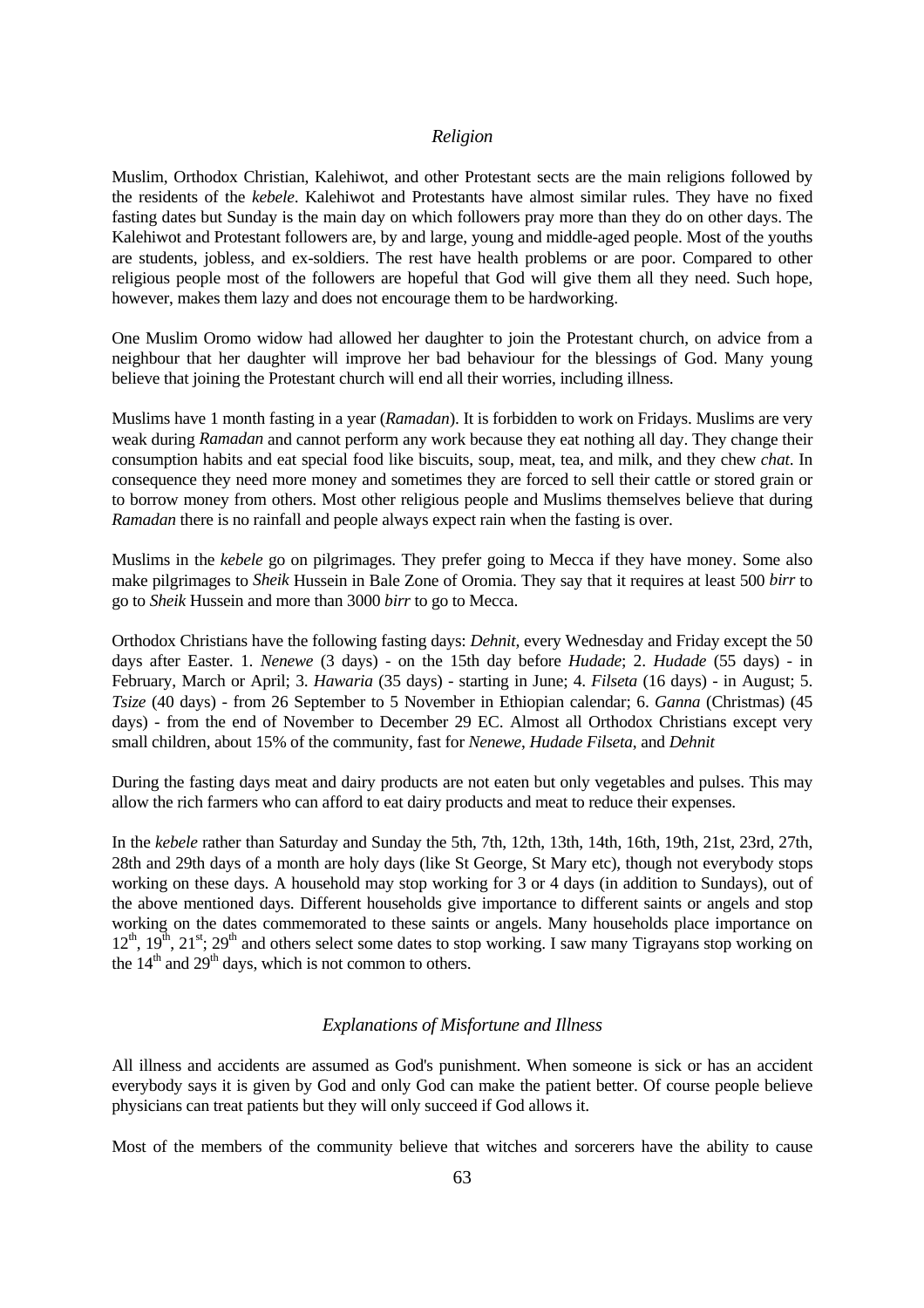fortune and misfortune to humans. Some of them explained that witches and sorcerers can give wealth to people, cause disease to them, and have the ability to identify thieves. They distinguish between magicians who are benevolent and sorcerers who are malevolent. In particular, people who have a grudge or are jealous of others go to the sorcerers to cause harm to their enemies.

Some old people from both the Oromo and the Amhara people in the *kebele* still practice *atete* which is a belief in spirits accompanied by rituals. It is usually practiced during the *Meskel* holiday on *Meskerem* 17. They prepare *borde* (a thick local beer made without *gesho*), coffee, and roasted grains, and pray to their *wuqabi* (a spirit) to bring health, peace, happiness and fortune to themselves and their families. Still now some people go to witches and sorcerers when they have lost something. This is known to cause harm to the thieves.

The remembrance of the ghosts of ancestors was practiced by the Arssi Oromo people in the past and the practice is kept alive among some of them even at present. A few of them prepare coffee and *Kolo*  (roasted grain) when they remember the dead person. This is because they believe that the spirit of a dead person is appearing to somebody who is still living.

Informants claimed that there is no spirit possession in the *kebele*. However, people believe in the evil eye, *falfaltu,* and *jinni* (spirit) who have the capacity to cause sickness and even death to humans. A person possessed with the evil eye causes diseases to persons and animals he or she is interested in harming. The symptoms of the chief disease believed to be caused by the evil eye, particularly affecting children, are physical weakness, bulging of eyes, and having a tendency to bite. The medicine to cure the disease is a secret type of wood, crushed and drunk by the sick person or animal. It was also mentioned that drinking ash mixed with water can cure individuals and animals who have the disease caused by the evil eye.

*Falfaltu* or *korit* is also believed to cause disease to humans and animals by looking at them like the evil eye. However, unlike the evil eye that can attack at any time, the *falfaltu* have a special time to attack. When the *falfaltu* feels this special power, he feels as if he is intoxicated and walks quickly like a madman. When these symptoms are observed, people hide their livestock, cattle, and their children and themselves from the *falfaltu.* If a man or animal is seen by the *falfaltu* during this time he or it can die immediately. People believe that during this special period the *falfaltu* may even kill his own horse or donkey if he looked at them. The *falfaltu* is also believed to make a tree dry simply by looking at it during this special time. He can also turn the milk of a cow to blood and cause the death of its calf after a while. Protective measures against *falfaltu* involve wrapping the hair of the *falfaltu* with a cloth and making a *kitab* to be hung round the neck. This method of protection from the *falfaltu* is usually observed for children. People believe that both *falfaltu* and evil eye characteristics are hereditary.

*Jinni* is also believed to cause sickness, especially to people. This is similar to spirit possession. When a *Sheik* reads Quranic verses while chewing *chat* in front of the sick person he or she shouts and gives the names of the individuals who are responsible for the disease. It is believed that the victim gives the names of individuals when treated by the *Sheik* because the *jinni* possesses him or her with the image of different people. The *jinni* also creates a "mistake" so that people assume the disease has been caused by the evil eye.

In any case, both Muslims and Christians in the *kebele* adhere to their beliefs. They attribute every fortune and misfortune they encounter in their lives to *Rabi* or *Egziabher* which are God respectively in Oromiffa and Amharic. They also understand that germs and bad hygiene can cause diseases and they clean themselves and their compounds regularly. They also understand that fortunes and misfortunes might happen out of probabilities.

The people of Turufe Kecheme believe that sorcerers are malevolent in their activities and have the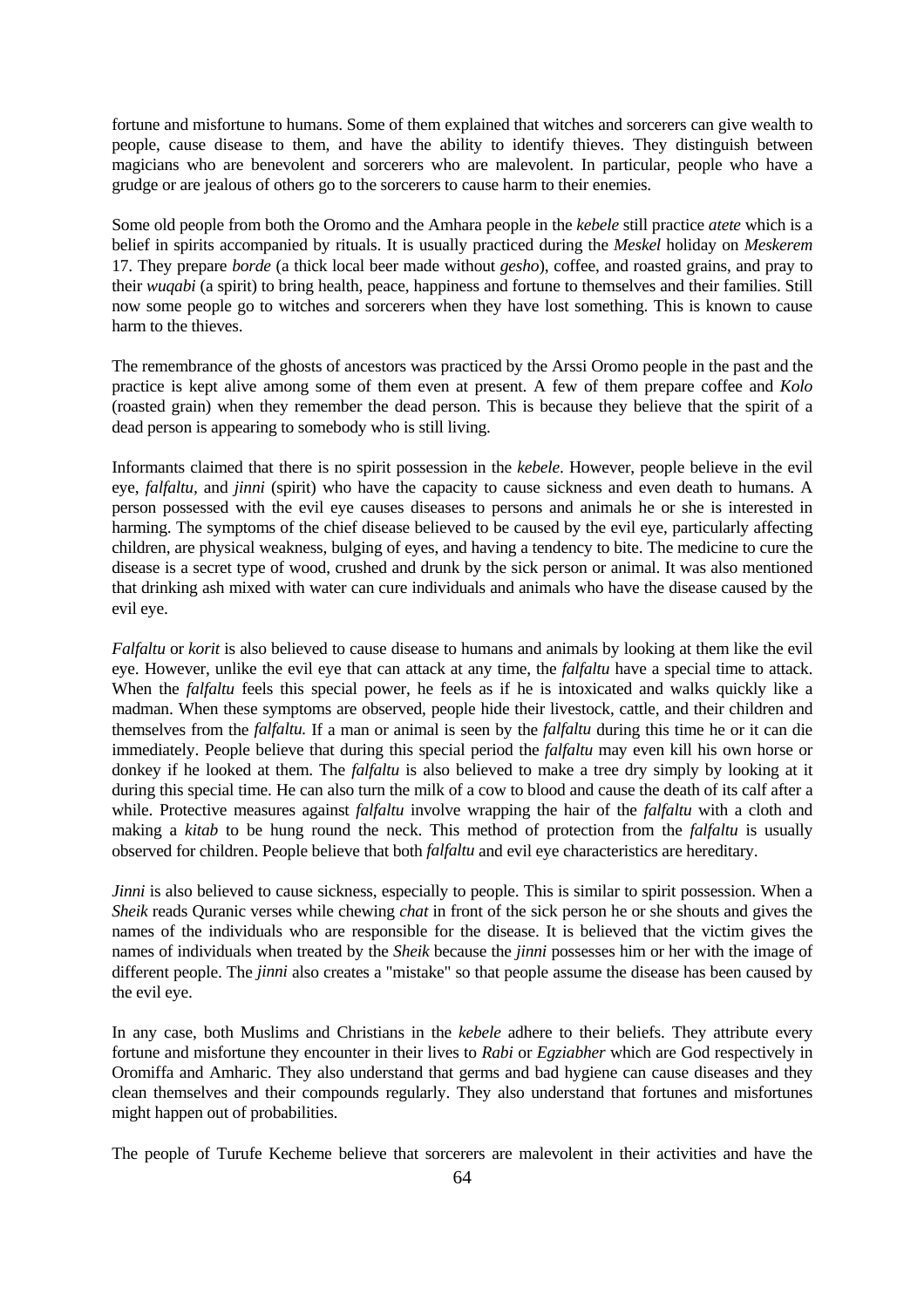power to cause hardship, disease, and poverty to humans. On the other hand, they believe in benevolent spirits that can give wealth, health, etc, to people to whom they are kind. The people believe in spirits known as *atete* (*wuqabi* in Amharic), a belief which is common in other parts of Ethiopia. They believe that they will be sick if they do not follow the special practices which please the *atete*. So on the Ethiopian New Year's Day (*Meskerem* 1st), *Ginbot Lideta* (the 1st of *Ginbot*), and every other religious and ceremonial day they feel convenient, the people wear *dibiqo* (a special coloured cloth), put on necklaces and practice the ceremony to please the *atete*. This involves sprinkling in the house some *imbushbush* (*borde*), bread, roasted barley or wheat, and a crop mixed with butter (*buna qala*) or *qinche* (a crushed wheat mixed with butter). They and their families eat the remaining part. Some Orthodox Christians celebrate *Ginbot Lideta* of a neighbourhood by preparing *Nifro* (cooled grain), and coffee together. Some practice the ceremony to please the *atete* at household level.

In 1995, there were also some elements of ancestor worship in the community. Once in six months or a year or two years, some members of the community would prepare a small amount of food (bread or a roasted food crop) and go to the burial sites of their ancestors and pray for their wellbeing by addressing the "God of their father." However this is was no longer practiced in 2005.

## *Community Values*

People think it is important to "invest in tradition" because this will lead to reciprocity in times of social crisis. In such matters kin obligations are strong.

*Gada* political, legal, and social practices are almost extinct in the *kebele*. However, the community still practice some remnants of them such as cooperation through lineage structure and conflict resolution through the *shanacha.* The ritual which is still important in the *kebele* is the belief in *atete.* During the time when women are practising the *atete* ceremony near a river, a big tree, or on a plain and praying to God for mercy and salvation, it is unethical in the community for men to pass them without uttering the word "*altadina*" which has no meaning but represents a formal greeting specially for this situation. Any man who passes the women on *atete* days without uttering this formalised greeting must make compensation by sacrificing cattle or a sheep. The women go together to his house carrying a plant called *sinqe* to force him to make the sacrifice. If he does not the curse of the women will cause harm to himself or his family in the future.

There is competition in the community between modern and traditional beliefs. In particular the *sheiks* among the Oromo and the Orthodox Christian priests are not in favour of some modern beliefs. However, it appears that the community practices modern and traditional beliefs side by side.

People are willing to answer questions such as those in the economic survey. They are, on the whole, giving accurate responses. The fieldworker expects them to answer questions well in this survey except for questions related to the size of their land and their living standards. They think that the economic survey is for redistribution of land, relief aid, or some assistance from the government or somewhere else for development, therefore it is probable that informants want to lower their reported standard of living. But most of them answer the question well with relation to their land size. This is because after land measurement the size of their land is available at *kebele* and they start to pay tax according to the size of the land they have.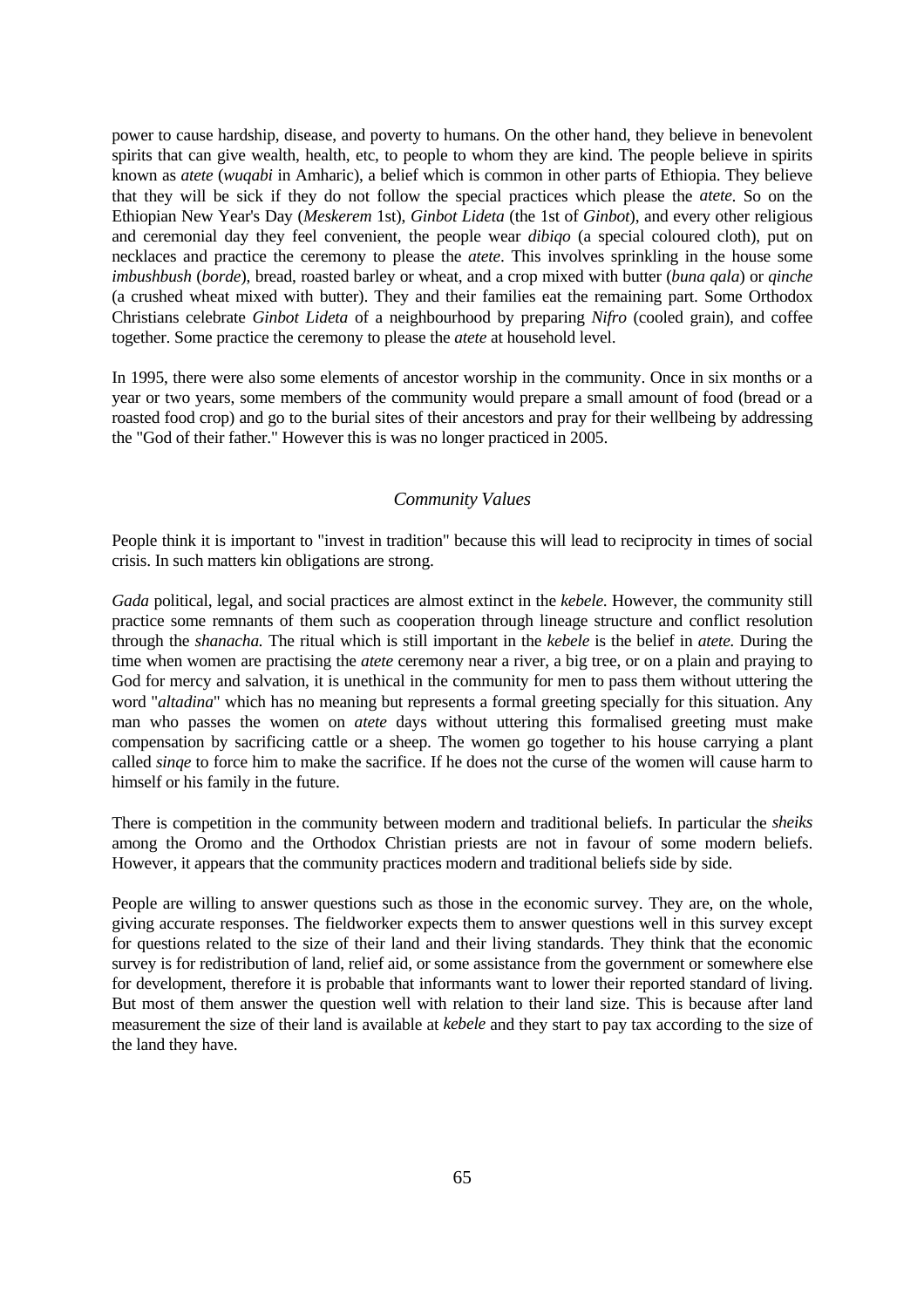### *Political Beliefs and Attitudes*

In 1994, a group was asked what type of state institutions and government they would like to have. They said that the state should be democratic, supported by the people, and should be elected and removed by them. They were asked how they thought the problems raised by population growth (resource depletion and unemployment) should be resolved. They replied that the state and the masses should set up job opportunities in projects, factories, etc. They thought that the people should be taught contraceptive measures and their uses, since that time, people have been taught about contraceptive measures, harmful cultures, STDs and HIV/AIDS through the help of NGOs (Catholic, Adventist etc). The group believed that the literacy campaign should be stopped as it has contributed to the unstable and immature politics of yesterday and today.

Except Oromos, other groups have no role in the *kebele* administrative issues. Thus some informants complain that the rule of the present government makes such variation.

# 10. Relationships with Other Communities and the Wider Society

### *Ethnic Groups and Clans*

It has already been mentioned that *Weyrera*, *Se'emana*, and *Gomora* are the three Arssi Oromo clans within the *kebele*; the first is the dominant group with its seven *belbela*. The existence of various clans and their lineages has impacts on the life of the *kebele*, particularly during elections. People tend to elect their clan members and people from their lineage. The clan or lineage whose members are a majority have the possibility of dominating the *kebele*.

There was tension between the local people and the migrants especially in the time of the election in May 2005. The migrants, especially Amharas and Tigrayans, were in a great fear that the Oromos might force them out of the site immediately after the election.

### *Relations with Other Communities*

The community has marriage relations with neighbouring villages such as Kenshe, the rural part of Arssi-Negele, Kofele etc.They have good interaction with in-laws and they help each other in labour and material as well.

There is no marriage relation between Turufe and Wetera or Elemu since they are from similar clan, the majority are from Weyrera, and marriage from similar clan is forbidden. But relatives from these village give/take oxen for ploughing from Turufe people (relative), and also help each other at times of crisis. Few people take their cattle to Wetera to feed them at relative house when they face a severe shortage of food for cattle.

There are modern state-owned agricultural plantations near Shashemene town which were established after the 1974 Revolution following the takeover of the large commercial farms which were established by wealthy individuals during the pre-revolutionary period. These farms mostly produced wheat, maize, beans, and oil seeds using modern mechanisation which entailed the eviction of tenants.

The relations between the Arssi Oromo in the *kebele* with other communities in the area is based on lineage ties. The Arssi Oromo communities in the area with whom those in the *kebele* have lineage ties are the clans of *Hebanu*, *Eka*, *Liye*, *Kanshe*, *Woyo*, *Seko*, *Qoma*, *Hambitu*, *Wajji*, *Madarcho*, *Aymera*,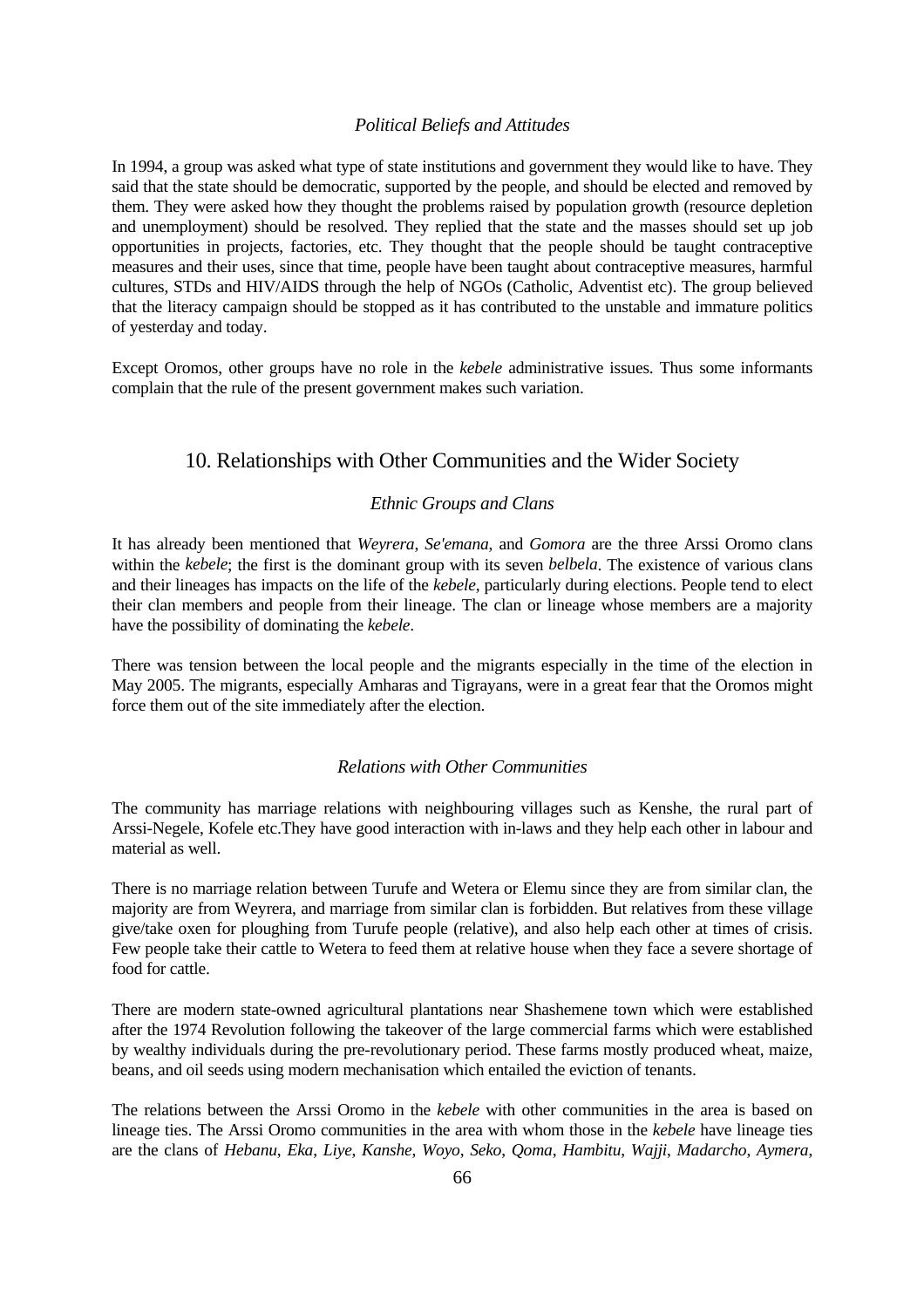*Fajji*, and *Alujana*. These clans of Arssi Oromo are widely spread in the *kebele* in Shashemene, Arssi Negele, Siraro, Bilate, and Kofele *Wereda* in the Oromia region.

### *Relationships with wider Ethiopia*

The community has a good relationship with their relatives living in different areas of the country and abroad. Their means of contact are telephone and letter. Even though the people in the *kebele* have many interactions with migrants through local institutions (*Iddir*) and labour-sharing mechanisms (*Debo/Wenfel*), the local people do not like the migrants. This is because they believe the shortage of land arises due to population growth, and they would like the migrants to leave the area in order to occupy their land.

#### *Effects of Government Policies*

The 1997 policy of avoiding subsidies for fertiliser caused the rise in the price of fertilisers, which reached 150 *birr* for 50 kg in that year, a year before it was 80 *birr* for 50kg. As a result some peasants cannot afford to buy fertiliser. A Few farmers united to ask the government for the things they need like fertiliser and selected seeds. Sometimes these farmers are able to get agricultural inputs from the service cooperative, which is found at Hamus Gebeya for cash at a lesser price than from the traders.

In 1994, the recent government policies, particularly the devaluation and free market, had effects on the economy of the local community. For example, informants said that one meat dish in Muslim hotels for which they previously used to pay 2.50 *birr* later cost 5.50 *birr*; and the price of fried meat in the same hotels rose from 3.00 *birr* to 6.50 *birr*. The cost of farming inputs also increased by about 100 to 300 percent. The wage of agricultural wage labourers increased from 2.50 *birr* to 5.00 *birr*. The price of oxlabour for one day increased from 3.00 *birr* to 12.00 *birr*. The price of crops increased by more than 200 percent. A quintal of *tef* was sold for 120 *birr* previously but its average cost rose on the market to about 220 *birr*. Similarly, maize, barley, and wheat increased in price from 50, 55, and 85 *birr* for 100 kg each to 180, 185, and 250 *birr* respectively. The price of half a quintal of fertiliser increased from 43 *birr* in 1990 to 73 *birr* 1994. The price of one litre of herbicide increased from 25 *birr* in 1990 to 34.40 *birr* in 1994. One kg of sugar, which used to be bought for 1.60 *birr* in 1994 was being purchased for 3.50 *birr* in the cooperative shops but for 7.00 *birr* in the private shops.

By 2005, the wage of agricultural labourers had increased to 10 *birr* per day. If they provide lunch, the wage is 7 *birr*. Now one quintal of *tef* costs 300 *birr*. The price of half a quintal of fertiliser reached 190 *birr*.

In 1994, a number of respondents were asked if the community is better or worse off than in 1991. The answers were mixed. A number of reasons were given. One said that people used to live in harmony and brotherhood and now it is divided by ethnic origins and lack of trust. Misunderstanding and violence erupt here and there, preventing people from helping each other and working together. Another agreed that the community is worse off - mainly because of security. Many youths are turning into gangsters and robbers.

Certain nationalities are being harassed to go and live in other areas and the cost of living is rising. There is no law-abiding body to look into grievances and many households are forced to leave their land and migrate. In particular, during the Ethio-Eritrea war, some Eritreans left the area and migrated to Eritrea. One person gave the following reasons why people are worse off: the population has grown and the yield per unit has gone down. The price of food has increased. Some (Kambata) have lost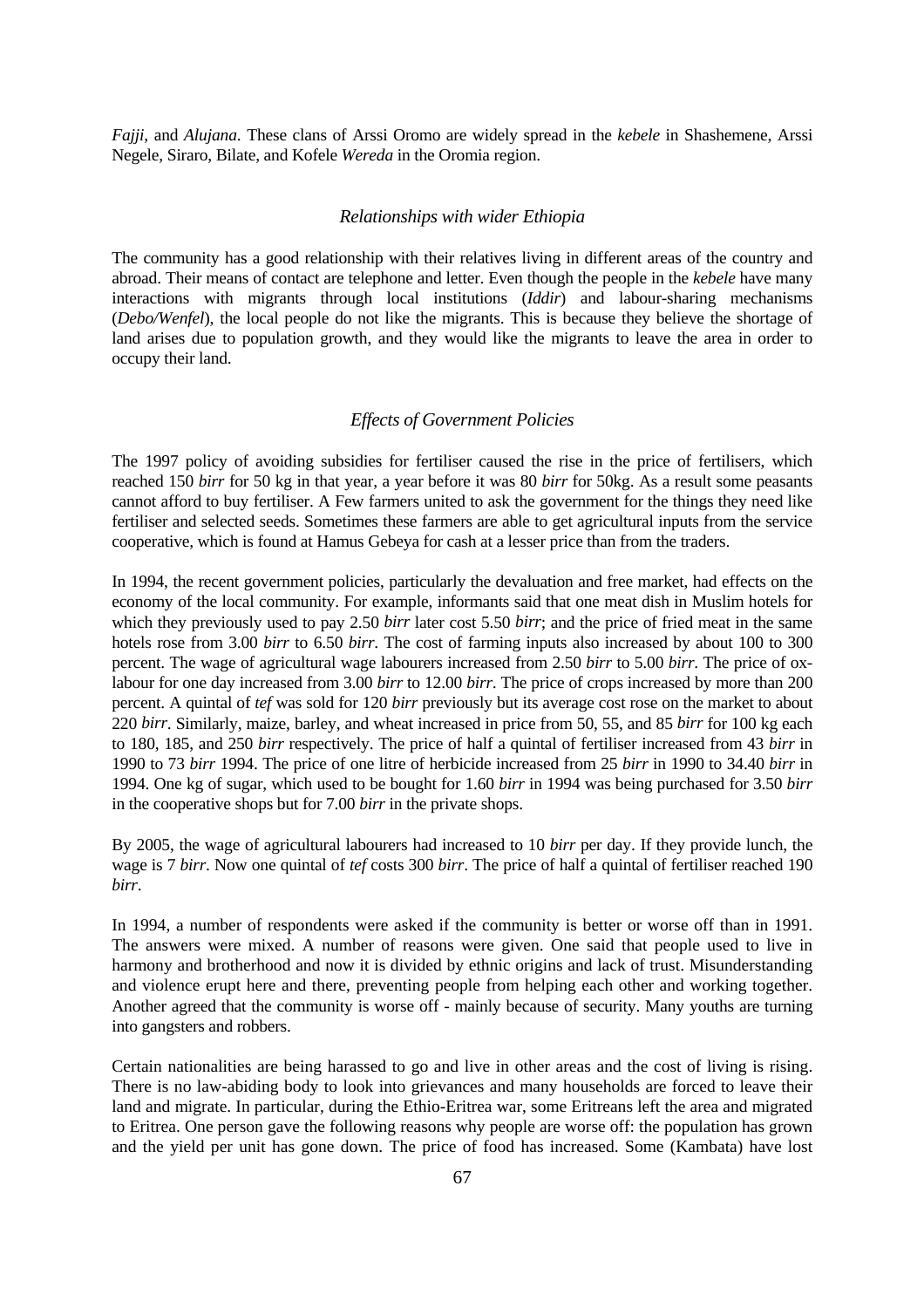their land and properties because of ethnic clashes.

Respondents were asked about their views of current policies. One response said that they did not like the effect of the rights given to nationalities, which is leading to pressure on minorities to forcedly migrate. This was reiterated in 2005 by most of the non-Oromo population who do not like the current polices which give rights to participate in administrative issues only to local people. They believe that the administrators give priory to their own group.

In 1994, it was reported that nobody cared if people kill each other and it was hard to believe there was a government. In 2005, there is still ethnic tension. Oromos believe that they will become rich if the other groups did not come to the area to occupy land. However, in spite of statements in 1994, if someone is killed, the *kebele,* militia, elders and *kebele* social court play a big role. Otherwise they take the case to police, and the police tried to prosecute. Another view put forward in 1994, and reiterated in 2005, was that since the community is composed of different ethnic groups, with differing political views, it is not easy to have similar stands and the confusion is often expressed with silence. Another said they agree with the new land policy which says that land cannot be bought and sold. And another said that people are not happy because of increased food prices, problems of security, and some undercover operations. They believe things are getting worse.

People believe democracy is a good thing since it has led to a solution where people promote their own culture, religion and language. However it needs to be practiced by leaders. People cannot now be members of the political organisation of their choice - if they join they will be hunted, lose their jobs and be detained.

## *Government Development Activities in the Community*

At the time of Menelik (1889 - 1906) there was extended slave trade; slaves from the southern part were taken to the centre. The *Melkegna* state bodies, under the *balabat* who had direct connections with the mass of people, were responsible for collecting taxes in kind (honey, butter, oxen or money) to imprison or penalise thieves, *shifta* or any non-loyal people. They did not receive a salary but the people supplied them with food, shelter and the like. They typically wore *nech boge* and *netela*. There were no crops in the area but there was cows' milk supplemented with *enset* which was imported from Sidama and sold. Then came the introduction of new food crops from Wolayita and Sidamo: red millet, corn, and barley. These were cultivated using 2 wooden sticks tapered towards their ends. Those unable to pay tax were obliged to leave the area. Men wore the expected *buluko* varnished with butter and the hide *shirt* which covered the fore parts only. Women also wore the *shirt*.

Lij Iyasu was welcomed because he allowed the open grazing system for cattle. Women sing about him while churning milk in the morning:

| Iyasu kiya gara j'ebesa kiya | My Iyasu, you do whatever my heart desires  |
|------------------------------|---------------------------------------------|
| Morke neman bassa biya       | You are saving the area, you are my courage |
| Iyasu gele                   | <i>Iyasu is here</i>                        |
| Dedi nasu male               | So refuse what you like without fear        |

This shows he brought them some kind of rights.

Long distance transport was by pack animal. A number of ethnic groups including the Wolayita, Sidamo, Oromo clashed around the Bilate river. The number was reduced by the Amharas who came to stop the unrest among these groups. Conflicts were ended by the Italian aggression.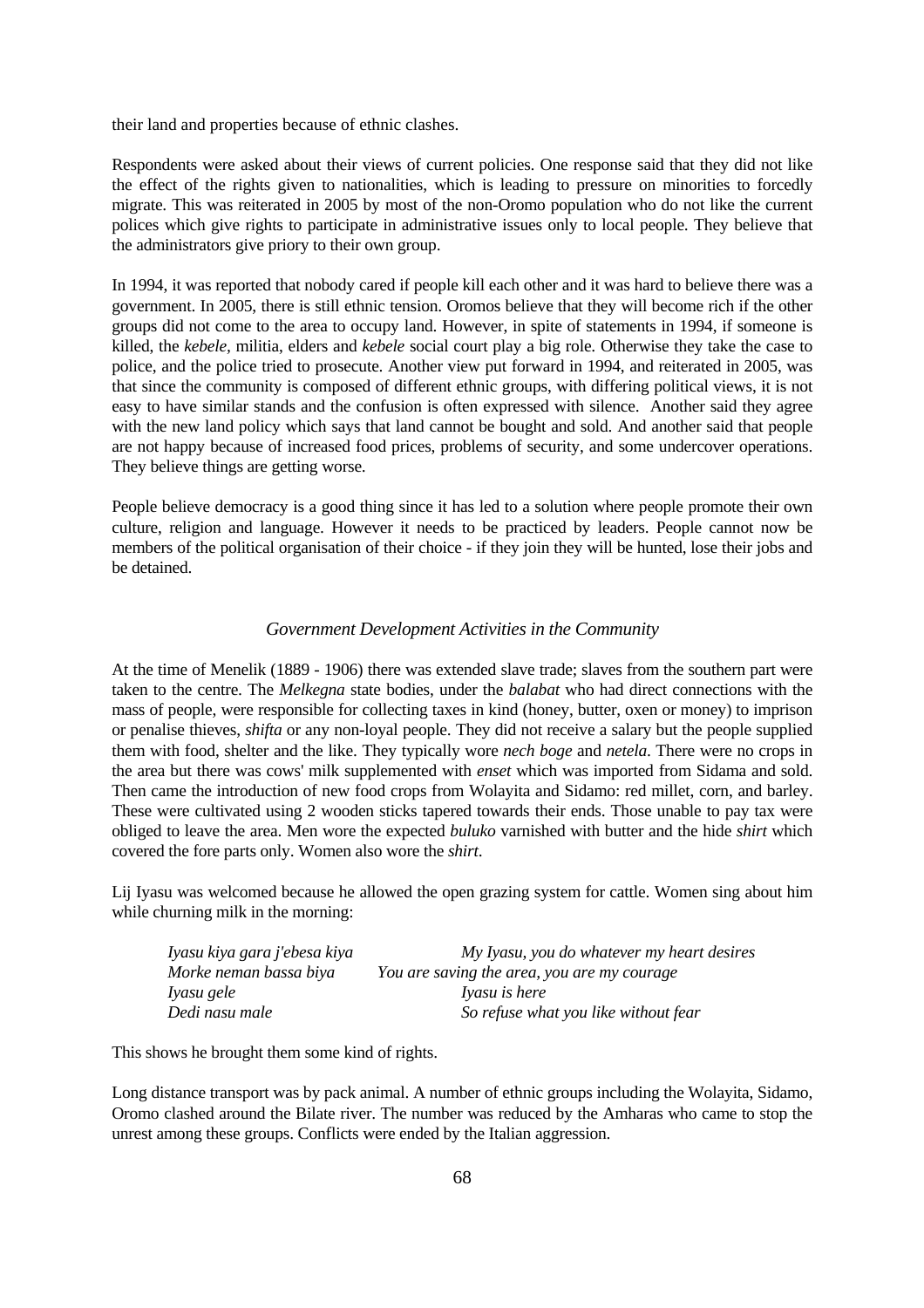During the time of Zewditu (1910s) the system of administration was almost the same as formerly but serious criminal cases were seen in the capital which was a long journey. Less serious cases were taken to Shashemene *Wereda* or Hosaena (formerly Wachamo).

During the time of Haile Selassie before the Italian aggression towns like Shashemene, Wendo, and Negele started to be taken over by the Amhara. During the Italian administration towns like Shashemene were reconstructed and the road to Addis Ababa was improved with bridges etc. The slave trade was stopped. Schools and health clinics were built. Money, clothes or prepared food items were given to people in exchange for chickens, eggs, honey, butter or labour services. Some farmers' houses and crops were burned and a number of people were killed. The Ethiopian state before the Italian occupation did not give any development service to the region. It exacted taxes and stationed soldiers and appointed and settled *malkagna*, *naftagna*, and ecclesiastics.

After Haile Selassie returned, State bodies were established (police, *nechlebash*) to make sure people were keeping the State law. *Nechlebash* were members of the so called *Biherawi T'ore* (National Army) that was recruited among peasants during the reign of Haile Selassie to defend the country when ever it was necessary. It was representatives of this army which became one group of the *Derg* that toppled the reign of Emperor Haile Selassie I in February 1974. Landlords oppressed the tenants. "Our jewellery was taken from us by paying 1 *birr* irrespective of the size or quality of the item". The road from Wolayita to Bale was built. People left their homelands in search of a land share decided by State law as ½ *gasha* to a person. They went especially to far and inaccessible areas. Land could be bought if you had money. Taxation was heavy. Educational opportunity was only for the children of rich people. Poverty was considered as inherited. Under the afforestation programme if one felled a single tree one was expected to plant about 7 seedlings. We were obliged to wear *taka* in place of hide. *T'aka* (*abujedid*) is a kind of a piece of cloth for men introduced into Ethiopia during the end of the nineteenth and beginning of the twentieth century from India. The cloth was imported in large quantities into the country by Menelik II and outstripped the demand for locally produced cotton clothes made by weavers. It is still found in big cloth-shops in the country even though the demand for it deteriorated due to the introduction of modern cloth and clothes from different countries in the world.

After the liberation government organisations began to encourage agricultural and commercial activities and provided services in the fields of electricity, water, health etc. Companies and NGOs such as Phillips Company, FAO, and USAID were established in Shashemene and gave important services to the region. There was a foreign private organisation known as the Industrial Commercial Organisation, owned by Gugliomo de Angeli which was intended to contribute to the agricultural and commercial development of the provinces of Shewa, Sidamo, Bale and Gamu Gofa trading through Moyale to Kenya. Before the 1974 revolution the Government encouraged commercialisation and mechanisation of agriculture around Shashemene by giving loans to private firms for buying tractors and fertilisers in collaboration with FFHC. This involved mass evictions of peasants and pastoralists from their farms and grazing lands.

Veterinary and mill services began. The power of money to buy goods was very great compared with today. In the 1950s the Addis Ababa - Shashemene - Sodo road was built to gain access to the rich province of Gamu Gofa to the south. This road branched later to Bale, Arssi, Shewa and Sidamo regions going as far as Moyale and making Shashemene a convergence point for the various people of southern Ethiopia and a commercial centre for all types of industrial and agricultural products.

Health services, family planning, education, literacy and veterinary services also existed before 1974 but they increased in magnitude after the revolution. During the time of the *Derg* land was redistributed. Schools and health centres were built. There was a literacy programme. The cultural revolution was meant to get rid of backward practices and beliefs. New farm tools, fertilisers, and farming systems were introduced. There was training in the skills of health, farming systems, handicrafts etc. There were pure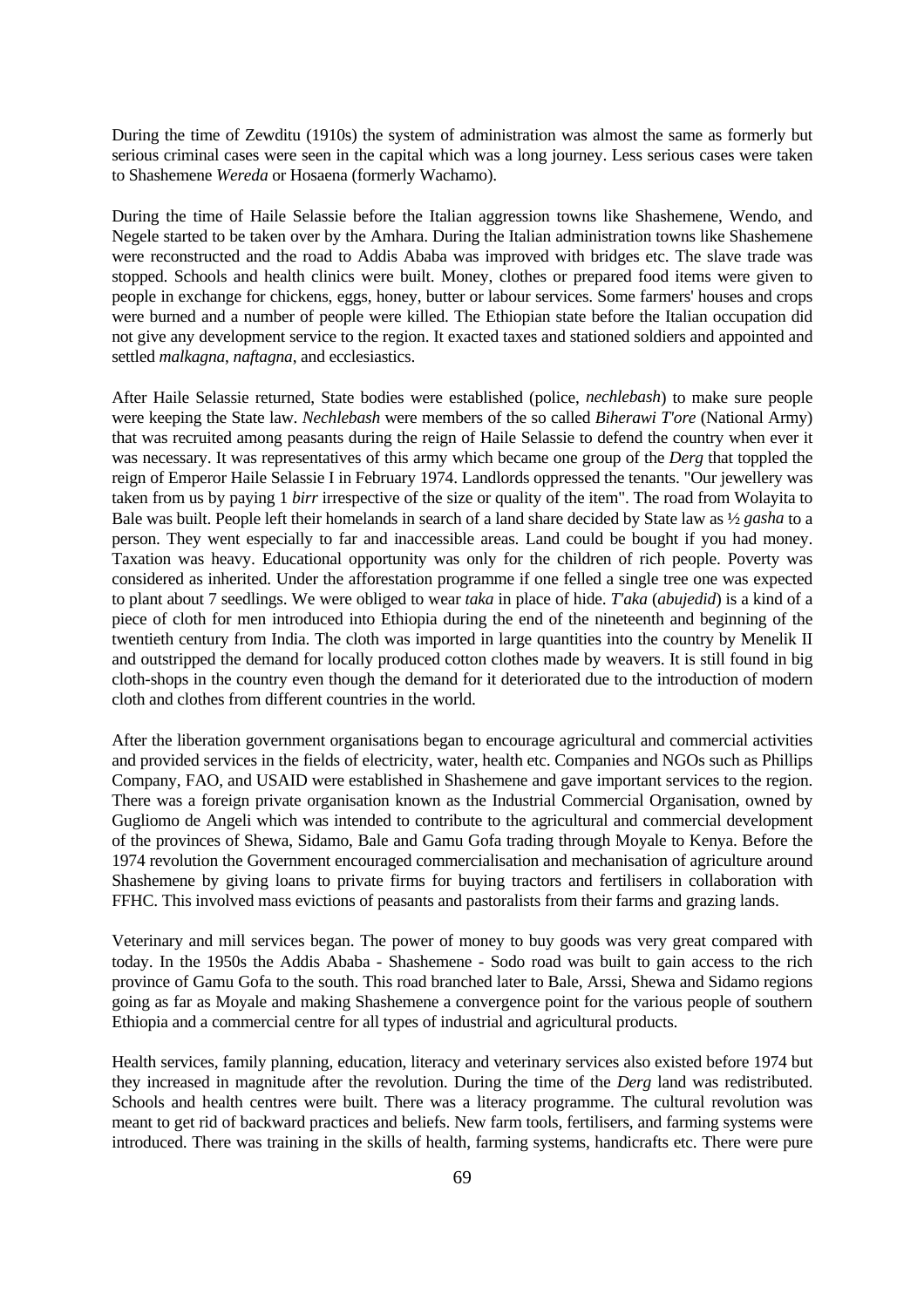water, planting and afforestation programmes. Service and producer co-operatives were formed. The farmers did not want a producer co-operative. A mill house, food aid and food for work programmes were established. There was a supply of certified seeds (*enkoy*). *Enkoy* literally means beautiful in Amharic. It is now the name given to a certified seed for wheat. There was a villagisation programme and ethnic decisions in administration were not allowed. There was a *qota* system (*Qota* means share). During the *Derg*, and to some extent still, consumer goods from government storage were/are distributed in the *qota* system to the people through the *kebele* for those in the rural areas, and through the Town Dweller's Associations for those in towns. On the other hand, the *Derg* government obliged peasants to sell their produce to the government agencies according to amounts specified by the *qota* system. This is not being practiced under the present government.

Men were called up to fight. Principally the fierce fighting took place in the north and then stopped which has left so many young men (*zemecha*). In practice the effect of war can be seen on our environment. War weapons have been introduced and illegal action was taken to destroy or dismiss any government plants or projects like forests, mills, schools etc. Due to the politicisation of ethnicity minor ethnic groups (such as the Kambata) have been forced to leave here.

The MoA helped farmers to construct terraces to prevent erosion. Construction of terraces was terminated in 1992 due to the change of government. The people claimed that soil is increasingly being eroded after the terracing system was abandoned. The MoA is also involved in disbursing improved seeds, trees, and fertiliser.. The MoA uses model farmers who are trained to introduce new ways of farming such as the modern plough, selected seeds etc.

At the end of 2004 governmental organisations organised farmers to form into groups (*cell*, *gere* and *gott*) for developmental works and to help each other in labour and material. They widened the roads, made the fence free from foliage and made the area clean.

In 2005 the *kebele* officials organise the community through *Iddir* to work for the construction of a pipeline for hospital during the month of *Ginbot*. In *Meskerem* the hospital started to use this water and left the water for Turufe which previously served the hospital and came from Wetera through Turufe. Two rich people planted a private pipeline and the *kebele* is trying to organise other people to contribute money to building another pipeline.

The *kebele* is also trying to cooperate for building an electric mill and to provide electric light for the community. This attempt is ongoing.

# *NGO Activities in the Community*

Between 1928 and 1933 the Italians introduced a number of development projects (road building, house building, bridge building, schools etc) and at that time gave food, clothes, and even money to the labourers they employed. In 1944 African Leprosy Control built houses for people with leprosy that are gathered from different places in the country and this organisation supplies them with food, clothes and any necessary services.

In 1946 the Sudan Interior Mission built Kuyera Hospital, Karrara Ido Junior School, a road in the community and the Kalehiwot church. In the 1950s the Catholics set up a forestation programme and built a church in 1985. In 1985 Sasacoa distributed maize seed with loans and low interest. A group ranked the activities in order of usefulness as follows: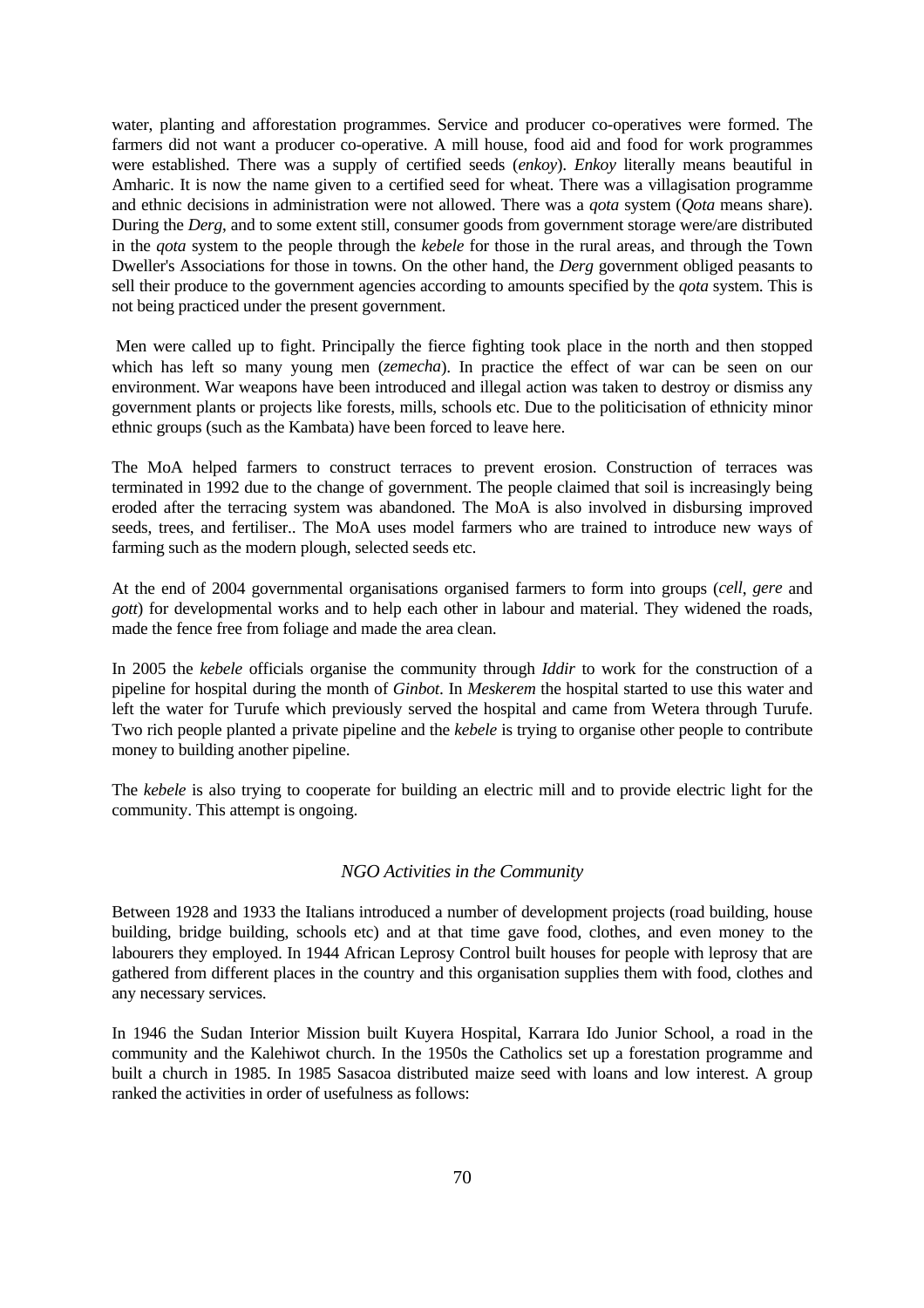1. Hospital 6. Food aid 2. School 7. Food for work 3. Leprosy House 8. Seed distribution 4. Road and bridges 9. Religious activities 5. Afforestation

There are mission organisations, for example the Kuyera Adventist College, which gave formal and modern hospital services to the area including clinics, but often only to adherents of the faith.

Kalehiwot church distributes exercise books and clothes to children and gives 50kg of grain every six months to households with children.

The Catholic Relief Services started activities in the *kebele* since 1985. It used to give school service in Wetera but this was interrupted after the overthrow of the Derg. Catholic Relief Service helps the poor, constructs churches and pays the salaries of kindergarten instructors.

The Awassa Development Bank distributed oxen in 1990 and 1993.

Three NGO's (Ekalo, Compassion, and Catholic Relief Services) help poor parents by constructing a house, and by providing clothes, exercise books and shoes (annually), pens and soap monthly, and money and grain at some annual holidays for their children. They also give religious education at weekends.

Kale Hiwot church, in collaboration with the Wereda Bureau of agriculture, distributes coffee and tea seedlings (about 10,000).

Cathoic Children's Fund (CCF) funded the expansion of the school at Wetera in 2005, and during the month of November Arssi Development Organisation gave 10,000 birr as a gift for the construction of Wetera primary school.

Pathfinder trained two youngsters in family planning in May 2005.

African Human Action (AHA) and Adventist Relief gave training for different *kebele* about female circumcision, HIV/AIDs, and contraceptive methods, and individuals who attend these training sessions teach their communities. AHA gives 70 *birr* to these individuals monthly to encourage them, whereas Adventist Relief gives 35,000 *birr* per month. However, the dedication of these teachers to teach the community has been declining because there is no supervisor to control them.

# *The Future*

Within the last 30 years individuals have started having a preference for individual advantage over communal feelings. They gave greater importance to education and wealth. They would like a peaceful and secure life both at collective and individual levels. However, some local Oromos feel that they are superior to other groups. They call other groups *anasa,* which expresses shows inferiority.

They have also started to think that nobody should oppress, despise, and exploit others. The proliferation of religious sects particularly within the Christian religion and the conversion of some young people to these new religions particularly from Orthodox Christian families can also be observed in the society within the last 30 years and the conversion rates amongst the young from Orthodox Christianity to Protestantism have been increasing over recent years. It seems that this has caused tension between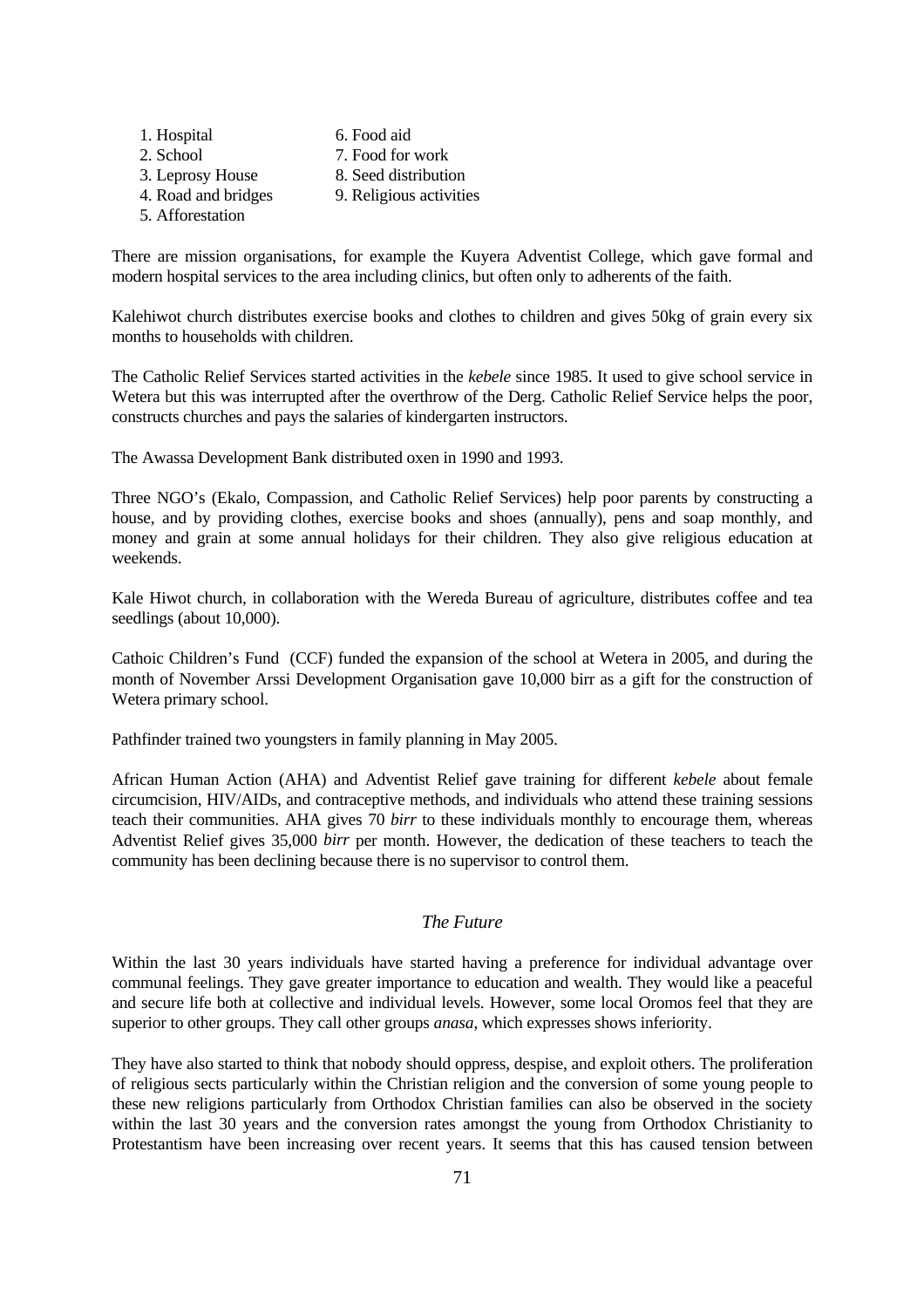Orthodox Christians and Protestants. Protestantism is considered a newcomer by Orthodox Christians, and the fact that increasing numbers of youths are joining the Protestant Church is considered a threat to the Orthodox Church.

The Muslim societies in the area are also being influenced by the *Wehabi* Movement within the Islamic religion that appeared in the area probably within the last ten years.

Some elders claim that love and trust between patrons and clients in the community have been drastically altered to suspicion and mistrust.

The respect between elders and young people has also diminished The relationship between men and women, and parent and child, however, has not changed to the degree that it has affected their social structure.

The land which was previously monopolised by the native and settled *balabat* (landlords) was equally shared by the landlords and their tenants and other peasants on the basis of the number of the members of their families. Within the last 30 years the practice of employed migrant labour coming from Amhara, Tigray, Kambata, Wolayita, and Hadiya developed, and most of these became landowners in the *kebele*. The settlement and ownership of land by migrant groups from the Amhara and Tigray areas of Northern Ethiopia caused institutional changes in the area which led to the acceleration of the move by the native Arssi Oromo from pastoralism to an agricultural way of life, which started in the area after the conquest of Menelik.

There has been no change in the mobilisation of labour among the Arssi Oromo except that alien forms of marriage began to be practiced in the area after the settlement of migrants from different parts of the country. Intermarriage and trade led to structural changes in the relation between the native Oromo community and the outside world. Changing labour opportunities which attracted migrants and the high fertility rate have also increased the size of the population in the area. The native Arssi Oromo have the feeling that this created the shortage of grazing and farm land which is a problem in the *kebele*.

The most serious thing which affected the relationship between the *kebele* and the state during the *Derg* regime was conscription for the protracted wars in eastern and northern Ethiopia during the revolution. People also mention that villagisation has placed their houses and their farmlands far apart and has created problems.

There is a road used for transportation which facilitates the communication of the community with Kuyera and Shashemene towns. Cars come to the *kebele* particularly to buy potatoes and maize to be transported to Addis Ababa. However, the condition of the road is deteriorating and in the rainy season the lorries face problems getting to the *kebele.* There are also carts (pulled by horse) to transport people and goods from Kuyera town to the *kebele* and vice versa. They also use carts to transport grain either to market or to the mill house at Kuyera.

The community regards lack of electricity as their major problem, although they hope to get electricity in the next 2-3 months. Over the past few years, the provision of fertilisers and insecticides has been declining, and farmers face a shortage. They have been forced to get supplies from retailers at an expensive price. The elementary school at Wetera which was established by the Sudan Interior Mission and which was nationalised during the *Derg*, is functioning now, but only up to second grade.

There is an acute shortage of land. Some people believe this could be helped by redistribution, others disagree, believing that redistribution of land will cause discontent among the local people and consequently lead to chaos and disorder. Even if it were evenly distributed, one said that no one would own more than 0.25 hectares. Another said the problem would be reduced if poor farmers had their own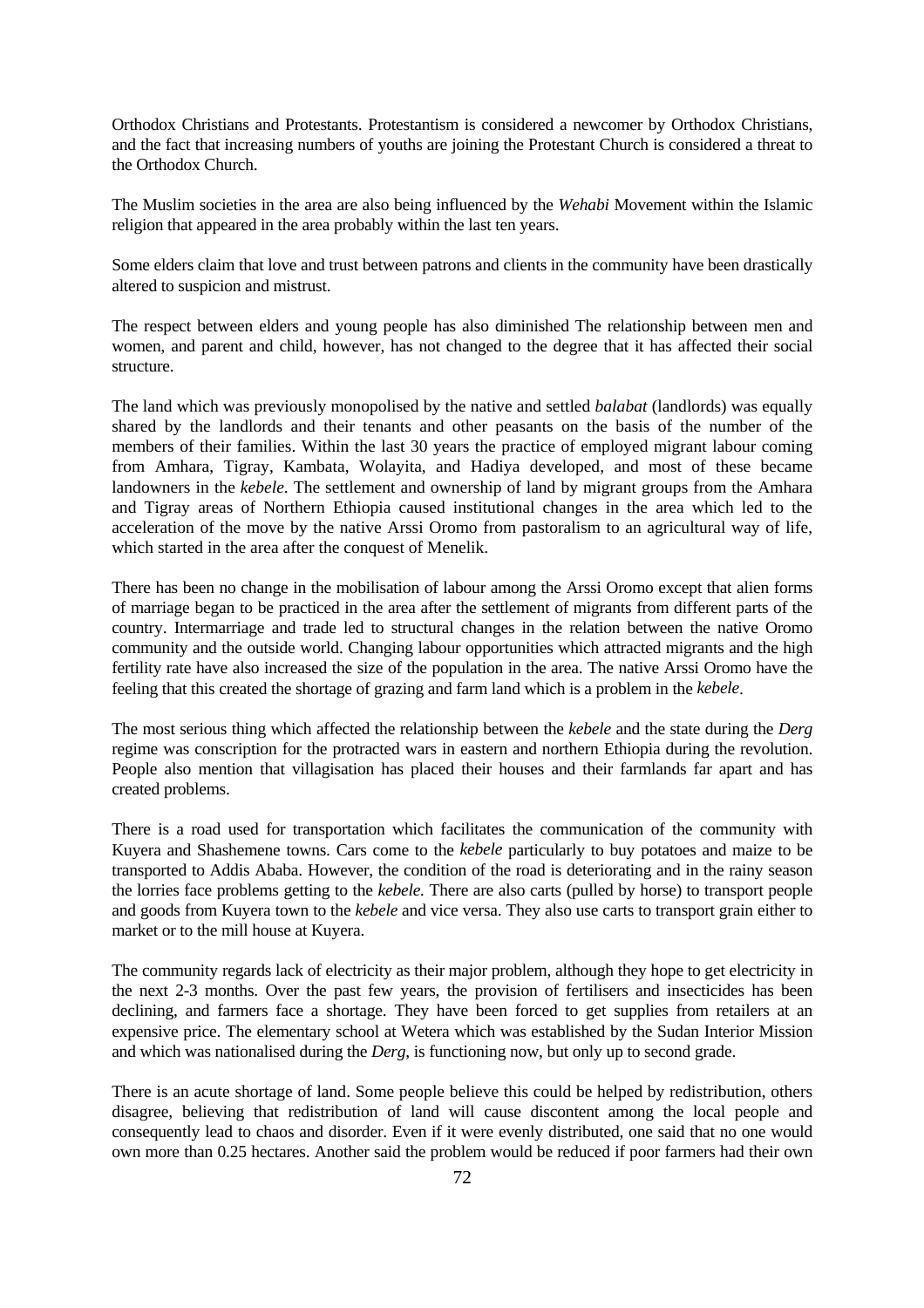draught power and seed. Some want land to be distributed on the basis of family size; the first distribution favoured those who were related to the distributors and those who had money. Some farmers travel to other *wereda* to look for share-cropping and contract farming.

Increasing crop yields through modern methods would help, but the poor cannot afford fertiliser and improved seeds. Taking people's land away who have failed to pay the land tax does not help the poor.

Other ideas include the introduction of modern livestock rearing and bee-keeping, and a women's organisation to teach them better ways of raising children, to relieve the burden at home and help them participate in production activities (e.g. poultry farming and vegetables). Irrigation is a possibility.

The groups said they would like the government to provide an electricity supply, to continue with mass education and different kinds of training, to provide improved seeds for food and cash crops, to introduce new technology with respect to farm activities, and to implement laws and disciplines that are acceptable to the people. In general they need the government to open up and support acceptable and feasible opportunities so they can improve their lives. They also would like NGOs to support the *kebele* in developmental activities to improve their lives. These interventions would include financial/material support for the process to get the electric mill working, light and for the construction of the pipeline.

| Glossary     |                                                                                                                                     |  |  |  |  |  |  |  |  |
|--------------|-------------------------------------------------------------------------------------------------------------------------------------|--|--|--|--|--|--|--|--|
| Abba Boku:   | <b>Traditional Oromo</b> leader                                                                                                     |  |  |  |  |  |  |  |  |
| Anasa:       | Minority ethnic groups.                                                                                                             |  |  |  |  |  |  |  |  |
| Areke:       | A distilled spirit.                                                                                                                 |  |  |  |  |  |  |  |  |
| Atella:      | By-product in the production of tella and areke.                                                                                    |  |  |  |  |  |  |  |  |
| Atmit:       | Gruel.                                                                                                                              |  |  |  |  |  |  |  |  |
| Awdma:       | Threshing on the ground.                                                                                                            |  |  |  |  |  |  |  |  |
| Awraja:      | An administrative boundary before 1991.                                                                                             |  |  |  |  |  |  |  |  |
| Bale rist:   | Landowner or landlord.                                                                                                              |  |  |  |  |  |  |  |  |
| Belbela:     | Lineage.                                                                                                                            |  |  |  |  |  |  |  |  |
| Belg:        | A short rainy season usually occurring during February/March/April. The harvest from<br>this season takes place in July and August. |  |  |  |  |  |  |  |  |
| Birr:        | The currency of Ethiopia (16 $birr =$ approximately £1).                                                                            |  |  |  |  |  |  |  |  |
| Cell:        | A sub-gere administrative unit.                                                                                                     |  |  |  |  |  |  |  |  |
| Chat:        | A bushy plant with leaves which contain a mild narcotic.                                                                            |  |  |  |  |  |  |  |  |
| Dabbo:       | Bread.                                                                                                                              |  |  |  |  |  |  |  |  |
| Dagusa:      | Finger millet.                                                                                                                      |  |  |  |  |  |  |  |  |
| Debo:        | A working party. Labour is provided in exchange for food and drink.                                                                 |  |  |  |  |  |  |  |  |
| Derg:        | The name of the military government that ruled Ethiopia from 1974-1991.                                                             |  |  |  |  |  |  |  |  |
| Enset:       | False banana. The roots and the inside of the trunk and branches are eaten often after                                              |  |  |  |  |  |  |  |  |
|              | being left to ferment in the ground.                                                                                                |  |  |  |  |  |  |  |  |
| Equb:        | A rotating credit and savings association.                                                                                          |  |  |  |  |  |  |  |  |
| Fagullo:     | Oil residue.                                                                                                                        |  |  |  |  |  |  |  |  |
|              | Fansho: A past arrangement where a poor person would come to work on a rich person's land for money                                 |  |  |  |  |  |  |  |  |
|              | or food.                                                                                                                            |  |  |  |  |  |  |  |  |
| Fird shengo: | The Kebele court.                                                                                                                   |  |  |  |  |  |  |  |  |
| Fetto:       | Medicinal plant.                                                                                                                    |  |  |  |  |  |  |  |  |
| Fidel:       | The Amharic alphabet or 'syllabet' as each character in Amharic represents a syllable.                                              |  |  |  |  |  |  |  |  |
| Gada:        | The age-grade system of the Oromo people.                                                                                           |  |  |  |  |  |  |  |  |
| Gasha:       | A land measurement equalling 40 hectares.                                                                                           |  |  |  |  |  |  |  |  |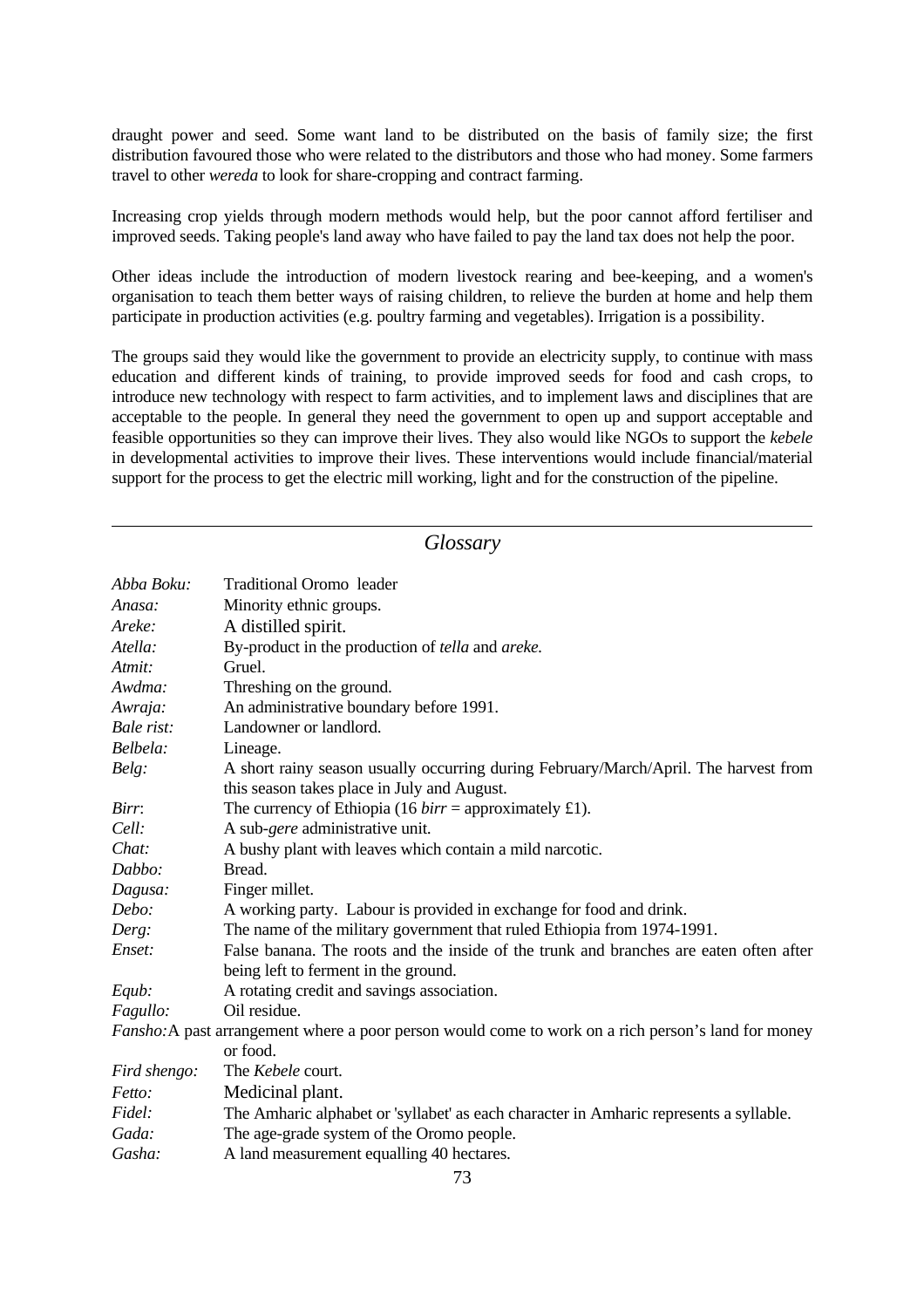| Gebera: Bride wealth. |                                                                                                                                                    |
|-----------------------|----------------------------------------------------------------------------------------------------------------------------------------------------|
| Genfo:                | Porridge.                                                                                                                                          |
| Gere:                 | A sub- <i>gott</i> administrative unit.                                                                                                            |
| Gessa:                | Rotating labour exchange arrangement                                                                                                               |
| Gosa:                 | Clan.                                                                                                                                              |
| Gott:                 | A sub-kebele administrative unit.                                                                                                                  |
| Guluma:               | The lending of a piece of land, not more than $\frac{1}{2}$ a hectare to a relative.                                                               |
| Guma:                 | Compensation paid to a wife's family if she is murdered by her husband.                                                                            |
| Iddir:                | A burial society.                                                                                                                                  |
| Injera:               | Ethiopian flat bread.                                                                                                                              |
| Kebele:               | A local administrative division or an urban dweller's association.                                                                                 |
| Kiremt:               | The rainy season between June and September.                                                                                                       |
| Kolo:                 | Roasted grain.                                                                                                                                     |
| Kota:                 | A system, under the Derg, by which farmers were forced to sell a certain proportion or<br>quota of their harvest to the government at a low price. |
| Mahiber:              | A religious society which meets on a Saint's day; each member takes a turn to host the                                                             |
|                       | group providing food and drink.                                                                                                                    |
| Meher:                | The main rainy season - in most places from June to mid-September. Crops sown                                                                      |
|                       | during this period are harvested from October to December.                                                                                         |
| Melkegna:             | A traditional word for an administrator of land.                                                                                                   |
| Meskel:               | the day for the commemoration of the founding of the True Cross.                                                                                   |
| Mewlid:               | The celebration of the birth of the Prophet Mohammed.                                                                                              |
| Neftegna:             | Literally means one who carries a gun. Used to describe those who took over land in                                                                |
|                       | the Southern regions of Ethiopia in the late 19th and early 20th centuries.                                                                        |
| Nifro:                | Cooked grain.                                                                                                                                      |
| Qite:                 | A system by which one person with land and another with oxen work together and share                                                               |
|                       | their produce.                                                                                                                                     |
| Qocho:                | Emergency food made from enset.                                                                                                                    |
| Sarab:                | Friendship contract.                                                                                                                               |
| Sello:                | An arrangement between two farmers, each with one ox each. They combine the oxen                                                                   |
|                       | and plough each farmer's land.                                                                                                                     |
| Shiro:                | A staple food made from beans.                                                                                                                     |
| Shome:                | Refreshments served as part of <i>debo</i> .                                                                                                       |
| Shuruba:              | Hair-styling.                                                                                                                                      |
| Tataqi:               | Kebele security personnel.                                                                                                                         |
| Tef:                  | A millet-like cereal.                                                                                                                              |
| Tella:                | Home-made beer.                                                                                                                                    |
| Teskar:               | Feast for the dead.                                                                                                                                |
| Timad:                | Measurement of land size. 1 Timad = $0.25$ hectares.                                                                                               |
| Tsebel:               | Holy water.                                                                                                                                        |
| Wag:                  | A potato pest.                                                                                                                                     |
| Warra:                | Household.                                                                                                                                         |
| Weyzero:              | Formal address for a woman, the equivalent of Mrs.                                                                                                 |
| Wereda:               | An administrative unit in the old administrative divisions until 1991.                                                                             |
| Wenfel:               | A labour sharing arrangement.                                                                                                                      |
| Worke:                | A local name for <i>enset</i> or false-banana.                                                                                                     |
| Wot:                  | Stew eaten with Ethiopian flat bread.                                                                                                              |
| Zebegna:              | A guard.                                                                                                                                           |
| Zemecha:              | Campaign.                                                                                                                                          |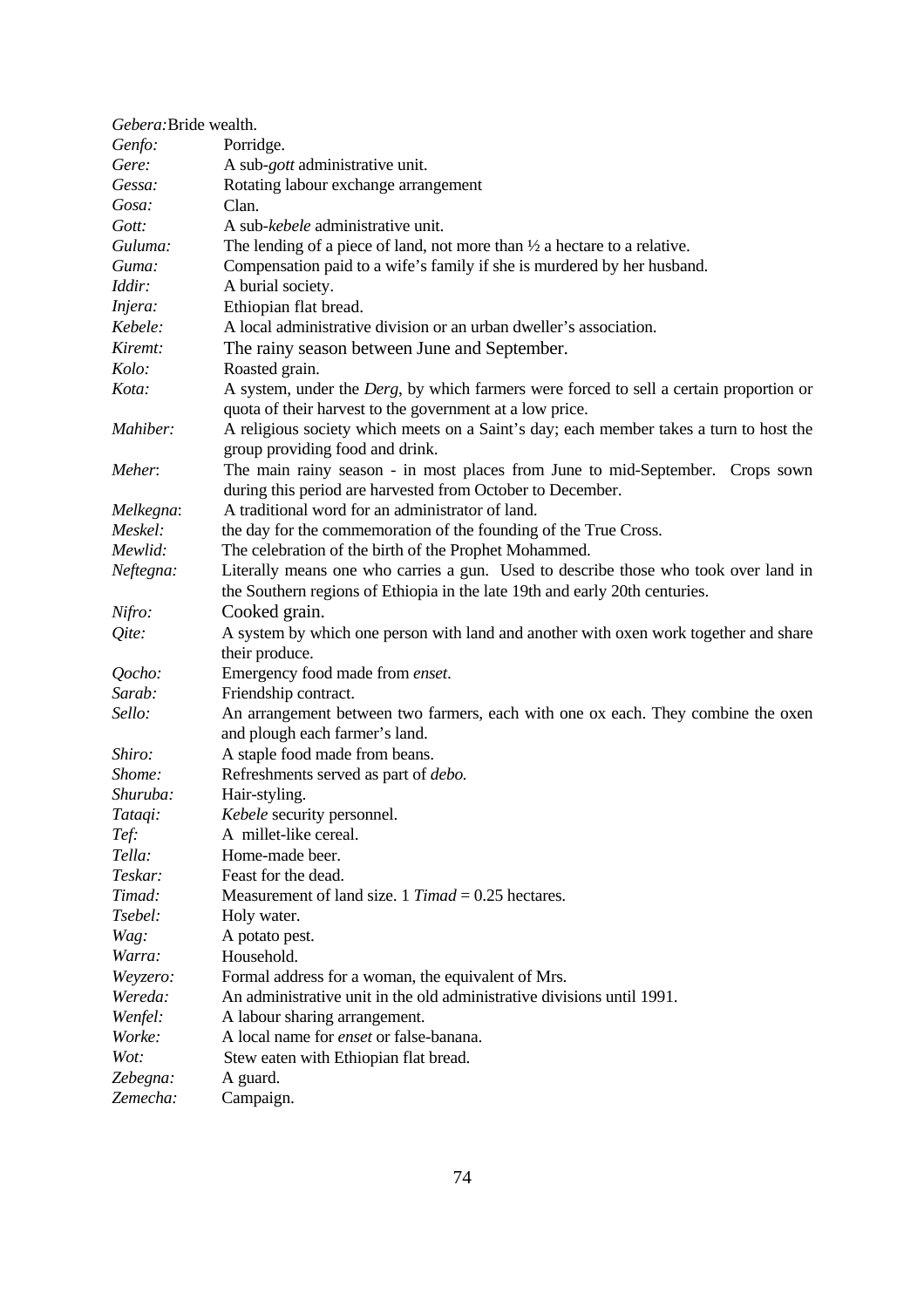## *Acronyms*

| EDDC:         | Ethiopian Domestic Distribution Corporation        |
|---------------|----------------------------------------------------|
| EEPC:         | <b>Ethiopian Electric Power Corporation</b>        |
| <b>EPRDF:</b> | Ethiopian People's Revolutionary Democratic Front  |
| FAO:          | Food and Agriculture Organisation (United Nations) |
| MoH:          | Ministry of Health                                 |
| ONC:          | <b>Oromo National Congress</b>                     |
| OPDO:         | Oromo People's Democratic Organisation             |
| PDRE:         | People's Democratic Republic of Ethiopia           |
| <b>UEDF:</b>  | <b>Union of Ethiopian Democratic Forces</b>        |
| <b>USAID:</b> | United States Agency for International Development |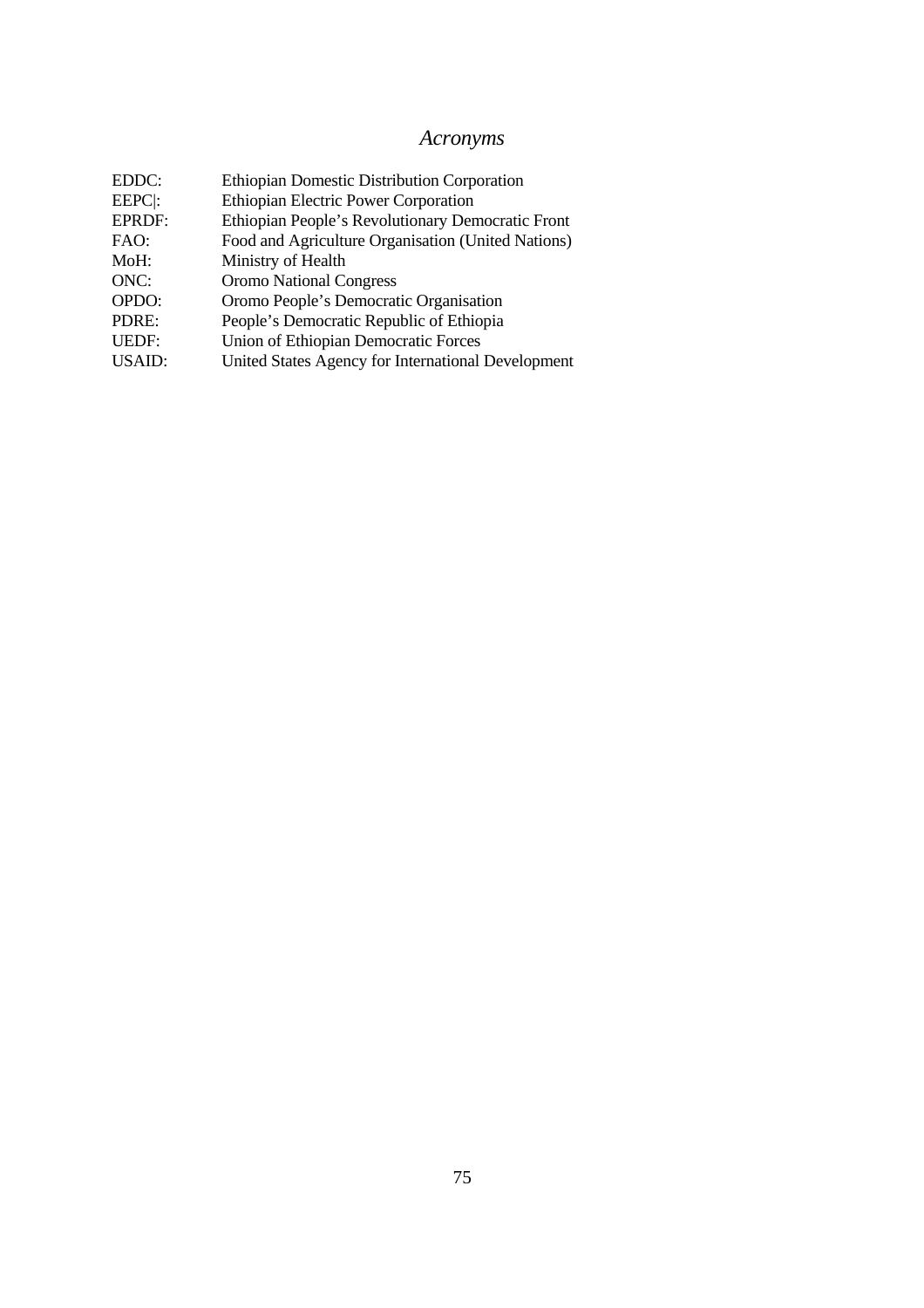| <b>Ethiopian Month</b> | Gregorian calendar starting date in 2005 |
|------------------------|------------------------------------------|
| Meskerem               | 11 September                             |
| <b>Tikimt</b>          | 11 October                               |
| Hidar                  | 10 November                              |
| <b>Tahsas</b>          | 10 December                              |
| Tir                    | 9 January                                |
| Yekatit                | 8 February                               |
| Megabit                | 10 March                                 |
| Miyazia                | 9 April                                  |
| Ginbot                 | 9 May                                    |
| Sane                   | 8 June                                   |
| Hamle                  | 8 July                                   |
| Nehase                 | 7 August                                 |
| Pagume                 | 6 September                              |

## Appendix A: Ethiopian Calendar

There are 13 months in the Ethiopian calendar, 12 of 30 days and the last one, Pagume, of 5 or 6 days depending on whether it is a leap year. The above table provides the starting date for the Ethiopian month in the Gregorian calendar for 2005.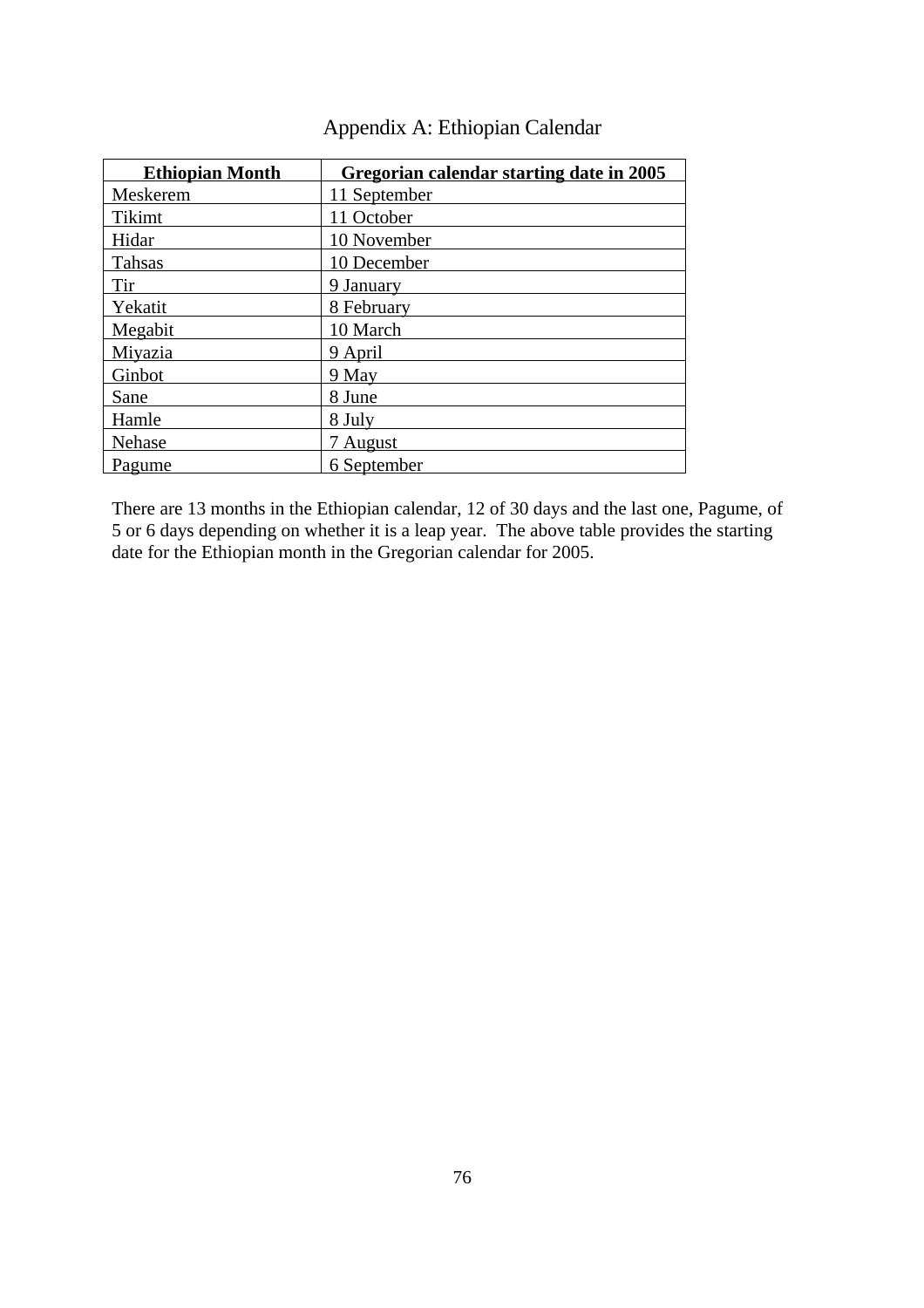## Appendix B: Seasonal Calendars

| <b>Women's' activities</b>    |                 |                      |               |              |               |            |          |         |                |             |                 |         |         |
|-------------------------------|-----------------|----------------------|---------------|--------------|---------------|------------|----------|---------|----------------|-------------|-----------------|---------|---------|
|                               |                 |                      |               |              |               |            |          |         |                |             |                 |         |         |
|                               |                 | <b>Meskerem</b>      | <b>Tikimt</b> | <b>Hidar</b> | <b>Tahsas</b> | <u>Tir</u> | Yekatit  | Megabit | <b>Miyazia</b> | Ginbot Sene |                 | Hamle   | Nahasie |
| <b>Women's</b><br>agriculture |                 |                      |               |              |               |            |          |         |                |             |                 |         |         |
|                               |                 |                      |               |              |               |            |          |         |                |             |                 |         |         |
| <b>Men's fields</b>           |                 |                      |               |              |               |            |          |         |                |             |                 |         |         |
|                               | maize           |                      | harvest       |              |               |            |          |         |                |             |                 | weeding |         |
|                               | wheat           | weeding              |               | harvest      |               |            |          |         | weeding        |             |                 |         | weeding |
|                               | tef             | weeding              |               |              |               |            |          |         |                |             |                 |         |         |
|                               |                 |                      |               |              |               |            |          |         |                |             |                 |         |         |
|                               | potato          |                      |               |              |               |            |          | weeding | hoeing         |             | harvest         |         |         |
|                               | Dagussa         |                      |               | harvest      |               |            |          |         | weeding        |             |                 | weeding |         |
|                               |                 |                      |               |              |               |            |          |         |                |             |                 |         |         |
|                               | Enset           | harvested<br>anytime |               |              |               |            | Planting |         |                |             |                 |         |         |
|                               |                 |                      |               |              |               |            |          |         |                |             |                 |         |         |
| <b>Women's crops</b>          |                 |                      |               |              |               |            |          |         |                |             |                 |         |         |
|                               | Cabbage         | harvest              |               |              |               |            |          |         |                |             |                 |         |         |
|                               | (Gommen)        |                      |               |              |               |            |          |         |                |             |                 |         |         |
|                               | Green<br>pepper | harvest              |               |              |               |            |          |         |                |             | <b>Planting</b> | weeding |         |
|                               | (Karia)         |                      |               |              |               |            |          |         |                |             |                 |         |         |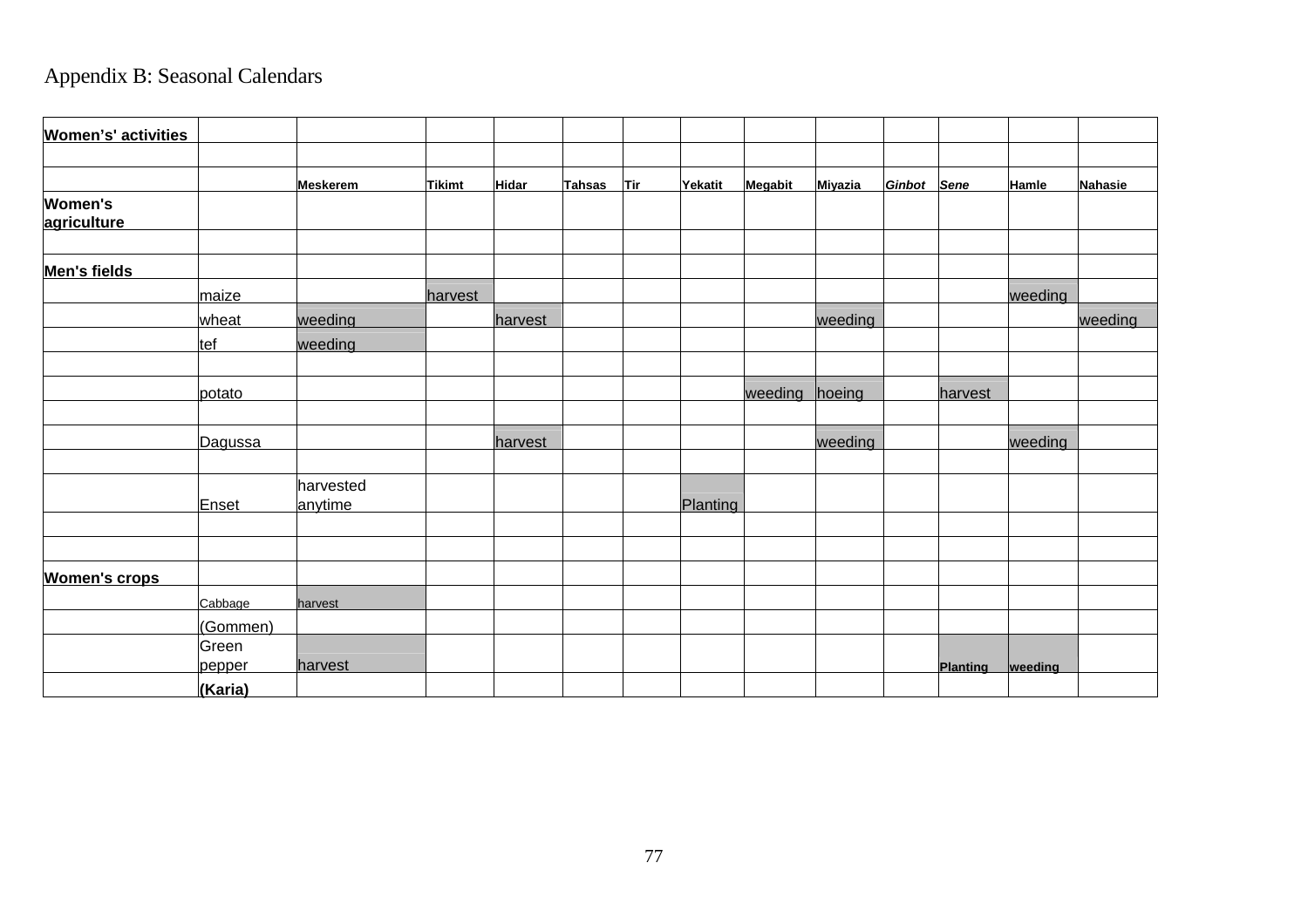| Off-farm activities       |                          |                 |               |              |               |            |                |                |                |        |             |              |                |
|---------------------------|--------------------------|-----------------|---------------|--------------|---------------|------------|----------------|----------------|----------------|--------|-------------|--------------|----------------|
|                           |                          | <b>Meskerem</b> | <b>Tikimt</b> | <b>Hidar</b> | <b>Tahsas</b> | <b>Tir</b> | <b>Yekatit</b> | <b>Megabit</b> | <b>Miyazia</b> | Ginbot | <b>Sene</b> | <b>Hamle</b> | <b>Nahasie</b> |
| <b>Men</b>                |                          |                 |               |              |               |            |                |                |                |        |             |              |                |
|                           | building houses          |                 |               |              |               |            |                |                |                |        |             |              |                |
|                           | making furniture         |                 |               |              |               |            |                |                |                |        |             |              |                |
|                           | migration                |                 |               |              |               |            |                |                |                |        |             |              |                |
|                           |                          |                 |               |              |               |            |                |                |                |        |             |              |                |
| <b>Women</b>              |                          |                 |               |              |               |            |                |                |                |        |             |              |                |
|                           | trading                  |                 |               |              |               |            |                |                |                |        |             |              |                |
|                           |                          |                 |               |              |               |            |                |                |                |        |             |              |                |
|                           | <b>Livestock sales</b>   |                 |               |              |               |            |                |                |                |        |             |              |                |
|                           | ОX                       |                 |               |              |               |            |                |                |                |        |             |              |                |
|                           | cows                     |                 |               |              |               |            |                |                |                |        |             |              |                |
|                           | sheep                    |                 |               |              |               |            |                |                |                |        |             |              |                |
|                           | goats                    |                 |               |              |               |            |                |                |                |        |             |              |                |
|                           | donkey                   |                 |               |              |               |            |                |                |                |        |             |              |                |
|                           | Livestock diseases       |                 |               |              |               |            |                |                |                |        |             |              |                |
| anthrax (ox and cows)     |                          |                 |               |              |               |            |                |                |                |        |             |              |                |
| black leg (ox)            |                          |                 |               |              |               |            |                |                |                |        |             |              |                |
| ? (donkeys)               |                          |                 |               |              |               |            |                |                |                |        |             |              |                |
| nameless (sheep)          |                          |                 |               |              |               |            |                |                |                |        |             |              |                |
| nameless (goats)          |                          |                 |               |              |               |            |                |                |                |        |             |              |                |
| <b>CBPP</b> (ox and cows) |                          |                 |               |              |               |            |                |                |                |        |             |              |                |
| Anthropoldox (house)      |                          |                 |               |              |               |            |                |                |                |        |             |              |                |
|                           | <b>Fuel Availability</b> |                 |               |              |               |            |                |                |                |        |             |              |                |
|                           | wood                     |                 |               |              |               |            |                |                |                |        |             |              |                |
| kera (maize)              |                          |                 |               |              |               |            |                |                |                |        |             |              |                |
| kera (sorghum)            |                          |                 |               |              |               |            |                |                |                |        |             |              |                |
| guto (maize)              |                          |                 |               |              |               |            |                |                |                |        |             |              |                |
| guto (sorghum)            |                          |                 |               |              |               |            |                |                |                |        |             |              |                |
| dung cakes                |                          |                 |               |              |               |            |                |                |                |        |             |              |                |
| gind (maize)              |                          |                 |               |              |               |            |                |                |                |        |             |              |                |
| gind (sorghum)            |                          |                 |               |              |               |            |                |                |                |        |             |              |                |
|                           |                          |                 |               |              |               |            |                |                |                |        |             |              |                |
| <b>Water availability</b> |                          |                 |               |              |               |            |                |                |                |        |             |              |                |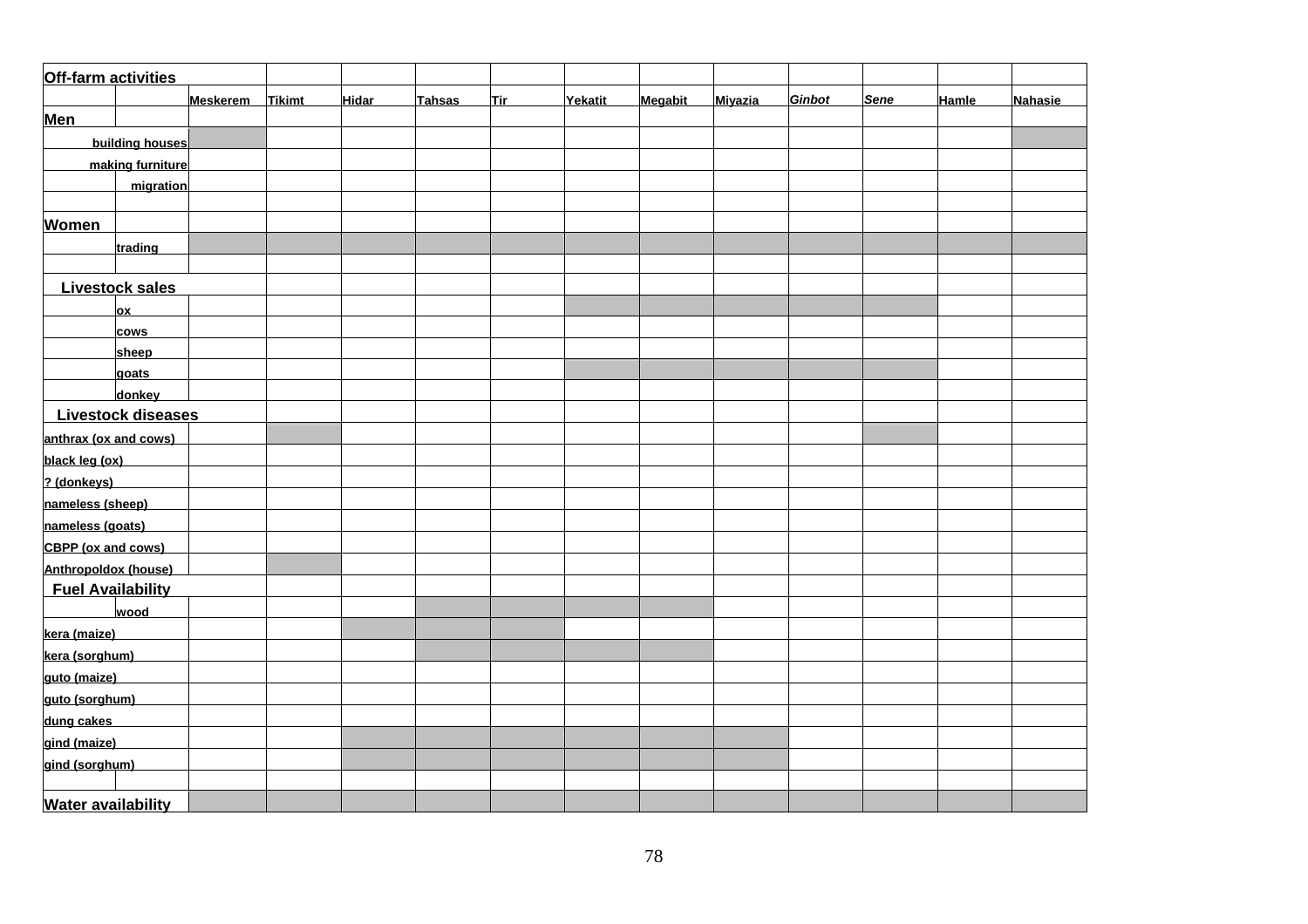| Children's Labour |                 |               |                      |                         |               |                 |                |               |             |              |                |
|-------------------|-----------------|---------------|----------------------|-------------------------|---------------|-----------------|----------------|---------------|-------------|--------------|----------------|
|                   |                 |               |                      |                         |               |                 |                |               |             |              |                |
|                   | <b>Meskerem</b> | <b>Tikimt</b> | <b>Hidar</b>         | <b>Tahsas</b>           | <b>Tir</b>    | Yekatit Megabit | <b>Miyazia</b> | <b>Ginbot</b> | <b>Sene</b> | <b>Hamle</b> | <b>Nahasie</b> |
|                   |                 |               |                      |                         |               |                 |                |               |             |              |                |
| <b>Boys</b>       |                 |               |                      |                         |               |                 |                |               |             |              |                |
|                   | A whole Weeding |               |                      | harvesting              | Ploughing     | Weeding         |                | harvesting    |             | weeding      |                |
| working           |                 |               |                      |                         |               |                 |                |               |             |              |                |
| day               |                 |               | herding<br>livestock |                         |               |                 |                |               |             |              |                |
|                   |                 |               |                      |                         |               |                 |                |               |             |              |                |
|                   |                 |               |                      |                         | fetching wood |                 |                |               |             |              |                |
| how               |                 |               |                      | fetching water          |               |                 |                |               |             |              |                |
| many              |                 |               |                      |                         |               |                 |                |               |             |              |                |
| hours?            |                 |               |                      |                         |               |                 |                |               |             |              |                |
|                   |                 |               |                      | school                  |               |                 |                |               |             |              |                |
|                   |                 |               |                      |                         |               |                 |                |               |             |              |                |
| Girls             |                 |               |                      |                         |               |                 |                |               |             |              |                |
| a                 | craft           |               |                      | craft                   |               |                 | craft          |               |             | brew         |                |
| whole             | brew            |               | craft                | brew                    | craft         |                 | brew           |               |             | wood         |                |
| working           | wood            |               | brew                 | wood                    | brew          |                 | wood           |               |             | weeding      |                |
| day               |                 | weeding wood  |                      | mill                    | wood          | weeding         | harvesting     |               |             | mill         |                |
|                   |                 |               |                      |                         |               | mill            |                |               |             | livestock    |                |
|                   |                 |               |                      | livestock, mainly sheep |               |                 |                |               |             |              |                |
| how               |                 |               |                      | water                   |               |                 |                |               |             |              |                |
| many              |                 |               |                      |                         |               |                 |                |               |             |              |                |
| hours?            |                 |               |                      |                         |               |                 |                |               |             |              |                |
|                   |                 |               |                      | housework               |               |                 |                |               |             |              |                |
|                   |                 |               |                      |                         |               |                 |                |               |             |              |                |
| <b>School</b>     |                 |               |                      |                         |               |                 |                |               |             |              |                |
| terms             |                 |               |                      |                         |               |                 |                |               |             |              |                |
| modern            |                 |               |                      |                         |               |                 |                |               |             |              |                |
|                   |                 |               |                      |                         |               |                 |                |               |             |              |                |
| Quran             |                 |               |                      |                         |               |                 |                |               |             |              |                |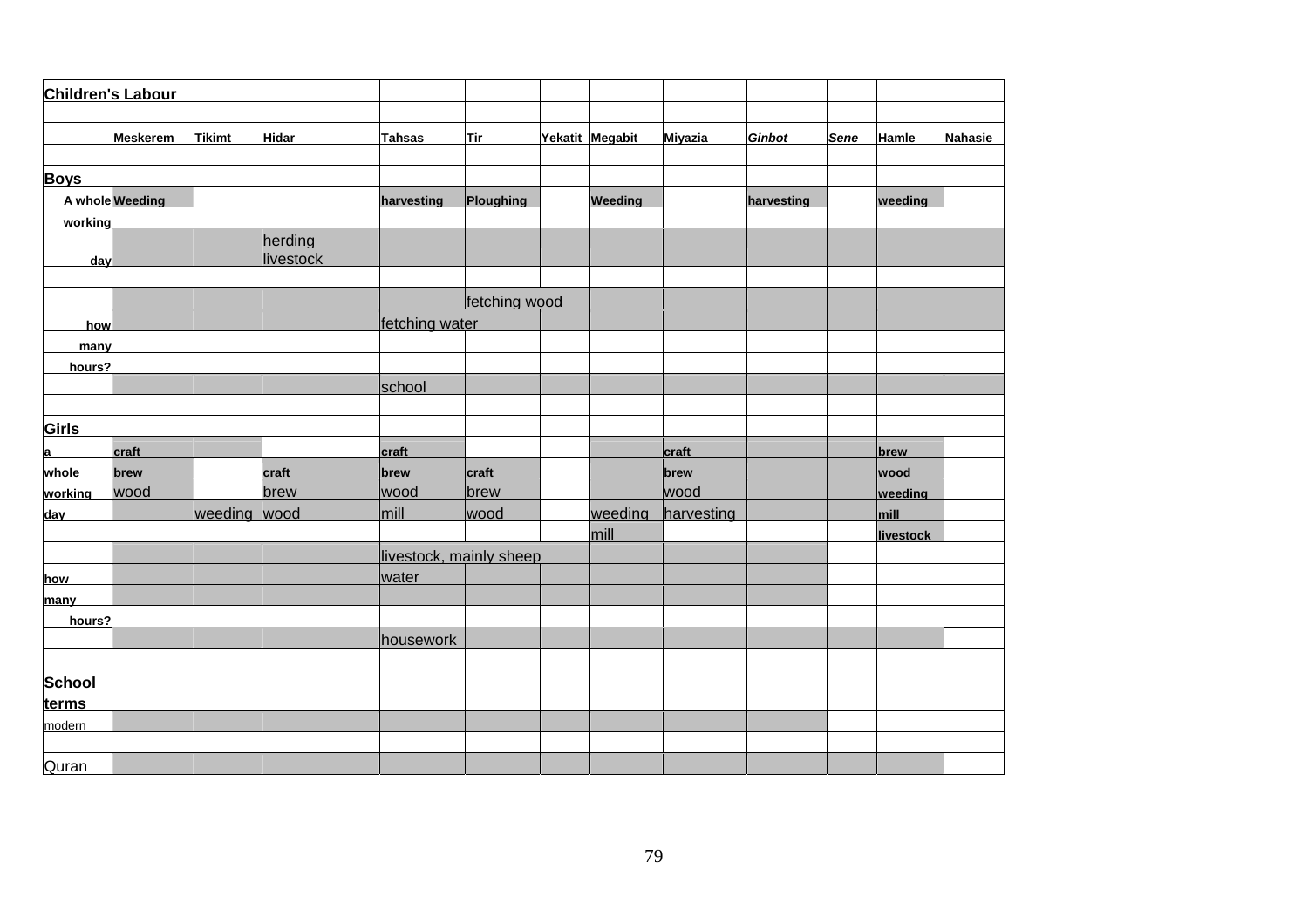| <b>Consumption, harvesting and credit</b> |               |                     |                                             |              |               |                                                                   |         |         |                |               |             |       |                |
|-------------------------------------------|---------------|---------------------|---------------------------------------------|--------------|---------------|-------------------------------------------------------------------|---------|---------|----------------|---------------|-------------|-------|----------------|
|                                           |               | <b>Meskerem</b>     | <b>Tikimt</b>                               | <b>Hidar</b> | <b>Tahsas</b> | Tir                                                               | Yekatit | Megabit | <b>Miyazia</b> | <b>Ginbot</b> | <b>Sene</b> | Hamle | <b>Nahasie</b> |
| <b>Consumption</b>                        |               |                     |                                             |              |               |                                                                   |         |         |                |               |             |       |                |
|                                           | injera        |                     |                                             |              |               |                                                                   |         |         |                |               |             |       |                |
|                                           | bread         |                     |                                             |              |               |                                                                   |         |         |                |               |             |       |                |
|                                           | kita          |                     |                                             |              |               |                                                                   |         |         |                |               |             |       |                |
|                                           | potato        |                     |                                             |              |               |                                                                   |         |         |                |               |             |       |                |
|                                           | ripe of maize |                     |                                             |              |               |                                                                   |         |         |                |               |             |       |                |
|                                           | enset         |                     |                                             |              |               |                                                                   |         |         |                |               |             |       |                |
|                                           | meat          |                     |                                             |              |               | There are eaten during annual holidays like Easter, Christmas etc |         |         |                |               |             |       |                |
|                                           | hen           |                     |                                             |              |               |                                                                   |         |         |                |               |             |       |                |
|                                           | milk          |                     |                                             |              |               |                                                                   |         |         |                |               |             |       |                |
|                                           | eggs          |                     |                                             |              |               |                                                                   |         |         |                |               |             |       |                |
|                                           | butter        |                     | butter is also eaten during annual holidays |              |               |                                                                   |         |         |                |               |             |       |                |
|                                           |               |                     |                                             |              |               |                                                                   |         |         |                |               |             |       |                |
| <b>Hungry season</b>                      |               |                     |                                             |              |               |                                                                   |         |         |                |               |             |       |                |
|                                           |               |                     |                                             |              |               |                                                                   |         |         |                |               |             |       |                |
|                                           |               |                     |                                             |              |               |                                                                   |         |         |                |               |             |       |                |
| <b>Credit needs (women)</b>               |               |                     |                                             |              |               |                                                                   |         |         |                |               |             |       |                |
| <b>Credit needs (men)</b>                 |               |                     |                                             |              | Fertiliser    |                                                                   |         |         |                |               |             |       |                |
|                                           |               |                     |                                             |              |               |                                                                   |         |         |                |               |             |       |                |
|                                           |               |                     |                                             |              |               |                                                                   |         |         |                |               |             |       |                |
| <b>Festivals</b>                          |               | New Year Id Alfater |                                             |              |               | Arafa                                                             |         |         | Mawlid         |               |             |       |                |
|                                           |               | Meskel              | (Ramadan)                                   |              |               | (Id Al Adaha)                                                     |         |         | Easter         |               |             |       |                |
|                                           |               |                     |                                             |              |               | Epiphany                                                          |         |         |                |               |             |       |                |
|                                           |               |                     |                                             |              |               | (Timket)                                                          |         |         |                |               |             |       |                |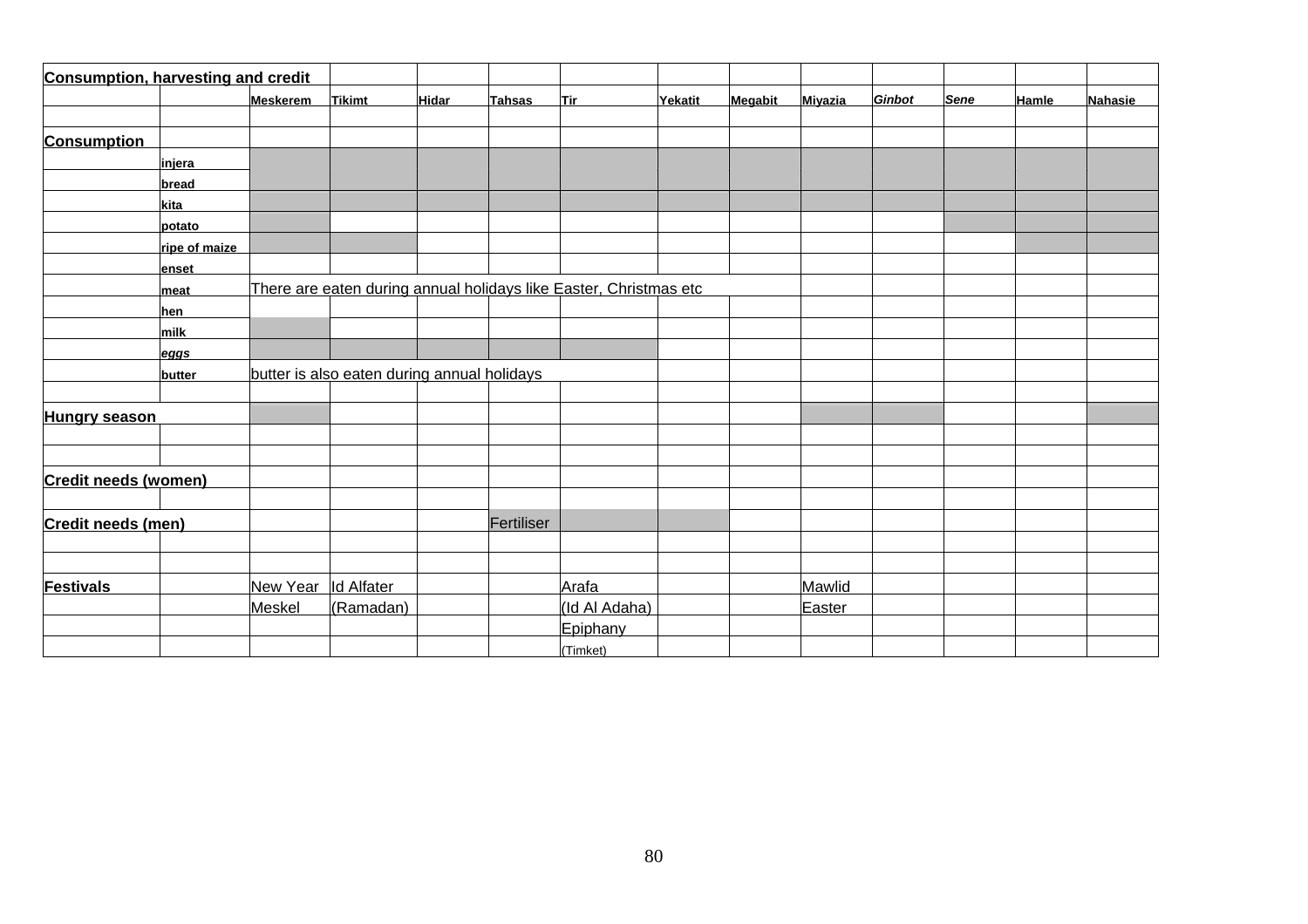| <b>Health Calendar</b>    |                 |               |              |               |            |         |                |                |        |             |       |         |
|---------------------------|-----------------|---------------|--------------|---------------|------------|---------|----------------|----------------|--------|-------------|-------|---------|
|                           |                 |               |              |               |            |         |                |                |        |             |       |         |
|                           | <b>Meskerem</b> | <b>Tikimt</b> | <b>Hidar</b> | <b>Tahsas</b> | <b>Tir</b> | Yekatit | <b>Megabit</b> | <b>Miyazia</b> | Ginbot | <b>Sene</b> | Hamle | Nahasie |
| Women                     |                 |               |              |               |            |         |                |                |        |             |       |         |
|                           |                 |               |              |               |            |         |                |                |        |             |       |         |
| lung cancer               |                 |               |              |               |            |         |                |                |        |             |       |         |
| diarrhoea                 |                 |               |              |               |            |         |                |                |        |             |       |         |
| malaria                   |                 |               |              |               |            |         |                |                |        |             |       |         |
| liver                     |                 |               |              |               |            |         |                |                |        |             |       |         |
| inability of giving birth |                 |               |              |               |            |         |                |                |        |             |       |         |
|                           |                 |               |              |               |            |         |                |                |        |             |       |         |
| <b>Men</b>                |                 |               |              |               |            |         |                |                |        |             |       |         |
|                           |                 |               |              |               |            |         |                |                |        |             |       |         |
| malaria                   |                 |               |              |               |            |         |                |                |        |             |       |         |
| lung cancer               |                 |               |              |               |            |         |                |                |        |             |       |         |
| gastritis                 |                 |               |              |               |            |         |                |                |        |             |       |         |
| amoeba                    |                 |               |              |               |            |         |                |                |        |             |       |         |
| coughing                  |                 |               |              |               |            |         |                |                |        |             |       |         |
| cold                      |                 |               |              |               |            |         |                |                |        |             |       |         |
| diarrhoea                 |                 |               |              |               |            |         |                |                |        |             |       |         |
|                           |                 |               |              |               |            |         |                |                |        |             |       |         |
| Children                  |                 |               |              |               |            |         |                |                |        |             |       |         |
| meningitis                |                 |               |              |               |            |         |                |                |        |             |       |         |
| toktik                    |                 |               |              |               |            |         |                |                |        |             |       |         |
| measles                   |                 |               |              |               |            |         |                |                |        |             |       |         |
| diarrhoea                 |                 |               |              |               |            |         |                |                |        |             |       |         |
| TB_                       |                 |               |              |               |            |         |                |                |        |             |       |         |
| polio                     |                 |               |              |               |            |         |                |                |        |             |       |         |
| anaemia                   |                 |               |              |               |            |         |                |                |        |             |       |         |
| amoeba                    |                 |               |              |               |            |         |                |                |        |             |       |         |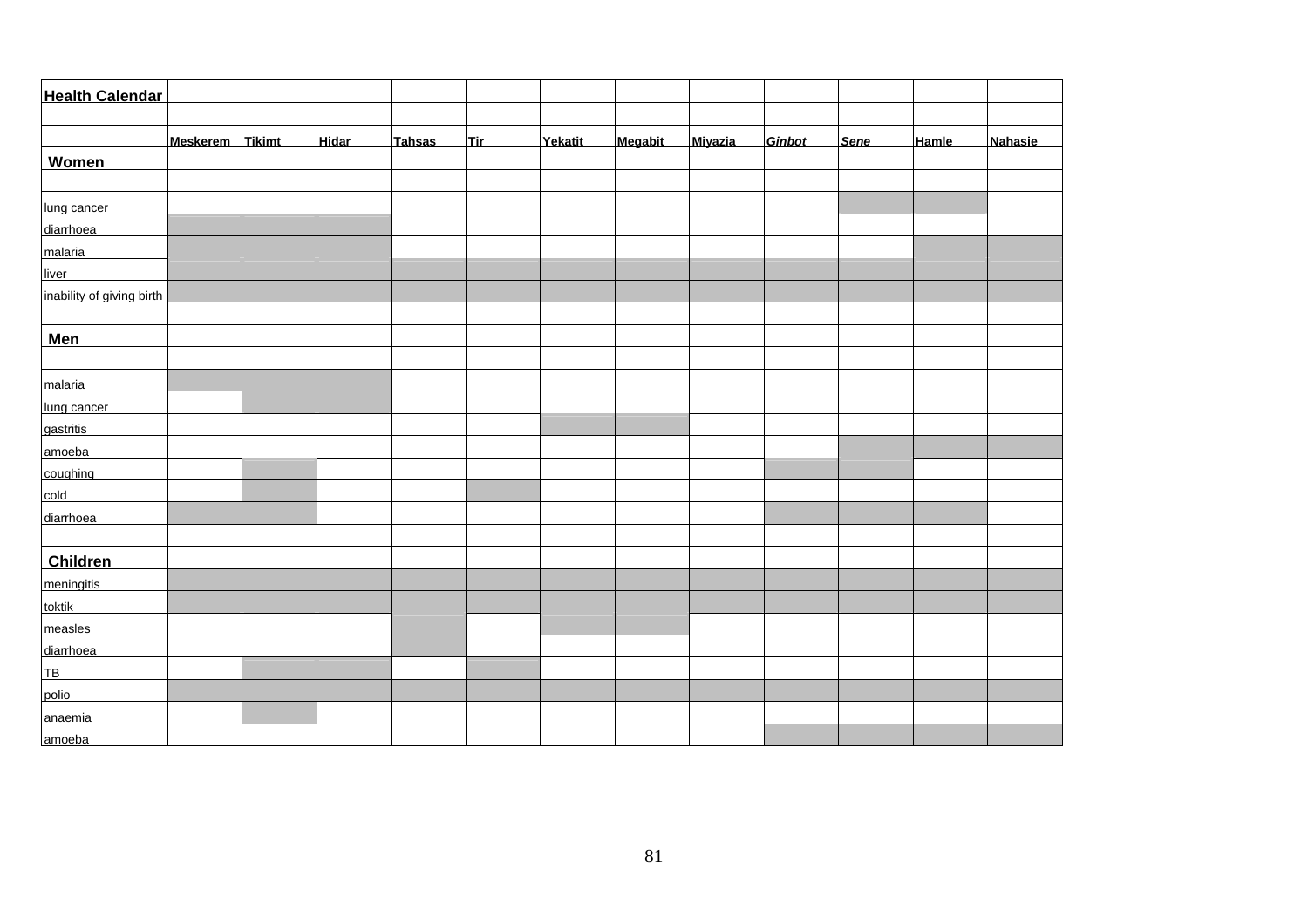| Rain Calendar        |                 |               |              |               |            |         |         |                |        |             |              |         |
|----------------------|-----------------|---------------|--------------|---------------|------------|---------|---------|----------------|--------|-------------|--------------|---------|
|                      |                 |               |              |               |            |         |         |                |        |             |              |         |
|                      | <b>Meskerem</b> | <b>Tikimt</b> | <b>Hidar</b> | <b>Tahsas</b> | <b>Tir</b> | Yekatit | Megabit | <b>Miyazia</b> | Ginbot | <b>Sene</b> | <b>Hamle</b> | Nahasie |
| <b>High</b>          |                 |               |              |               |            |         |         |                |        |             |              |         |
|                      |                 |               |              |               |            |         |         |                |        |             |              |         |
|                      |                 |               |              |               |            |         |         |                |        |             |              |         |
|                      |                 |               |              |               |            |         |         |                |        |             |              |         |
|                      |                 |               |              |               |            |         |         |                |        |             |              |         |
|                      |                 |               |              |               |            |         |         |                |        |             |              |         |
|                      |                 |               |              |               |            |         |         |                |        |             |              |         |
|                      |                 |               |              |               |            |         |         |                |        |             |              |         |
| Average rainfall     |                 |               |              |               |            |         |         |                |        |             |              |         |
|                      |                 |               |              |               |            |         |         |                |        |             |              |         |
|                      |                 |               |              |               |            |         |         |                |        |             |              |         |
|                      |                 |               |              |               |            |         |         |                |        |             |              |         |
|                      |                 |               |              |               |            |         |         |                |        |             |              |         |
|                      |                 |               |              |               |            |         |         |                |        |             |              |         |
| Low                  |                 |               |              |               |            |         |         |                |        |             |              |         |
|                      |                 |               |              |               |            |         |         |                |        |             |              |         |
| <b>Pest Calendar</b> |                 |               |              |               |            |         |         |                |        |             |              |         |
|                      |                 |               |              |               |            |         |         |                |        |             |              |         |
| army worm            |                 |               |              |               |            |         |         |                |        |             |              |         |
| stockborer           |                 |               |              |               |            |         |         |                |        |             |              |         |
| maize and sorghum    |                 |               |              |               |            |         |         |                |        |             |              |         |
| weevil               |                 |               |              |               |            |         |         |                |        |             |              |         |
| maize and sorghum    |                 |               |              |               |            |         |         |                |        |             |              |         |
| chirinko             |                 |               |              |               |            |         |         |                |        |             |              |         |
| maize and sorghum    |                 |               |              |               |            |         |         |                |        |             |              |         |
| hudo                 |                 |               |              |               |            |         |         |                |        |             |              |         |
| potatoes and chat    |                 |               |              |               |            |         |         |                |        |             |              |         |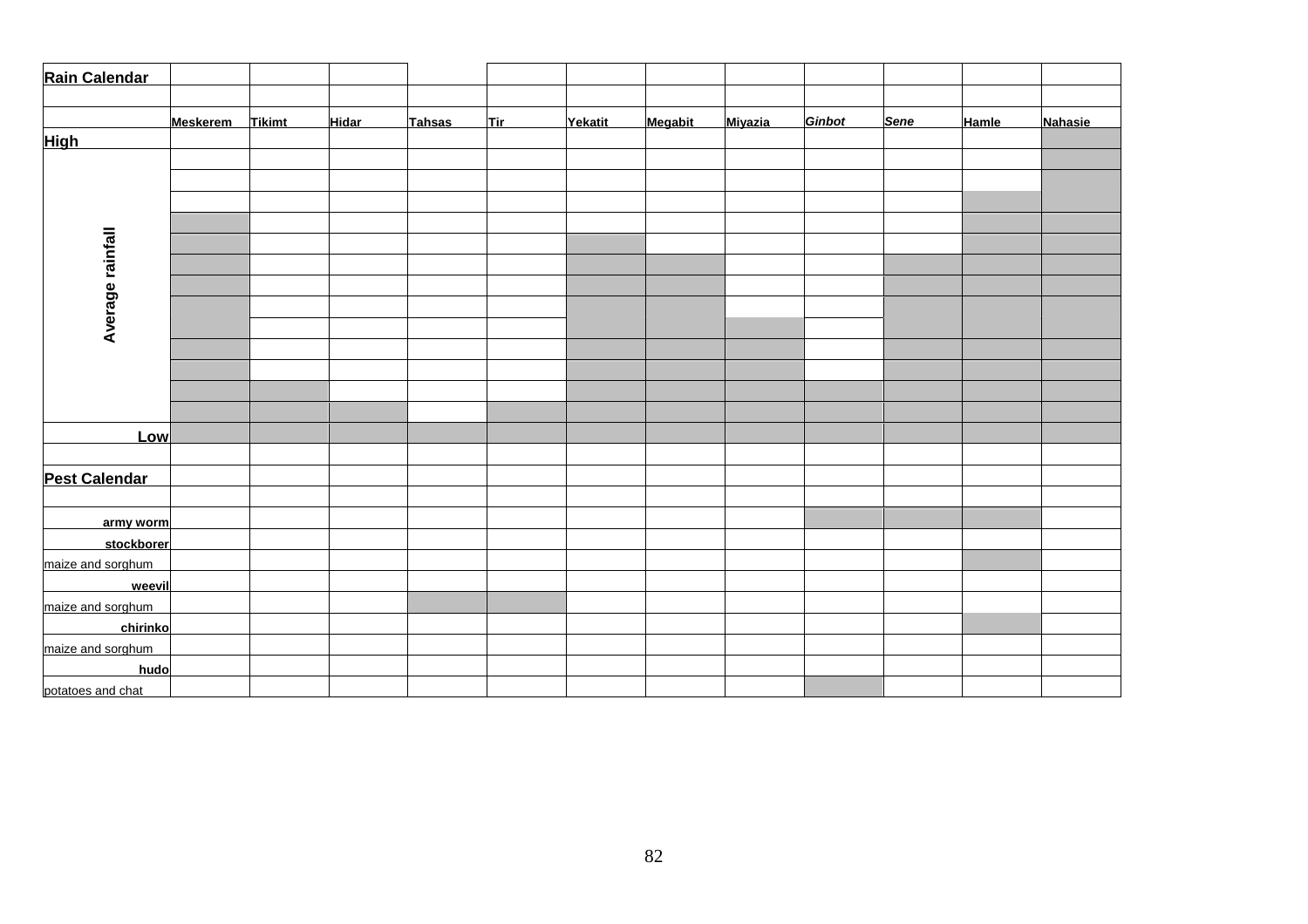| <b>Crops</b>          |                 |            |            |            |            |                     |          |         |               |             |                     |                |
|-----------------------|-----------------|------------|------------|------------|------------|---------------------|----------|---------|---------------|-------------|---------------------|----------------|
|                       | Meskerem Tikimt |            | Hidar      | Tahsas     | <u>Tir</u> | Yekatit             | Megabit  | Miyazia | <b>Ginbot</b> | <b>Sene</b> | <b>Hamle</b>        | <b>Nahasie</b> |
|                       |                 |            |            |            |            |                     |          |         |               |             |                     |                |
| <b>Maize</b>          |                 | harvest    |            |            | soil prep. |                     |          |         |               | planting    | weeding             |                |
|                       |                 |            |            |            |            |                     |          |         |               |             |                     |                |
|                       |                 |            |            |            |            |                     |          |         |               |             |                     |                |
| sorghum               |                 |            | harvesting |            |            |                     |          |         |               | soil prep.  | planting            |                |
|                       |                 |            |            |            |            |                     |          |         |               |             |                     | weeding        |
| <b>Wheat</b>          | weeding         |            | harvesting |            |            |                     |          |         |               | soil prep.  |                     |                |
|                       |                 |            |            |            |            |                     |          |         |               |             | Planting            | weeding        |
| <b>Barley</b>         | weeding         |            | harvesting |            |            |                     |          |         | soil prep.    |             |                     |                |
|                       |                 |            |            |            |            |                     |          |         |               | Planting    |                     | weeding        |
| Dagusa                |                 |            | harvesting |            |            | soil prep. planting |          |         |               |             |                     |                |
|                       |                 |            |            |            |            |                     |          | weeding |               |             | weeding             |                |
| field peas            |                 |            |            |            |            |                     |          |         |               |             |                     |                |
| <b>Millet</b>         |                 |            | harvesting |            | soil prep. |                     | planting | weeding |               |             |                     |                |
|                       |                 |            |            |            |            |                     |          |         |               |             |                     |                |
| fenugreek             |                 |            |            |            |            |                     |          |         |               |             |                     |                |
|                       |                 |            |            |            |            |                     |          |         |               |             |                     |                |
| <b>Lentils</b>        |                 |            |            |            |            |                     |          |         |               |             |                     |                |
|                       |                 |            |            | soil prep. | planting   | weeding/hoeing      |          |         | harvesting    |             | soil prep.          |                |
| potatoes              | Planting        |            |            | harvesting |            |                     |          |         |               |             |                     | planting       |
|                       | weeding/hoeing  |            |            |            |            |                     |          |         |               |             |                     |                |
| sweet potatoes        |                 |            |            |            |            |                     |          |         |               |             |                     |                |
| tef                   | weeding         |            | harvesting |            |            | soil prep. planting |          | weeding |               | harvesting  |                     |                |
|                       |                 |            |            |            |            |                     |          |         |               |             | soil prep. planting |                |
| <b>Onion</b>          | weeding         | harvesting |            |            |            |                     |          |         |               |             |                     |                |
|                       |                 |            |            |            |            |                     |          |         |               |             |                     |                |
| <b>Chat</b>           |                 |            |            |            |            |                     |          |         |               | soil prep.  | planting            | weeding        |
|                       | harvesting      |            |            |            |            | Planting            |          |         | harvesting    |             |                     |                |
|                       |                 |            |            |            |            |                     |          |         |               |             |                     |                |
| grass (from farmland) |                 |            | harvesting |            |            |                     |          |         |               |             |                     |                |
|                       |                 |            |            |            |            |                     |          |         |               | Planting    |                     |                |
| <b>Trees</b>          |                 |            |            |            |            |                     |          |         |               |             |                     |                |
| cow peas<br>enset     |                 |            |            |            | planting   |                     |          |         |               |             |                     |                |
|                       |                 |            |            |            |            |                     |          |         |               |             |                     |                |